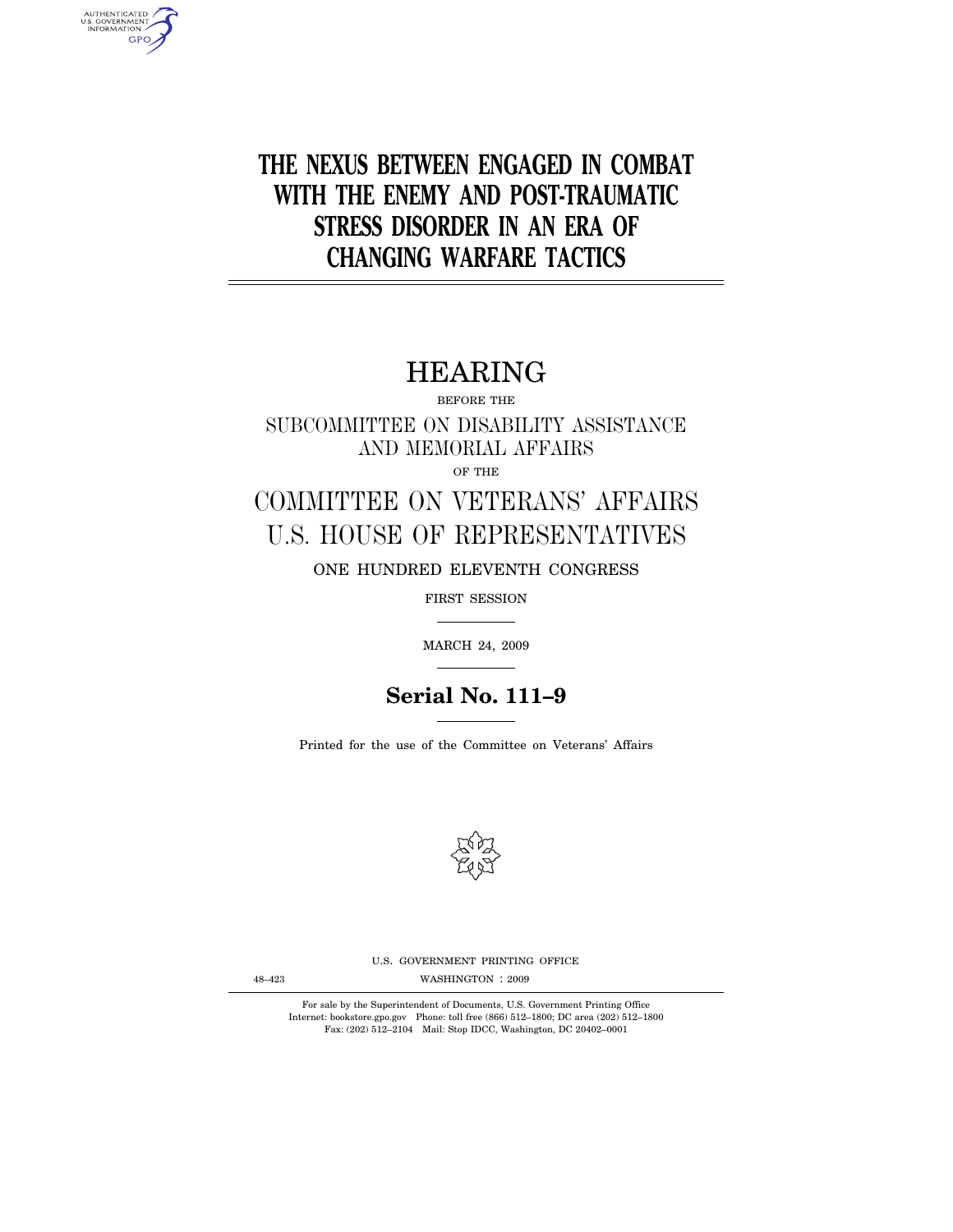#### **COMMITTEE ON VETERANS' AFFAIRS**  BOB FILNER, California, *Chairman*

CORRINE BROWN, Florida VIC SNYDER, Arkansas MICHAEL H. MICHAUD, Maine STEPHANIE HERSETH SANDLIN, South Dakota HARRY E. MITCHELL, Arizona JOHN J. HALL, New York DEBORAH L. HALVORSON, Illinois THOMAS S.P. PERRIELLO, Virginia HARRY TEAGUE, New Mexico CIRO D. RODRIGUEZ, Texas JOE DONNELLY, Indiana JERRY MCNERNEY, California ZACHARY T. SPACE, Ohio TIMOTHY J. WALZ, Minnesota JOHN H. ADLER, New Jersey ANN KIRKPATRICK, Arizona GLENN C. NYE, Virginia

STEVE BUYER, Indiana, *Ranking*  CLIFF STEARNS, Florida JERRY MORAN, Kansas HENRY E. BROWN, JR., South Carolina JEFF MILLER, Florida JOHN BOOZMAN, Arkansas BRIAN P. BILBRAY, California DOUG LAMBORN, Colorado GUS M. BILIRAKIS, Florida VERN BUCHANAN, Florida DAVID P. ROE, Tennessee

MALCOM A. SHORTER, *Staff Director* 

#### SUBCOMMITTEE ON DISABILITY ASSISTANCE AND MEMORIAL AFFAIRS JOHN J. HALL, New York, *Chairman*

DEBORAH L. HALVORSON, Illinois JOE DONNELLY, Indiana CIRO D. RODRIGUEZ, Texas ANN KIRKPATRICK, Arizona

DOUG LAMBORN, Colorado, *Ranking*  JEFF MILLER, Florida BRIAN P. BILBRAY, California

Pursuant to clause 2(e)(4) of Rule XI of the Rules of the House, public hearing records of the Committee on Veterans' Affairs are also published in electronic form. **The printed hearing record remains the official version.** Because electronic submissions are used to prepare both printed and electronic versions of the hearing record, the process of converting between various electronic formats may introduce unintentional errors or omissions. Such occurrences are inherent in the current publication process and should diminish as the process is further refined.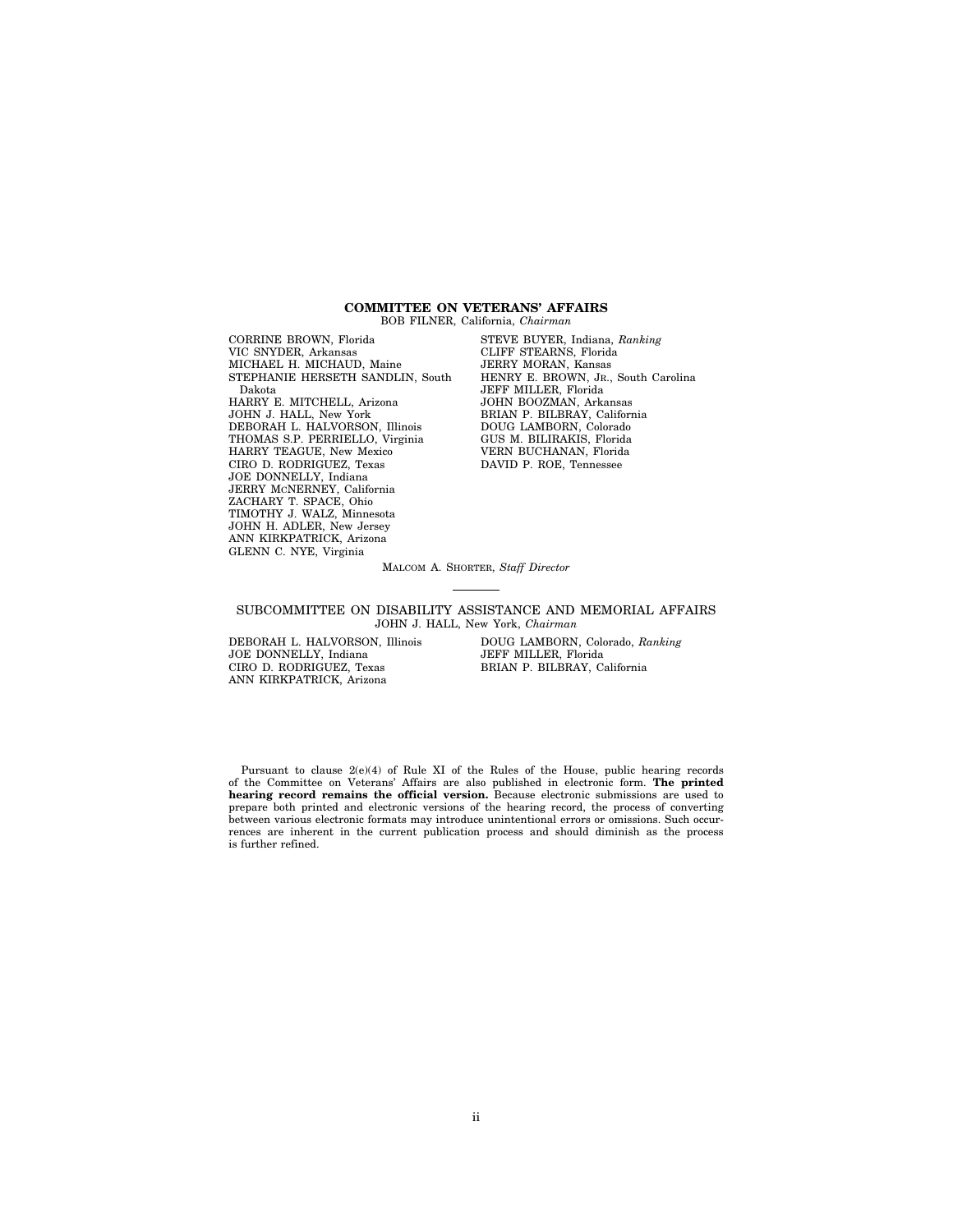### C O N T E N T S  $\frac{1}{\sqrt{2\pi}}\left(\frac{1}{\sqrt{2\pi}}\right)^{2}=\frac{1}{2\sqrt{2\pi}}\left(\frac{1}{\sqrt{2\pi}}\right)^{2}=\frac{1}{2\sqrt{2\pi}}\left(\frac{1}{\sqrt{2\pi}}\right)^{2}=\frac{1}{2\sqrt{2\pi}}\left(\frac{1}{\sqrt{2\pi}}\right)^{2}=\frac{1}{2\sqrt{2\pi}}\left(\frac{1}{\sqrt{2\pi}}\right)^{2}=\frac{1}{2\sqrt{2\pi}}\left(\frac{1}{\sqrt{2\pi}}\right)^{2}=\frac{1}{2\sqrt{2\pi}}\left(\frac{1}{\sqrt{$

#### **March 24, 2009**

| The Nexus Between Engaged in Combat with the Enemy and Post-Traumatic | Page                    |  |  |  |  |
|-----------------------------------------------------------------------|-------------------------|--|--|--|--|
|                                                                       |                         |  |  |  |  |
| OPENING STATEMENTS                                                    |                         |  |  |  |  |
|                                                                       | -1                      |  |  |  |  |
|                                                                       | 36                      |  |  |  |  |
|                                                                       | $\overline{\mathbf{3}}$ |  |  |  |  |
|                                                                       | 37                      |  |  |  |  |

#### WITNESSES

| U.S. Department of Defense:<br>Rear Admiral David J. Smith, M.D., SHCE, USN, Joint Staff Surgeon,<br>Office of the Chairman of the Joint Chiefs of Staff, Wounded and | 19 |
|-----------------------------------------------------------------------------------------------------------------------------------------------------------------------|----|
|                                                                                                                                                                       | 53 |
| Colonel Robert Ireland, Program Director, Mental Health Policy, Office                                                                                                |    |
|                                                                                                                                                                       | 21 |
|                                                                                                                                                                       | 53 |
| U.S. Department of Veterans Affairs:                                                                                                                                  |    |
| Bradley G. Mayes, Director, Compensation and Pension Service, Veterans                                                                                                |    |
|                                                                                                                                                                       | 23 |
|                                                                                                                                                                       | 54 |
| Antonette Zeiss, Ph.D., Deputy Chief Consultant, Office of Mental Health                                                                                              |    |
| Services, Office of Patient Care Services, Veterans Health Administra-                                                                                                |    |
| tion                                                                                                                                                                  | 24 |
|                                                                                                                                                                       | 56 |
|                                                                                                                                                                       |    |

| American Legion, Ian C. De Planque, Assistant Director, Veterans Affairs      |    |
|-------------------------------------------------------------------------------|----|
|                                                                               | 5  |
|                                                                               | 38 |
| Iraq and Afghanistan Veterans of America, Carolyn Schapper, Representative.   | 8  |
| Prepared statement of Ms. Schapper                                            | 43 |
| Kilpatrick, Dean G., Ph.D., Distinguished University Professor, and Director, |    |
| National Crime Victims Research and Treatment Center, Medical Univer-         |    |
| sity of South Carolina, Charleston, SC, and Member, Committee on Vet-         |    |
| erans' Compensation for Posttraumatic Stress Disorder, Institute of Medi-     |    |
|                                                                               | 13 |
|                                                                               | 44 |
| Murdoch, Maureen, M.D., MPH, Core Investigator, Center for Chronic Dis-       |    |
| ease Outcomes Research, Minneapolis Veterans Affairs Medical Center,          |    |
| Veterans Health Administration, U.S. Department of Veterans Affairs           | 26 |
|                                                                               | 58 |
| Tanielian, Terri, MA, Study Co-Director, "Invisible Wounds of War" Study      |    |
|                                                                               | 15 |
|                                                                               | 47 |
| Vietnam Veterans of America, Thomas J. Berger, Ph.D., Senior Analyst for      |    |
|                                                                               | -7 |
|                                                                               | 41 |
|                                                                               |    |
| atiputaatana pop miin praopp                                                  |    |

#### SUBMISSIONS FOR THE RECORD

| National Council on Disability, John R. Vaughn, Chairperson, letter and |  |  |  |  |    |
|-------------------------------------------------------------------------|--|--|--|--|----|
| attachments                                                             |  |  |  |  | 59 |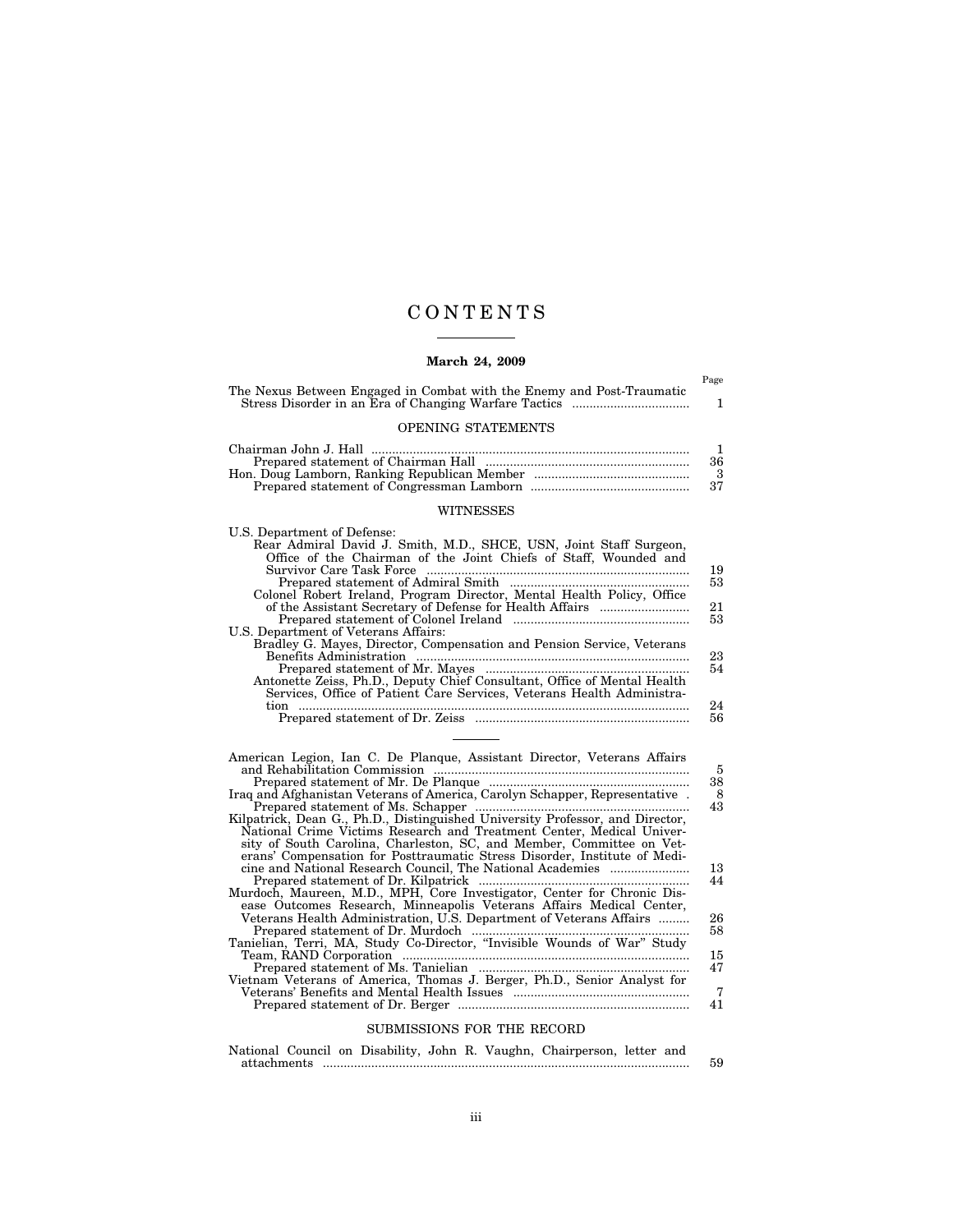Veterans for Common Sense, Paul Sullivan, Executive Director, statement ..... 63

#### MATERIAL SUBMITTED FOR THE RECORD

Post-Hearing Questions and Responses for the Record:

| Hon. John J. Hall, Chairman, Subcommittee on Disability Assistance<br>and Memorial Affairs, Committee on Veterans' Affairs, to Ian De<br>Planque, Assistant Director, Veterans Affairs and Rehabilitation Com-<br>mission, American Legion, letter dated April 7, 2009, and response                                                                            |          |
|-----------------------------------------------------------------------------------------------------------------------------------------------------------------------------------------------------------------------------------------------------------------------------------------------------------------------------------------------------------------|----------|
| Hon. John J. Hall, Chairman, Subcommittee on Disability Assistance                                                                                                                                                                                                                                                                                              | 68       |
| and Memorial Affairs, Committee on Veterans' Affairs, to Thomas<br>Berger, Ph.D., Senior Analyst for Veterans' Benefits and Mental Health<br>Issues, Vietnam Veterans of America, letter dated April 7, 2009, and                                                                                                                                               | 72       |
| Hon. John J. Hall, Chairman, Subcommittee on Disability Assistance<br>and Memorial Affairs, Committee on Veterans' Affairs, to Carolyn<br>Schapper, Representative, Iraq and Afghanistan Veterans of America,                                                                                                                                                   |          |
| Hon. John J. Hall, Chairman, Subcommittee on Disability Assistance<br>and Memorial Affairs, Committee on Veterans' Affairs, to Dean G.<br>Kilpatrick, Ph.D., Member, Committee on Veterans' Compensation for<br>Posttraumatic Stress Disorder, Institute of Medicine, and Dr.                                                                                   | 74       |
| Hon. John J. Hall, Chairman, Subcommittee on Disability Assistance<br>and Memorial Affairs, Committee on Veterans' Affairs, to Terri<br>Tanielian, Study Co-Director, "Invisible Wounds of War," RAND Cor-<br>poration, letter dated April 7, 2009, and Ms. Tanielian and Ms. Eibner's                                                                          | 75       |
| Hon. John J. Hall, Chairman, Subcommittee on Disability Assistance<br>and Memorial Affairs, Committee on Veterans' Affairs, to Rear Admiral<br>David Smith, M.D., SHCE, USN, Joint Staff Surgeon, Office of the<br>Chairman of the Joint Chiefs of Staff, Wounded and Survivor Care<br>Task Force, U.S. Department of Defense, letter dated April 7, 2009,      | 78       |
| Hon. John J. Hall, Chairman, Subcommittee on Disability Assistance<br>and Memorial Affairs, Committee on Veterans' Affairs, to Colonel Rob-<br>ert Ireland, Program Director, Mental Health Policy, Office of the As-<br>sistant Secretary of Defense for Health Affairs, U.S. Department of                                                                    | 81       |
| Hon. John J. Hall, Chairman, Subcommittee on Disability Assistance<br>and Memorial Affairs, Committee on Veterans' Affairs, to Bradley<br>Mayes, Director, Compensation and Pension Service, Veterans Benefits<br>Administration, U.S. Department of Veterans Affairs, letter dated April                                                                       | 84<br>88 |
| Hon. John J. Hall, Chairman, Subcommittee on Disability Assistance<br>and Memorial Affairs, Committee on Veterans' Affairs, to Antonette<br>Zeiss, Ph.D., Deputy Chief Consultant, Office of Mental Health Serv-<br>ices, Office of Patient Care Services, Veterans Health Administration, U.S. Department of Veterans Affairs, letter dated April 7, 2009, and |          |
| Hon. John J. Hall, Chairman, Subcommittee on Disability Assistance<br>and Memorial Affairs, Committee on Veterans' Affairs, to Maureen<br>Murdoch, M.D., MPH, Core Investigator, Center for Chronic Disease<br>Outcomes Research, Minneapolis Veterans Affairs Medical Center, Vet-<br>erans Health Administration, U.S. Department of Veterans Affairs,        | 92       |
|                                                                                                                                                                                                                                                                                                                                                                 | 100      |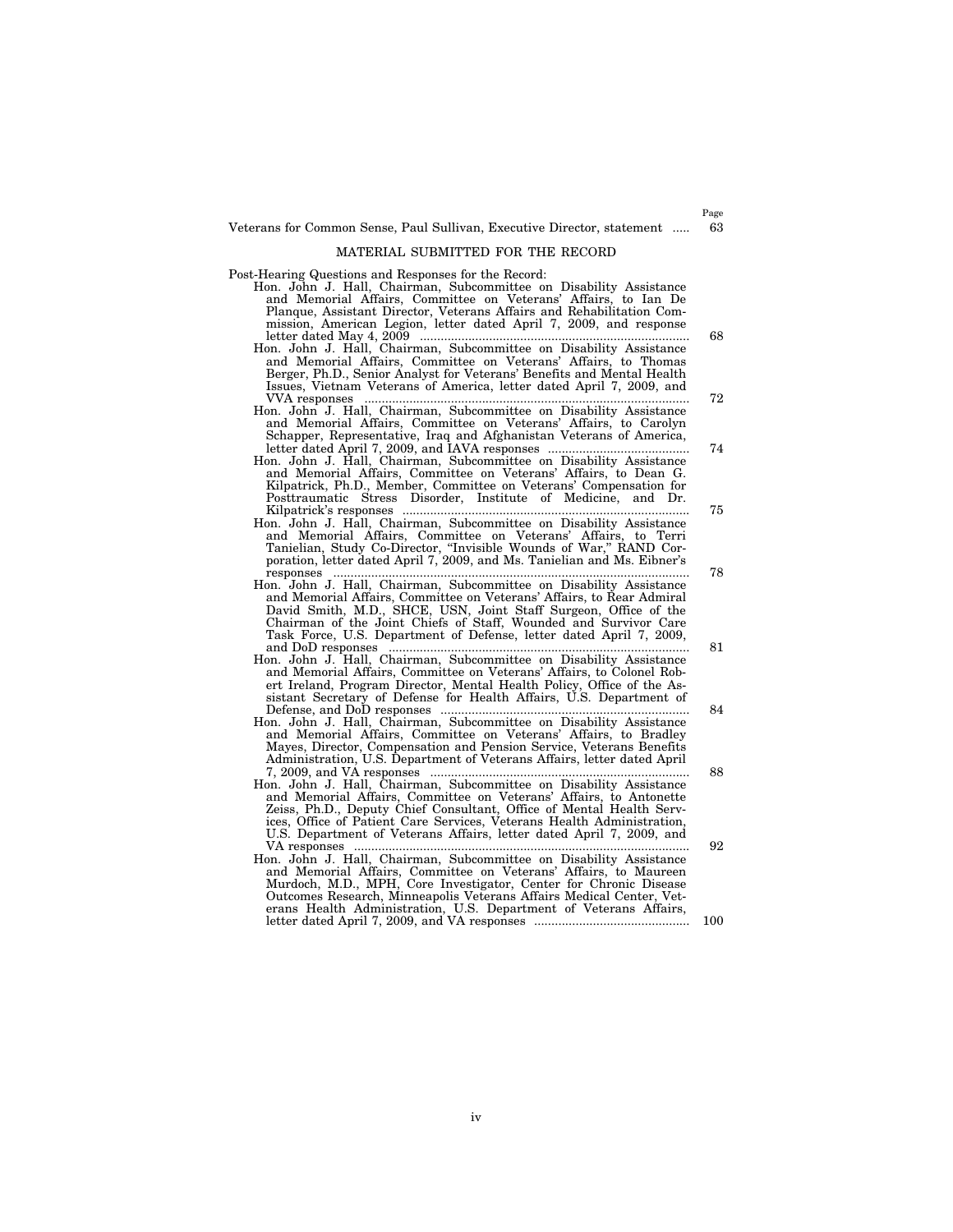### **THE NEXUS BETWEEN ENGAGED IN COMBAT WITH THE ENEMY AND POST-TRAUMATIC STRESS DISORDER IN AN ERA OF CHANGING WARFARE TACTICS**

#### **TUESDAY, MARCH 24, 2009**

U.S. HOUSE OF REPRESENTATIVES, COMMITTEE ON VETERANS' AFFAIRS, SUBCOMMITTEE ON DISABILITY ASSISTANCE AND MEMORIAL AFFAIRS, *Washington, DC.* 

The Subcommittee met, pursuant to notice, at 2:13 p.m., in Room 334, Cannon House Office Building, Hon. John J. Hall [Chairman of the Subcommittee] presiding.

Present: Representatives Hall, Donnelly, and Lamborn.

#### **OPENING STATEMENT OF CHAIRMAN HALL**

Mr. HALL. Good afternoon, ladies and gentlemen. The Veterans' Affairs Disability Assistance and Memorial Affairs Subcommittee hearing on the topic of ''The Nexus Between Engaged in Combat with the Enemy and Post-Traumatic Stress Disorder (PTSD) in an Era of Changing Warfare Tactics'' will now come to order.

I would ask everyone to rise for the Pledge of Allegiance. Flags are located at both ends of the room.

[Pledge of Allegiance.]

The task of today's hearing will prove to be both retrospective and prospective in order to understand Title 38, section 1154. We must look both backward to the original intent of Congress and forward to defining it in an era of modern warfare tactics and counterinsurgency.

I ask that the full text of title 38 U.S. Code, section 1154, be entered into the record.

[The information follows:]

#### **Title 38 U.S.C., Section 1154 Consideration to be accorded time, place, and circumstances of service**

(a) The Secretary shall include in the regulations pertaining to serviceconnection of disabilities (1) additional provisions in effect requiring that in each case where a veteran is seeking service-connection for any disability due consideration shall be given to the places, types, and circumstances of such veteran's service as shown by such veteran's service record, the official history of each organization in which such veteran served, such veteran's medical records, and all pertinent medical and lay evidence, and (2) the provisions required by section 5 of the Veterans' Dioxin and Radiation Exposure Compensation Standards Act (Public Law 98–542; 98 Stat. 2727).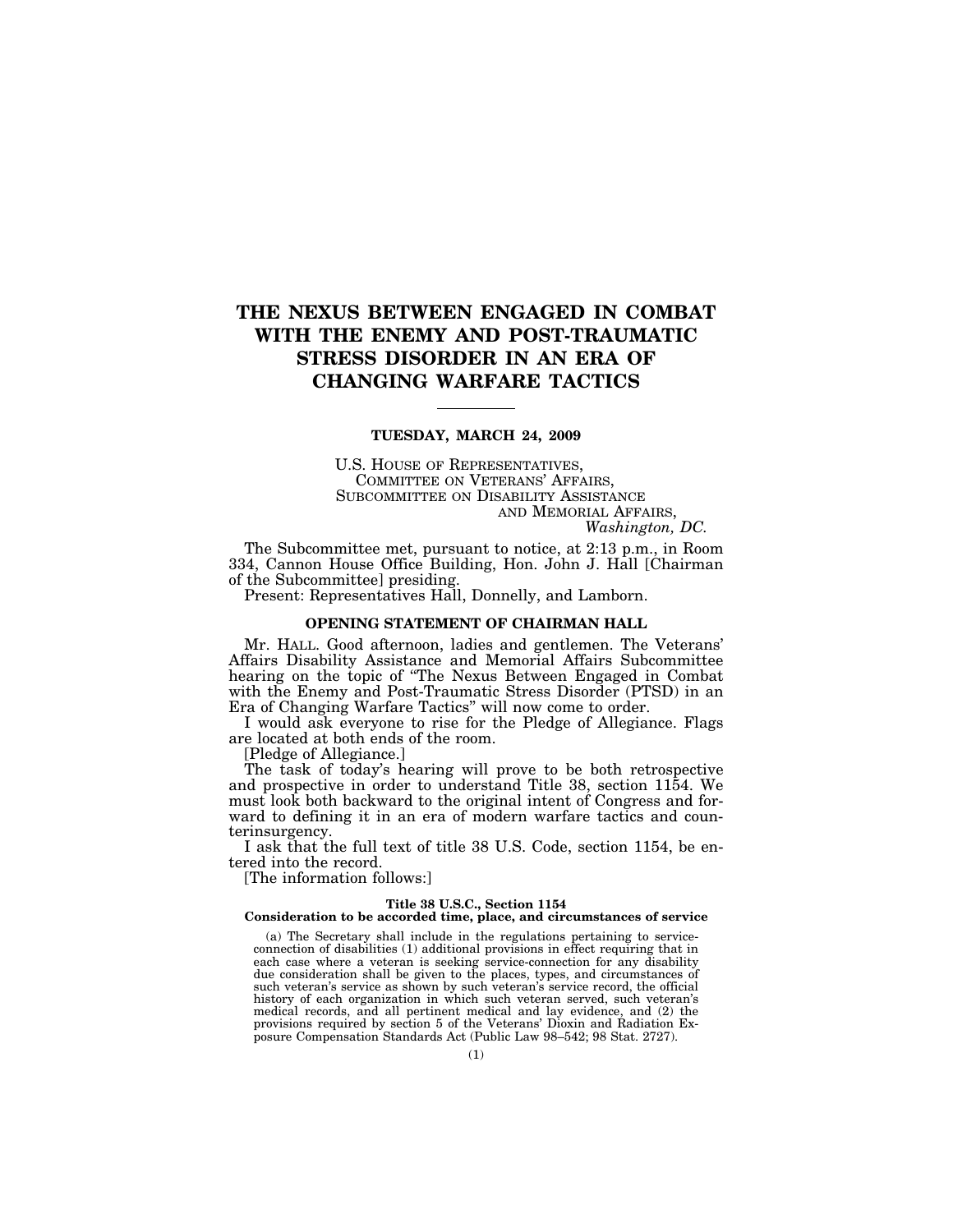(b) In the case of any veteran who engaged in combat with the enemy in active service with a military, naval, or air organization of the United States during a period of war, campaign, or expedition, the Secretary shall accept as sufficient proof of service-connection of any disease or injury alleged to have been incurred in or aggravated by such service satisfactory lay or other evidence of service incurrence or aggravation of such injury or disease, if consistent with the circumstances, conditions, or hardships of such service, notwithstanding the fact that there is no official record of such incurrence or aggravation in such service, and, to that end, shall resolve every reasonable doubt in favor of the veteran. Service-connection of such injury or disease may be rebutted by clear and convincing evidence to the contrary. The reasons for granting or denying service-connection in each case shall be recorded in full.

Mr. HALL. So what does it mean to have been ''engaged in combat with the enemy'' to a sufficient enough degree to prove a stressor that in turn, warrants service connection for post-traumatic stress disorder, or PTSD, by the Department of Veterans Affairs (VA)? And what has been the intent of Congress?

Congress' commitment originated with the Military Pension Law of 1776. By the end of the Civil War, Congress recognized, "every soldier who was disabled while in service of the Republic, either by wounds, broken limbs, accidental injuries, or was broken down in the service by the exposure and hardships incident to camp life and field duty is entitled to an invalid pension.''

It was believed that those exposures and hardships led to a malaise at the time known as, ''Soldier's Heart,'' which we now know as PTSD. I find Soldier's Heart to be more poetic myself.

Shortly after the 65th Congress declared war on Germany, it passed the War Risk Insurance Act of 1917, which outlined benefits to World War I veterans. In 2 years, it was amended 22 times. These amendments included the first VA Schedule for Rating Disabilities and established wartime versus peacetime rates for pension. The 1933 rating schedule included instructions to notate the phrase, ''incurred in service and combat with an enemy of the United States,'' and to list the period of wartime service. This practice indicated that the enemy was a foreign government or a hostile force of a nation and not an individual combatant.

On December 12, 1941, days after the attack on Pearl Harbor, Congress expressed its desire to, "overcome the adverse effect of a lack of an official record," and "the difficulties encountered in assembling records of combat veterans.

Congress further instituted, ''more liberal service pension laws by extending full cooperation to the veteran." The 1945 rating schedule required that wartime service be noted by including the phrase, ''disability resulted from injury received in actual combat in an expedition or occupation.'' Importantly, this prerequisite refined the broader 1933 required statement.

Additionally, the 1945 schedule described the onset of ''War Psychosis'' as the result of ''incident in battle or enemy action or following bombing, shipwreck, imprisonment, exhaustion or prolonged operational fatigue.'' This diagnosis was removed when the rating schedule for mental disorders was revised in 1976, 1988 and 1996.

Some would say that our service men and women are experiencing prolonged operational fatigue today. But at any rate, the current rating schedule for PTSD has been described as vague and subjective. Furthermore, the adjudication process does not solely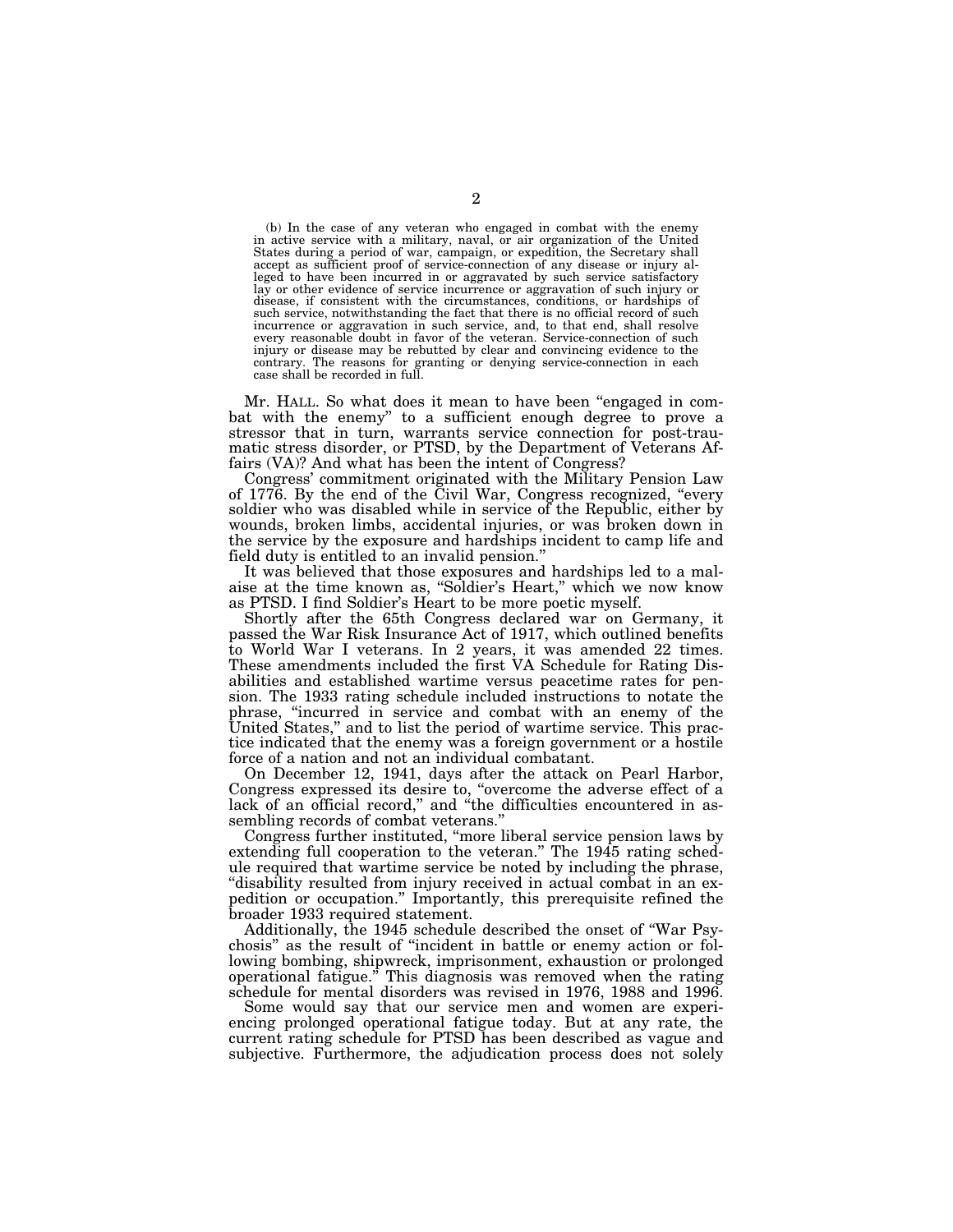accept, as the law prescribes, lay evidence as sufficient proof as long as it is consistent with the circumstances, conditions, or hardships of such service, notwithstanding that there is no official record.

This law should seem self-evident as to the intent of Congress. So why isn't it? The controversy seems to exist because of numerous interpretations of Congressional intent. Leading decisionmakers at VA General Counsel have issued opinions and court decisions that concluded that if it were the intent of Congress to specify a combat zone or theater of combat operations, Congress would have done so as it has in other provisions of the law under Title 38, but omitted in section 1154.

So our intention today is to reopen this dialog. The nature of wartime services changed, as many can agree. Warfare encompasses acts of terrorism, insurgency, and guerilla tactics. No place is safe and the enemy may not be readily identifiable.

Psychiatry has changed also. PTSD is a relatively new diagnosis, first having appeared in the Diagnostic and Statistical Manual in 1980, 5 years after the end of the Vietnam War. Since then, an array of mental health research has been conducted and assessment techniques have been developed.

Since the world is not the same place it was in 1941, I have introduced H.R. 952, the ''COMBAT PTSD Act,'' to redefine section 1154 to include a theater of combat operations during a period of war or in combat against a hostile force. There should be a better way for VA, to assist veterans suffering from PTSD, to adjudicate those claims without it being burdensome, stressful and adversarial. Veterans still face issues with stigma, gender and racial disparities in rating decisions, poorly conducted disability exams, and inadequate military histories. So, I am eager to hear from the witnesses today about their experiences with denials, inequities and variances.

In the last few years, the Institute of Medicine (IOM) comprehensively reviewed the research on PTSD diagnosis, assessment and compensation. In 2008, the RAND report on the ''Invisible Wounds of War'' gave us a new perspective on the costs of war when soldiers are left without treatment or support. I look forward to hearing more of its witnesses' analyses.

Finally, the U.S. Department of Defense (DoD) and VA will share their insights into how they determine combat versus noncombat and how they have chosen to evaluate PTSD disability.

So I welcome you all. I look forward to all of the witnesses' testimony and now will yield to Ranking Member Lamborn for his opening statement.

[The prepared statement of Chairman Hall appears on p. 36.]

#### **OPENING STATEMENT OF HON. DOUG LAMBORN**

Mr. LAMBORN. Thank you, Mr. Chairman, for yielding. I am pleased to have the opportunity to discuss the important issue before us today. I hope that through the collective efforts and knowledge of the individuals gathered here this afternoon, we can help ensure that every veteran who has service-related PTSD is able to access the benefits to which they are entitled.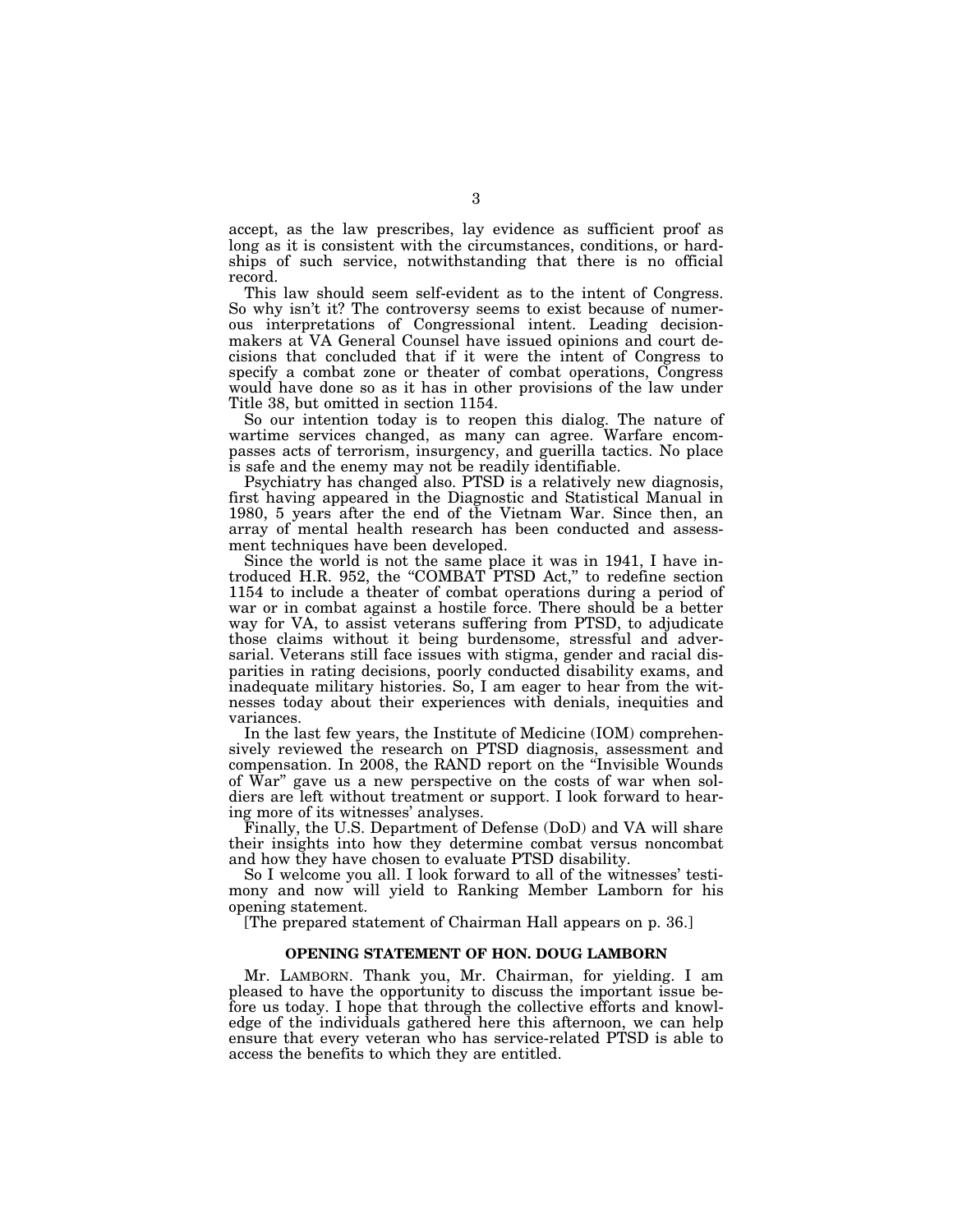Chairman Hall, I would also like to commend you for your compassion toward our veterans. I know it has been a longstanding issue for you to ensure that no one falls through the cracks due to unintended consequences of the laws and regulations pertaining to compensation for PTSD.

You have reintroduced in the 111th Congress a bill to clarify the meaning of "combat with the enemy" for purposes of service connection. As you and our witnesses are aware, section 1154(b) of Title 38 already provides special consideration for veterans attempting to establish service connection for PTSD or other medical conditions incurred or aggravated in combat. In short, this means that the VA must accept a combat veteran's lay testimony as sufficient proof of service connection for any disease or injury incurred in combat, even if there is no official record of such incident.

Congress established this broad threshold in recognition of the chaotic nature of battle and the appropriateness of resolving every reasonable doubt in favor of the veteran. Unfortunately, circumstances can conceivably arise in which an individual who is not a combat veteran under the existing definition is exposed to an overwhelming stressor but he or she is unable to prove evidence of the occurrence. This is especially true for veterans of Vietnam and earlier wars. And this is the problem we are trying to resolve.

Chairman Hall's proposed solution is the bill which would essentially redefine ''combat with the enemy'' to include service on active duty in a theater of combat operations.

As I have stated previously, I am concerned that too broad of a presumptive threshold would damage the integrity of the system. I also believe that too loose a definition of ''combat'' would diminish the immeasurable sacrifice and service of those who actually did engage in battle with the enemy.

While I understand and appreciate the effort to address problems regarding the VA claims backlog, I believe that they generally result from procedural issues and we can and should address those problems accordingly. In addition to the policy concerns I have stated, I would also point out that the mandatory offsets that would be necessary to pass this bill under existing PAYGO rules would be difficult to find.

Mr. Chairman, as you know it is always a challenge to identify offsets within our jurisdiction, and the Congressional Budget Office estimated cost of this measure last year exceeded \$4 billion. I certainly would not be in favor of reducing existing veterans benefits elsewhere in the VA budget in order to establish an overly broad definition of "combat with the enemy."

Mr. Chairman, I extend my thanks to you for holding this hearing and I look forward to hearing the testimony of our colleagues and witnesses on our panel today. And I yield back.

[The prepared statement of Congressman Lamborn appears on p. 37.]

Mr. HALL. Thank you, Congressman Lamborn. I would like to welcome all of our panelists today and other Members of the Subcommittee as they arrive. Congressman Donnelly.

I will remind all panelists that your complete written statements have been made a part of the hearing record, so you can limit your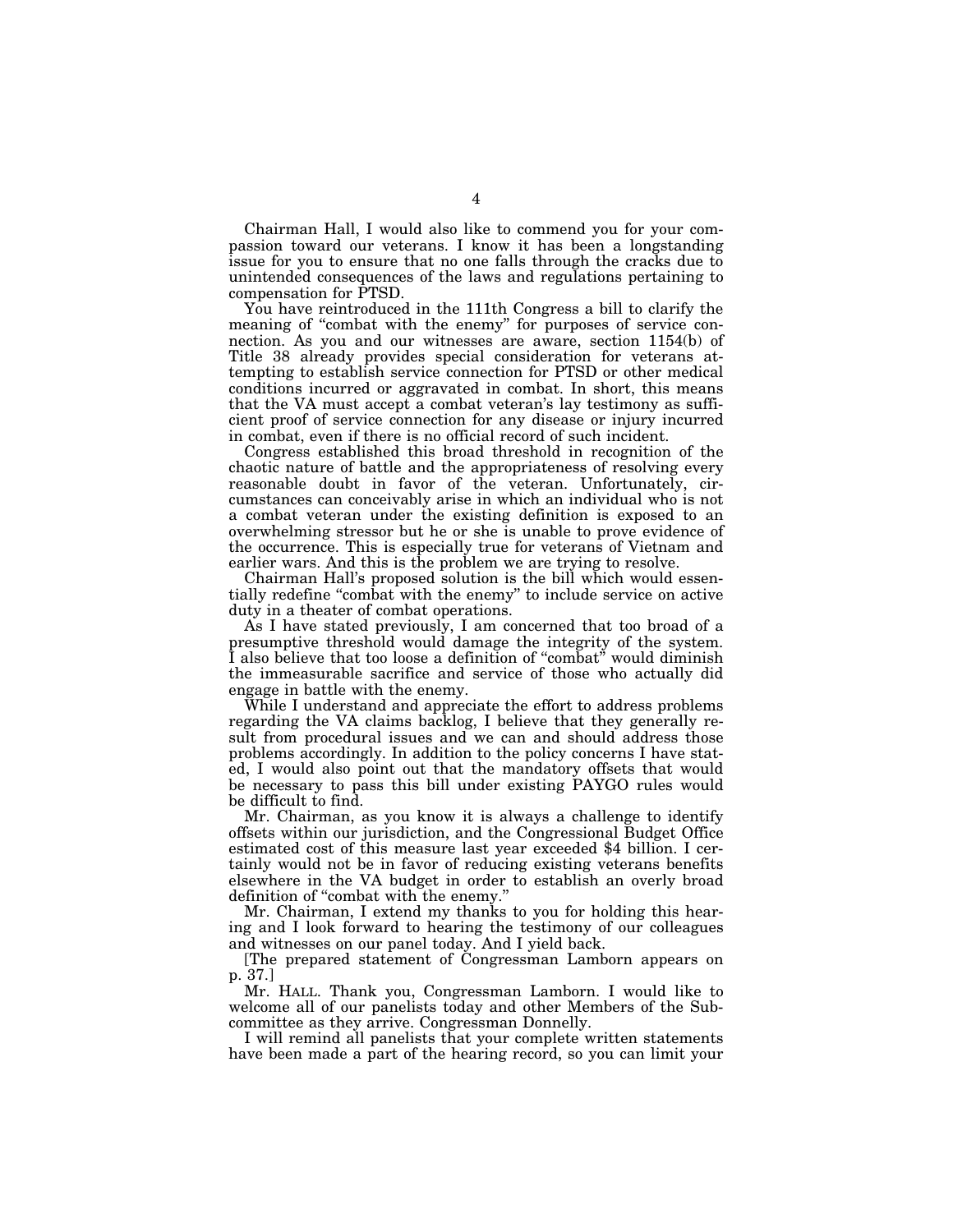remarks so that we can have sufficient time to follow up with questions once everyone has had the opportunity to testify.

On our first panel is Mr. Ian De Planque, Assistant Director of Veterans Affairs and Rehabilitation Commission at the American Legion; Dr. Thomas J. Berger, Senior Analyst for Veterans' Benefits and Mental Health Issues at Vietnam Veterans of America (VVA); and Ms. Carolyn Schapper, a member of the Iraq and Afghanistan Veterans of America (IAVA).

Welcome to our first panelists. You may come join us at the witness table, please.

Mr. De Planque, your statement is entered into the record. You are now recognized for 5 minutes.

#### **STATEMENTS OF IAN C. DE PLANQUE, ASSISTANT DIRECTOR, VETERANS AFFAIRS AND REHABILITATION COMMISSION, AMERICAN LEGION; THOMAS J. BERGER, PH.D., SENIOR ANA-LYST FOR VETERANS' BENEFITS AND MENTAL HEALTH ISSUES, VIETNAM VETERANS OF AMERICA; AND CAROLYN SCHAPPER, REPRESENTATIVE, IRAQ AND AFGHANISTAN VETERANS OF AMERICA**

#### **STATEMENT OF IAN C. DE PLANQUE**

Mr. DE PLANQUE. Thank you. Good afternoon Mr. Chairman, Members of the Subcommittee. On behalf of the American Legion, I would like to thank you for allowing me the opportunity to present this testimony today.

We are basically here to clarify the concept of engaged in combat with the enemy in a manner that is consistent with the realities of warfare in today's world. I think it is important to note that this is not creating any sort of new benefit. What is really at issue today is an attempt to clarify the meaning and intent of the existing statute in section 1154(b). What we are looking at is something that hopefully fulfills the original intent of the statute, while at the same time streamlining some of the red tape involved with one small part of the claims process.

These provisions were created in recognition of the recordkeeping abnormalities and difficulties experienced in the thick of war fighting. They were created to recognize that in war we don't always have the time to write meticulously detailed reports. However, these statutes were originally created in 1941 and the distinctions between being in a combat zone and being on the frontline were perhaps more cut and dry than what we are seeing in the age of modern warfare.

As with all things in life, the world changes and we must evaluate these changes and make sure we adapt to them. In today's nonlinear battlefield, the frontline is not so clear. Simply drawing a line on a map and stating that this unit was present here does not always adequately reflect the extent of combat situations where servicemembers are in harm's way.

I would like to present an example of two soldiers. Both soldiers witnessed the exact same event, an event clearly consistent with the hardships and circumstances of combat as presented in 1154(b). However, because of the differences in military occupational speciality (MOS) of the two soldiers, one faces much more difficult bat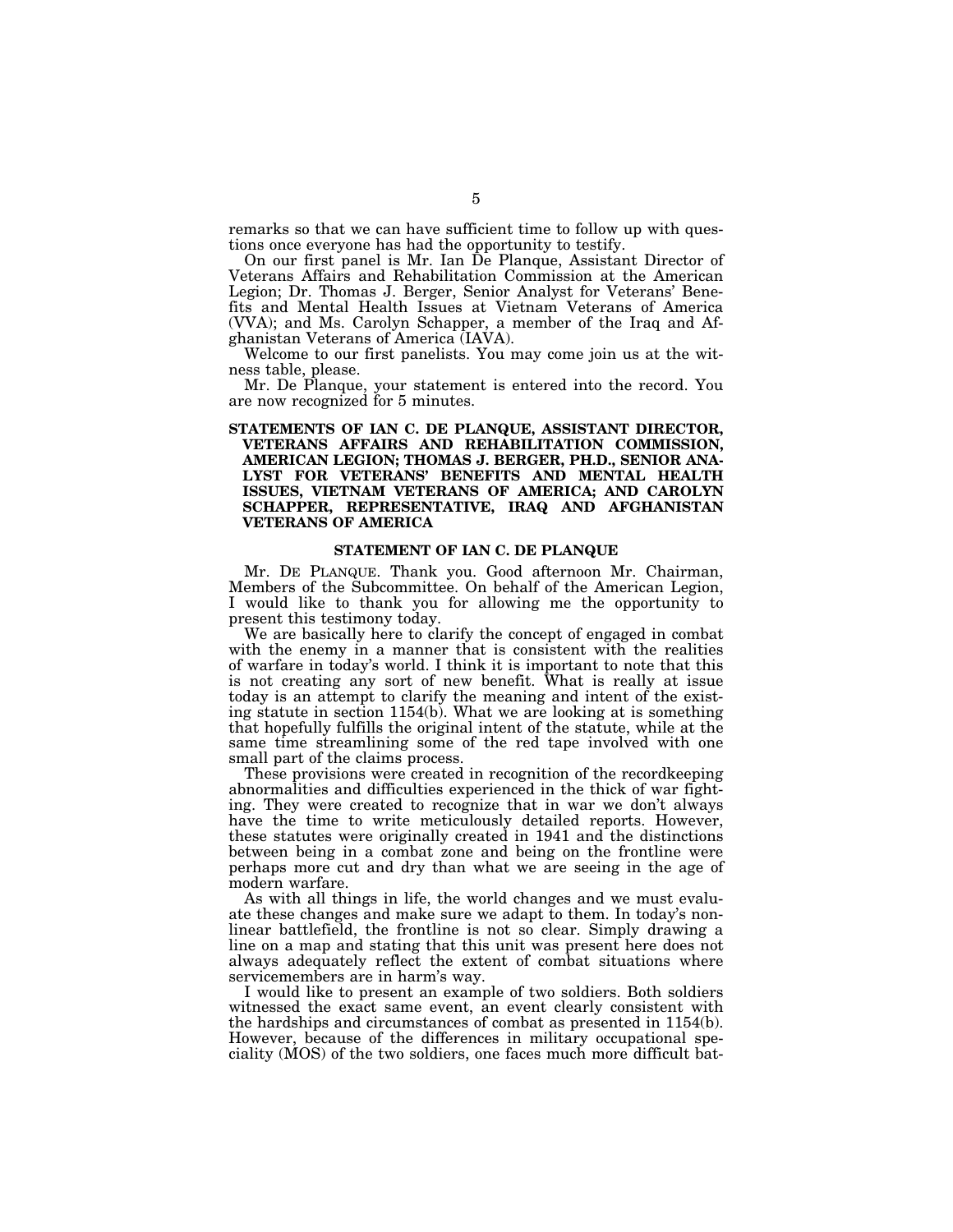tle when he returns home. Imagine a convoy traveling through southeastern Afghanistan. An improvised explosive device (IED) detonates ahead of them on the road. Fortunately, no American soldiers are injured. No vehicles are damaged in the blast. However, by the side of the road, a family of Afghans are struck by the blast and killed instantly. In the convoy, the soldiers traveling by witness the aftermath of the explosion.

Subsequent to this event, two soldiers in the convoy develop posttraumatic stress disorder as a result of what they have seen. The first veteran is an infantryman, a veteran of several combat operations prior to this convoy and a recipient of the Combat Infantryman Badge (CIB). The second veteran is a mechanic pulled along on the convoy as part of a temporary assignment and has no decorations of combat.

When they file a claim with the VA, both veterans must prove and do prove that they have the present condition of PTSD and that a doctor links the PTSD to the event described above.

Now they must prove the third element of the claim. They must prove that the alleged incident occurred. Here is where the two soldiers are then treated differently. The first veteran, the infantryman, has a combat infantry badge. As long as his story is consistent with the hardships and circumstances of combat, which we can all agree that it is, the VA cedes the existence of the event and a claim is granted.

The second veteran has no combat decoration. In his job he was fortunate enough to not have been injured or merited a Purple Heart. His story is the same story, exactly consistent with the circumstances of war, but he lacks a decoration to say that he was in combat. This veteran must now prove several things happened. He must prove that he was on the convoy. This can be difficult, if not impossible. Temporary details are assigned in the military all the time, other duties as assigned. You piece together troops because you have one overriding goal: Get the job done.

If the veteran is fortunate, morning reports or patrol reports not only exist for the routine convoy, but they actually are detailed enough to list all the personnel who went on it. This is not always the case. Assuming that the veteran can prove that he was on this particular convoy on this particular day, he must now prove that this convoy experienced the incident described above. This is not as easy as it sounds. Does every incident get recorded? What if no Americans were hurt? What if no equipment was damaged?

The provisions of 1154(b) were intended to reflect the often thin recordkeeping in combat. Detailed notes aren't always there. Now, keep in mind, all of this sifting through the records has to be done by VA and the veteran. This is a colossal amount of effort. Requests must be sent back and forth to various repositories of records. This problem is compounded by the fact that Guard and Reserve units often keep their own records separate from those of active duty, and that the records don't always mesh up the way that they should. If a veteran can't find all of these separate pieces in writing, then the VA must deny the claim because they can't verify the alleged incident.

Ultimately we have to ask ourselves why we are holding two soldiers serving in the same military to different standards when the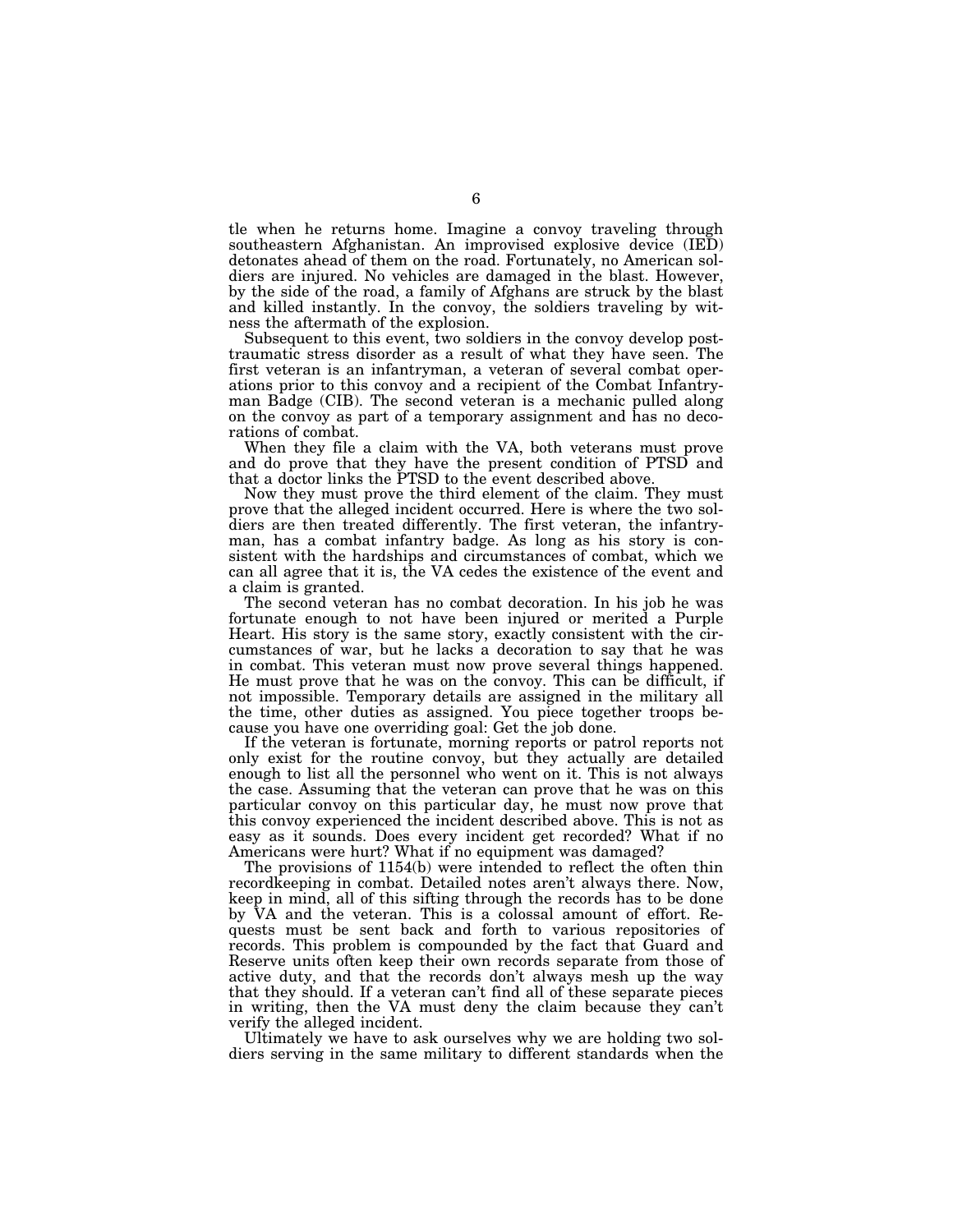hardships and circumstances faced by them are so vastly similar. 1154(b) was never intended nor should it be used as a means of handing out benefits carte blanche. It only exists as a means to help sort through the fog of war and establish the existence of events that might not otherwise be meticulously documented. It is a means to fill in the last piece of the puzzle for veterans who have already proved that they are deserving of a benefit otherwise.

A great deal of things have changed in our understanding of the realities of modern warfare. This does not mean, however, that our Nation's duties to aid and assist the brave men and women who go forth to defend it on the fields of battle should change. In the modern combat zone the battlefield is everywhere, and we need to treat all the veterans who serve with the same hand. Thank you very much.

[The prepared statement of Mr. De Planque appears on p. 38.] Mr. HALL. Thank you, Mr. De Planque. Mr. Berger, you are now recognized for 5 minutes.

#### **STATEMENT OF THOMAS J. BERGER, PH.D.**

Dr. BERGER. Mr. Chairman, Ranking Member Lamborn, and other distinguished Members of the House Veterans' Affairs Committee, Subcommittee on Disability Assistance and Memorial Affairs, Vietnam Veterans of America thanks you for the opportunity to present our views on the record surrounding the Department of Veterans Affairs' application of the provisions found in Title 38 U.S.C. 1154, the definition of ''engaged in combat with the enemy'' and its effect on processing claims for veterans suffering from posttraumatic stress disorder.

Despite the promises of change from this Administration, for those most in need of renewed attention are veterans of our military who have come home from war seeking disability benefits for post-traumatic stress disorder. While the dysfunctional state of the VA claims adjudication system has become a matter of growing public concern, the rhetoric surrounding our obligation to returning troops still falls short of actual legislative priorities. Meanwhile, recent efforts to reform the VA benefits system through litigation have only affirmed the need for legislative action with courts repeatedly dismissing the issue as a Congressional matter.

The resulting inertia makes the passage of Congressman Hall's proposed change to 38 U.S.C. especially vital, particularly when viewed in conjunction with his proposed COMBAT PTSD Act. Under current VA policy, disability claims are effectively presumed fraudulent until proven otherwise. Beyond establishing their medical condition, claimants must prove, through elaborate documentation, that their disability stems from the military service while a veteran was "engaged in combat." While the disability claims process imposes a toll on all veterans seeking benefits, this burden falls with particular weight on those with PTSD who must identify the specific stressor that triggered their condition, even if they have already been diagnosed and referred to treatment.

A personal story: A very good friend of mine who served as a combat medic with the 25th Light Infantry Division in Vietnam just passed away recently. He suffered hepatitis, had a liver transplant. All of that he had to fight for, for years with the VA, because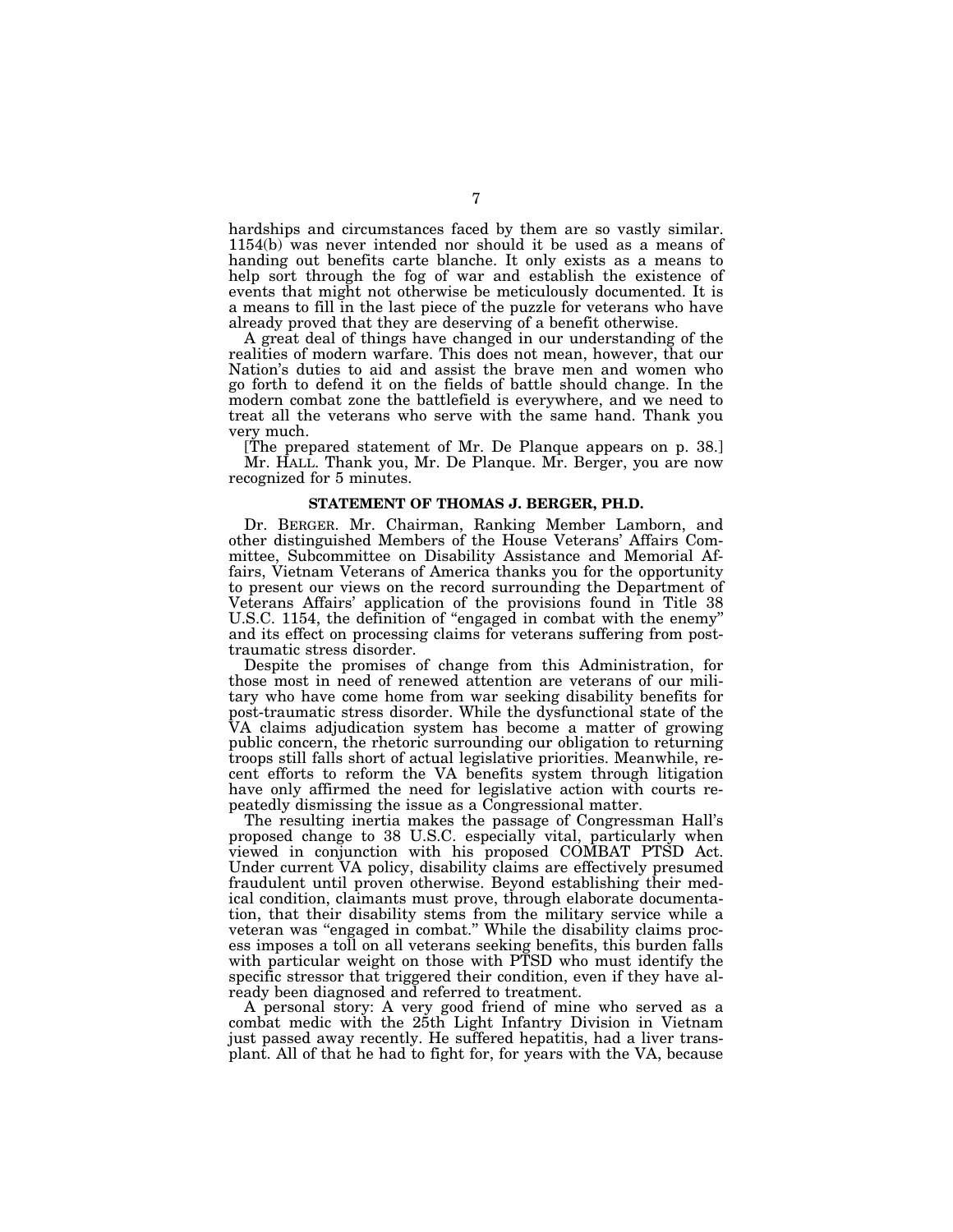as a combat medic, he did not receive the Combat Infantryman's Badge. This man died without ever receiving all the benefits and compensation that was due him.

Under the existing system the VA Clinicians Guide warns examiners that PTSD symptoms are "relatively easy to fabricate" directing them to supplement treatment records with elaborate documentation from claimants' family and friends concerning changes from pre- to post-service status. Despite the fact that one of the diagnostic criteria for PTSD is an inability to recall important aspects of a trauma, reviewers routinely deny or remand claims due to incomplete information.

At the same time, the VA continues to measure employee productivity by number of cases processed, offering reviewers an incentive to take any shortcut necessary to clear their desks of pending claims. The resulting combination of too much work and too little time ultimately gives rise to premature and inaccurate determinations, setting in motion years of appeals.

Claimants seeking compensation for military sexual trauma, for example, are inevitably obstructed by the military's policy of retaining harassment complaint files for only 2 years, eliminating critical evidence of the stressor that gave rise to their condition. Even in the best of circumstances, the retrieval of military records is a bureaucratic nightmare requiring protracted negotiation with a central archive in Missouri, other National Archives facilities, and/or DoD agencies.

In spite of these inequities, the VA defends its current system as a precaution against claimant fraud. And even according to VA spokesperson Kerri Childress, eliminating the proof requirement, quote, would be a travesty for veterans, an assault to the pride of honest soldiers when other vets are scammed by the system.

Establishing service in combat as the presumptive stressor for the incurrence of PTSD would be a long overdue first step toward fixing a notoriously broken system. VVA can support the proposed legislative change because we believe the proposed change to be well intended and most considerate for those of our veterans suffering from PTSD and who face interminable delays and denials in their compensation claims from the VA under the current claims processes and procedures.

VVA thanks this Committee for the opportunity to submit its views and testimony on this important veterans issue. Thank you, sir.

[The prepared statement of Dr. Berger appears on p. 41.]

Mr. HALL. Thank you, Dr. Berger. Ms. Schapper, you are now recognized for 5 minutes.

#### **STATEMENT OF CAROLYN SCHAPPER**

Ms. SCHAPPER. Mr. Chairman and Members of the Subcommittee, thank you for inviting me to testify today on behalf of Iraq and Afghanistan Veterans of America, the Nation's first and largest nonpartisan organization for veterans of the current conflicts. I would like to thank you all for your unwavering commitment to our Nation's veterans.

My name is Carolyn Schapper and I am a combat veteran. While serving as a member of the military intelligence unit in Iraq from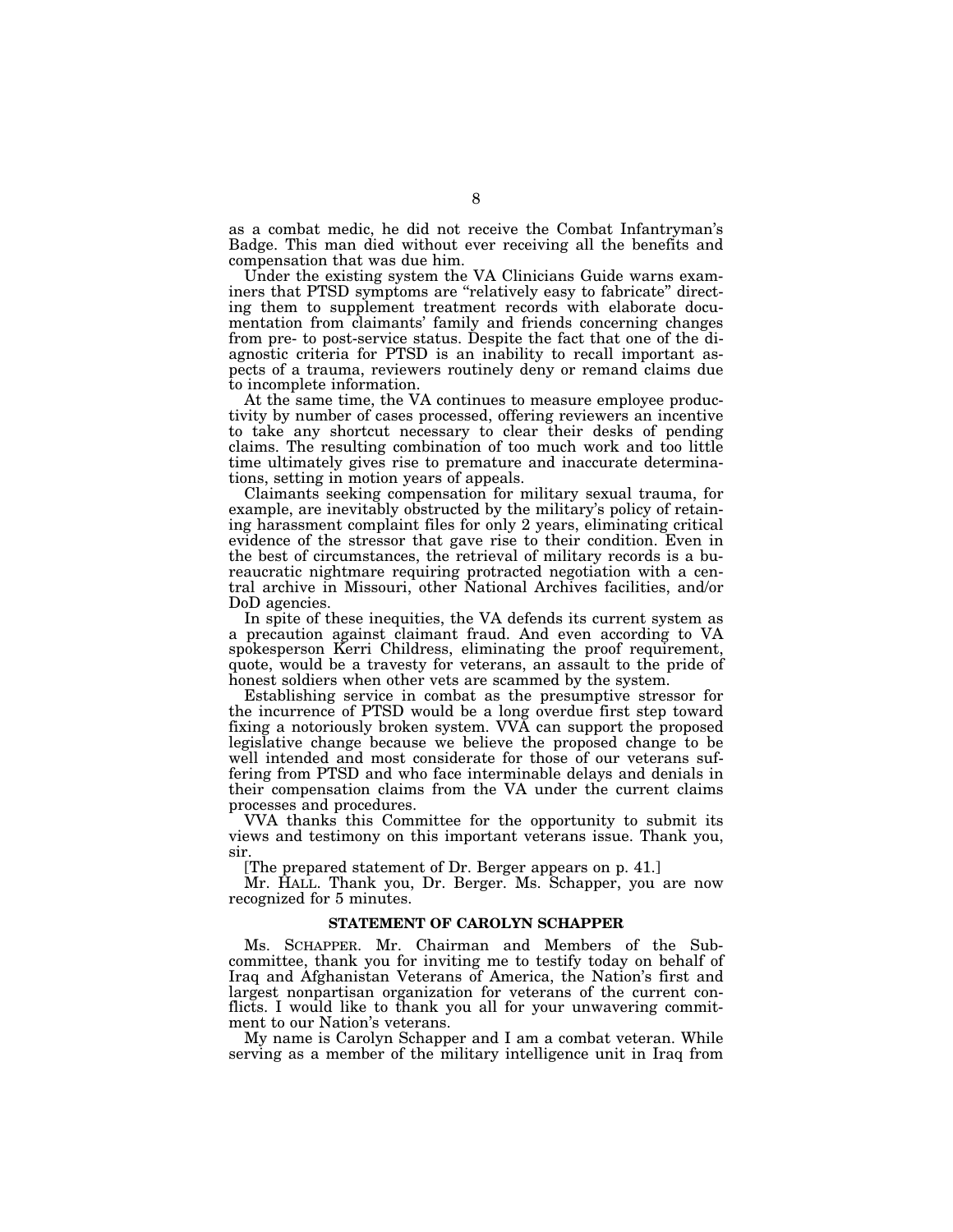October 2005 to September 2006 with the Georgia National Guard, I participated in approximately 200 combat patrols. While many of these patrols included positive interactions with the local population, I did encounter direct fire, improvised explosive devices and other threats during some of my missions. Overall, I valued the opportunity to learn about the Iraqi people, my country and myself.

However, when I came home from Iraq, I dealt with a wide range of adjustment issues and symptoms including rage, anger, withdrawal and depression, high anxiety, agitation, nightmares and hypervigilance. When you are in this state of mind, it is difficult to traverse the VA's maze. I might still be lost if I had not had the good luck of running into another veteran who had already gotten help and who had pointed out that a Vet Center could help me start navigating the VA system.

While I was able to receive the appropriate help and rating from the VA due to the existence of proper paperwork for my adjustment issues, many of my sisters-in-arms have not been so lucky. Part of the problem is that because females are excluded from official combat roles in the military, women veterans have a greater burden of proof when it comes to establishing combat-related PTSD. But the reality on the ground in Iraq and Afghanistan is that there is no clear frontline, and female servicemembers are seeing combat. Modern warfare makes it impossible to delineate between combat, combat support, and combat service support roles. You do not even need to leave the forward operating base to be exposed to the continual threat of mortars and rockets. Military personnel are often required to walk around in, or sleep in, body armor. As one female veteran told me, life in Iraq and Afghanistan is combat.

Moreover, many female troops in Iraq and Afghanistan have been exposed to direct fire while serving in support roles such as military police, helicopter pilots and truck drivers. All of our troops, whether or not they serve in the combat arms, must exhibit constant vigilance. And this can take an extreme psychological toll on all servicemembers.

The traditional understanding of female servicemembers' military duties has been the biggest hurdle to getting them adequate compensation for their injury. The nature of PTSD and other psychological injuries makes it difficult to identify the exact stressor, and therefore, disability may be determined based on the claims processor's perception of exposure to combat.

While service connection for PTSD would seem obvious for a male infantryman, it can easily come under more scrutiny for a female intelligence soldier despite how much actual combat either of them have seen.

Another obstacle that female servicemembers face when trying to establish presumption of service-connected PTSD involves collecting the proper paperwork, especially in instances of military sexual trauma. Some women forgo documenting their injury, whether combat or sexual trauma, rather than get official military documentation from a male commander or doctor. If you are suffering from a mental health injury, the possibility of having someone question, deride or expose such a personal and painful experience is often overwhelming and can lead many female servicemembers to avoid the process altogether.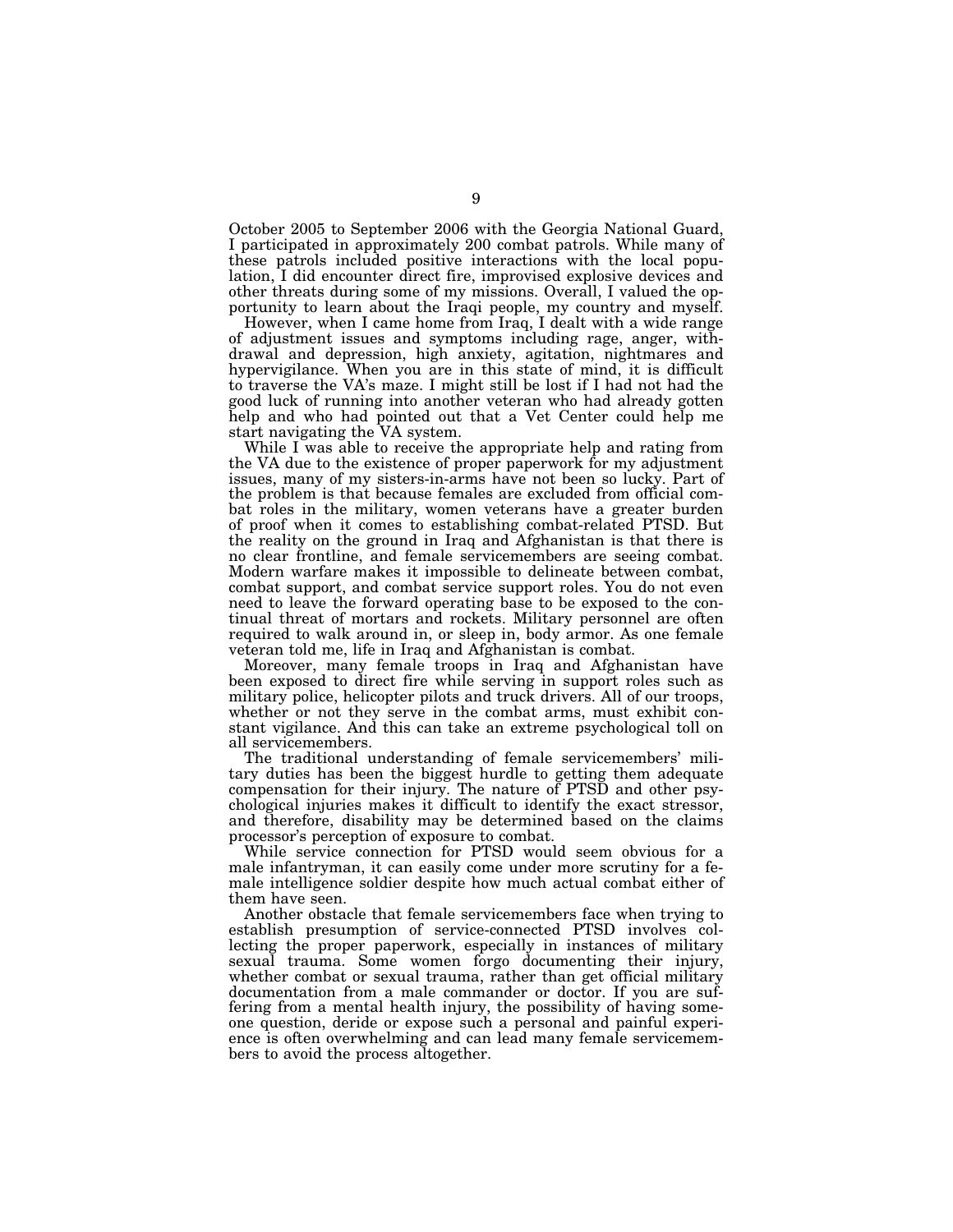H.R. 952, introduced by the Chairman, solves this problem. It changes Title 38 to presume service connection for PTSD based solely on a servicemember's presence in the combat zone. IAVA wholeheartedly endorses this legislation and looks forward to working with the Subcommittee to see this bill become law.

While this legislation will aid veterans once they have become diagnosed with a psychological injury and are seeking disability compensation, we know not every servicemember or veteran is getting the care they need. To better identify troops suffering from psychological injuries and help them receive the appropriate treatment, IAVA recommends mandatory face-to-face and confidential screenings by a licensed medical professional for all servicemembers both before and after combat tour. This is one of the organization's top legislative priorities for 2009.

To help ensure that veterans seeking access to care and benefits, particularly those in need of treatment for their psychological injuries, get the support they need, IAVA has partnered with the Ad Council to conduct a multiyear public service announcement (PSA) campaign. The IAVA-Ad Council Veteran Support PSAs are currently running on television, radio, print, outdoors and online. The companion campaign, engaging the family and friends of new veterans will, be launching later this year.

I will leave you with this final thought. More and more women are being called upon to serve a more active role in the combat zone and all too often find themselves in harm's way. There is no better way to honor the service and sacrifices of these brave women than to ensure that when they are injured, they receive the care and compensation they deserve.

Thank you again for the opportunity to testify on this critical issue. And I think we would all be pleased to take your questions at this time.

[The prepared statement of Ms. Schapper appears on p. 43.]

Mr. HALL. Thank you Ms. Schapper.

First, Mr. De Planque, in your statement you noted that if Congress were to change section 1154 it would not be creating a new benefit, but providing a clarification to the original law since the veterans' entitlement already existed. Can you expand upon this contention and how entitlement is already established?

Mr. DE PLANQUE. Yes. Essentially what I am trying to address with this is that it is not in any sense trying to give out a golden ticket to PTSD or anything. The problem, what  $1154$  was created to address, is the problem of establishing incidents that happen in combat, in the combat area.

I will give a very quick example from my personal experience. In Afghanistan, my platoon came under fire and engaged in combat with the enemy. We were an infantry platoon so we all got CIBs out of the deal and we all—what we said happened happened. But I compiled all of the reports because every soldier had to file a contact report and everything. And I compiled all of those for our platoon and pushed them on. We had over 20 people involved in that. There were over 20 different stories of what happened. Everybody experiences things a little bit differently. And when you look at all of those things, you realize just how hard it is to get an accurate record of exactly what happened.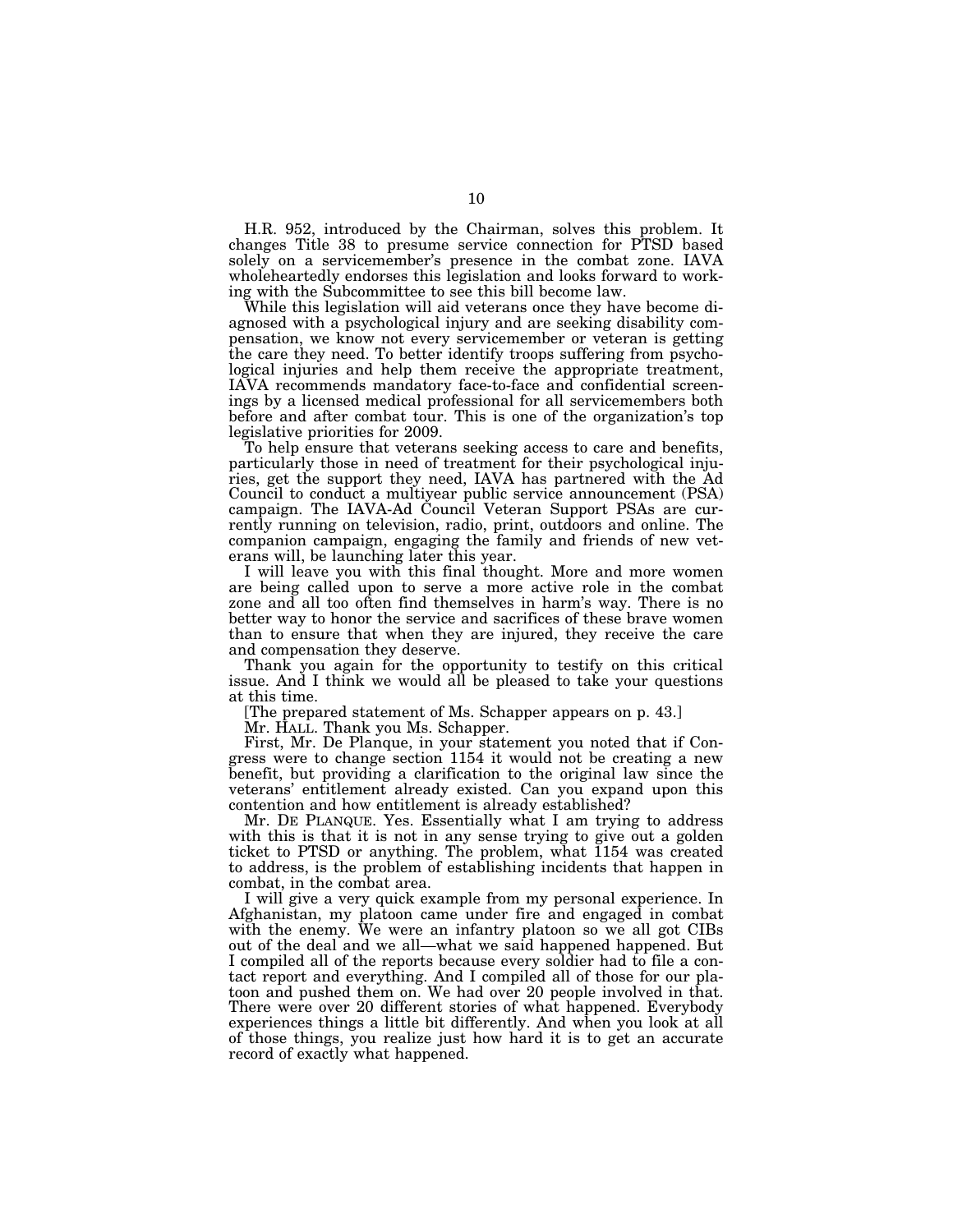I think that that is what 1154(b) was about, is that it is very, very hard to document and to really capture everything that is happening in combat, which is a zone-wide exposure when you look at it in modern warfare. So what 1154(b) is about is establishing that those things happened.

With the VA claim, it is not just that you establish that something happened, you still have to have a present diagnosis. You still have to have a linkage opinion between the two of those. These aspects of the claims process are not changing at all, and they haven't changed and they are not affected by  $1154(b)$ ;  $1154(b)$  is establishing the incident in service. And that is the difficult part and that is the thing that—when I talk about what this is doing and clarifying it, it is trying to create a sense of equity between infantry soldiers, for example, who have that ticket, that CIB that says, you know, what you said happened happened, and other soldiers who are going through exactly the same things and exactly the same conditions are having their word—they are having a much more difficult time proving their word because it is not being taken for granted unless they can say, this combat occurred.

And so in terms of not establishing the benefit, it is more attempting to deal with the existing facet of benefits, the sort of nebulous area of confirming something that happened in combat or in a combat zone.

Mr. HALL. Thank you.

Dr. Berger, at what point would you support VA accepting a veteran's lay statement as proof of a stressor, instead of requiring VA to continue to develop a claim by searching for records and documents that may or may not exist at any of the centers you mentioned in your statement?

Dr. BERGER. Certainly what we call buddy records would seem very appropriate. As I mentioned, my colleague was a combat medic with the 25th, had to rely heavily on people that he served with in order to document his service. And that particular unit that he served with, the time period took place in the Michelin rubber plantation area in the Republic of South Vietnam at the time. A lot of enemy action down there. But as I said, he did not receive a CIB, so it was very difficult for him to prove that he had actually been in combat. So certainly the supporting statements of colleagues who are with you at the time would help.

I know that in my own personal case, I was in a field hospital up north, and there weren't many of us Navy corpsmen there present. In fact, there is only one alive today who could document my presence there. I would have to go through the Marines that I served with in order to prove that I was even there.

Mr. HALL. How accurate would you say veterans are when they self-report their stressors? In your observations, have you seen many cases where stressors are exaggerated?

Dr. BERGER. I think Bruce Dohrenwend, a Professor at Columbia University who reevaluated the National Vietnam Veterans' Readjustment Study (NVVRS) a couple of years ago, stated it clearly when they looked at the NVVRS data, the PTSD data from Vietnam veterans, and found very few, very few instances of fraud, lying in the process that they used to document their combat service.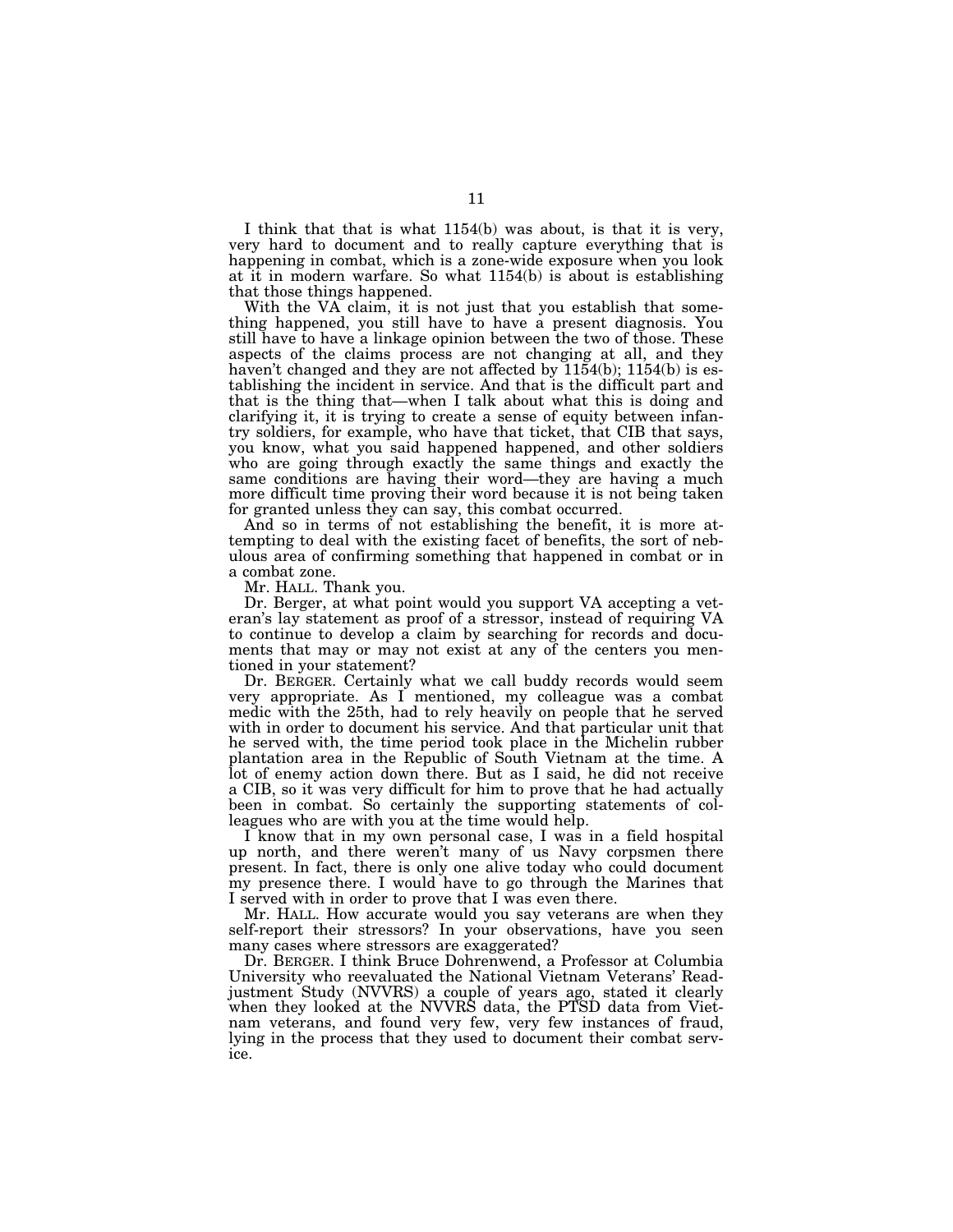Mr. HALL. Thank you, sir.

And, Ms. Schapper, are there situations that the IAVA is aware of where veterans who served in Iraq or Afghanistan were not considered to be combat veterans and therefore had their PTSD claims denied?

Ms. SCHAPPER. I don't have specific instances from IAVA. But I do have instances of fellow female servicewomen who have had difficulty. I did not have difficulty supplying the ''burden of proof'' because I was lucky enough that I was either a convoy commander or a team sergeant and I wrote up all the reports for the incidents that occurred. But as Mr. DePlanque was saying earlier, that if you don't happen to have your name on that report, that you were in that instance, that combat, that IED, you will be denied. And I do know several female servicemembers who have been denied because their name was not on the proper paperwork.

Mr. HALL. I am over my time. But before I turn it over to the Ranking Member, I wanted to ask one more question, if I could. What would you suggest the VA do to improve its assistance to female veterans in order to help develop their claims?

Ms. SCHAPPER. Personally I would like to see stronger women's centers in the VA and women's PTSD groups for combat and/or military sexual trauma. Right now a lot of the PTSD groups are mixed groups. And although some women do feel open to speaking in those groups, I do believe most of them hold back a lot of experiences just because men are in there as well.

Mr. HALL. Okay. Thank you very much.

Mr. Lamborn.

Mr. LAMBORN. Thank you. And Ms. Schapper, I have a question for you also. If I heard you correctly during your testimony, you talked about how this bill, if passed, would help in the case of a woman who has suffered sexual assault or rape. Did I hear you correctly? And if so, what would the connection be?

Ms. SCHAPPER. This bill wouldn't specifically address military sexual trauma. I was using that as an instance of how women often feel more exposed and that people generally question them more. Whether it is sexual trauma or combat, that is often more difficult for them to prove they have any sort of PTSD symptoms at all.

Mr. LAMBORN. Okay. Thank you for that clarification. Mr. Chairman, I would yield back.

Mr. HALL. Thank you. Well first of all, thank you all for your service to our country. And thank you for your service to our veterans and for being here to testify today.

We will now excuse you and move on to our second panel, which consists of Dean G. Kilpatrick, Ph.D., member of the Committee on Veterans Compensation for Post-Traumatic Stress Disorder, Institute of Medicine of the National Academies; Terry Tanielian, Co-Study Director of the ''Invisible Wounds of War Study'' by the RAND Center for Military Health Policy Research, accompanied by Christine Eibner, also a Ph.D. and Economist with the RAND Corporation.

As usual, your full written statement is entered into the record, so feel free to abridge it if you wish. Mr. Kilpatrick, you are recognized for 5 minutes.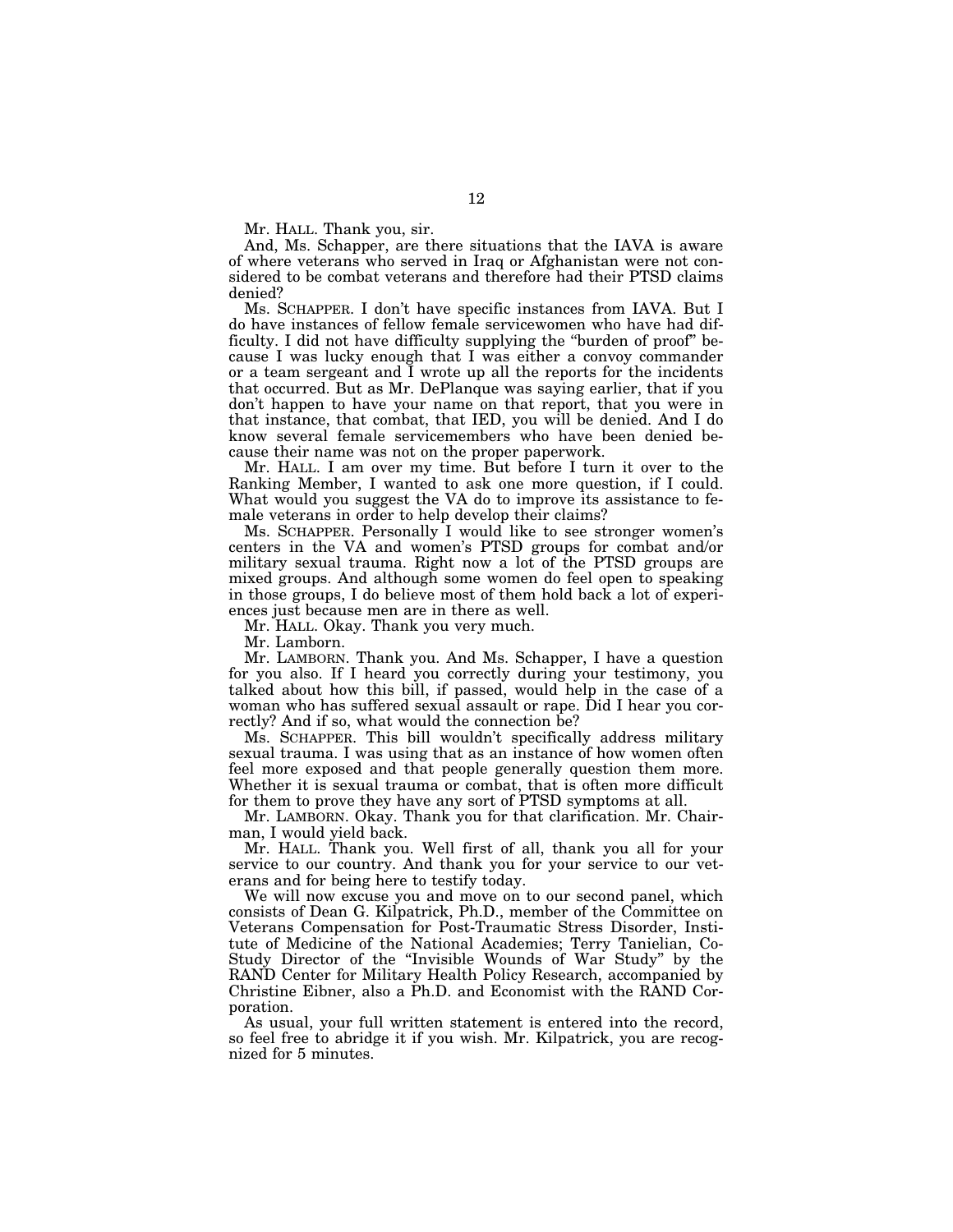#### **STATEMENTS OF DEAN G. KILPATRICK, PH.D., DISTINGUISHED UNIVERSITY PROFESSOR, AND DIRECTOR, NATIONAL CRIME VICTIMS RESEARCH AND TREATMENT CENTER, MEDICAL UNIVERSITY OF SOUTH CAROLINA, CHARLESTON, SC, AND MEMBER, COMMITTEE ON VETERANS' COMPENSATION FOR POSTTRAUMATIC STRESS DISORDER, INSTITUTE OF MEDI-CINE AND NATIONAL RESEARCH COUNCIL, THE NATIONAL ACADEMIES; AND TERRI TANIELIAN, MA, STUDY CO–DIREC-TOR, ''INVISIBLE WOUNDS OF WAR'' STUDY TEAM, RAND CORPORATION, ACCOMPANIED BY CHRISTINE EIBNER, PH.D., ECONOMIST, RAND CORPORATION**

#### **STATEMENT OF DEAN G. KILPATRICK, PH.D.**

Dr. KILPATRICK. Thank you very much, Mr. Chairman, Mr. Ranking Member, and Members of the Committee. I appreciate the opportunity of being able to testify on behalf of the National Academy of Sciences' Committee on Veterans Compensation For Post-Traumatic Stress Disorder.

In June 2007, our Committee completed its report entitled, ''PTSD Compensation and Military Service.'' I am here today to share with you some of the contents of that report and will briefly address four issues: the evaluation of traumatic exposures for VA compensation and pension purposes; the reliability and completeness of military records for evaluation of exposure to stressors; what studies say about malingering in the veteran population; and the means that mental health professionals use to detect malingering.

In terms of the first issue, VA Compensation and Pension (C&P) examinations for PTSD consist of a review of medical history, evaluations of mental status and of social and occupational functioning, a diagnostic examination and an assessment of exposure to traumatic events occurred during military service. To help focus the examination, the VA Veterans Benefits Administration (VBA) provides examiners with worksheets that set forth what an assessment should cover. The PTSD worksheet indicates the elements of a claimant's military history that should be documented, or it indicates that that should include military occupational specialty, combat wounds sustained, citations or medals received, and a clear description of "the specific stressor event the veteran considered to be particularly traumatic, particularly if the stressor is the type of personal assault including sexual assault, providing information with examples, if possible.<sup>'</sup>

It notes that a diagnoses of PTSD cannot be made or adequately documented or ruled out without obtaining detailed military history and reviewing the claims folder. This means that the initial review of the folder conducted prior to examination, the history and the examination itself, and the dictation for an examination initially establishing PTSD will often require more time than for examinations of other disorders. They recommend that 90 minutes to 2 hours on an initial exam is normal.

There was also a Best Practices Manual developed by VA that stated that the initial PTSD compensation basically requires up to 3 hours. Not withstanding this guidance, our Committee, and testimony reported to our Committee, indicated that some people are so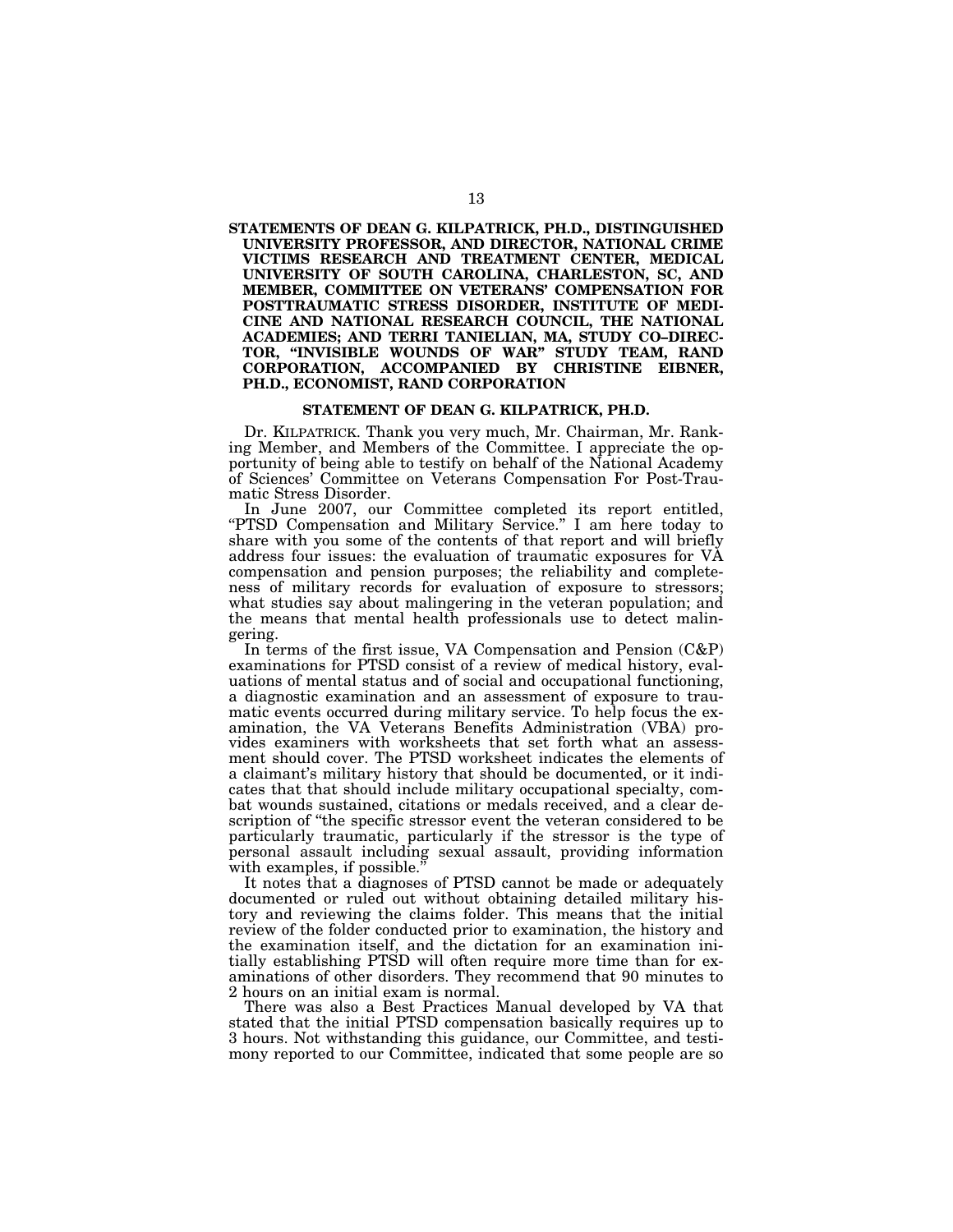pressured that they spend as little as 20 minutes on these exams. And we concluded that that was an unacceptably short period of time.

Military records, with respect to the second issue, are prized because they are thought to be a description or an unbiased source of evidence to support or refute claims. However, specifically the conclusion that this is so was really not supported by our Committee. And in fact, the National Archives and Research Administration warns that, ''Detailed information about the veteran's participation in military battles and engagements is not contained in military service records and personnel files.'' Studies indicate, instead, that broad-based research into other indicators of the likelihood of having experienced traumatic stressors has value. And in fact, someone just mentioned Dr. Dohrenwend's NVVRS reexamination study in which they looked at news accounts and a variety of other things to augment the official records.

Our Committee concluded that the most effective strategy for dealing with problems with self-reports of traumatic exposure is to ensure that a comprehensive, consistent and rigorous process is used throughout the VA to verify veteran-reported evidence.

What studies say about malingering in veterans populations: The Committee noted that assessment of malingering—and, I would add, accusing someone of malingering—is a high-stakes issue, because it is as devastating to falsely accuse a veteran of malingering as it is unfair to other veterans to miss malingered cases.

Our Committee concluded that while misrepresentation of combat involvement and traumatic exposure undoubtedly does occur, the evidence is insufficient to establish how prevalent this is. And in fact, there is not a lot of evidence that it is prevalent, or how much effect malingering has on the ultimate outcome of disability claims. The preponderance of evidence does not support the notion that receiving compensation for PTSD makes veterans less likely to make treatment gains or acknowledge improvement from treatment.

Finally, the means that mental health professionals use to detect malingering, although there is a need for a reliable valid way to detect malingering, experts agree that there is no magic bullet or gold standard for doing so. It would be really nice if we had a means for determining whether someone is telling the truth or not or if they are malingering or not. But, unfortunately, no way exists to do that in a simple manner.

While some investigators use psychological tests to indirectly infer the possibility of malingering, these measures have clear limitations and should not be used as the sole basis for determining whether a veteran is malingering.

The Committee concluded that in the absence of a definitive measure, the most effective way to detect inappropriate PTSD claims is to require a consistent and comprehensive state-of-the-art examination and assessment that allows the time to conduct appropriate testing and assessment in these specific circumstances where it would inform the assessment.

Thank you very much. And I will be happy to take questions.

[The prepared statement of Dr. Kilpatrick appears on p. 44.]

Mr. HALL. Thank you, Mr. Kilpatrick.

Ms. Tanielian, you are now recognized for 5 minutes.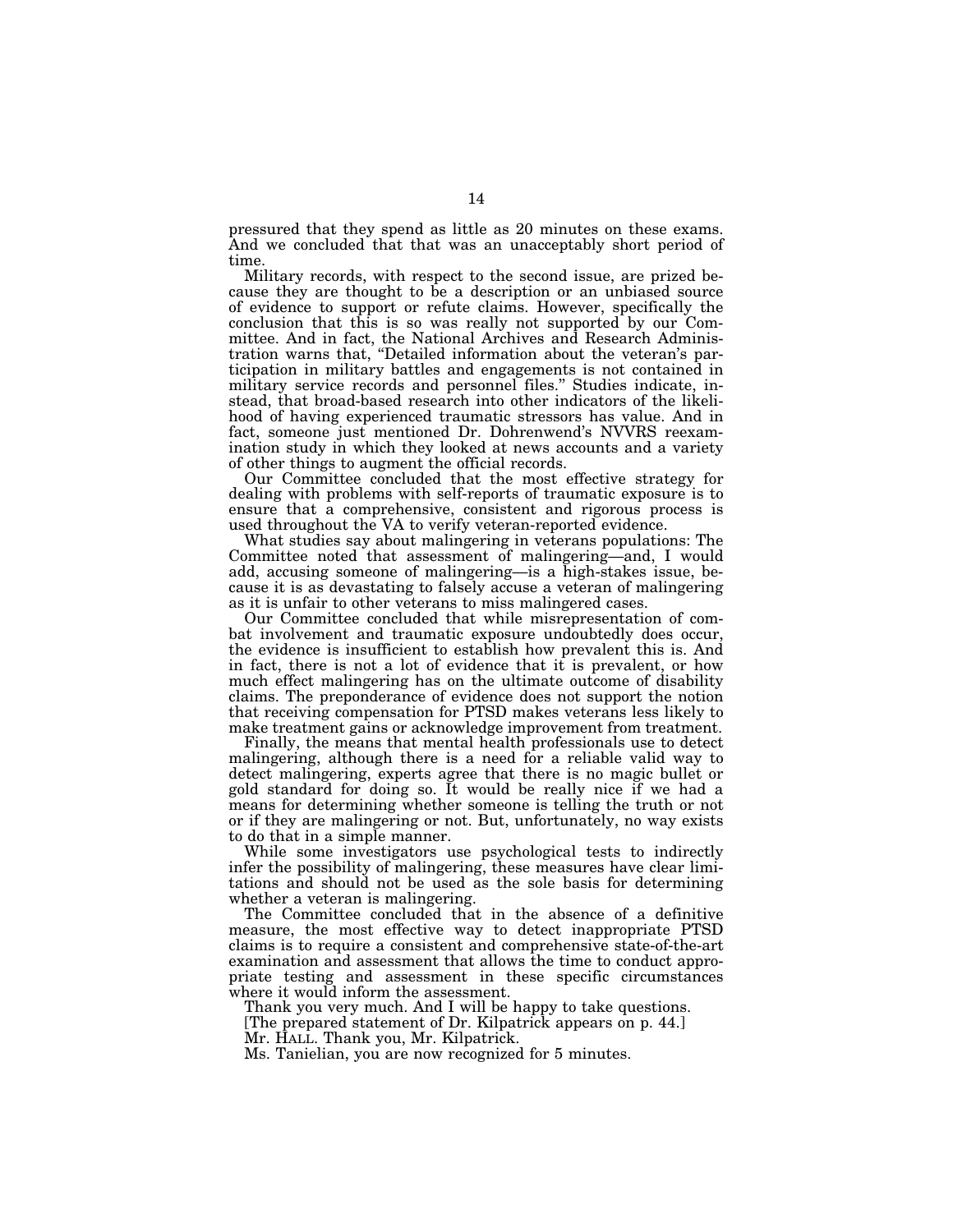#### **STATEMENT OF TERRI TANIELIAN, MA**

Ms. TANIELIAN. Chairman Hall, Representative Lamborn, and distinguished Members of the Subcommittee, thank you for inviting me to testify today. It is an honor and a pleasure to be here.

Last April, my colleagues and I released findings from a 1-year project entitled ''Invisible Wounds of War.'' This independent study focused on three major conditions: post-traumatic stress disorder, major depression and traumatic brain injury among Iraq and Afghanistan veterans.

My comments today will focus on our findings about servicemembers' exposure to trauma during deployment, prevalence of mental health conditions post deployment and their associated costs to society as they bear directly on the issue you are considering today.

First, how is exposure to combat trauma assessed? In research studies, combat experience has been assessed in a variety of ways. These include documenting deployment to a combat zone based on receipt of hostile-fire pay, or assessing specific experiences during deployment based on self-report.

In our study, combat trauma exposure was assessed using questions from recent Army studies and included both direct and vicarious trauma exposure. Rates of reported exposure to specific types of combat trauma range from 5 to 50 percent in our study, with close to one-third reporting exposure to two or more traumatic events. Vicariously experienced traumas, such as having a friend who was seriously wounded or killed, were the most frequently reported.

Despite these exposures, most military servicemembers who have deployed to date will return home from war without problems and readjust successfully. But many have already returned or will return with significant mental health problems.

Among Iraq and Afghanistan veterans, our study found rates of PTSD and major depression to be relatively high, particularly when compared with the general population. In late 2007, we conducted a telephone study of about 2,000 previously deployed individuals. Using well-accepted screening tools, we estimated substantial rates of mental health problems in the past 30 days, with 14 percent reporting current symptoms consistent with a diagnoses of PTSD and 14 percent reporting current symptoms consistent with a diagnoses of depression; 9 percent of veterans reported symptoms consistent with a diagnoses of both.

We found that some specific groups previously underrepresented in studies, including the Reserves and those who had left military service, may be at higher risk of suffering from these conditions. We also found that the single best predictor of reporting current mental health problems was the number of reported combat traumas while deployed.

From the literature, we know that socioeconomic status, access to post-deployment social support and transition services, as well as treatment can mitigate the immediate consequences of these post-combat mental health problems.

In our study, however, only about half of those with current PTSD or major depression have sought help from a physician or other provider in the past year. And of those, just over half received minimally adequate treatment.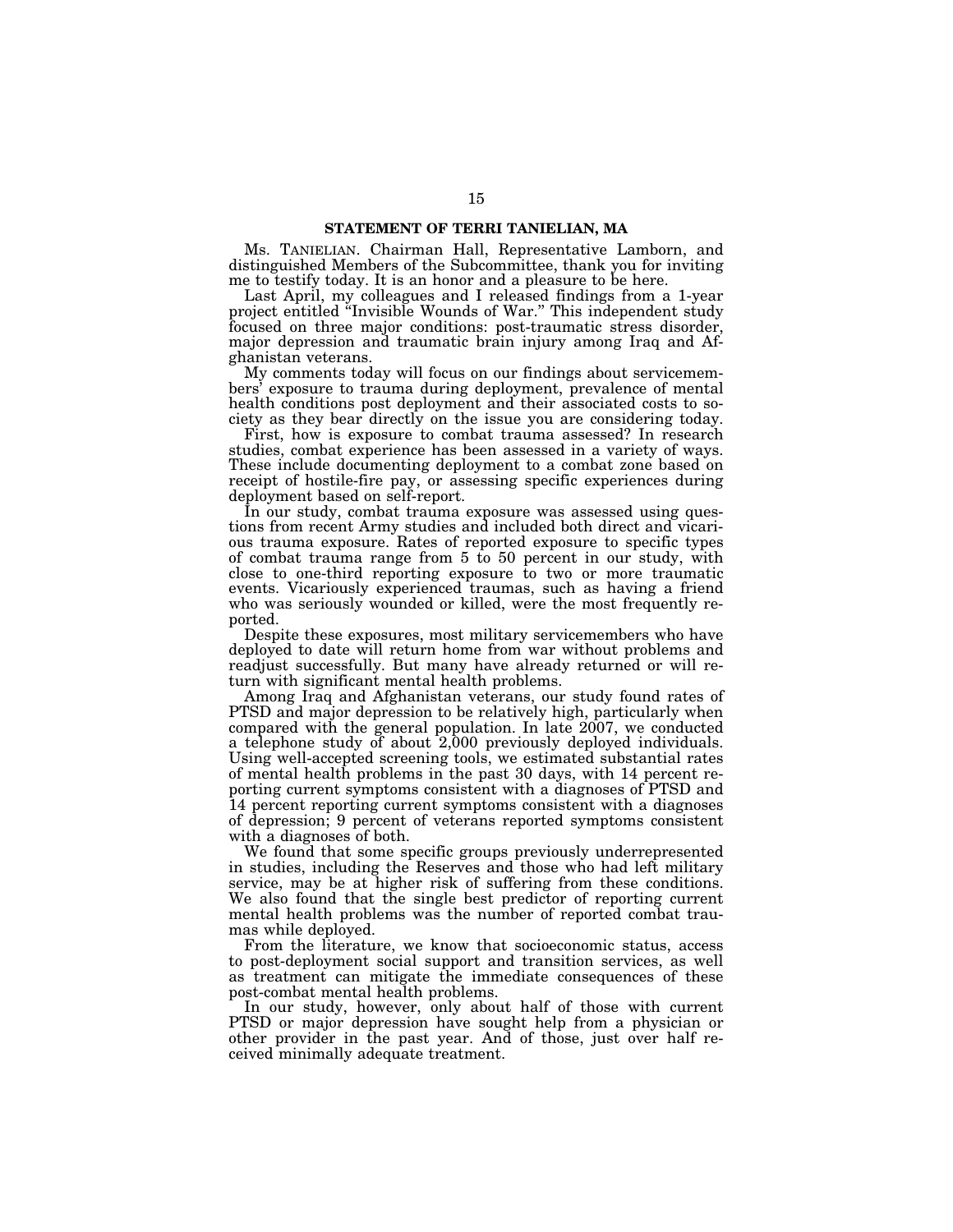The number who received proven effective care would be expected to be even smaller. Survey respondents identified many barriers to getting treatment for their mental health problem. In particular, they were concerned that treatment would not be kept confidential and would constrain future job assignments.

The costs of these invisible wounds go beyond the immediate costs of mental health treatment. Adverse consequences that may arise from post-deployment mental problems include suicide, engagement in unhealthy behaviors, substance abuse, unemployment, homelessness, marital strain and domestic violence. The costs stemming from these problems are substantial and include costs related to lost productivity, reduced quality of life, treatment and premature mortality.

To quantify these costs, RAND used a microsimulation model to estimate 2-year post-deployment costs associated with PTSD and depression for military servicemembers returning from Iraq and Afghanistan. Our analyses used a societal cost perspective which considers costs that accrue to all members of U.S. society, including the Government, servicemembers, their families, employers, private health insurers, taxpayers and others.

We found that, unless treated, PTSD and depression exact a high economic toll to society. Our model predicted that the 2-year postdeployment cost to society for 1.6 million deployed servicemembers ranged from \$4 to \$6.2 billion. The majority of these costs were due to lost productivity; and for a variety of reasons, the model underestimates the total future costs to society.

While these costs are high, we also found that providing evidence-based treatment for PTSD and depression can reduce societal costs. We estimate that evidence-based treatment for PTSD and major depression would pay for itself within 2 years, even without including the many known costs.<br>Investing in evidence-based care for all those in need can reduce

costs to society by \$1.7 billion in just 2 years. However, ensuring that all veterans with these conditions get quality care will require addressing the significant gaps that exist in access to and quality of care for our Nation's veterans.

Thank you again for the opportunity to testify today and to share the results of our research. I am joined by my colleague Christine Eibner, the Health Economist who led these cost analyses. And together we are happy to answer your questions. Thank you.

[The prepared statement of Ms. Tanielian appears on p. 47.]

Mr. HALL. Thank you.

So, Ms. Eibner, you have no statement of your own. You are in a support role?

Ms. EIBNER. Right. Exactly.

Mr. HALL. Thank you, Ms. Tanielian. Thank you for your study. It is an impressive piece of work.

Dr. Kilpatrick, generally speaking, how well can a mental health provider validate a veteran's self-reported history of trauma? Do you rule out other diagnoses during the evaluation period, including malingering?

Dr. KILPATRICK. Well, I think if a mental health professional is well trained, understands about post-traumatic stress disorder, understands specifically about not just combat but war zone exposure,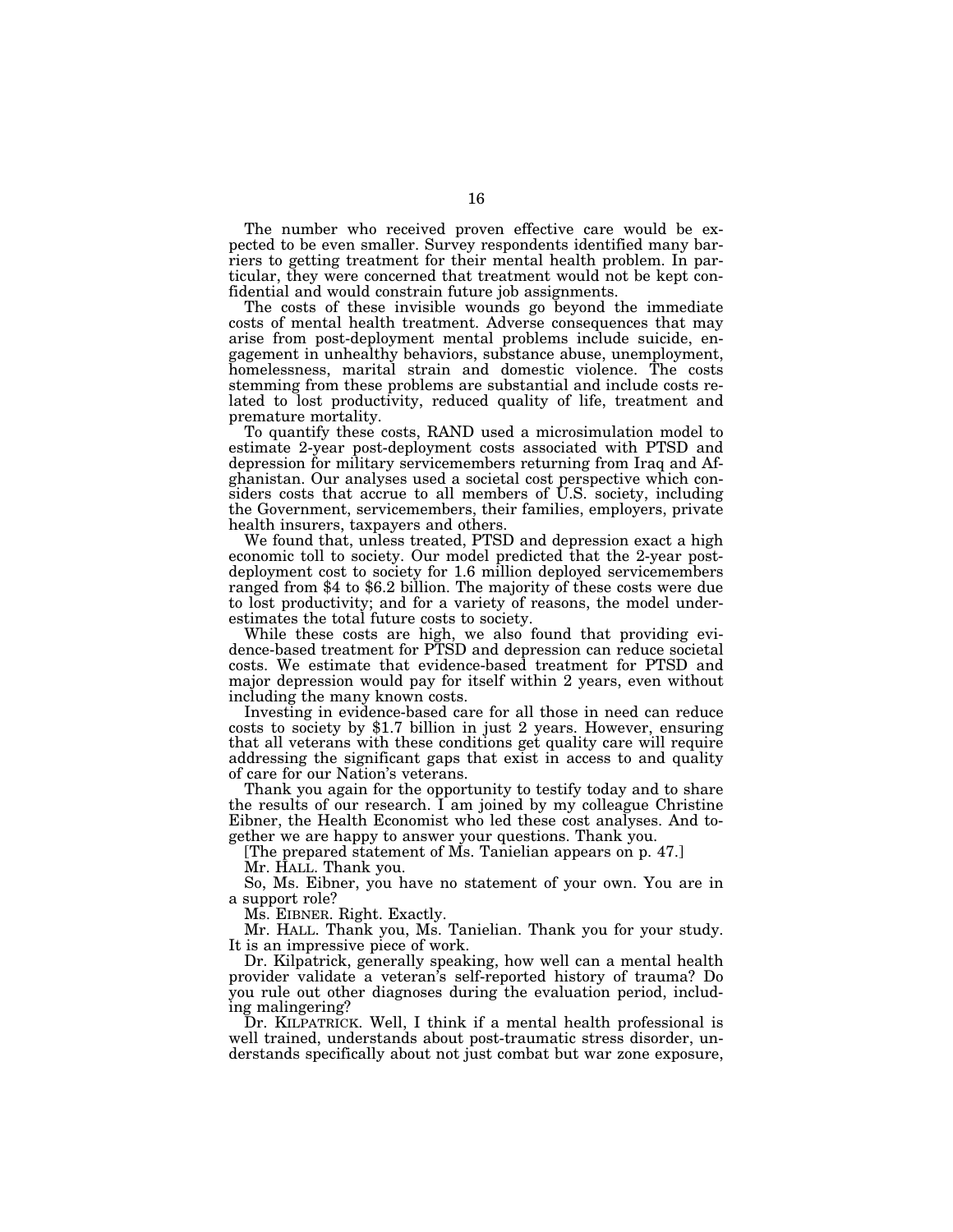including military sexual trauma, and looks at the entire picture including the self-report of the veteran, what we do is we really see how well everything hangs together.

And, frankly, in terms of post-traumatic stress disorder, there are things that people write books about it theoretically, in terms of how to malinger it. And I am not suggesting that you cannot fool a clinician, because you probably can fool anybody a little bit. But I do think that for the most part, by looking at how well the symptoms hang together and the types of experiences, including things that many people don't know about and wouldn't know to think of in order to make something up, that we can tell pretty much whether people are telling the truth.

The other thing that  $\tilde{I}$  would say—and I think our Committee felt this way, too—is that it is really the stance of people doing these examinations is important. And if the stance is that we are going to assume that everybody is lying until they prove to me that they are not, that we felt was really unfair and unsupported by the data on how much malingering there really is.

On the other hand, you can be somewhat skeptical but at the same time saying, I am going to assume that this person is telling me the truth until my antenna goes up and I find some reason to believe that they are not.

Mr. HALL. Along that line of thinking, there has been a great deal of concern regarding false positives for PTSD. What about false negatives? Are veterans being denied post-traumatic stress disorder compensation, in your opinion, who maybe should not have been?

Dr. KILPATRICK. Well, I think if you look at the whole picture and you say, all right, how many people—and I think your study is—the study that we just heard about is very good. Like how many veterans would we estimate have had, had PTSD, and then we look at how many of those come forward to the VA, there is going to be a lot of attrition there for various reasons.

And then you look at—there is a C&P examination, and how many of those are denied? I think the group that—one could make the case that there are a lot of unserved veterans with PTSD who are unserved and uncompensated. And that would be a much larger number than a very small number of veterans who maybe have malingered or exaggerated something and have gotten a treatment or compensation.

Mr. HALL. Thank you.

Ms. Tanielian, in the model of consequences for post-combat mental health and cognitive conditions, figure 5.1 in the RAND report, one of the categories listed as a resource or vulnerability is social, which includes support, transition, socioeconomic status and treatment availability. Would you agree that VA service connection can impact each of those and transform vulnerabilities into resources?

Ms. TANIELIAN. Based on the literature, we understand that an individual has certain resources or vulnerabilities to whether or not they will actually develop a disorder and then how they cope and whether or not those consequences can be mitigated. Access to social support, socioeconomic status and transition services are associated with being able to mitigate those consequences. And so to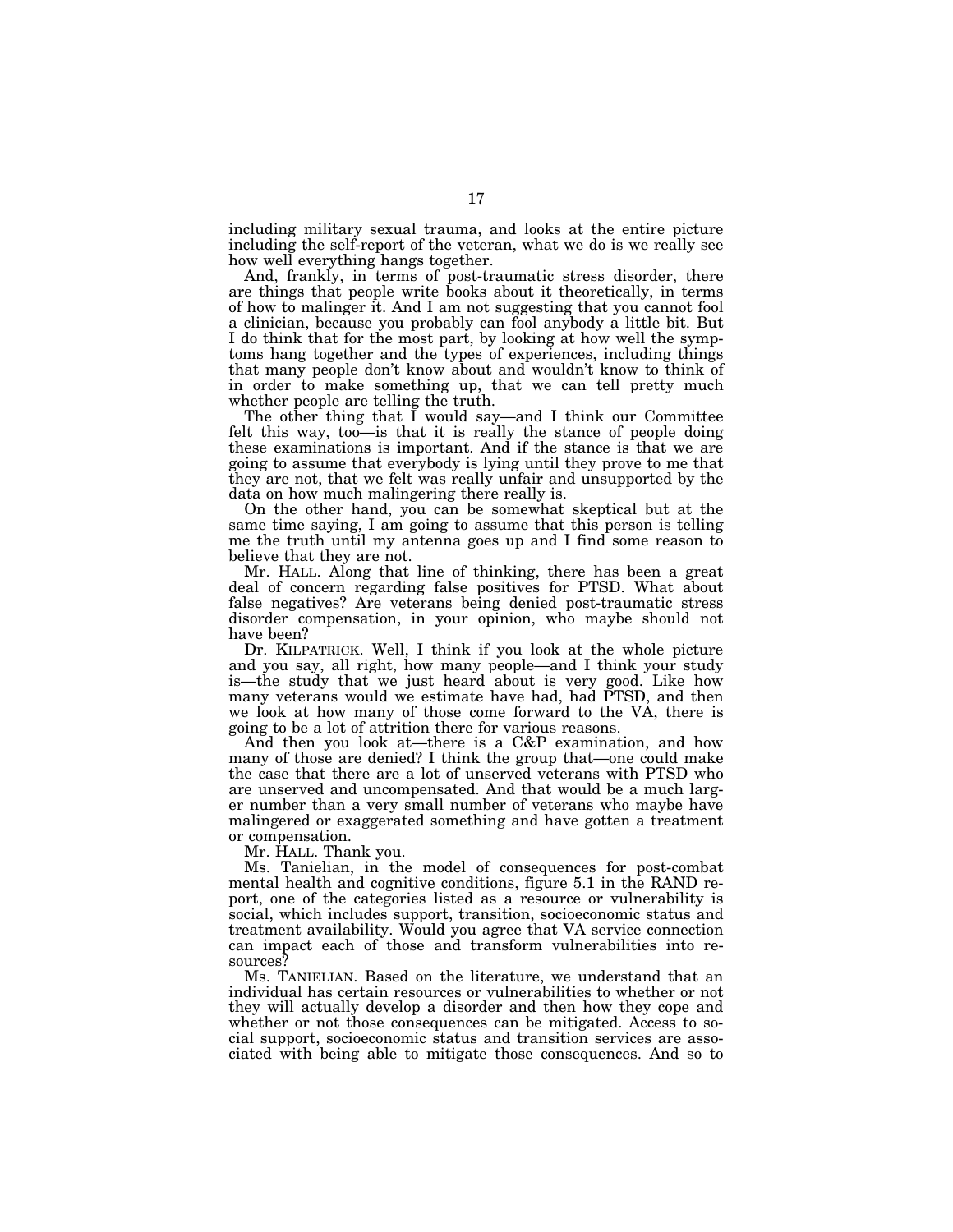the extent that the eligibility requirements in place to gain those services make it so that those services are more available, then they have the opportunity to promote better outcomes for individuals.

Mr. HALL. Right. You didn't address this directly because your report was done for the DoD, but as I understand, they are not in the compensation business.

Ms. TANIELIAN. Actually, our report was independent of both the DoD and the VA. We looked specifically at trying to identify the size and scope of the problem associated with PTSD, depression and traumatic brain injury among returning troops.

Mr. HALL. Okay. But it is nonetheless your opinion, as I understand, that you just stated that compensation would mitigate some of the negative outcomes from detrimental impact on social support, life or identity transitions and socioeconomic status.

Ms. TANIELIAN. Our study identified several barriers to getting help for mental concerns reasons and problems. To the extent that eligibility requirements and structural barriers are diminished, more veterans would have access to appropriate care, and thus lower the cost to society associated with PTSD.

Mr. HALL. Thank you. Last I wanted to ask you, RAND suggested the societal cost of untreated PTSD could run from \$4 to \$6 billion over a 2-year period just for Iraq and Afghanistan veterans. I understand that these figures only somewhat include the cost to VA. If you adjusted for the cost of disability compensation, do you think the cost to society would be more or less? And why?

Ms. TANIELIAN. Sure. I am going to actually ask Dr. Eibner to address that question.

Ms. EIBNER. Sir, we believe this does incorporate the cost to the VA in terms of disability compensation. And the reason is, we account for lost productivity in our estimates. So the lost productivity cost is really what the VA payments are designed to replace. So it is included in that category.

Mr. HALL. Okay. Thank you very much. Mr. Lamborn.

Mr. LAMBORN. Thank you, Mr. Chairman.

Ms. Tanielian, how did you diagnose PTSD among the people you interviewed? Was there a physician with you? Or what were the mechanics of that?

Ms. TANIELIAN. As I mentioned, we conducted a telephone survey of 2,000 individuals who had been previously deployed. We used well-accepted screening measures that are used in conducting epidemiological studies for detecting need for various different health reasons. Using these screening tools, we identified current symptoms of PTSD and depression that were consistent with a diagnoses using DSM-IV scoring criteria for these screening tools. And so we report the number who were at the level of consistent symptoms of a diagnosis with PTSD and depression using these validated screening measures.

Mr. LAMBORN. Thank you. And Mr. Chairman, they have done a good job of explaining themselves. I don't have any further questions.

Mr. HALL. They sure have. Thank you very much.

We still have—well, this diagram of the immediate consequences and emergent outcomes and the experience of the post-combat dis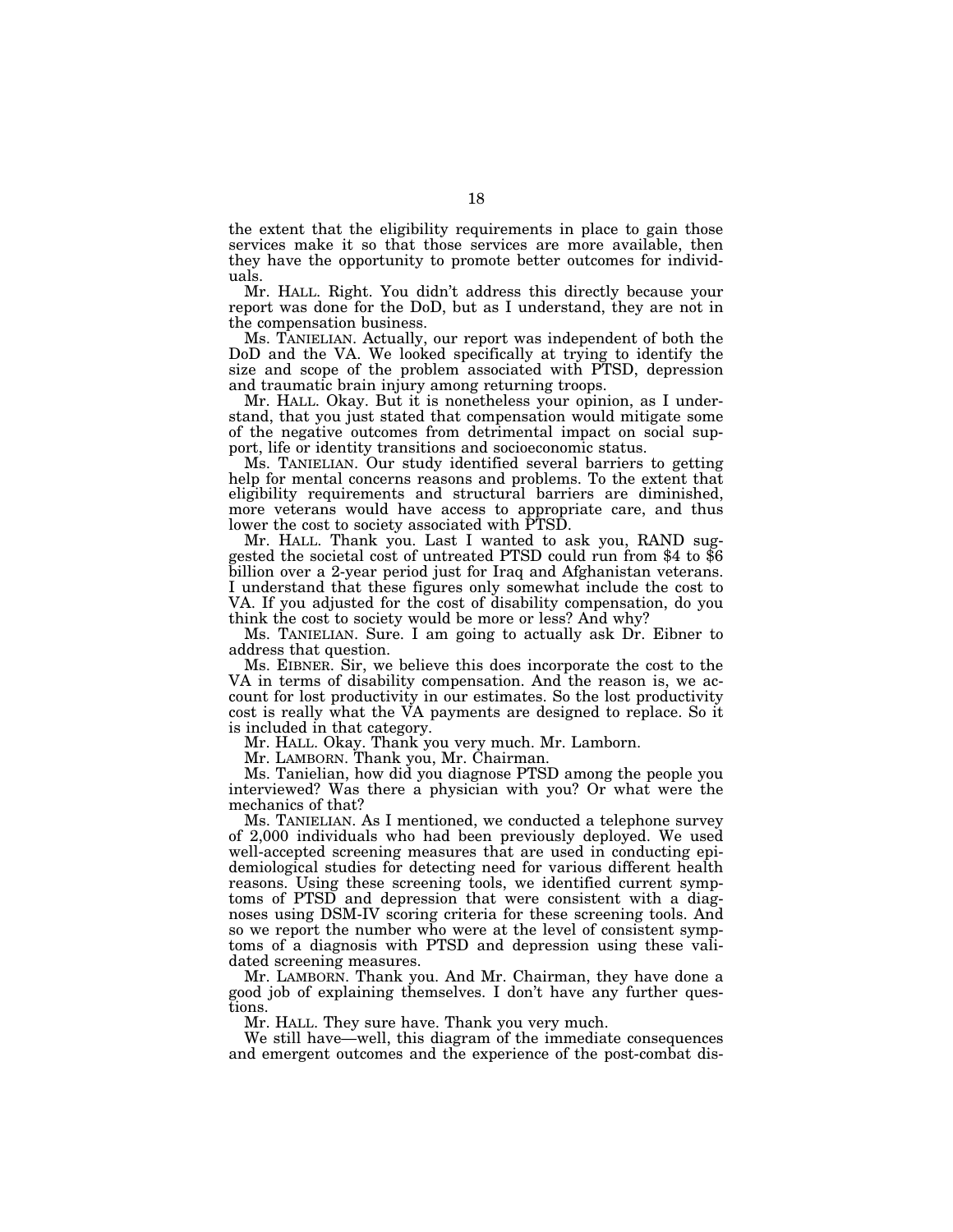order and what resources and vulnerabilities there are, that is enough to keep me working for a while. And it comes in a book. If you haven't seen it, all of you here in the audience, it is definitely worth reading. It is a serious contribution and an important contribution to our country's attempt to help our veterans through this difficult problem. So I thank you all on this panel for your testimony. You are now excused.

Moving at breakneck speed, thanks to the fact that there are no votes being called, and the fact that most of our Members are not here using their 5 minutes—we will call our third panel. Rear Admiral David J. Smith, a Joint Staff Surgeon for the United States Department of Defense; Colonel Robert Ireland, Program Director of Mental Health Policy for the Office of the Assistant Secretary of Defense for Health Affairs, U.S. Department of Defense; Bradley G. Mayes, Director of the Compensation and Pension Service for the Veterans Benefits Administration, U.S. Department of Veterans Affairs, accompanied by Richard Hipolit, General Counsel for the Department of Veterans Affairs; Antonette Zeiss, Ph.D., Deputy Chief Consultant, Office of Mental Health Services for the Veterans Health Administration (VHA); and Maureen Murdoch, M.D., Core Investigator, Center for Chronic Disease Outcomes Research of the Minneapolis Veterans Affairs Medical Center, Veterans Health Administration, U.S. Department of Veterans Affairs.

As always, your statement is entered into the record as written. You can feel free to deviate from it.

Mr. HALL. Starting with Rear Admiral Smith, you are recognized for 5 minutes.

**STATEMENTS OF REAR ADMIRAL DAVID J. SMITH, M.D., SHCE, USN, JOINT STAFF SURGEON, OFFICE OF THE CHAIRMAN OF THE JOINT CHIEFS OF STAFF, WOUNDED AND SURVIVOR CARE TASK FORCE, U.S. DEPARTMENT OF DEFENSE; COLO-NEL ROBERT IRELAND, PROGRAM DIRECTOR, MENTAL HEALTH POLICY, OFFICE OF THE ASSISTANT SECRETARY OF DEFENSE FOR HEALTH AFFAIRS, U.S. DEPARTMENT OF DE-FENSE; BRADLEY G. MAYES, DIRECTOR, COMPENSATION AND PENSION SERVICE, VETERANS BENEFITS ADMINISTRA-TION, U.S. DEPARTMENT OF VETERANS; ACCOMPANIED BY RICHARD HIPOLIT, GENERAL COUNSEL, OFFICE OF GEN-ERAL COUNSEL, U.S. DEPARTMENT OF VETERANS AFFAIRS; ANTONETTE ZEISS, PH.D., DEPUTY CHIEF CONSULTANT, OF-FICE OF MENTAL HEALTH SERVICES, OFFICE OF PATIENT CARE SERVICES, VETERANS HEALTH ADMINISTRATION, U.S. DEPARTMENT OF VETERANS AFFAIRS; AND MAUREEN MURDOCH, M.D., MPH, CORE INVESTIGATOR, CENTER FOR CHRONIC DISEASE OUTCOMES RESEARCH, MINNEAPOLIS VETERANS AFFAIRS MEDICAL CENTER, VETERANS HEALTH ADMINISTRATION, U.S. DEPARTMENT OF VETERANS AFFAIRS** 

#### **STATEMENT OF REAR ADMIRAL DAVID J. SMITH, M.D., SHCE, USN**

Admiral SMITH. Mr. Chairman, distinguished Members of the Subcommittee, I am privileged to appear before you today and report on wounded-warrior issues and specifically those associated with post-traumatic stress disorder.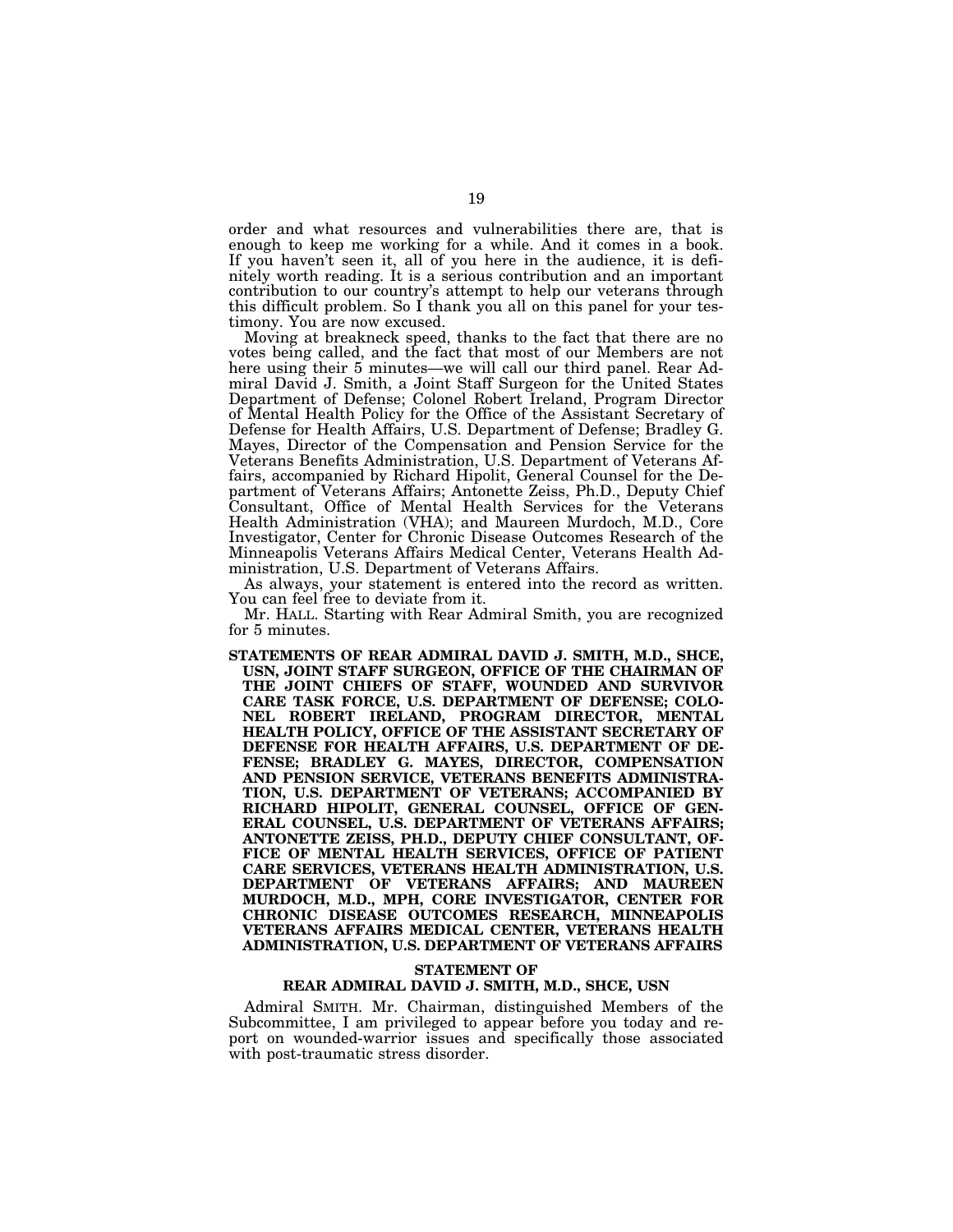In my capacity as the Joint Staff Surgeon, I serve as the Chief Medical Advisor to the Chairman of the Joint Chiefs of Staff and as a Senior Member of the Chairman's Warrior and Survivor Care Task Force.

On behalf of the Chairman, let me emphasize to you that wounded warrior issues, particularly including post-traumatic stress, continue to be a top priority for the Chairman and the Department of Defense as a whole.

Working in concert with the respective services, we continue to focus on revitalizing and reconstituting the force, actively identifying the needs of and giving support to our servicemembers' families and removing the stigma associated with post-traumatic stress within the DoD.

I make the statement of revitalizing and reconstituting the force, because those are the terms the Chairman uses when speaking of the top issues and, specifically, his imperative concern.

I, along with the task force, continuously focus on improving current programs, while inviting the creation of new ones. And we are strongly focused on teaming with the Veterans Affairs and nongovernmental organizations to ensure our veterans and their families receive care that they so aptly deserve after they leave active duty.

In regards to doctrine definitions and terminology associated with post-traumatic stress, let me say that the Department evaluates definitions for their use in doctrine, but we do not evaluate definitions for the potential implications on benefit determination.

DoD's definitions and terminologies may be used, but are not replacements for policy and law in determination matters.

The doctrine and definitions are tools we use to provide a common starting point across the Department, but compensation will continue to be dictated by policy and law rather than terms of reference for post-traumatic stress.

The DoD and the VA use the Diagnostic and Statistical Manual for Mental Disorders, 4th edition, frequently referred to as the DSM-IV, for the diagnosis of post-traumatic stress disorder, and CFR 38 outlines the necessary prerequisites for eligibility.

With these rule sets, the medical community then applies professional judgment to interpret and diagnose individual cases, and the DoD continuously monitors changes within the medical community of terms of reference, research findings, and new treatment modalities and improvements to ensure we stay in touch with changes that do occur.

Now, let me take a moment of your time to identify one area of concern related to the treatment of post-traumatic stress and other issues related to the care of our servicemembers and veterans. The disability evaluation and compensation system, in its current state, is clearly too complex and burdensome for even the most tolerant of our servicemembers and veterans.

The time associated with working through the system has been identified as a significant additional stressor to our servicemembers and their families that we want to fix. And in contrast to the stopgap efforts, which have been employed in the past, I believe that the disability evaluation and compensation system requires revolutionary, systemic overhaul.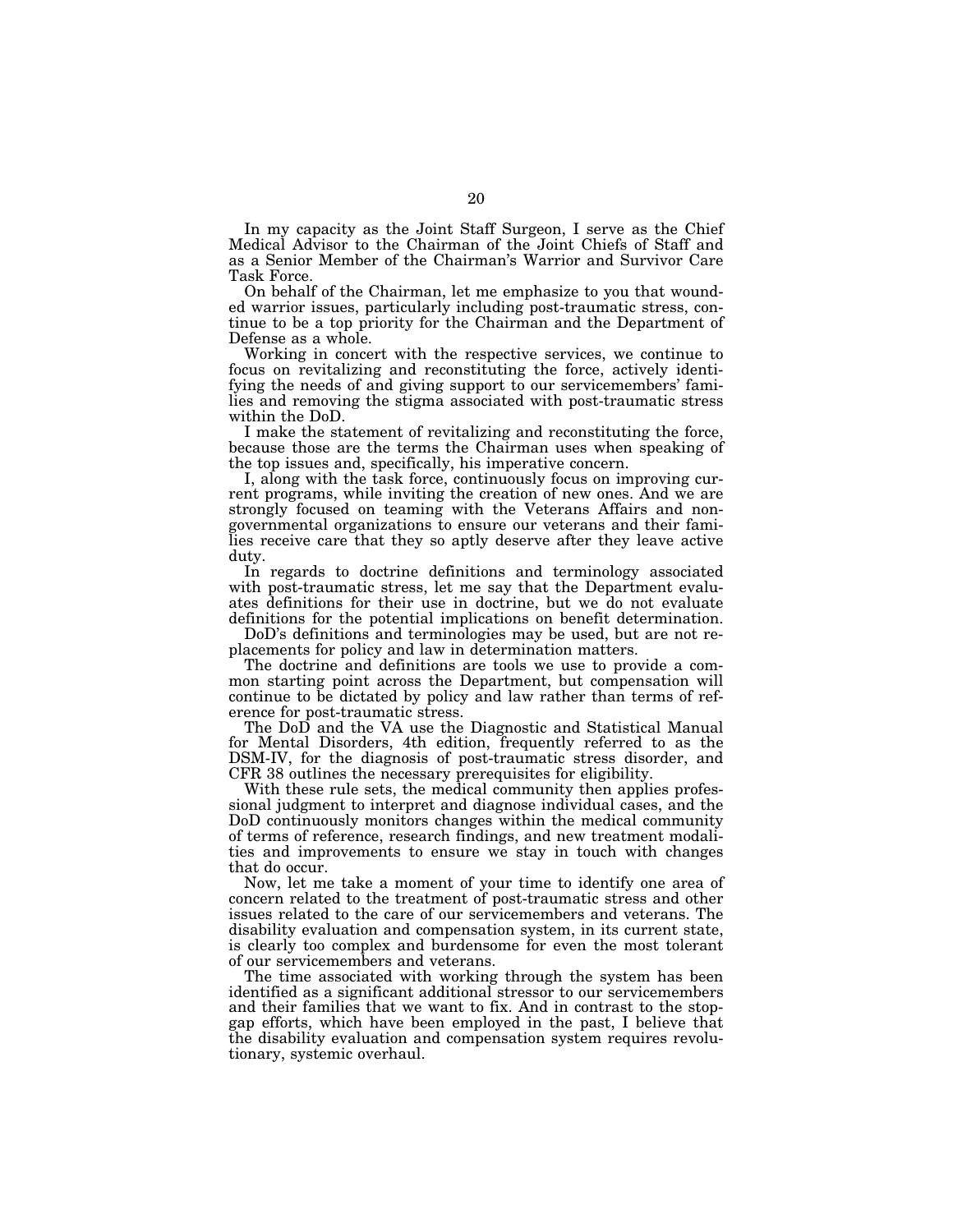DoD is working closely with our representatives from the Veterans Affairs counterparts to begin this process. Both Secretary Gates and Admiral Mullen have identified this issue as an important focus area for DoD and VA.

I identified this issue to the Committee and its Members to let you know we are keenly aware of the problem, and at some time in the future DoD and VA may ask for assistance from the Legislative Branch to help streamline and correct deficiencies that may require adjustments to current law.

DoD will continue to keep your Committee and the Congress at whole apprised of the situation as we work through the nuances to help fix the disability evaluation system.

Now, I would like to reemphasize the point to you: Congress and the DoD have committed hundreds of millions of dollars to improve our understanding of combat and operational stress, psychological health, the resilience of our personnel, as well as to diagnose and treat post-traumatic stress and related conditions, including mild traumatic brain injury.

We continue to face many challenges and are working closely with the Veterans Affairs, the National Institute of Mental Health, and academic centers across the country to better improve our services for veterans and their families. We will continue to focus on post-traumatic stress until we feel every servicemember is optimally prepared to cope with combat stress and, when needed, is receiving the treatment he or she has earned through their service.

Mr. Chairman, thank you again for the invitation to appear here this afternoon, and I am pleased to respond to any questions you or the Subcommittee Members may have.

[The prepared statement of Admiral Smith appears on p. 53.]

Mr. HALL. Thank you, Admiral. I am pleased to hear you talk, as does Secretary Shinseki, about his ongoing and evolving work with Secretary Gates and the two Departments working together, because there is so much of this that is a continuum that starts with entry into active duty and continues on into one's later years as a veteran. Many of these problems can best be solved if the two Departments work together.

And when you talk about, I think you said, revolutionary and systematic overhaul of the disability evaluation system, you may be aware that last year we passed a bill that was passed by the Senate also and signed into law to do just that. So it will take a while to do it, but we have started the ball rolling and hopefully that revolutionary and systematic overhaul will happen. Colonel Ireland, you now have the floor for 5 minutes.

#### **STATEMENT OF COLONEL ROBERT IRELAND**

Colonel IRELAND. Chairman Hall, Ranking Member Lamborn, and distinguished Members of the Subcommittee, thank you for this opportunity to discuss the Department of Defense approach to diagnosing PTSD and defining related stressors and the use of the servicemember's record.

In many ways, due to the complexities we have heard earlier today, it may seem quite simple on the DoD clinical side. When servicemembers' medical conditions do require further medical evaluation in order to assess whether they are retainable in their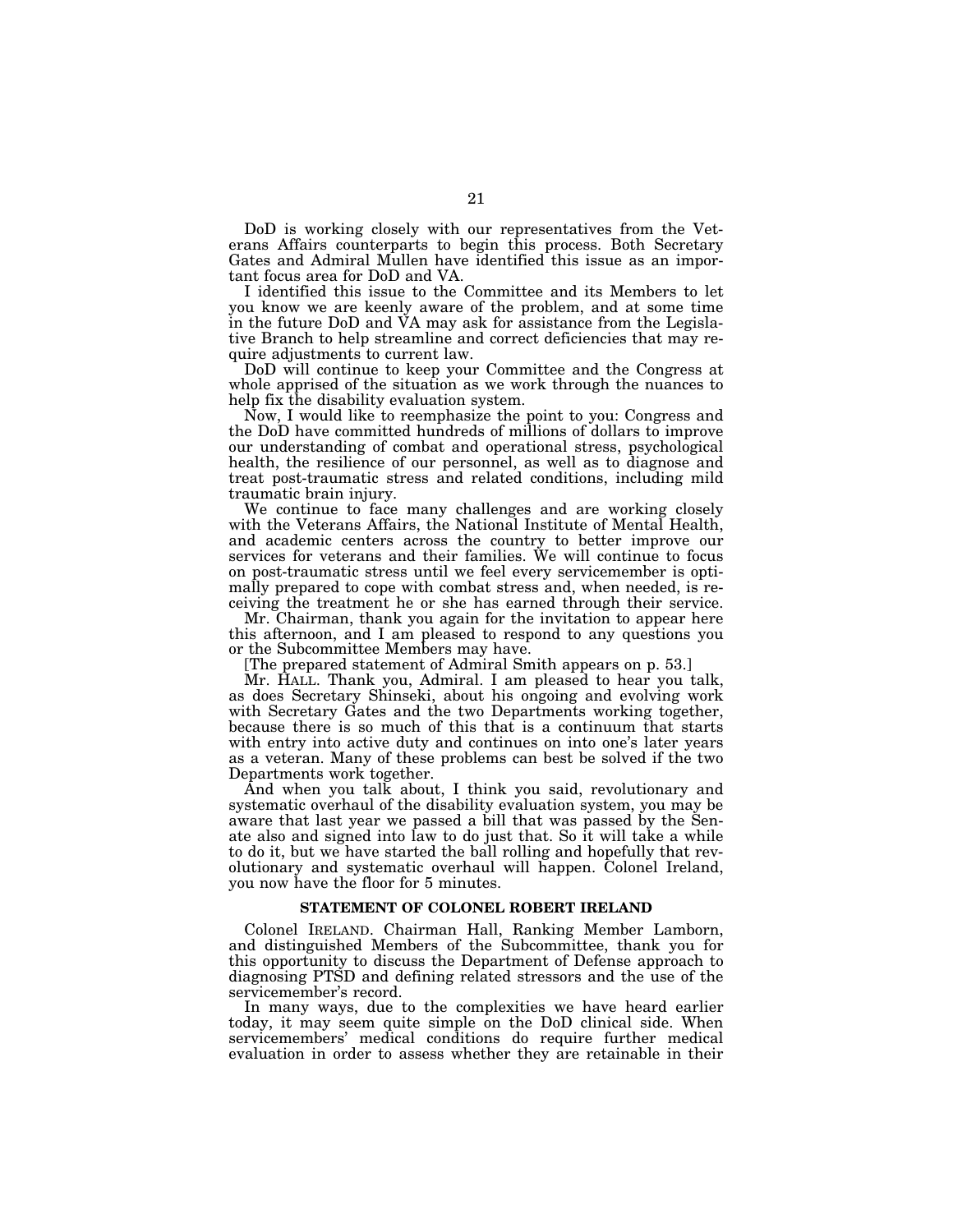service to perform their duties, military treatment facility clinicians perform an evaluation, write a summary and submit it for review by a medical evaluation board, or MEB.

This consists simply of two or three clinicians in the treatment medical treatment facility. And when it is a mental health issue it should include—must include—a psychiatrist. So if there is an MEB review of the psychiatric condition, there should be a sign-off by a psychiatrist on that report.

The report is to confirm the diagnosis and document thoroughly the medical condition of the member and to review each case based on relevant facts. The local MEB simply determines whether the servicemember meets the retention standards and can be returned to duty, or whether the member fails to meet those standards and would require either a waiver to continue in service or has to go to a Physical Evaluation Board (PEB) for further consideration to look at whether they should be retained with that waiver, separated with or without severance pay, or retired.

All of these fall outside of the clinical processes at the local level and are a service matter with the Personnel Physical Evaluation Board system.

With respect to PTSD, military providers do use the same criteria as their civilian counterparts to diagnose PTSD, using the American Psychiatric Association's (APA's) DSM-IV criteria. And I will skip going through those criteria to avoid duplication and save some time.

With regard to comments on stressors, there is a long history of how that word is used and the development of theory related to it. But to simply to refer to well, that was an appropriate stressor, is probably an oversimplification in assessing what someone has experienced, what they have witnessed. And then we also need to consider how that caused a physiologic reaction within them and an emotional reaction—and then for human beings, usually there is some form of self-assessment of that experience or that event and one's own perception of one's own reaction to it, and one's sense of whether they can meet the demand. And when they can't, that is usually when they show up to mental health. So a stressor is a complex thing to speak about, and simply checking off the stressors of what would cause PTSD may be an oversimplification.

To conclude, the importance of such records of these evaluations and PEB recommendations and conclusions to transitioning servicemembers cannot be overemphasized. We do encourage servicemembers to request copies of their medical and mental health records upon separation from the military to assure continuity of care, irrespective of where they receive their care in the future.

Those utilizing the VA have the added advantage of VA provider visibility of their medical and their mental health records through the use of the Bidirectional Health Information Exchange, which is functional and is receiving military medical records.

Thank you, again, for allowing the opportunity to appear before you and to discuss these issues.

[The prepared statement of Colonel Ireland appears on p. 53.]

Mr. HALL. Thank you, Colonel.

Mr. Mayes, welcome back. It is always good to see you. You are now recognized for 5 minutes.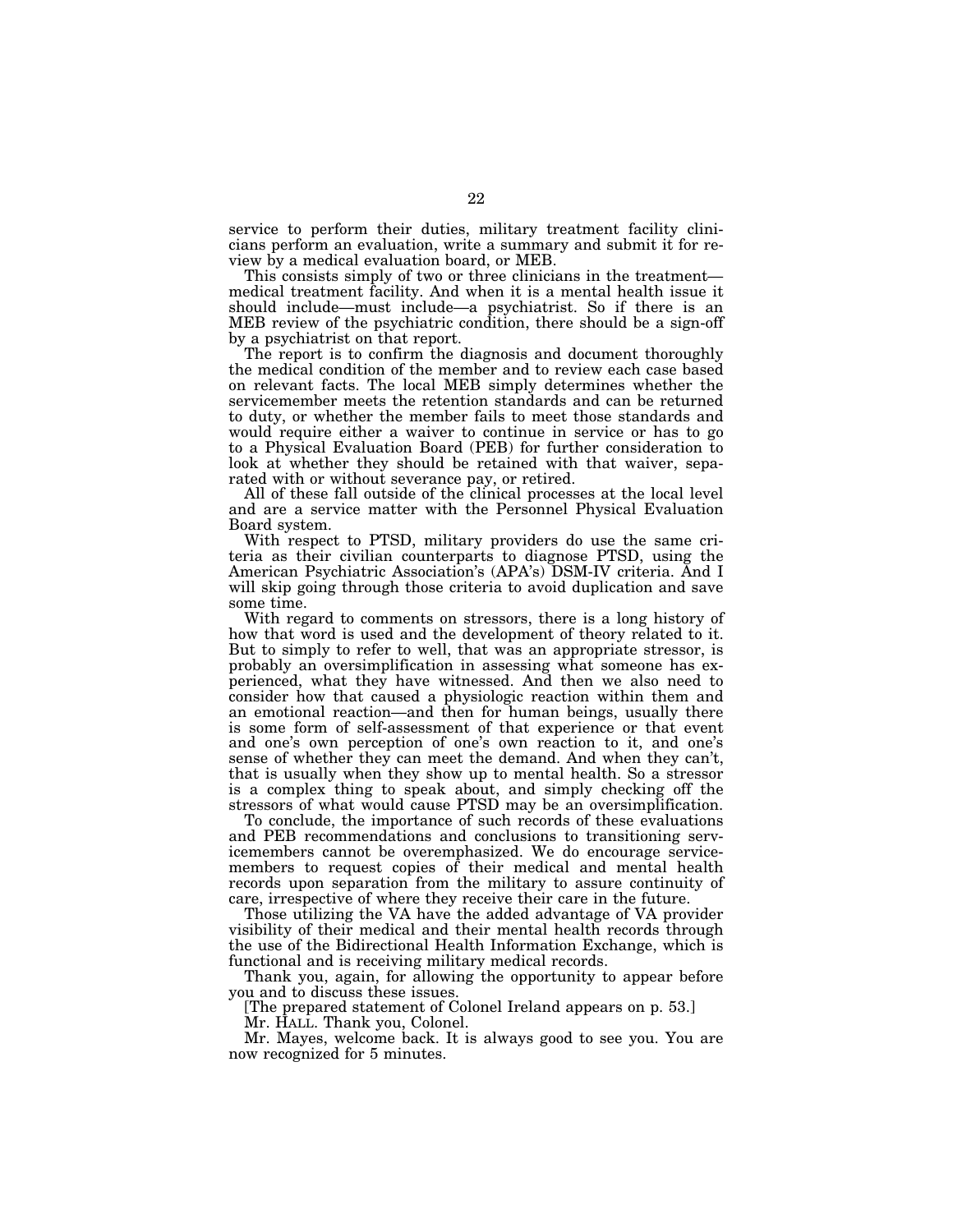#### **STATEMENT OF BRADLEY G. MAYES**

Mr. MAYES. Thank you.

Mr. Chairman, Ranking Member Lamborn, I would like to thank you for the opportunity to testify on this important topic of posttraumatic stress disorder. Mr. Dick Hipolit, from the Department of Veterans Affairs, Office of General Counsel, accompanies me today.

The number of veterans receiving service-connected compensation for PTSD from VA has grown dramatically. From fiscal year 1999 through fiscal year 2008, the number increased from 120,000 to more than 345,000.

We all share the goals of preventing this disability, minimizing its impact on our veterans, and providing those who suffer from it with just compensation for their service to our country. Consequently, VA has expanded its efforts to assist veterans with the claims process and keep pace with the increased number of claims.

Today, I will briefly describe the PTSD claims process and explain how VA applies the statutory requirements of 38 U.S.C., section 1154, to the processing of these claims. Section 1154, which, as we heard earlier, was enacted by Congress in 1941, requires that VA consider the time, place and circumstances of a veteran's service in deciding a claim for service connection.

Section 1154(b) provides for reliance on certain evidence as a basis for service connection of disabilities that result from a veteran's engagement in combat with the enemy. As a result, veterans who engaged in combat with the enemy and filed claims for serviceconnected disability related to that combat are not subject to the same evidentiary requirements as noncombat veterans. Their lay statements alone may provide the basis for a service-connected disability without additional factual or credible supporting evidence.

In PTSD claims, a combat veteran's personal stressor statement can serve to establish the occurrence of the stressor.

The processing of PTSD claims is governed by our regulations at 3.304(f). Specifically this regulation states that in order for service connection for PTSD to be granted, there must be, first of all, medical evidence diagnosing the condition.

Second of all, medical evidence establishing a link between current symptoms and an in-service stressor.

And then, third, credible supporting evidence that the claimed in-service stressor occurred.

As I said, the first two requirements involve medical assessments, while the third requirement may be satisfied by nonmedical evidence.

PTSD is defined as a mental disorder that results from a stressor. That third requirement of the regulation emphasizes the importance of the stressor and the obligation of the Department of Veterans Affairs to seek credible evidence supporting the occurrence of that stressor.

In PTSD claims where the stressor is not combat related, VBA personnel conduct research and develop for credible evidence to support the claimed stressor.

However, we have incorporated into our regulations the  $1154(b)$ provisions, so that when there is evidence of combat participation and the stressors related to that combat, no stressor corroboration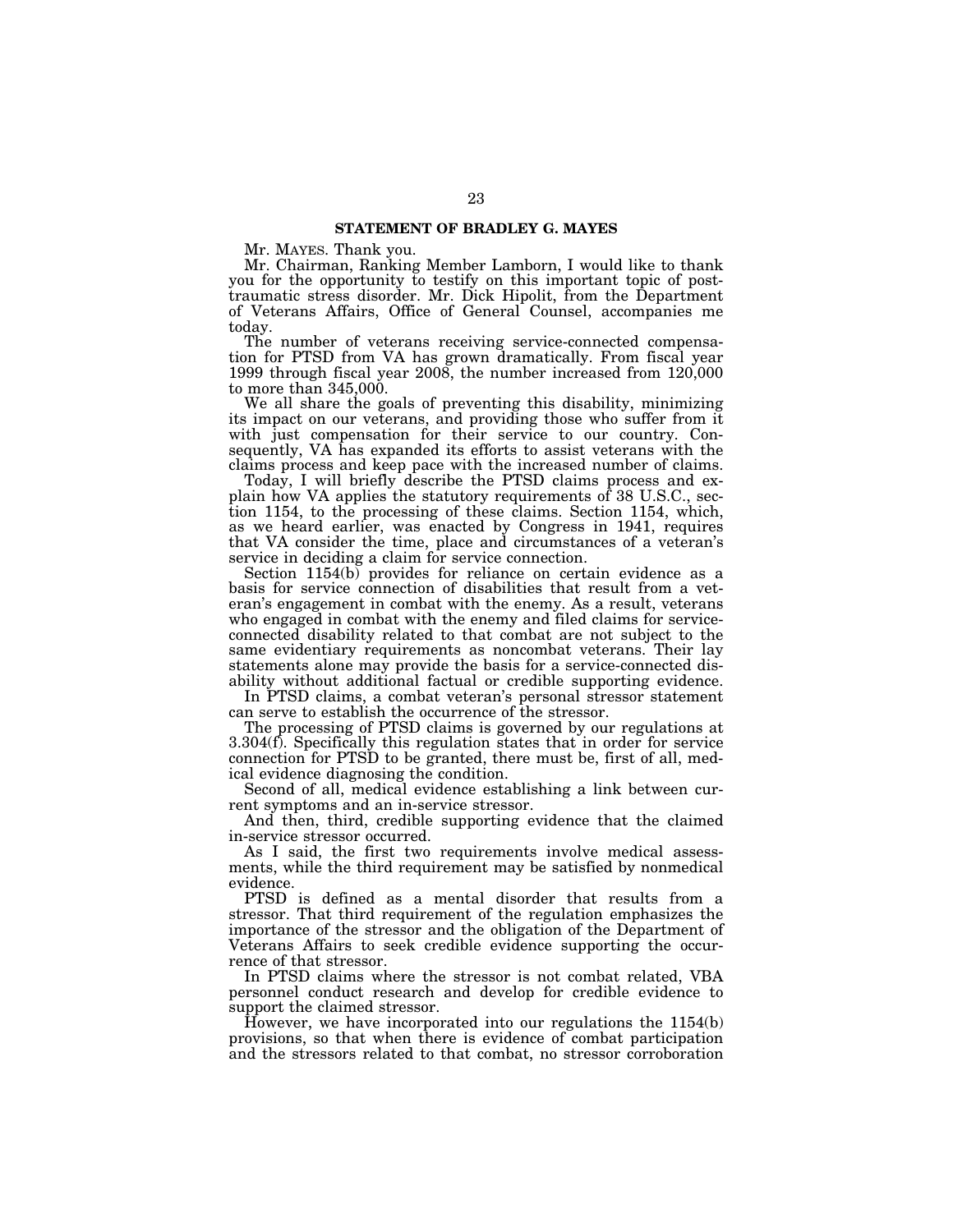is required. The veteran's lay statement alone, as stated, is sufficient to establish the occurrence of the stressor.

Through the years, VA has made changes to our regulations at 3.304(f) based on the requirement at section 1154 of the statute that mandates us to consider the time, place and circumstance of a veteran's service. The definition and diagnostic criteria for PTSD evolved to a great extent from the psychiatric community's attempt during the seventies to explain the psychological problems of some Vietnam War veterans. Once the medical community recognized this mental disorder, VA added it as a disability to the schedule. VA then moved to incorporate PTSD diagnostic criteria from the APA's DSM-IV into the PTSD claim evaluation process.

Given the delay that may occur between the occurrence of that stressor and the onset of PTSD, and the subjective nature of a person's response to an event, VA concluded when it first promulgated the regs in 1993, that it was reasonable to require corroboration of the in-service stressor.

However, as the military incorporated more female members into its ranks, VA recognized that PTSD could result from personal assault and sexual trauma.

To meet this evolving situation, VA added a section at 3.304(f), which provides for acceptance of evidence for stressor corroboration in such cases from multiple sources other than the veteran's service records. The evidence may include local law enforcement records, hospital or rape crisis center records, or testimony from family, friends or clergy members.

Although the combat participation provisions of section 1154 have been in effect for many years, the VA has recently provided a regulatory change that further extends the intent of that statute and recognizes the changing conditions of modern warfare.

A new section,  $3.304(\tilde{f})(1)$ , now provides for service connection of PTSD when there is an in-service diagnosis of the disability. In such cases, the veteran's lay stressor statement and the medical examiner's association of PTSD with a stressor is sufficient to establish service connection where PTSD is diagnosed.

This liberalization of regulatory requirements is due to the recognition by VA of the heightened awareness of PTSD among military medical personnel, resulting in the increasing numbers and reliability of PTSD diagnoses for personnel that are still on active duty.

These descriptions of PTSD-related initiatives make it clear that VA is committed to following the mandate of the provisions of section 1154, and adjusting the PTSD claims process as necessary to serve our veterans.

This concludes my testimony, and I would be happy to answer any questions that the Members may have.

[The prepared statement of Mr. Mayes appears on p. 54.]

Mr. HALL. Thank you, Mr. Mayes.

Dr. Zeiss.

#### **STATEMENT OF ANTONETTE ZEISS, PH.D.**

Dr. ZEISS. Good afternoon, Chairman Hall and Members of the Subcommittee.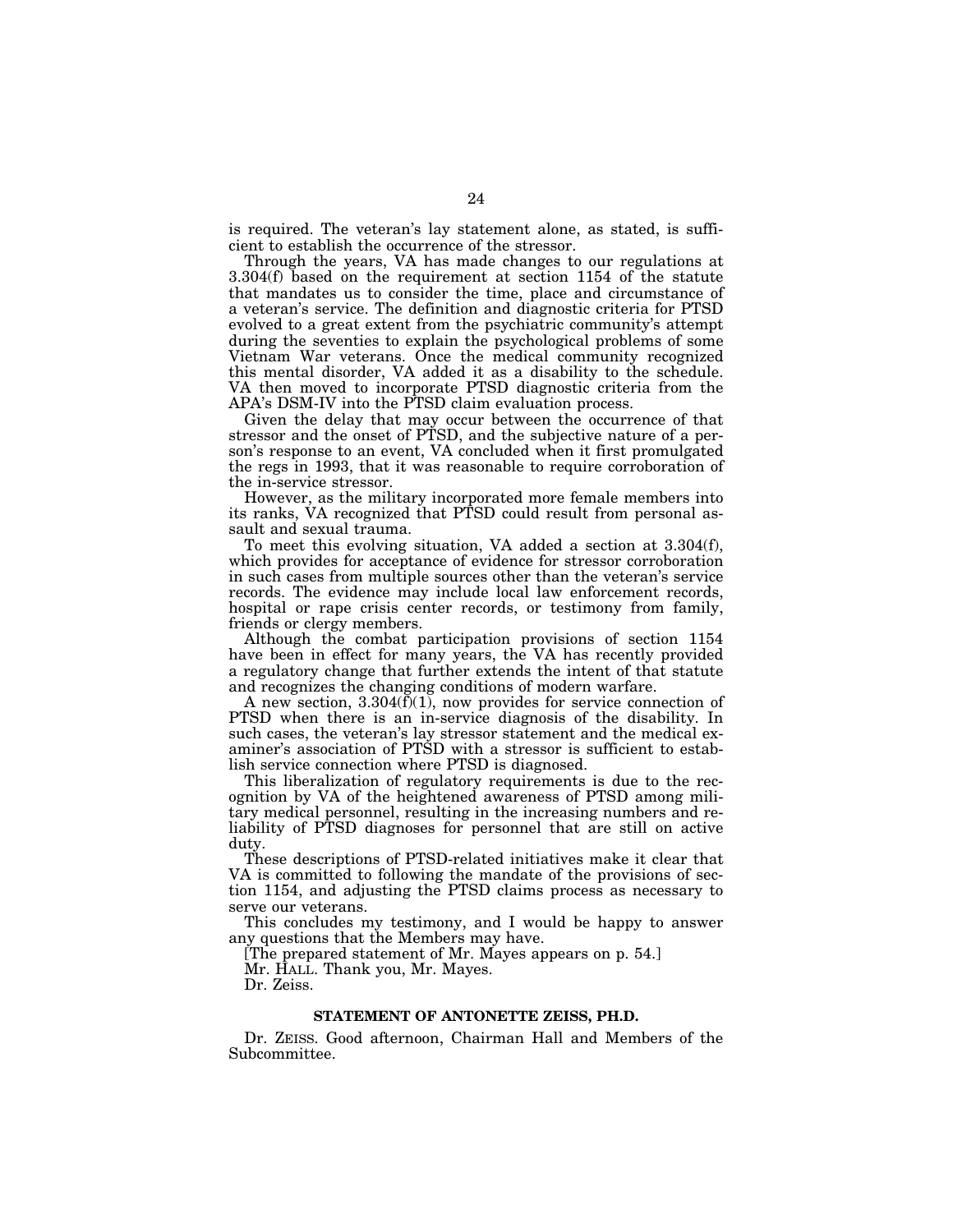Thank you for the opportunity to discuss the diagnosis of PTSD by Veterans Health Administration health clinicians, particularly in the context of a compensation and pension claim.

The Department of Veterans Affairs is recognized for its outstanding PTSD treatment and research programs, the quality of VA health care in this area is outstanding, and we improve as we learn more. All VA clinicians, including those responsible for completing compensation and pension evaluations, adhere to the Diagnostic and Statistical Manual of Mental Disorders, 4th edition, Text Revision, DSM–IV–TR of the American Psychiatric Association.

According to these clinical criteria, PTSD can follow exposure to a severely traumatic stressor that involves personal experience of an event involving actual or threatened death or serious injury. It also can be triggered by witnessing an event that involves death, injury or a threat to the physical integrity of another. This would meet criterion A in the DSM–IV criteria for PTSD.

The person's response to the event, also to meet criterion A, must involve intense fear, helplessness or horror. If criterion A is met, then symptoms characteristic of PTSD to fully establish the diagnosis would be explored, including persistent reexperiencing of the traumatic event, persistent avoidance of stimuli associated with the trauma, along with numbing of general responsiveness and persistent symptoms of increased arousal.

No single individual would display all these symptoms, and a diagnosis requires a combination of a sufficient number of symptoms, while recognizing that individual patterns will vary.

PTSD also can be experienced in many ways. Symptoms must last for more than 1 month to receive the diagnosis, and the disturbance must cause clinically different distress or impairment in social, occupational or other important areas of functioning.

Military combat certainly creates situations that fit the DSM– IV–TR description of a severe stressor event that could result in PTSD. The likelihood of developing PTSD is known to increase as the proximity to, intensity of, and number of exposures to such stressors increase.

PTSD is associated with increased rates of other mental health conditions and can directly or indirectly contribute to other medical conditions. Symptoms may be brief or persistent. The course of PTSD may ebb and return over time, and PTSD can have delayed onset. Clinicians use these criteria in discussions with patients to identify cases of PTSD.

VA seeks to ensure that we offer the right diagnosis in all clinical settings, whether for C&P examinations or part of the standard mental health assessment. In the C&P context, only psychiatrists and psychologists may conduct an initial C&P examination in which a diagnosis of PTSD is being considered in response to a claim by a veteran.

In addition, any psychiatrist or psychologist who will conduct a PTSD C&P exam must complete specific training on that process and receive certification in conducting C&P examinations in relation to diagnostic criteria of PTSD.

We recognize that many individuals with symptoms of combat stress or PTSD may find it difficult to discuss the details of those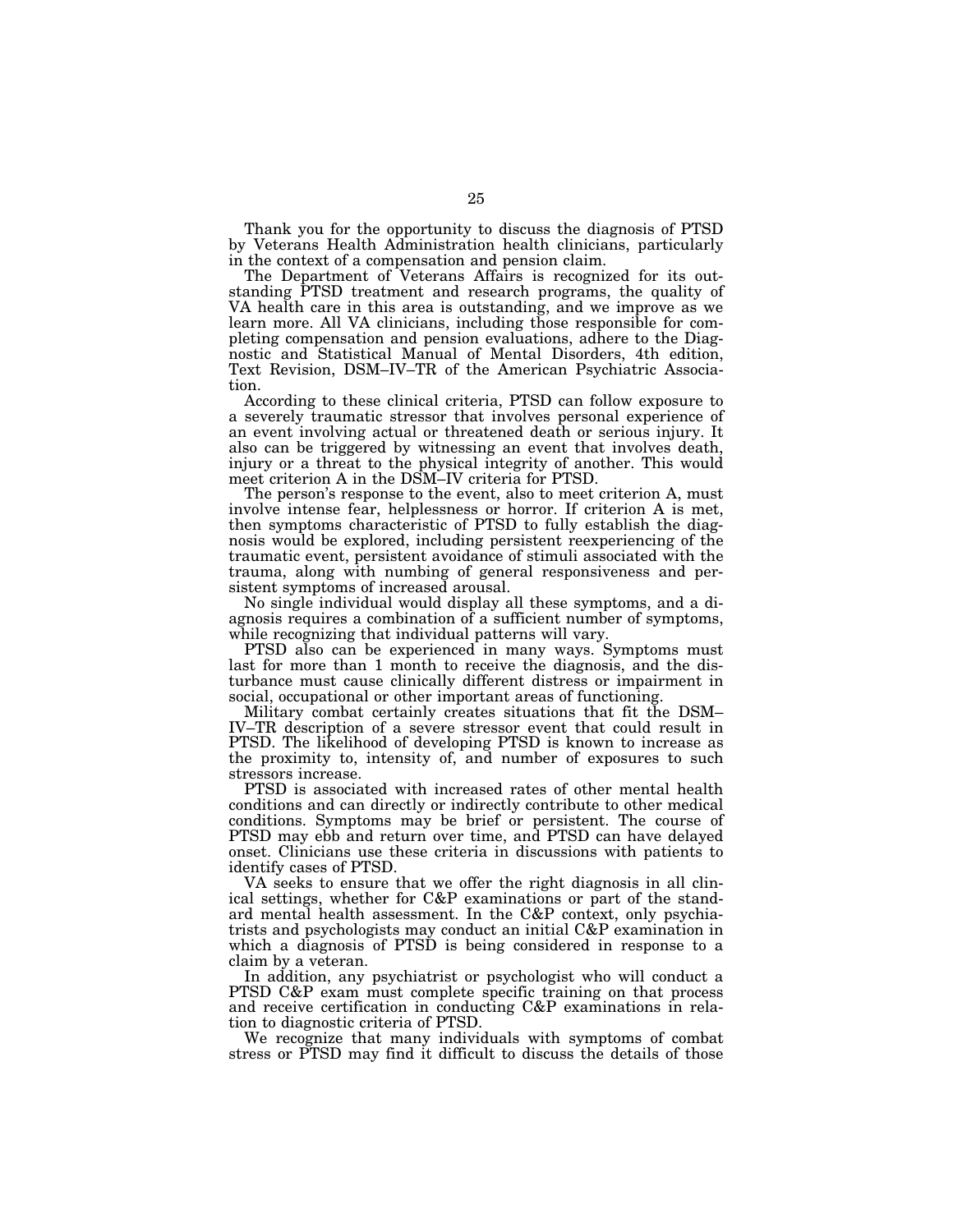experiences. Without the patient disclosing the source of the stress, it is impossible for a clinician to diagnose PTSD according to the clinical criteria of DSM–IV–TR. This is part of why only doctorallevel providers are allowed to conduct initial exams and to have the sensitivity and expertise to enable a full description of the concerns being presented.

VHA clinicians who conduct the clinical interview for the diagnosis of PTSD in the context of a claim do not ask for external corroborating evidence for the described stressful event. That would be really determined by the clinician's experience of the description of the veteran of their stressful experience, and how that led to the symptoms that they also would describe.

Apart from issues of determining diagnosis in the C&P context, identifying and treating patients with PTSD and other mental health conditions is, of course, of paramount concern for Veterans Health Administration, and we provide mental health care in many different environments, including Vet Centers.

And I might add that while the RAND study showed about 14 percent returning with possible PTSD, in VA we are serving over 20 percent of those veterans who have returned and sought care from VA, and have been diagnosed with possible PTSD. So we are very much trying to identify cases and ensure delivery of care as well as, in the appropriate context, support for claims.

So I have submitted my written statement, and just convey that any veteran with a mental health condition we hope will seek care from VA, will receive treatment and counseling for mental health conditions, and we are ready to help.

Thank you for the opportunity to speak, and I am prepared to answer questions.

[The prepared statement of Dr. Zeiss appears on p. 56.]

Mr. HALL. Thank you, Dr. Zeiss.

Dr. Murdoch, you are now recognized for 5 minutes.

#### **STATEMENT OF MAUREEN MURDOCH. M.D., MPH**

Dr. MURDOCH. Thank you. Mr. Chair and Members of the Subcommittee, thank you for the opportunity to appear before you today to present findings from my team's research on post-traumatic stress disorder disability awards.

I must note that the views presented here are mine and don't necessarily represent the view of the Department of Veterans Affairs; and they reflect the results of my studies, not necessarily other studies that have been done. And I must emphasize that this research was done more than 10 years ago and may not reflect experiences of new cohorts of veterans.

So I am sure you know that PTSD is the most common psychiatric condition for which veterans seek VA disability benefits. Between 1998 and 2000, my colleagues and I conducted three studies looking at differences in PTSD disability awards.

The first study was a historical administrative database evaluation of all 180,039 veterans who applied for disability benefits between 1980 and 1998. The second was a mailed survey of about 5,000 veterans who applied for disability benefits between 1994 and 1998. And then, finally, we did a claims audit of about 345 veterans who also responded to the survey.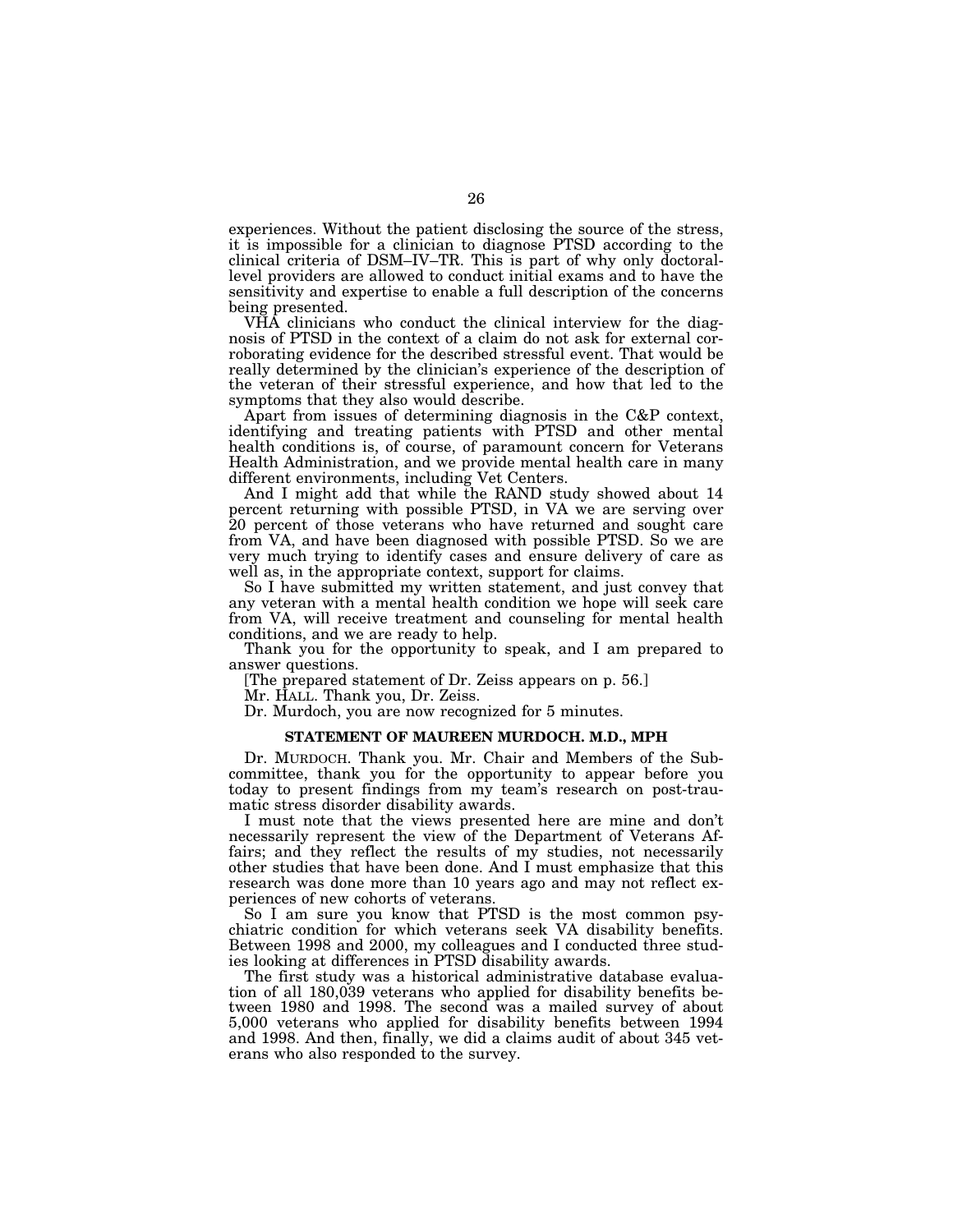These studies had several objectives, but the most relevant to today's proceedings included identifying the role of combat experience on receiving disability benefits for PTSD and understanding how claiming combat versus military sexual trauma influenced gender differences in receiving PTSD service connection.

From the historical database study, we learned that rates of service connection increased over time between 1980 and 1998. And across all time periods, men and women who were documented as being combat-injured in the database had a rate of service connection of greater than 90 percent.

By 1998, the observed rate of service connection for men without combat injuries was 64 percent, and the rate for women without combat injuries was 57 percent. From the survey's study which, again, covered the time period between 1994 and 1998, we again saw that more than 90 percent of men and women who had documented combat injury in the database received service connection for PTSD.

Of those who did not, who were not identified as being combat injured, 52 percent of women and 64 percent of men received PTSD service connection. However, this gender difference was almost completely explained by the men and women's different rate of combat experience. Regardless of gender, veterans with more combat experiences were more likely to receive service connection than veterans with fewer or no combat experiences.

Since men were more likely to report combat experiences, they were also more likely to be service connected for PTSD. I would also like to point out that in this study, 30 percent of the women reported some kind of combat experience.

In our claims audit of 345 veterans who participated in the mailed survey, we found that 85 percent of men received a diagnosis of PTSD from a qualified clinician, compared to 76 percent of women.

Veterans who were selected for chart audits did not get service connection for PTSD unless his or her examining clinician made a diagnosis of PTSD. About a third of veterans with PTSD diagnosis did not receive service connection.

Veterans diagnosed with PTSD at the time of their clinical examination reported an average of two more combat experiences at the time of survey, compared to men who were not diagnosed with PTSD.

Women who were diagnosed with PTSD were as likely to report a military sexual assault on the survey as were those not diagnosed. So, put another way, reporting more combat experiences was associated with greater odds of PTSD diagnosis, but reporting sexual assault was not.

The factor most strongly associated with veterans receiving a diagnosis of PTSD was having a stressor documented in their claims file.

Mr. Chairman, Subcommittee Members, this concludes my statement, and I am pleased to respond to any questions you may have. Thank you.

[The prepared statement of Dr. Murdoch appears on p. 58.] Mr. HALL. Thank you, Doctor.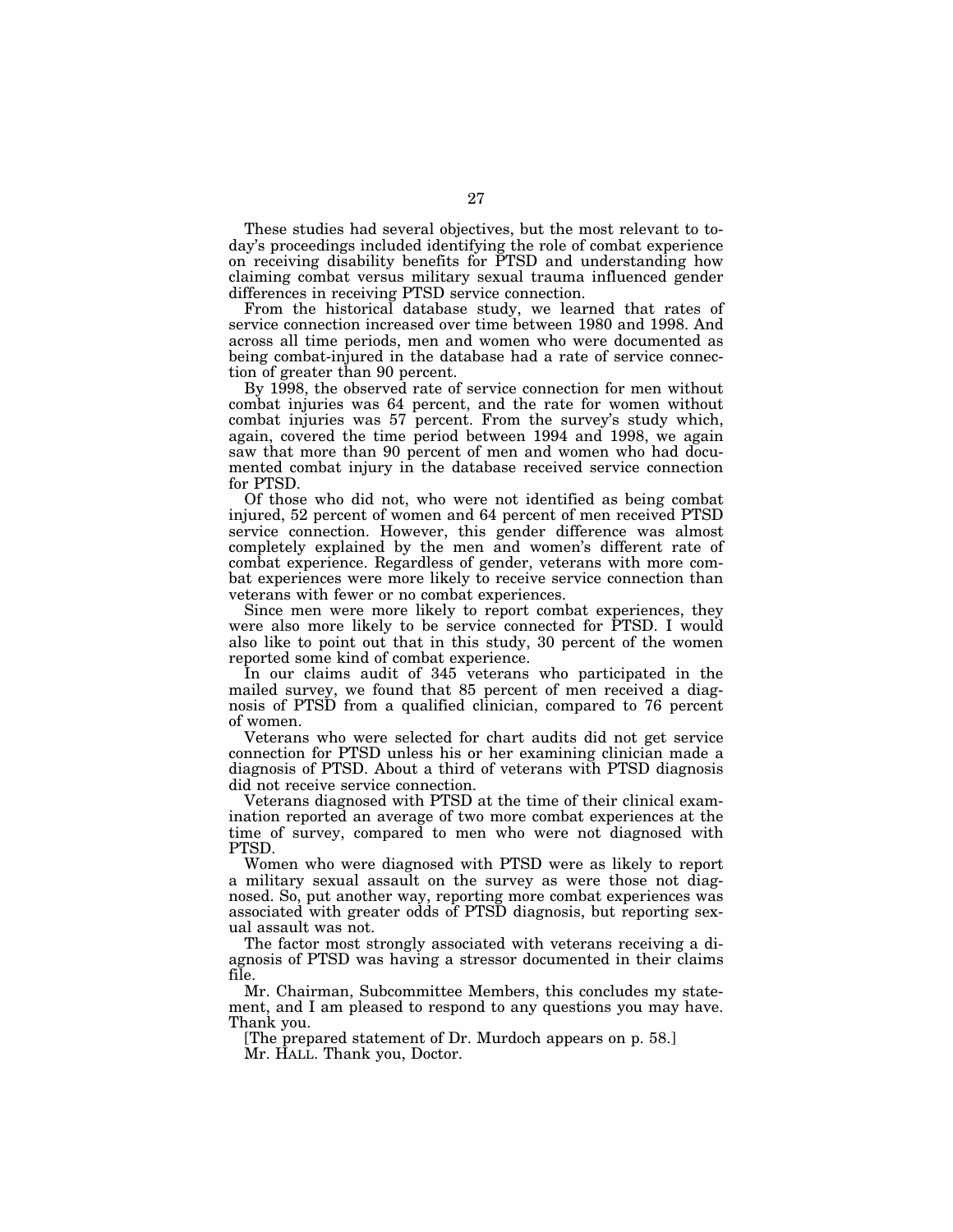I will begin my questioning with Admiral Smith. In its testimony in an earlier panel, the IAVA referred to ''combat support'' and ''combat service support.'' Can you describe these terms and how they function in a combat zone or combat theater of operations?

Admiral SMITH. I am not sure that I am the expert that can answer that but—and I said in my testimony—the doctrine that we set up is primarily based on needs of what we need within the military.

For example, in doctrine we don't have a definition for "combat," because it is clear from Webster's Dictionary what that is. There is a DoD Instruction that talks about benefits, that actually does define, based on CFR, various aspects of combat, and that is DoD-I 1332.38 that I have with me.

Mr. HALL. Okay, and this question would be to you and Colonel Ireland both. Given the circumstances in Iraq and Afghanistan, would you say that it is distinguishable in terms of who is engaged in combat with the enemy and who is not?

Let me elaborate? As one Member of Congress who went and slept in the Green Zone for one night and was told, if you hear a siren in the middle of the night, jump out of bed and run over to that bunker because last week we lost two soldiers to incoming mortar rounds; now if that was my one-night experience in the Green Zone, the safest place in the country, then presumably supply sergeants, nurses, cooks, servicemembers who are there on a break from being out in the countryside working at their regular duties, are all subject to a nightly possibility of incoming rounds impacting close to them and injuring or killing members of our forces.

Obviously, there are different degrees of combat. You can't compare that to being attacked or ambushed on the road and hit with an IED and so on or so forth. But nonetheless, it is the kind of thing that repeated experience might cause—in some people might cause symptoms.

Admiral SMITH. Yes, sir. As far as combat, clearly that is where the history becomes so important; because as you aptly pointed out, it varies dramatically by the location you are in, the particular jobs that you are assigned and what your experiences are there.

Over the course of the last 10 years, a number of combat badges have actually been developed and the definitions of those are defined by each one of the services. And then it is dependent on the particular commander of the units as to who gets allocated that designation.

Mr. HALL. Colonel Ireland, do you care to add to that?

Colonel IRELAND. From the clinical perspective, it doesn't matter much whether we were involved in offensive or defensive or no operations whatsoever at the time of attack. So that is not part of my expertise to comment, sir.

Mr. HALL. Does the Post-Deployment Health Reassessment (PDHRA) program screen for PTSD, Colonel Ireland, and what happens with those PDHRA results?

Colonel IRELAND. The results of the assessment are made available to the VA, and then clinicians can pull them up off their screen and look at them when they see a patient.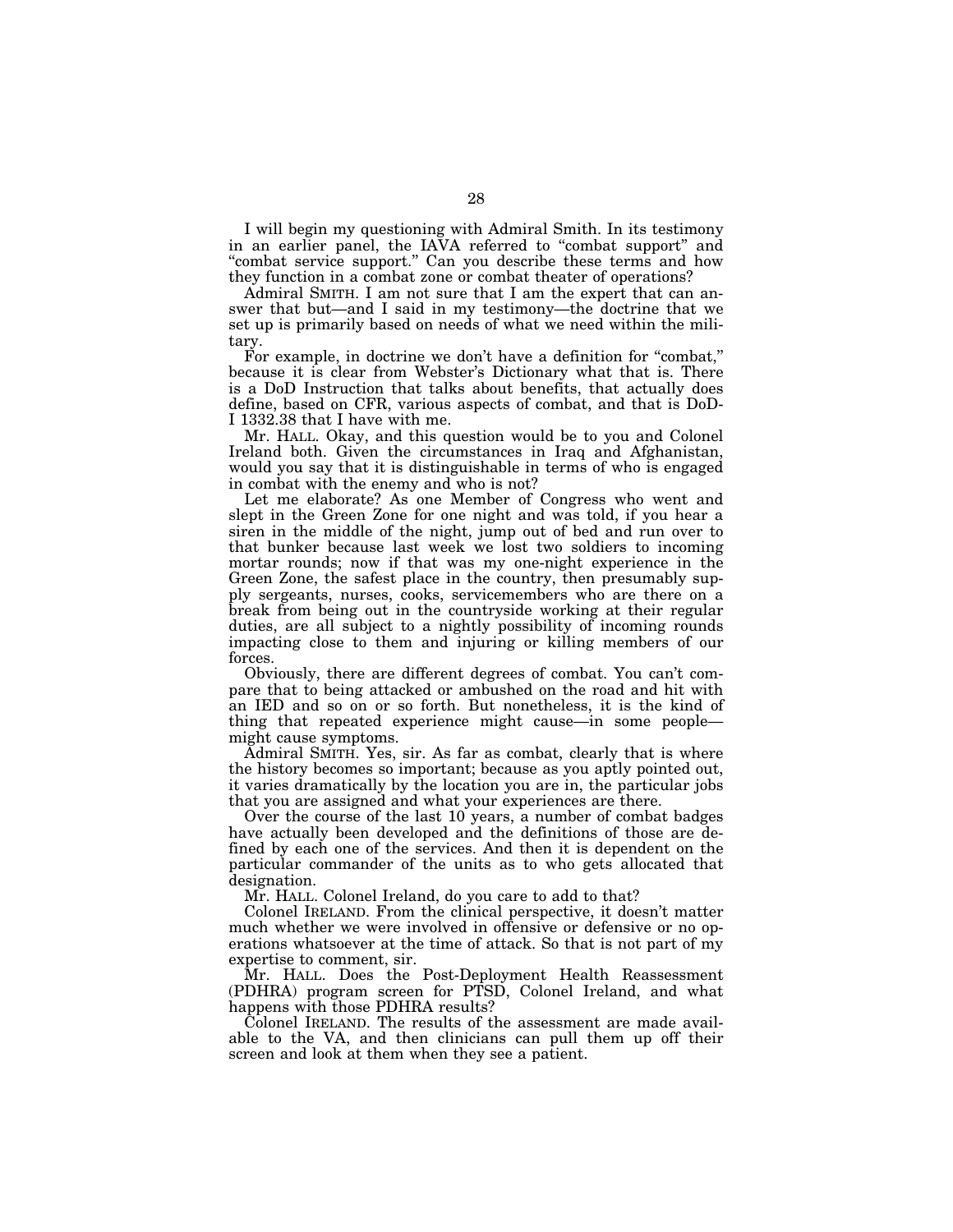From our standpoint, the servicemember is evaluated by a designated health care member to review their physical and mental health concerns on the health assessment, and discuss with them the nature of them—to determine how badly they are bothered by them—to make a brief functional assessment, but not a formal one, and make a determination as to whether further evaluation or treatment may be necessary, and then discuss with the member various options they may have, both clinical and preclinical, and help them influence the direction, dependent on the number of endorsements, the severity of what they are perceiving and the member's willingness to engage in care.

So the member may go to a chaplain but not necessarily go—but refuses to go to a clinic for evaluation, we start there with preclinical care.

If they don't want to see anyone, we might refer them to http:// afterdeployment.org—our Web site, so we will try to work with a member based on the severity of their condition and what they are willing to do.

Mr. HALL. Can you tell us more about the DoD BATTLEMIND program and how it identifies potentially traumatic events. And is BATTLEMIND mandatory for all servicemembers before and after deployments?

Colonel IRELAND. BATTLEMIND is a unique Army program, sir, and it is using mostly Army contexts to display its messages. Those types of messages are included in other types of programs.

For example, the Air Force is utilizing LANDING GEAR, a similar-type program, but using more of the experiences familiar to Air Force members. It is my understanding, though, that other services are using BATTLEMIND for certain situations and are certainly free to do so. As in suicide prevention, we encourage the sharing and stealing of good ideas wherever they are found.

Mr. HALL. Thank you.

Mr. Mayes, as you have acknowledged, the language in section 1154 that was enacted by Congress in 1941—and VA, of course, has to base its rulemaking on it—if Congress broadened the definition, would VA change its requirements?

Mr. MAYES. Well, certainly, if Congress passed legislation that changed the language, for example, that is in section 1154 right now, then we would engage in rulemaking to comport with the law.

Mr. HALL. Thank you. I am going to turn it over to Ranking Member Lamborn.

Mr. LAMBORN. I thank the Chairman.

Admiral Smith, what type of recourse does a non-combat veteran have if the traumatic event he or she experienced is not expressly written down in their service record?

Admiral SMITH. I am not sure that I can answer from a DoD perspective. Within the DoD, it would be reliant on their history and in trying to document it by talking to members of their unit, et cetera. But we primarily are relying on the medical information that we received during the encounter.

I think I am going to have to defer to the VA relative to how one would document that or how they would deal with that from a benefits point of view.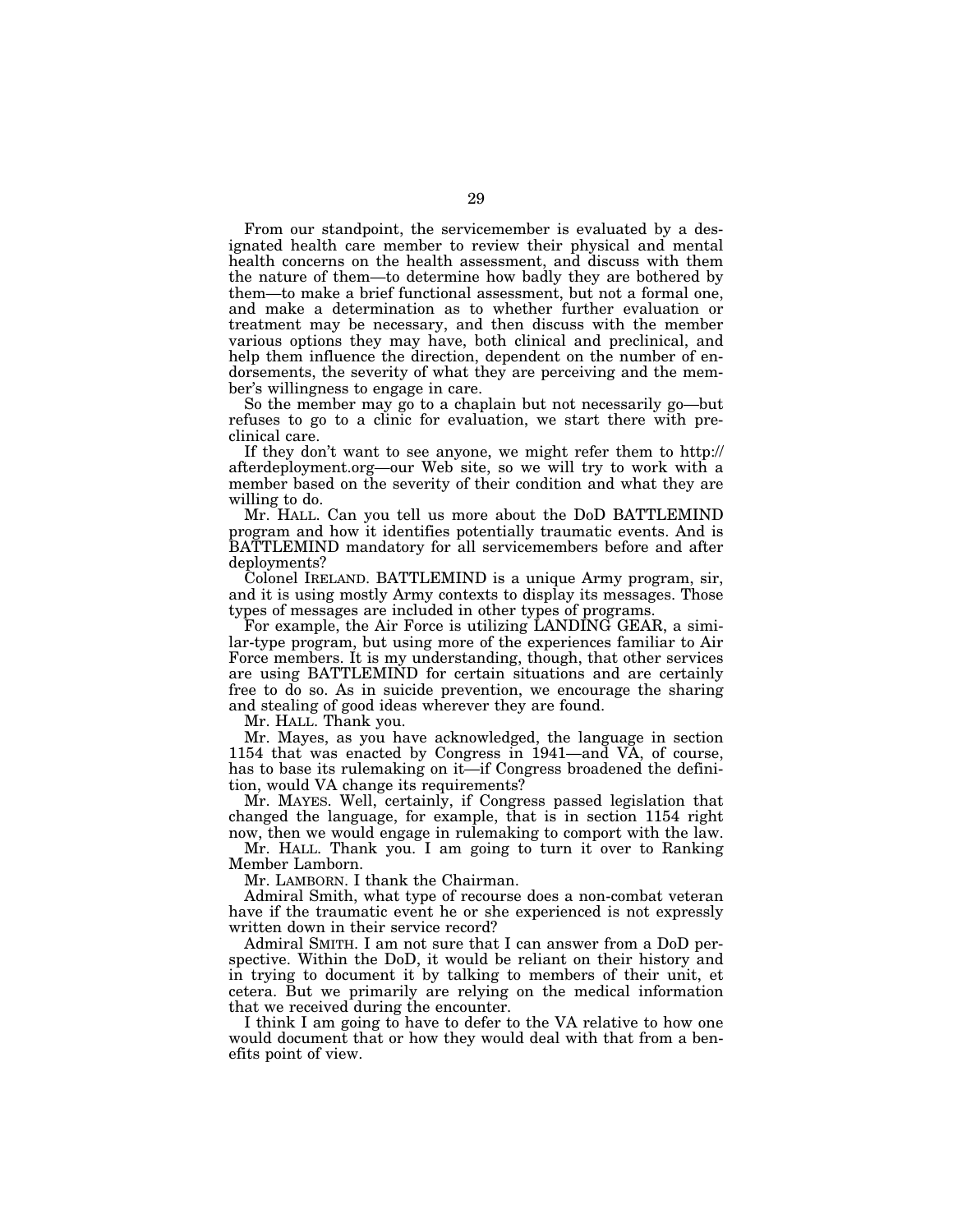Mr. LAMBORN. Okay, let's turn that over—if someone wants to address that.

Mr. MAYES. Ranking Member, could you repeat the question? I am sorry; you caught me there.

Mr. LAMBORN. What type of recourse would a noncombat veteran have if the traumatic event they experienced is not expressly written down in their service record?

Mr. MAYES. Well, as I said in my testimony, we will go ahead and develop for that stressor, that would then substantiate or could be used to support a diagnosis of post-traumatic stress disorder. So we are required by statute, as stipulated in section 5107, to go out and secure any evidence that the veteran might have available or presented to us or indicated that they have in their possession.

We would go out and look at service records. Potentially we would ask for buddy statements. And so we would begin to assemble a picture that would begin to try and corroborate the stressor that is asserted by the claimant. And with that evidence that we had collected—if it was sufficient, if there was sufficient corroboration and there was an indication that the veteran was suffering from symptoms related to PTSD—then we would send that documentation along with a request to our colleagues in VHA for a C&P exam so that they could then provide the other two elements—and that is the diagnosis and the medical link between that diagnosis and the stressor that is asserted by the claimant.

Mr. LAMBORN. Okay. Thank you.

Admiral Smith, back to you. How would a servicemember's record reflect their temporary assignments while in theater? For example, would a record show that a helicopter mechanic was temporarily assigned to a convoy, and would their records show that they saw potentially traumatic events while part of the convoy?

Admiral SMITH. I think I am going to have to take that for record, sir. Sorry.

Mr. LAMBORN. Okay. Well, we could maybe get a written response at another time.

Admiral SMITH. Sure.

[The DoD subsequently provided the following information:]

Currently there is no uniform recording of the exposure to traumatic events within a service member's records when they are assigned to temporary duties described by Congressman Lamborn such as convoy duty or patrol.

This is a problem identified recently by a task force formed by the Chief of the Army National Guard Bureau as well as by a team of investigators sent by the Chairman of the Joint Chiefs of Staff to Iraq and Afghanistan in February. Currently, these combat events are recorded in CIDNE (Combined Information Data Network Exchange) and SIGACT (Significant Activity) Reports. CIDNE and SIGACT reporting are used for battlefield intelligence. There are no direct linkages, however, of personnel data to these reports. In some cases, these exposures to traumatic events are recorded in the service member's medical record if they report for medical evaluation or treatment. In other cases, the service member may report the exposure in their Post Deployment Health Assessment or Post Deployment Re-assessment (PDHA and PDHRA) long after the event. The Office of the Surgeon General of the Army is working in conjunction with the Chief of the National Guard Bureau in the development of a joint application for associating service member identification numbers with CIDNE and SIGACT reporting. The Chairman of the Joint Chiefs of Staff has formally listed this tracking program as one of his top wounded warrior priorities.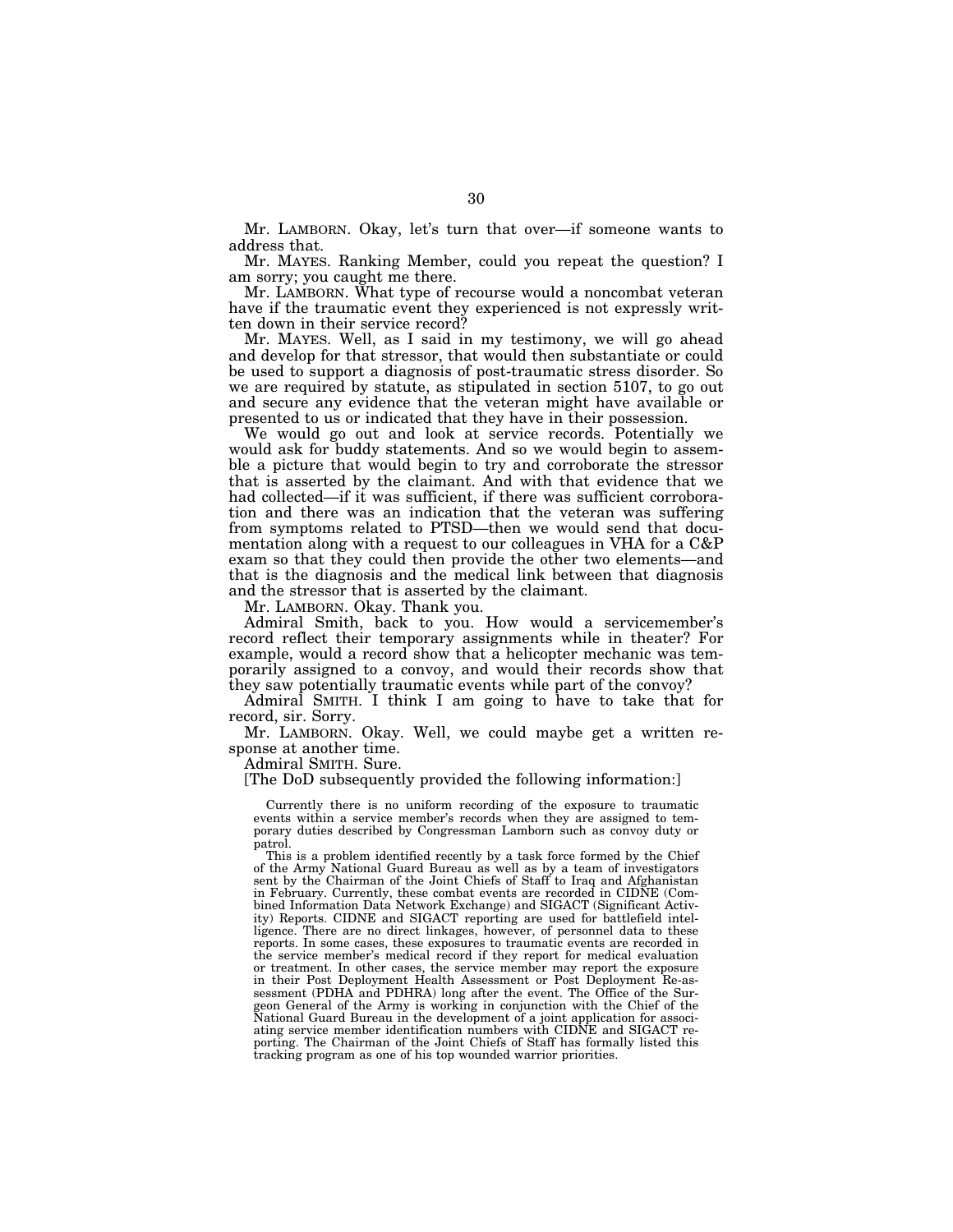Mr. LAMBORN. Mr. Mayes, can the definition of combat under section 1154 be improved on, short of making everyone in the combat theater fall under the definition?

Mr. MAYES. My sense is—let me back up and say, first of all, any veteran can be service-connected for PTSD. They don't have to be a combat veteran. So let's start from that premise.

I believe, and we have looked to the legislative history on section 1154, regarding section 1154, that the intent of Congress was to reduce the evidentiary burden on those veterans who engaged in combat with the enemy. And they were very specific. Congress was very specific in selecting that language when you look at the bills that were being contemplated at the time.

If the intent is to address the evidentiary burden to prove the stressor for a noncombat veteran, I believe you can get at that by looking at section 1154, but you can also get there possibly by looking at the regulations that we have codified at 3.304(f), 38 CFR,  $3.304(f)$ .

And we have done that over the years. That is what I was saying. We have reduced the evidentiary burden for female veterans suffering from post-traumatic stress disorder due to personal assault.

We have reduced the evidentiary burden for American ex-POWs. We have reduced the evidentiary burden for veterans diagnosed with post-traumatic stress disorder when they are diagnosed while still on active duty.

And we would certainly be willing to work with the Committee to explore avenues for achieving what I think it is that is being attempted here, as I understand it. However, it is not a legislative hearing. We didn't come over to talk about the proposed bill, but I extend my offer to work with the Committee.

Mr. LAMBORN. May I have one followup question, Mr. Chairman? Mr. HALL. Yes.

Mr. LAMBORN. My time has expired, but as a followup to this important line of reasoning that we are all discussing here, you maybe were able to hear the example earlier from the American Legion representative about two people in the same convoy but they had differing burdens of proof afterward.

Do you have any reflections on that particular scenario based on what you just said?

Mr. MAYES. Well, I do, Mr. Lamborn. As a matter of fact, I made a note of it. Mr. De Planque, I thought, did an outstanding job of laying out the issue.

And the truth is that if we could place the servicemember—or the veteran who was not in the combat MOS—if we could place them in that area at the time that those events were occurring, then our procedures, where we are today, would allow us to grant service connection in that case as long as the evidence that corroborated the stressor was used by the clinician as the stressor that supported the diagnosis of post-traumatic stress.

So that was my point. There is a way to reach the noncombat veteran right now in our existing procedures, and I would say that on its face, we have seen a dramatic increase in the number of veterans that are on the rolls for PTSD. It is a 188 percent increase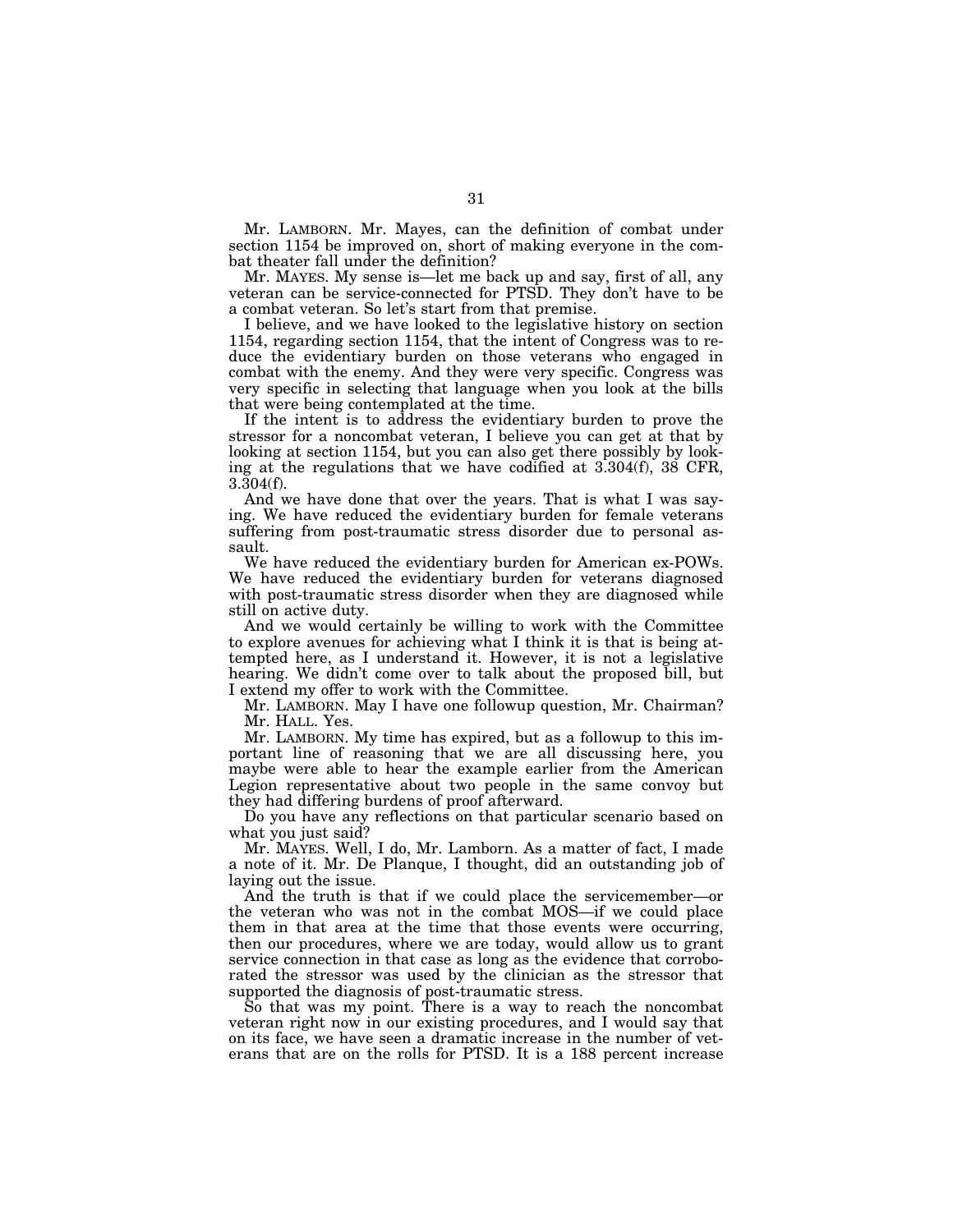in the last 10 years, as opposed to a 10-percent increase on the rolls for all disabilities.

So the things that we have done along the line to reduce that evidentiary burden, I believe, are part of the reason, not all of the reason, but part of the reason that we are seeing that dramatic increase in veterans receiving compensation for PTSD.

Mr. LAMBORN. Okay. Thank you all for your answers and for being here today.

Mr. HALL. Thank you, Mr. Lamborn.

I would like to follow up, if I may, by noting, Mr. Mayes, that you testified there are 345,520 veterans who are service-connected for PTSD. Dr. Zeiss testified that she is treating 442,862 veterans, which is an almost 100,000 different number. What do you attribute that difference to? Or I could ask Dr. Zeiss the same thing.

Mr. MAYES. Well, I can't definitively say why every veteran—I mean, there is no way for me to know why a veteran might be treated for PTSD, yet not file a claim for post-traumatic stress disorder. I mean, I can only offer you conjecture.

But, certainly, it is possible that some veterans are seeking counseling and treatment to get healthy, and aren't interested in proceeding to VBA to file a claim for disability compensation.

Mr. HALL. Dr. Zeiss?

Dr. ZEISS. I would say the same, and say that we are very grateful to Congress that you have offered the 5-year window where all veterans returning from the current conflicts can come to VA and have eligibility to receive care. So it is not necessary to establish a service-connected diagnosis of PTSD for these returning veterans in order to be diagnosed and receive care on the VHA side of the house.

Clearly there are many veterans who are receiving care with the diagnosis of PTSD. And what their individual reasons for perhaps not submitting a claim, or what the data is about how many of them have submitted a claim that has not been accepted, we don't have that data on the VHA side of the house.

Mr. HALL. Or maybe the treatment is so successful that they don't feel that they are in need of assistance.

In your testimony, Dr. Zeiss, you noted that safety and trust are important issues when discussing these traumatic events. Patients need to be comfortable, examiners need to be sensitive.

The IOM recommends exams take at least 90 minutes and perhaps up to 3 hours, but noted that VA exams frequently can take as little as 20 minutes. How can you achieve safety, trust and comfort in that short a time to elicit a complete military history and develop an understanding of the patient stressors?

Dr. ZEISS. Our guidelines and part of the training for those who are going to conduct C&P exams would support what has been said by IOM. And the recommendation is that the exams should take at least 2 hours, I believe, was the final decision.

It is certainly the case that for some repeat exams, where the only question is what the current level of disability is, and there is not a diagnosis being established, a much shorter interview might be very appropriate.

But for a diagnostic exam, we have been at pains to stress and to try to set up a system in which full interviews would be done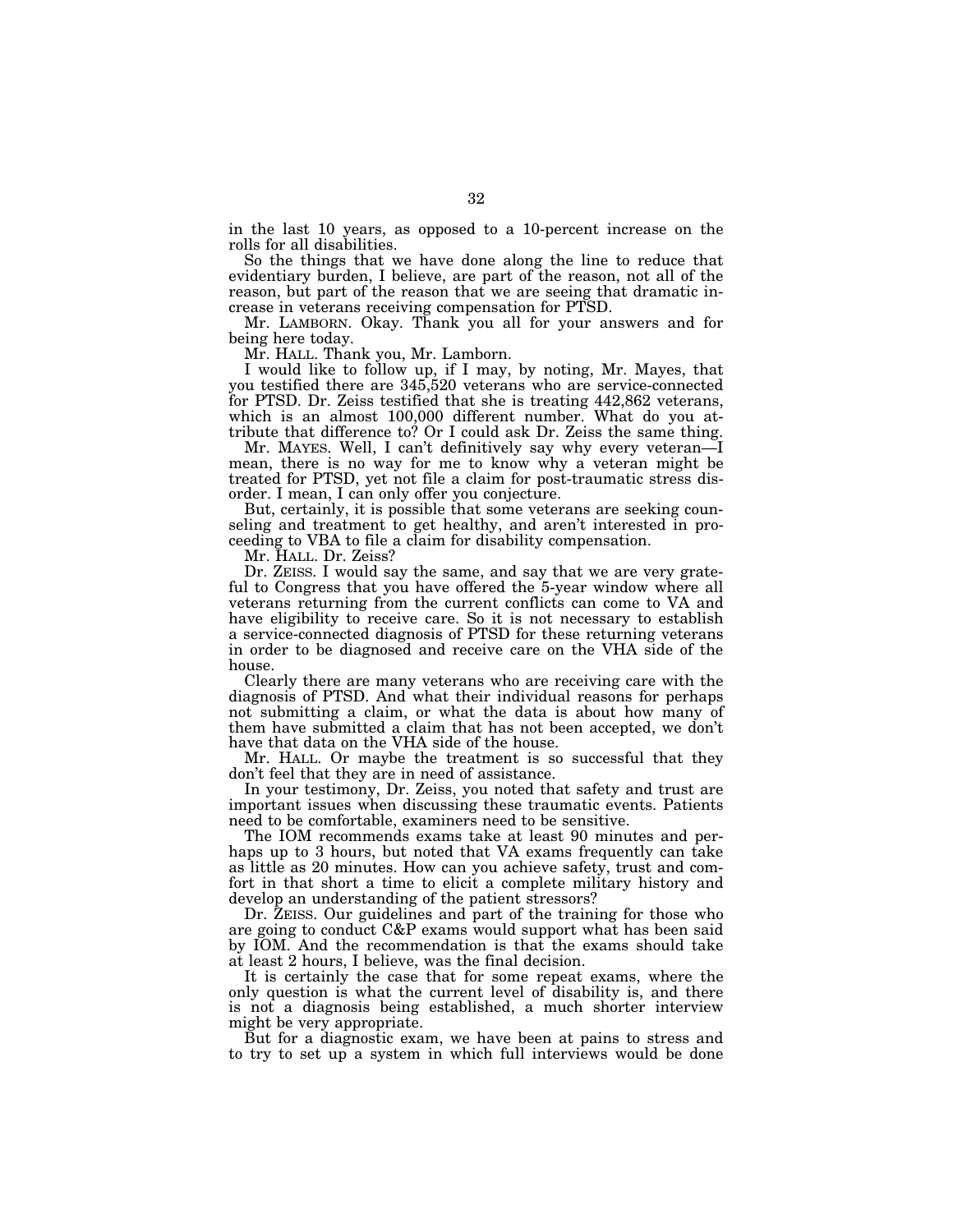in a timeframe that supports the recommendation of IOM and our own VHA recommendations, and we continue to follow up to try to ensure that that is the standard.

Mr. HALL. How good are you, do you think, at detecting veterans who might claim to have PTSD who don't actually have it?

Dr. ZEISS. Well, I thought that Dr. Kilpatrick covered that beautifully, and so I will simply echo some of the things that he said. Everyone would love it if we had a simple test that could establish malingering or a simple blood test that established PTSD, and many of these issues would be moot. We don't. This is a much more complex and experiential kind of decision and clinical process.

And so clinicians need to be sensitive, as Dr. Kilpatrick said. We should start with the assumption that people are telling us the truth. But if there are red flags in what they are saying, if there are different stories at different points, or contradictory things being said, the clinician may want to slow down and take additional time.

We actually have in the established practices for doing a C&P exam for PTSD, and in the training, the idea that if there is such a concern, the clinician has the option of setting up a second interview or an opportunity for psychological testing. No psychological testing, as Dr. Kilpatrick said, could give a definitive answer, but it might inform whether or not there is some malingering.

It also might inform whether the appropriate diagnosis is not PTSD but some other mental health problem.

So we have tried to build into the process clinically sensitive ways to ensure that the clinician is really attending to all the information they are getting and making staged decisions about how much additional evaluation should occur prior to making the diagnosis.

Mr. HALL. And you are using the Best Practices Manual for PTSD and C&P exams?

Dr. ZEISS. That is part of the training evaluation, and there is also a study going on looking at the CAPS process, the Best Practices Manual, to see whether or not in fact it does lead to superior quality of diagnosis.

Mr. HALL. Are worksheets for the PTSD C&P exams mandated?

Dr. ZEISS. Yes. We have developed those in collaboration with the VBA. All clinicians who are doing the C&P interview would complete that information to provide to VBA. And if they don't, it comes back from VBA, and they will not make a decision until they have that complete information.

Mr. HALL. A couple more quick ones. When the Compensation Pension Examine Program (CPEP) has reviewed VHA records for PTSD, how accurate have those records have been?

Dr. ZEISS. I am sorry, I couldn't hear.

Mr. HALL. When the CPEP has reviewed VHA records for PTSD, how accurate have those exams been?

Dr. ZEISS. I would defer the answer to that to Mr. Mayes. CPEP is a part of VBA, and that data would be evaluated internally within the VBA side.

Mr. MAYES. I don't have that data with me today, but we can certainly take that back and provide it for the record. Just so I am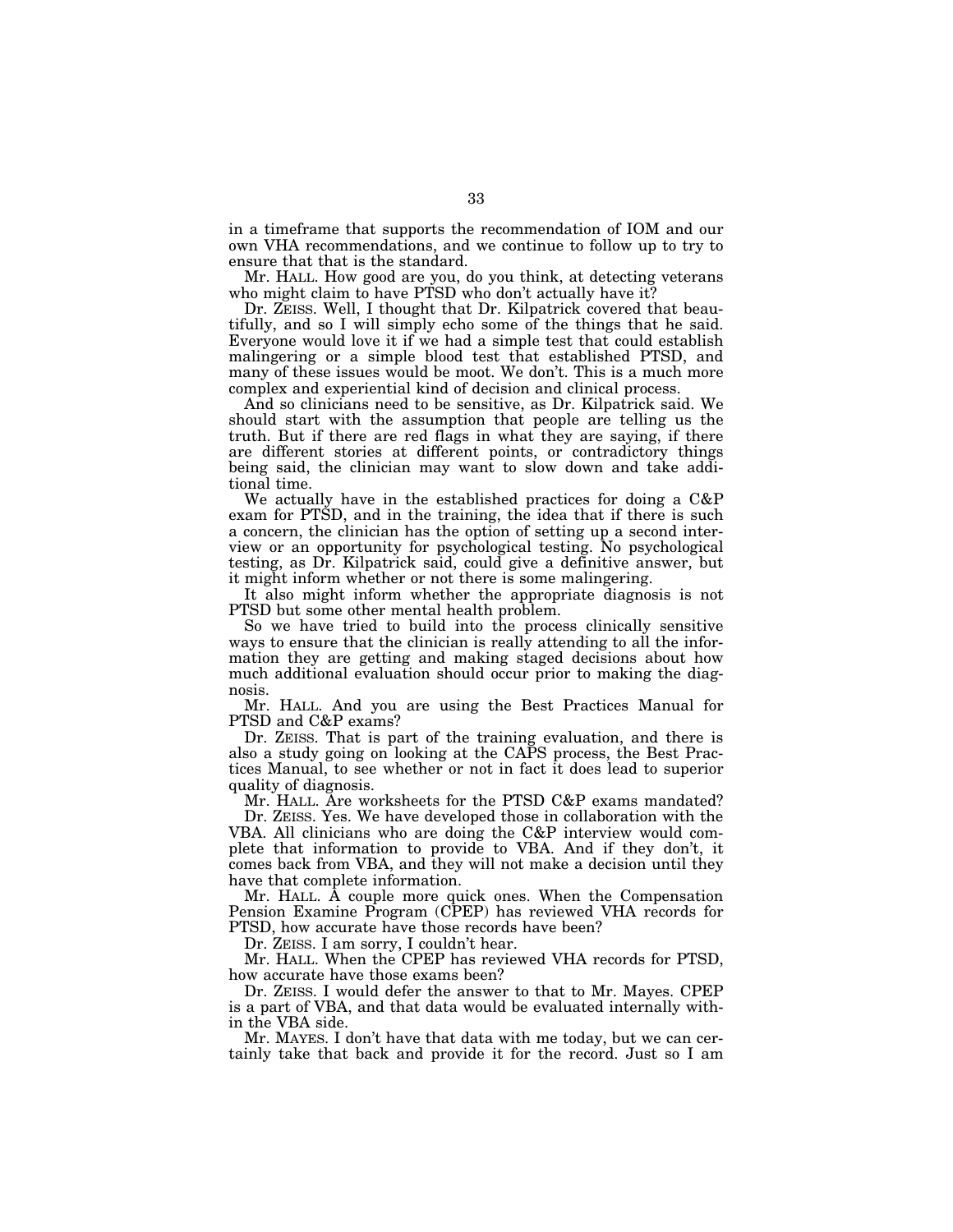clear, you are looking for the accuracy of only PTSD exams; is that correct, Mr. Chairman?

Mr. HALL. Yes, please.

Mr. MAYES. Okay.

[The VA provided the information in response to Question #5 of the post-hearing questions and responses for the record, which appears on p. 91.]

Mr. HALL. I understand that primary care providers have been instructed to screen Iraq and Afghanistan veterans for traumatic brain injury and PTSD. I guess this could go to Mr. Mayes and Dr. Zeiss.

Why not screen all combat veterans for both?

Dr. ZEISS. We are mandated to screen all veterans, not just the currently returning veterans. And in addition, there is mandatory screening for depression, military sexual trauma and problem drinking.

Mr. HALL. Let me just close by posing a—we heard a couple of hypotheticals before when one of the earlier panels was here.

This is an actual case that we are aware of that a veterans service organization (VSO) representative is working on for a Vietnam veteran who was trained as a cook and—deployed to a forward base in Vietnam.

When he arrived there, according to the veteran, the commander looked at his papers and said, "I don't know what you were sent here for. We don't have a mess hall. Here is a rifle, you are doing perimeter duty.''

And so he spent his tour in Vietnam doing perimeter guard duty, taking incoming fire at night, and finished his tour and came back to the United States and was discharged and has, I understand, the classic symptoms of PTSD. Let's assume for the sake of argument that is true. Now, obviously, none of you have seen him. This is not a case where we have examined the person in question. But the VSO rep who is working with him is himself a veteran, obviously, a Vietnam veteran. Because of the fact, so far, that this veteran's record says he was a cook, he is so far being denied PTSD classification, which would accord him a disability compensation.

Does a change such as that, which we are considering to provide a presumed stressor, once there is a diagnosis—you have to have the diagnosis from a doctoral-level person—but once you have that service in uniform in a combat zone, would provide this stressor to allow disability assistance?

Does that sound like that would solve that kind of problem, Admiral, starting with you? Or would it be necessary? Is it necessary to solve that problem?

Admiral SMITH. Well, from the testimony that I have heard and looking over what the CFR actually says, it would appear that it could be documented that he was not doing mess work. If there is no documentation for that, that is where the conundrum comes in.

Mr. HALL. Colonel?

Colonel IRELAND. It sounds like what you are proposing may apply and be helpful to that person.

Mr. HALL. Mr. Mayes?

Mr. MAYES. Two comments. The first comment is, I believe, that if we could gather sufficient corroborating evidence that we could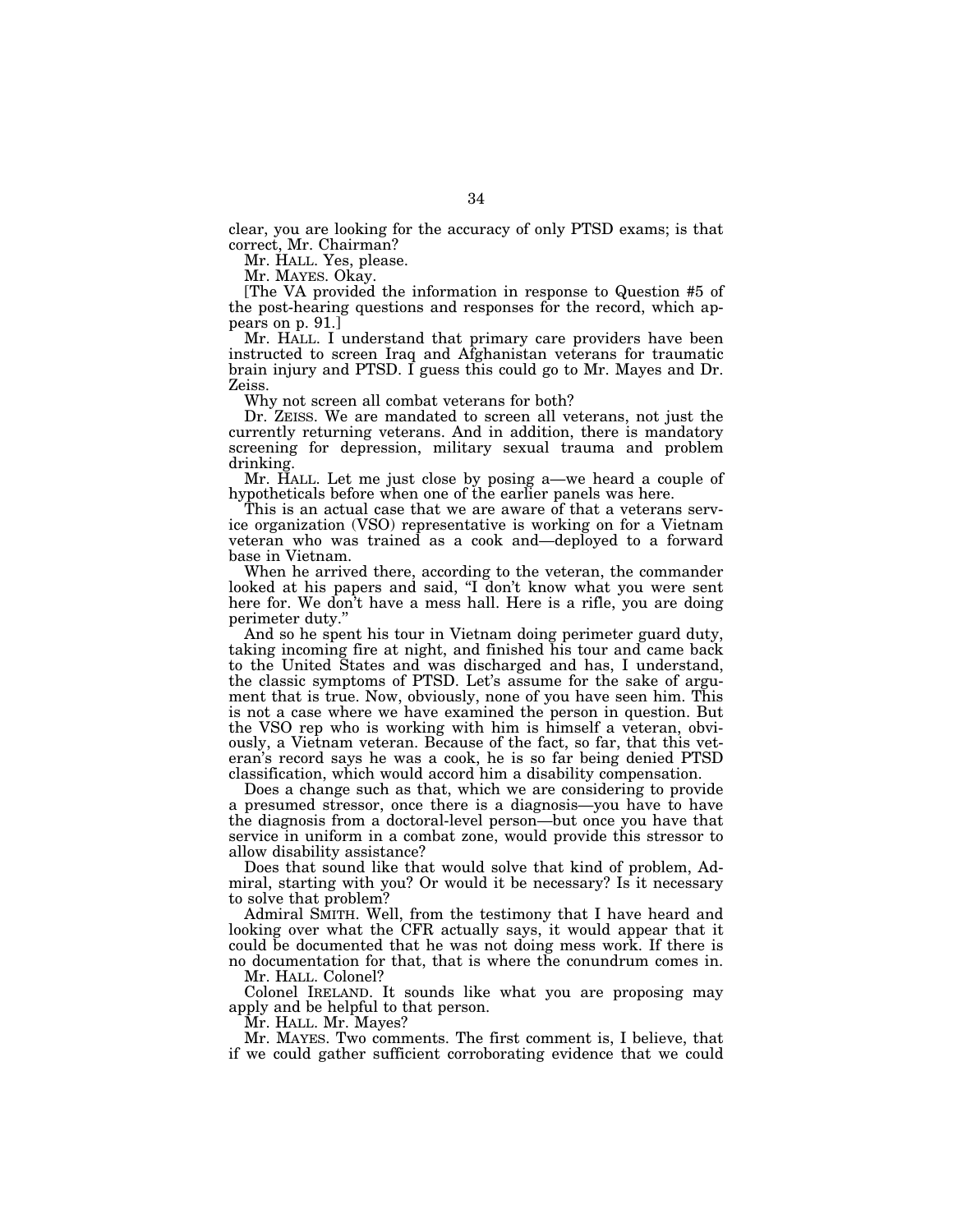service-connect that veteran—for example, evidence that he participated in hostile activities, the types of activities that would support a diagnosis of PTSD. And then we would need, as I said, the diagnosis and the medical evidence establishing the link between that stressor and that diagnosis. That is my first comment.

So I think we are reaching veterans with similar fact patterns.

My second comment is if, hypothetically, you relaxed the evidentiary burden for that veteran, then their lay testimony alone would serve as sufficient evidence for the stressor. It would also, if they claimed a low-back condition, their lay testimony alone would establish the injury to the lower back or any disability, because changing their evidentiary threshold at 1154 is going to apply across the board, not just to neuropsychiatric disabilities.

Those are the two comments that I would offer.

Mr. HALL. Dr. Zeiss?

Dr. ZEISS. I don't think that from the VHA examiner's perspective, a change in the law would change our approach, because we are not looking at the evidentiary burden.

Mr. HALL. Right.

Dr. ZEISS. The person would have the same kind of evaluation and that information would be evaluated by VBA.

Mr. HALL. Dr. Murdoch?

Dr. MURDOCH. I don't think I have anything to add.

Mr. HALL. Okay. Well, there are many more variations on that theme.

I commend you all for the work that you are doing and your service to our veterans.

And just the fact that the numbers, as Mr. Mayes among others have noted, numbers are going up of the veterans who are being treated for PTSD is a sign that at the very least the outreach is working better, and that hopefully some of the stigma is being removed. Veterans are realizing that help is available, and that asking for it doesn't place them in some kind of dubious category that will make it harder for them as they continue. On the contrary, it should make the rest of their lives more successful and easier.

So we are looking at some success already that I think is good, and our aim here is to try to make that—to maximize that success, if we can, if it is helpful to provide this presumed stressor.

I thank you all for your testimony. If we have any further questions, we will send them to you in writing. Admiral Smith, Colonel Ireland, Mr. Mayes, Mr. Hipolit—sorry I didn't ask you a question directly, I am sure you will get over it.

Mr. HIPOLIT. Maybe next time.

Mr. HALL. Right. We will think of one. Dr. Zeiss and Dr. Murdoch, thank you all. This hearing is now adjourned.

[Whereupon, at 4:08 p.m., the Subcommittee was adjourned.]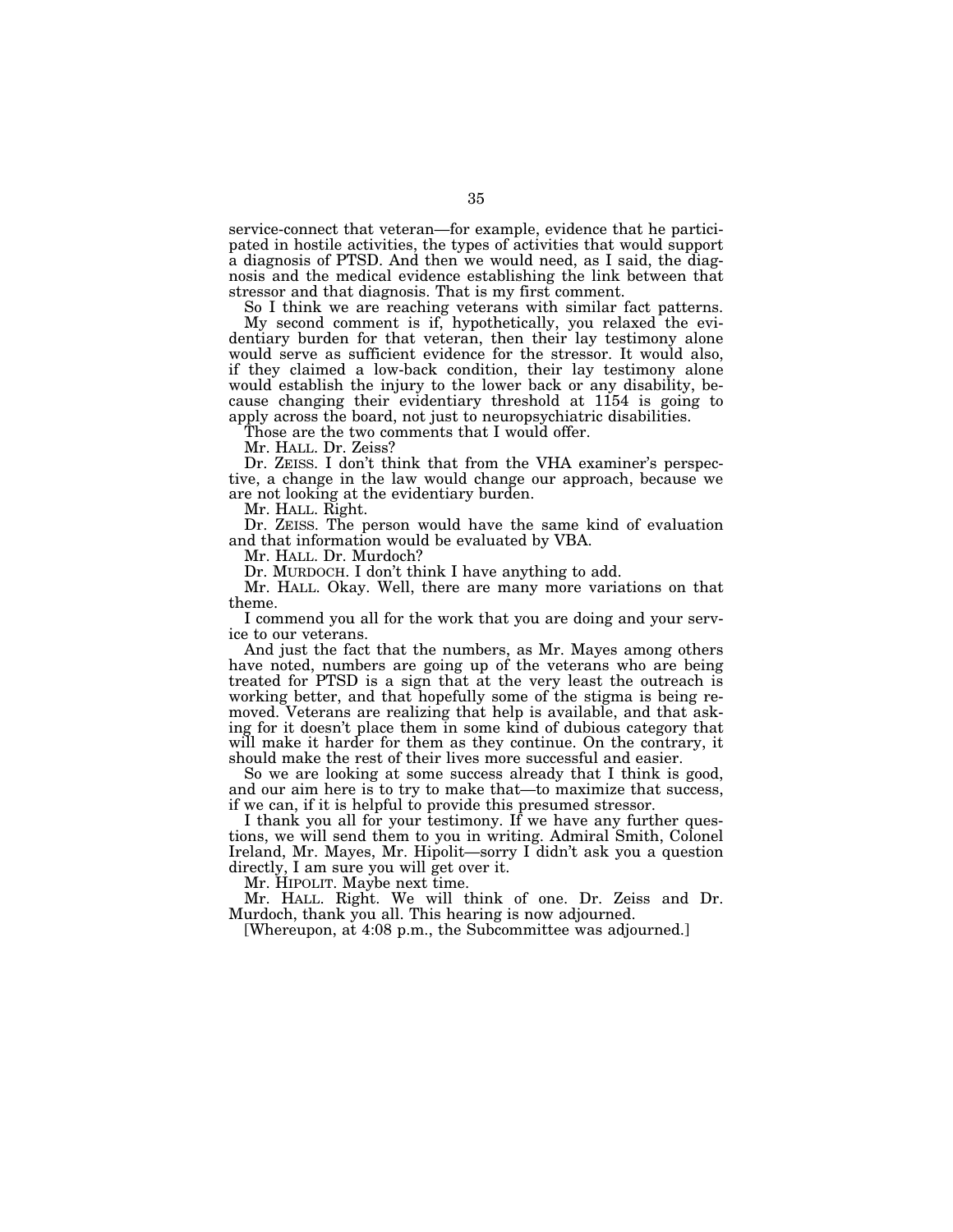# **A P P E N D I X**

#### **Prepared Statement of Hon. John J. Hall, Chairman, Subcommittee on Disability Assistance and Memorial Affairs**

Good Morning Ladies and Gentleman:

The task of today's hearing will prove to be both retrospective and prospective; for in order to understand title 38 section 1154, we must look both backward to the original intent of Congress, and forward to defining it in an era of modern warfare tactics and counterinsurgency. I ask that the full text of title 38 United States Code section 1154 be entered into the record.

So, what does it mean to have been ''Engaged in Combat with the Enemy'' to a sufficient enough degree to prove a stressor that in turn warrants service connection for Post-Traumatic Stress Disorder—or PTSD—by the Department of Veterans Affairs and what has been the intent of Congress?

Congress' commitment originated with the Military Pension Law of 1776 and by the end of the Civil War, Congress recognized that ''every soldier who was disabled while in service of the Republic, either by wounds, broken limbs, accidental injuries,

. . . or was broken down in the service by the exposure and hardships incident to camp life and field duty . . . is entitled to an invalid pension." It was believed that those exposures and hardships led to a malaise known as ''Soldier's Heart''—what we now know as PTSD.

Shortly after the 65th Congress declared war on Germany, it passed the War Risk Insurance Act of 1917, which outlined benefits to WWI veterans. In 2 years, it was amended 22 times. These amendments included the first VA Schedule for Rating Disabilities and established wartime versus peacetime rates for pension.

The 1933 Rating Schedule included instructions to notate the phrase ''incurred in service in combat with an enemy of the United States'' and to list the period of wartime service. This practice indicated that the enemy was a foreign government or a hostile force of a nation, and not an individual combatant.

On December 12, 1941, days after the attack on Pearl Harbor, Congress expressed its desire to "overcome the adverse effect of a lack of an official record . . ." and ''the difficulties encountered in assembling records of combat veterans.'' Congress further instituted "more liberal service pension laws . . . by extending full cooperation to the veteran.

The 1945 Rating Schedule required that wartime service be noted by including the phrase ''disability resulted from injury received in actual combat in an expedition or occupation.'' Importantly, this prerequisite refined the broader 1933 required statement. Additionally, the 1945 schedule described the onset of ''War Psychosis'' as the result of an ''incident in battle or enemy action, or following bombing, shipwreck, imprisonment, exhaustion, or prolonged operational fatigue.'' This diagnosis was removed when the Rating Schedule for mental disorders was revised in 1976, 1988, and 1996.

The current Rating Schedule for PTSD has been described as vague and subjective. Furthermore, the adjudication process does not solely accept, as the law prescribes, lay evidence as sufficient proof as long as it is consistent with the cir*cumstances, conditions, or hardships of such service, notwithstanding that there is no official record*. This law should seem self-evident as to the intent of Congress! So why isn't it? The controversy seems to exist because of numerous interpretations of Congressional intent. Leading decisionmakers at VA General Counsel have issued opinions and Court decisions concluded that if it were the intent of Congress to specify a combat zone or a theater of combat operations, Congress would have done so as it has in other provisions of the law under title 38, but omitted in section 1154.

My intention today is to re-open this dialog. The nature of wartime service has changed as many can agree. Warfare encompasses acts of terrorism, insurgency, and guerilla tactics. No place is safe and the enemy may not be readily identifiable.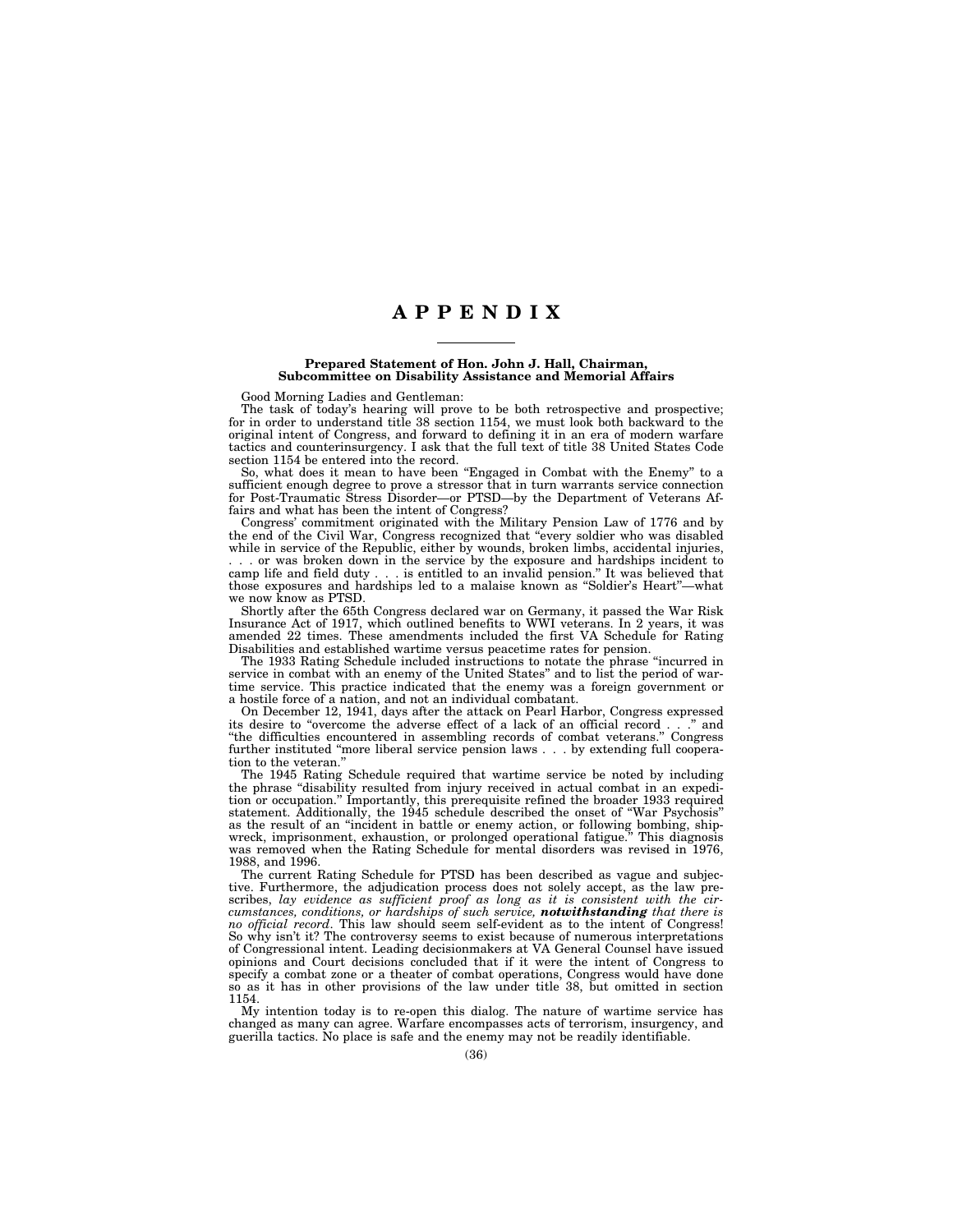Psychiatry has changed too. PTSD is a relatively new diagnosis; first having appeared in the Diagnostic and Statistical Manual in 1980—5 years after the end of the Vietnam War. An array of mental health research has been conducted and assessment techniques have been developed. Since the world is not the same place it was in 1941, I have introduced H.R. 952, the Combat PTSD Act to redefine section 1154 to include a theater of combat operations during a period of war or in combat against a hostile force.

There should be a better way for VA to assist veterans suffering from PTSD adjudicate those claims without it being burdensome, stressful and adversarial. Veterans still face issues with stigma, gender and racial disparities in rating decisions, poorly conducted disability exams, and inadequate military histories. So, I am eager to hear from the witnesses today about their experiences with denials, inequities, and variances. In the last few years, the IOM comprehensively reviewed the research on PTSD diagnosis, assessment, and compensation. In 2008, the RAND Report on the *Invisible Wounds of War* gave us a new perspective on the costs of war when soldiers are left without treatment or support and I look forward to hearing more of its witness' analysis. Finally, DoD and VA will share their insights into how they determine combat vs. noncombat and how they have chosen to evaluate PTSD disability.

#### **Prepared Statement of Hon. Doug Lamborn, Ranking Republican Member, Subcommittee on Disability Assistance and Memorial Affairs**

Thank you, Chairman Hall for yielding.

I am pleased to have the opportunity to discuss the important issue before us today.

I hope that through the collective efforts and knowledge of the individuals gathered here this afternoon, we can help ensure that every veteran who has servicerelated PTSD is able to access the benefits to which they are entitled.

Chairman Hall, I would also like to commend you for your compassion toward our veterans.

I know it has been a longstanding issue for you to ensure no one falls through the cracks due to unintended consequences of the laws and regulations pertaining to compensation for PTSD.

You've reintroduced in the 111th Congress, a bill to clarify the meaning of "combat with the enemy'' for purposes of service-connection.

As you and our witnesses are aware, section 1154(b) of title 38, United States Code, already provides special consideration for veterans attempting to establish service-connection for PTSD or other medical conditions incurred or aggravated in combat.

In short, this means that the VA must accept a combat veteran's lay testimony as sufficient proof of service-connection for any disease or injury incurred in combat, even if there is no official record of such incident.

Congress established this broad threshold in recognition of the chaotic nature of battle, and the appropriateness of resolving every reasonable doubt in favor of the veteran.

Unfortunately, circumstances could conceivably arise in which an individual, who is not a combat veteran under the existing definition, is exposed to an overwhelming stressor, but he or she is unable to provide evidence of the occurrence.

This is especially true for veterans of Vietnam and earlier wars.

This is the problem we are trying to resolve.

Chairman Hall's proposed solution is his bill, which would essentially redefine ''combat with the enemy'' to include service on active duty in a theater of combat operations.

As I've stated previously, I am concerned that too broad of a presumptive threshold would damage the integrity of the system.

I also believe that too loose of a definition of combat would diminish the immeasurable sacrifice and service of those who actually did engage in battle with the enemy.

While I understand and appreciate the effort to address problems regarding the VA claims backlog, I believe that they generally result from procedural issues and we should address those problems accordingly.

In addition to the policy concerns I have stated, I would also point out that the mandatory offsets that would be necessary to pass this bill under existing PAYGO rules, would be difficult to find.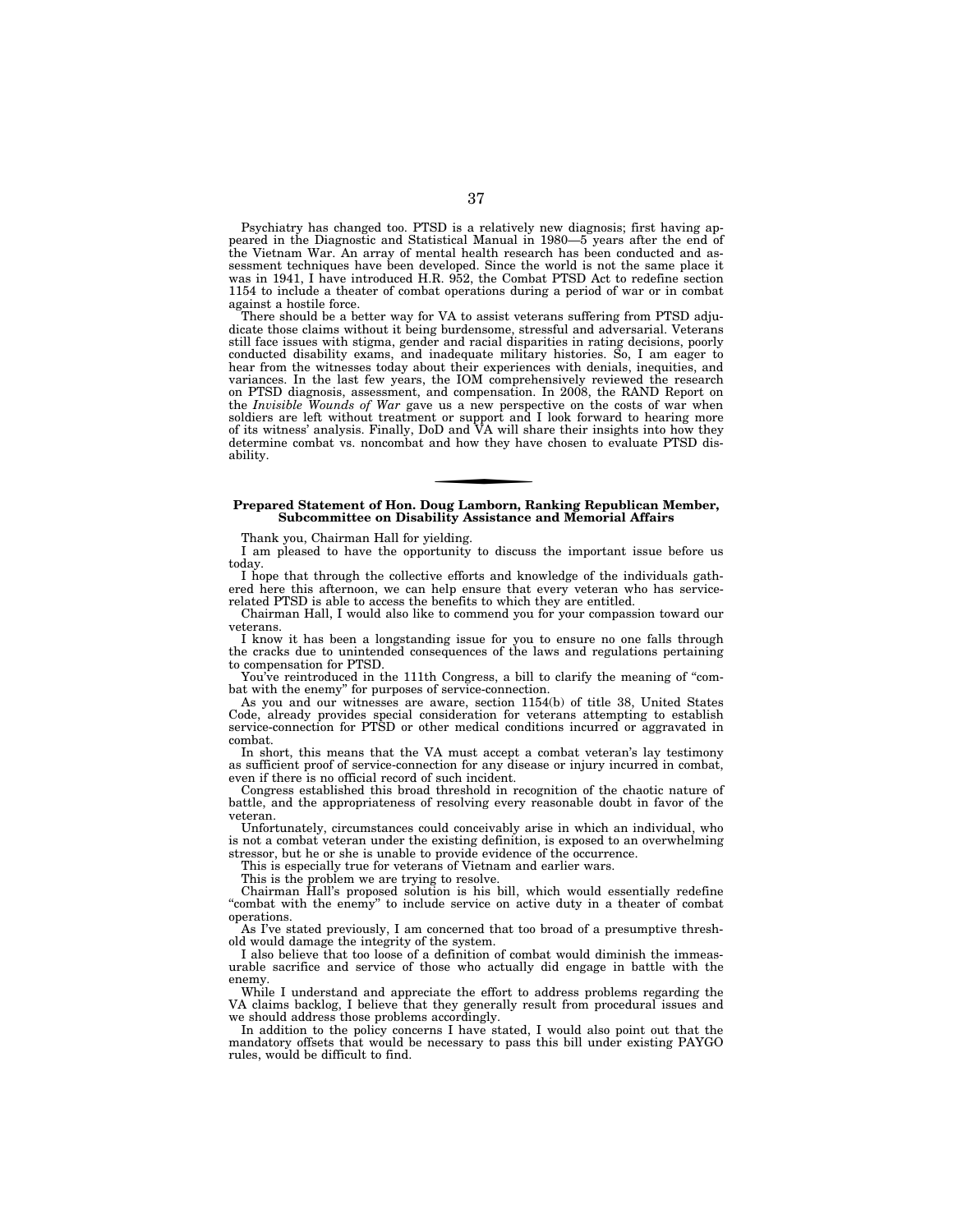Mr. Chairman as you know, it is always a challenge to identify offsets within our jurisdiction, and the CBO estimated cost of this measure last year exceeded \$4 billion.

I would not be in favor of reducing existing veterans' benefits in order to establish an overly broad definition of combat with the enemy. Mr. Chairman I extend my thanks to you for holding this hearing and I look for-

ward to hearing the testimony of our colleagues and the witnesses on our panel today. I yield back.

#### **Prepared Statement of Ian C. De Planque Assistant Director, Veterans Affairs and Rehabilitation Commission, American Legion**

Mr. Chairman and Members of the Subcommittee:

Thank you for this opportunity to present the American Legion's views on ''The Nexus between Engaged in Combat with the Enemy and Post-Traumatic Stress Disorder (PTSD) in an Era of Changing Warfare Tactics.'' The progression of modern warfare through the end of the 20th century and the beginning of the 21st century has seen fundamental changes in how we must view the battlefield. We must give recognition to the unique exigencies of the modern battlefield. As we examine the modern day state of war fighting, it becomes clear that old models of clear cut boundaries have given way to nonlinear battlefields, where simply defined lines of battle are no longer present. In recognition of this state of asymmetrical warfare, we must look at assumptions of how combat operations are defined and recorded by the Nation's military. The American Legion commends the Subcommittee for holding a hearing to discuss this extremely important and topical issue.

Combat veterans have a huge advantage when attempting to establish serviceconnection for PTSD or other medical conditions incurred or aggravated in combat. Claims for service-connection of a combat-related condition receive special treatment under law and regulation administered by Department of Veterans Affairs (VA). They receive favorable treatment because war is, and has always been, a chaotic endeavor. It can be difficult to record every detail of operations in the heat of battle. There are so many unrecorded nuances to the activity of military forces that Congress has specifically directed that the special circumstance of combat merit special circumstances in the establishment of incidents during military service in the conditions of war. Therefore, if a combat veteran states that he or she suffered a disease, injury, or stressor event during combat, VA must generally accept that statement as fact. This is true even if there are no service records that support the statement. Specifically, section 1154(b) of title 38, United States Code (USC), provides:

*In the case of any veteran who engaged in combat with the enemy in active service with a military, naval, or air organization of the United States during a period of war, campaign, or expedition, the Secretary shall accept as sufficient proof of service-connection of any disease or injury alleged to have*  been incurred in or aggravated by such service satisfactory lay or other evi*dence of service incurrence or aggravation of such injury or disease, if consistent with the circumstances, conditions, or hardships of such service, not*withstanding the fact that there is no official record of such incurrence or *aggravation in such service, and, to that end, shall resolve every reasonable doubt in favor of the veteran. Service-connection of such injury or disease may be rebutted by clear and convincing evidence to the contrary. The reasons for granting or denying service-connection in each case shall be recorded in full.* 

As a point of clarification, the special provisions in section 1154(b) lower the burden on the veteran to show that the injury, disease or event during service, which the veteran claims led to the current medical condition, in fact happened. Section 1154(b) does not, however, remove the need to prove the other two requirements for service-connection: medical evidence of current disability and medical evidence of a relationship between the current medical condition and the in-service precipitating injury, disease or event. Medical evidence, not lay evidence, is nearly always needed to satisfy those two requirements for a grant of service-connection. For example, if a combat veteran seeking service-connection for a shoulder disability states that ' landed with great force on the shoulder after being knocked to the ground by a shell blast,'' then under section 1154(b), his statement is likely to be sufficient proof that the incident happened. For service-connection to be granted, however, the veteran will also need to present medical evidence of a current shoulder disability and medical evidence of an etiological link between the current shoulder problem and the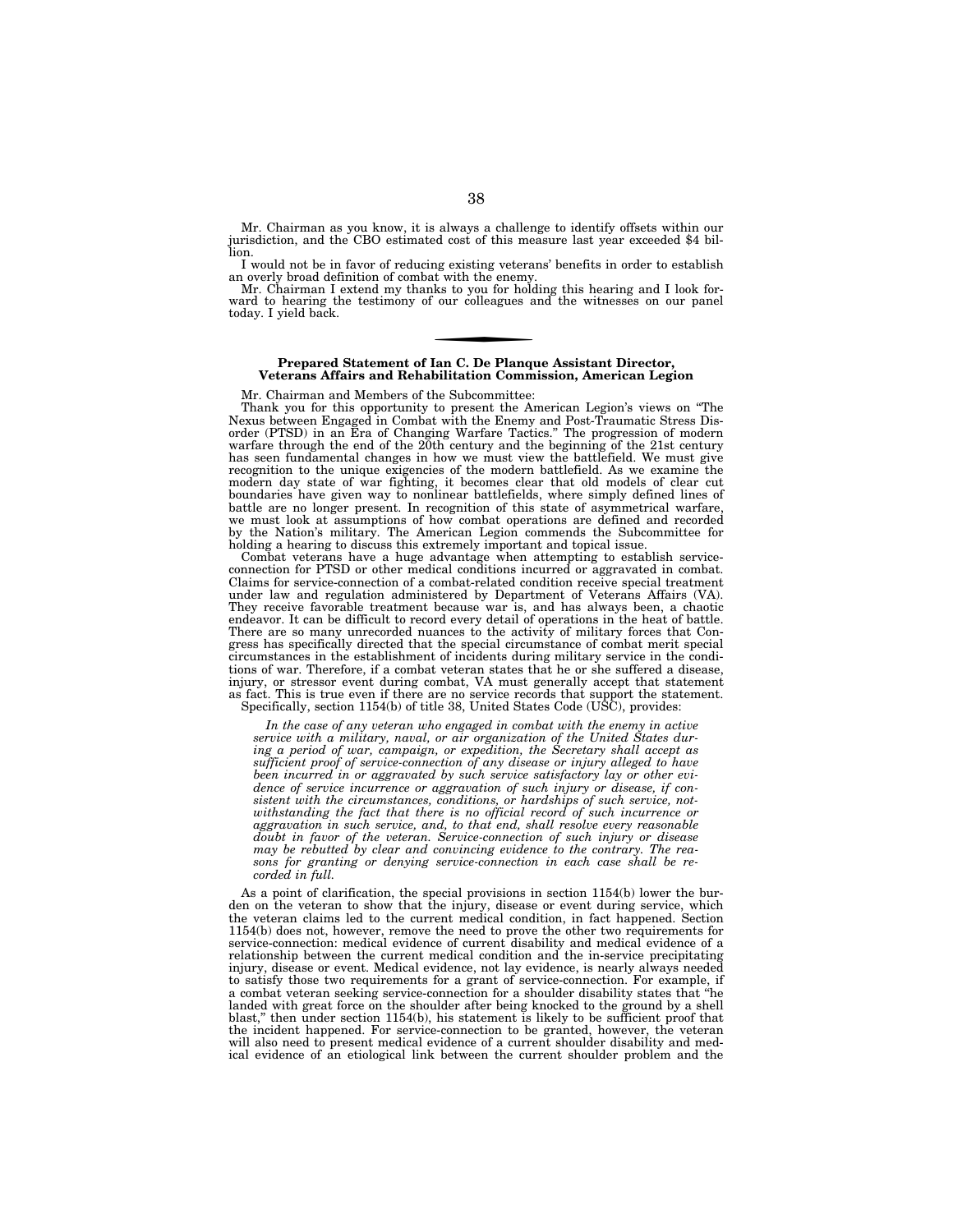combat injury. Section 1154(b) does not help the veteran meet those two requirements. It should also be noted that the relaxed evidentiary standards in section 1154(b) only apply to incidents that are combat-related. They do not apply to veterans who did not engage in combat and they do not apply when combat veterans are trying to prove the occurrence of noncombat incidents.

Unfortunately for many veterans, the most difficult burden is establishing themselves as a combat veteran in order to benefit from the advantages afforded by statute. In order to determine whether VA is required to accept a particular veteran's ''satisfactory lay or other evidence'' as sufficient proof of service incurrence under section 1154(b), an initial determination must be made as to whether the veteran "engaged in combat with the enemy." The United States Court of Appeals for Veterans Claims (CAVC) has held that this determination is not governed by the spe-cific evidentiary standards and procedures in section 1154(b), which only apply once combat service has been established. See *Cohen v. Brown, 10 Vet. App. 128, 146* 

*(1997)*. The Veterans Benefits Administration's (VBA) Adjudication Procedures Manual M21–1MR PART III, SUBPART 4, CHAPTER 4, section H, Par., 29b states that ''**Engaging in combat** *with the enemy* means personal participation in events constituting an actual fight or encounter with a military foe or hostile unit or instrumentality. It includes presence during such events either as a combatant, or servicemember performing duty in support of combatants, such as providing medical care to the wounded'' (emphasis added). In *Sizemore v. Principi, 18 Vet. App. 264, 272 (2004)*, the CAVC concluded that a determination whether a veteran was in combat must be made on a case-by-case basis, and the definition of ''engaged in com-bat with the enemy,'' as used in section 1154(b) of title 38, USC, requires that the veteran has ''personally participated in events constituting an actual fight or encounter with a military foe or hostile unit or instrumentality.

Unless a veteran was wounded or received a specific combat decoration or badge (such as the Combat Infantryman Badge or Combat Action Ribbon) or award for valor, it is often very difficult to establish that a veteran engaged in combat with the enemy in order to trigger the combat presumptions under section 1154(b). Despite the various narrow, and in our opinion outdated, interpretations of combat as discussed above, we must recognize, however, that the very meaning of the term ''engaged in combat with the enemy'' has taken on a whole new meaning as the nature of warfare in today's world has changed. This is especially true of service in

the combat zones of Iraq and Afghanistan. Due to the fluidity of the modern battlefield and the nature of the enemy's tactics, there is no defined frontline or rear (safe) area. It is simply a reality of today's warfare that servicemembers in traditional non-combat occupations and support roles are subjected to enemy attacks such as mortar fire, sniper fire, and improvised explosive devices (IED) just as their counterparts in combat arms-related occupational fields. Unfortunately, such incidents are rarely documented making it extremely difficult, if not impossible in some instances, for many veterans to verify in order to prove that they ''engaged in combat with the enemy,'' to the satisfaction of VA, to trigger the combat presumptions of section 1154(b).

Servicemembers, who received a combat-related badge or award for valor, trigger the combat-related presumptions of section 1154(b), but a clerk riding in a Humvee, who witnessed the carnage of an IED attack on a convoy, and later develops PTSD, does not automatically trigger such a presumption. Proving that the incident happened or that clerk was involved in the incident, in order to benefit from the presumption afforded under section 1154(b), can be extremely time consuming and difficult. In some instances, it may even be impossible to submit official documentation or records of the incident because such records do not exist. A good example of this is a soldier stationed in the Green Zone in Iraq who falls and injures his or her knee while running for cover during a mortar attack and later develops a chronic knee condition, but never received treatment after the initial injury. Since the soldier didn't think he or she was hurt that bad and never sought treatment for the knee, the only proof the soldier has to offer that he or she injured his or her knee during an enemy attack on his or her base is his or her word. Since the soldier was stationed in a ''safe'' area and did not receive a combat decoration or award or participate in any combat operations, establishing that he or she ''engaged in combat with the enemy" in order to satisfy the current narrow interpretation of the phrase just to trigger the provisions of section 1154(b) will be extremely difficult, if not impossible. Adding to this already difficult burden is the VA General Counsel decision ruling that ''the absence from a veteran's service records of any ordinary indicators of combat service may, in appropriate cases, support a reasonable inference that the veteran did not engage in combat.'' This means that, according to the General Counsel, records supporting such an inference may be considered as negative evidence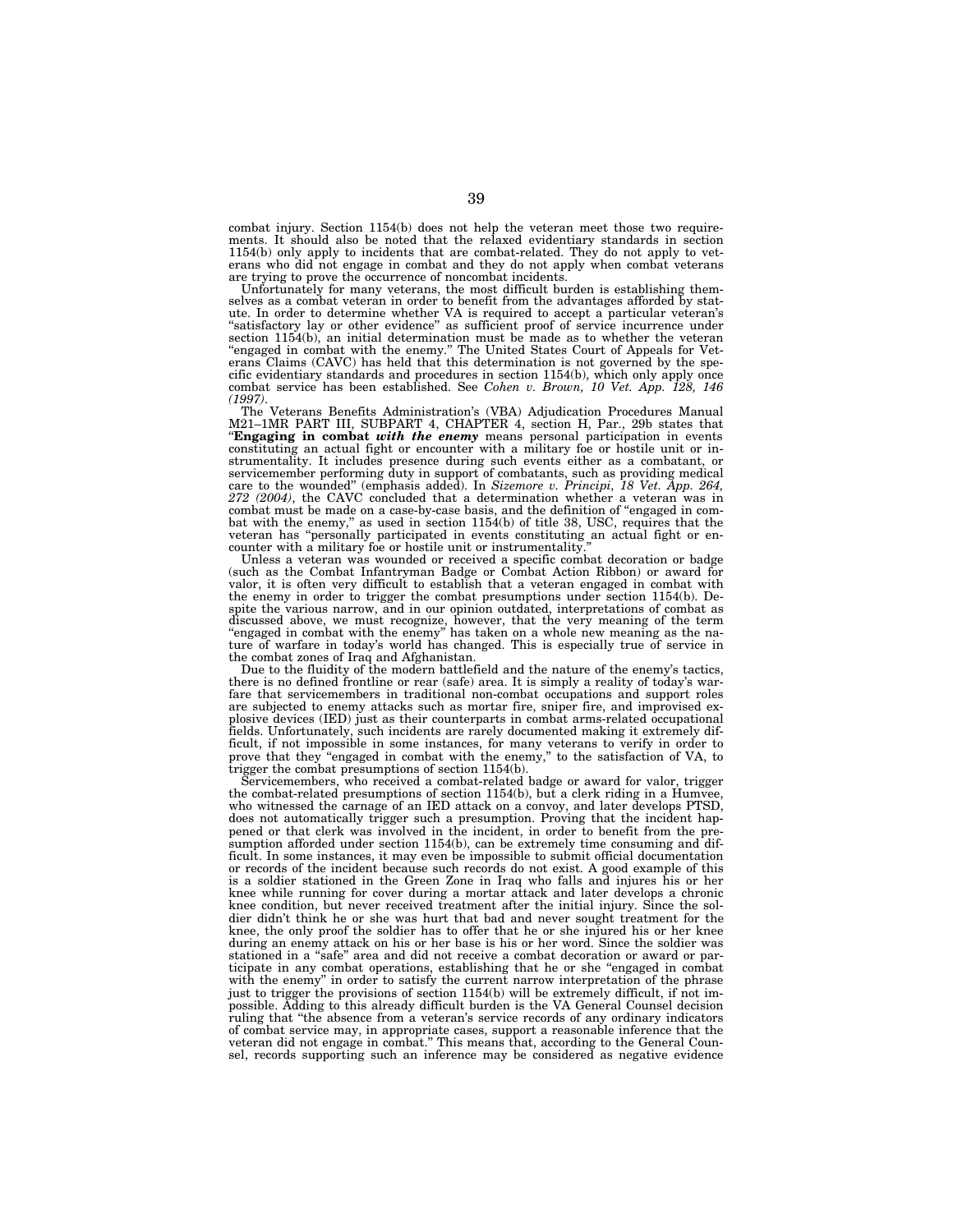even though they do not affirmatively show that the veteran did not engage in combat. See *VAOPGCPREC 12–99, dated October 18, 1999*.

In addressing the definition of ''engaged in combat with the enemy,'' the VA General Counsel noted that the phrase is not defined by any applicable statute or regulation. In offering its interpretation, the General Counsel examined the legislative history surrounding the 1941 enactment of the provisions now provided in section 1154(b). The General Counsel noted that there had been several bills considered in the House of Representatives that contained varying criteria for invoking the special evidentiary requirements now contained in section 1154(b). These bills used phrases such as "in a combat area" (H.R. 4737, 77th Cong., 1st Sess. 1941; H.R.2652, 77th Cong., 1st Sess. 1941) and ''within the zone of advance'' (H.R. 1587, 77th Cong., 1st Sess. 1941; H.R. 9953, 76th Cong., 3d Sess. 1940). Language addressing veterans who were subjected to "arduous conditions of military or naval service" in a war, campaign, or expedition was also used (H.R. 6450, 76th Cong., 3d Sess. 1940). The General Counsel surmised that, in light of these various proposed standards, Congress' choice of the language ''engaged in combat with the enemy'' must be ''viewed as purposeful.'' The General Counsel concluded that, ''[c]onsistent with the ordinary meaning of that phrase, therefore, section 1154(b) requires that the veteran have actually participated in combat with the enemy and would not apply to veterans who served in a general ''combat area'' or ''combat zone'' but did not themselves engage in combat with the enemy.'' See *VAOPGCPREC 12–99, dated October 18, 1999*. It is important to point out that even if VA's view of Congress' intent in 1941 is correct, today's battles, as has been emphasized throughout this statement, no longer take place on a linear battlefield. Defined lines of battle are no longer present and "general" combat areas or combat zones no longer exist. Therefore, it is essential that a statute based in a forties reality of combat adapt to the realities of combat in the 21st century.

Given the evolving nature of modern warfare, as reflected in the enemy's unconventional tactics on today's battlefields, and the outdated and overly restrictive interpretations of combat by both the courts and VA, it not only makes sense to clarify the definition of ''engaged in combat with the enemy'' under section 1154(b) in a manner consistent with the new realities of modern warfare, it is essential that we do so, not just for those serving now, but for those who have served in the past and those who will serve in the future. Such a clarification would also benefit the VA by negating extensive development, and in some cases overdevelopment, of the combat-related stressor verification portion of a PTSD claim or the incident in service requirement of claims for other combat-related conditions and, in doing so, reduce the length of time it takes to adjudicate such claims. To this end, Congress must examine the manner in which combat is defined for the purposes of the statute. It is not a matter of drastically changing the existing law or creating a new benefit, but simply clarifying how it must be construed. Under the provisions of section 1154(b) soldiers, sailors and airmen are still required to detail alleged incidents. The only question that arises is when do the provisions of this subsection apply and how is combat to be judged on this modern, nonlinear battlefield?

The American Legion is well aware that these alleged incidents must still be consistent with the conditions and actions of a combat situation, indeed that combat or combat conditions must be alleged. Furthermore, we are aware that simply accepting the occurrence of these occurrences in combat is not a magic wand to grant service-connection for any condition, as a veteran must still show evidence of a present condition and of a medical linkage between the incident and present condition.

Mr. Chairman, the American Legion reinforces the belief that we as a Nation must reexamine how we view many aspects of war and war fighting. While many things have changed, there are and will always be some consistencies. This Nation has a long tradition of extending its hand to those who have sacrificed to protect and serve. We have never, nor should we ever, veered from the promises to "... care for him who shall have borne the battle and for his widow and his orphan . . .'' as was ably stated by President Abraham Lincoln.

It is our hope that the information we have presented on what is at issue here will provide some insight into this challenging topic. The American Legion stands ready to assist this Subcommittee and VA in the examination of the criteria which must be met to trigger the provisions of section 1154(b) of title 38, USC. Thank you again for this opportunity to provide testimony on behalf of the members of the American Legion.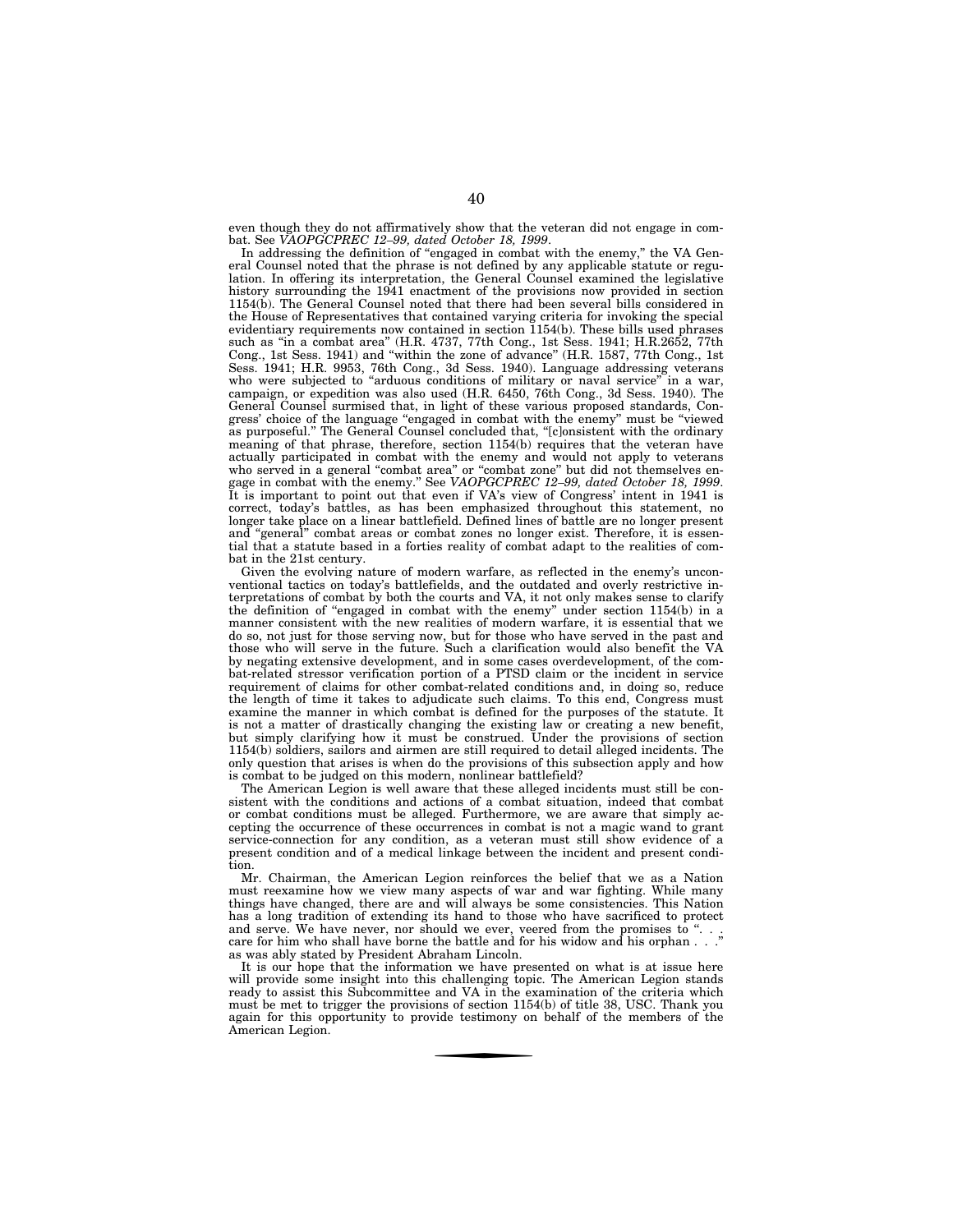### **Prepared Statement of Thomas J. Berger, Ph.D., Senior Analyst for Veterans' Benefits and Mental Health Issues, Vietnam Veterans of America**

Mr. Chairman, Ranking Member Lamborn, Distinguished Members of the House Veterans' Affairs Committee's Subcommittee on Disability Assistance & Memorial Affairs, and honored guests, Vietnam Veterans of America (VVA) thanks you for the opportunity to present our statement for the record surrounding the Department of Veterans Affairs (VA) application of the provisions found in Title 38 United States Code 1154, the definition of ''engaged in combat with the enemy'' and its effect on processing claims for veterans suffering from Post-Traumatic Stress Disorder (PTSD).

**Background:** VVA reminds the Chairman and the distinguished Members of this Subcommittee that the Veterans Claims Assistance Act (VCAA) became effective in November 2000. Designed to codify VA's longstanding practice of assisting veterans (at least in theory) in developing their claims for benefits, Congress promulgated this statute ''to reaffirm and clarify the duty of the Secretary of Veterans Affairs to assist claimants for benefits under laws administered by the Secretary . . .'' In other words, the enactment of the VCAA in November 2000, in conjunction with its implementing regulations, was supposed to render mandatory assistance to all veteran-claimants upon submission of a claim, and in this way, it ''defined VA's obligation to fully develop the record. . . .'' And while the VCAA imposes a substantial duty on the VA to assist the veteran-claimant in obtaining evidence in support of a claim, it also obliges the claimant to aid in this process by providing ''enough information to identify and locate the existing records including the custodian or agency holding the records; and the approximate timeframe covered by the records. ''

VA fought proper implementation of the VCAA for several years, and only after losing in court did they move to at least in theory implement the VCAA according to the Congressional intent and eliminate the usually misapplied requirement to present a ''well-grounded'' claim before the VA would assist a veteran with his or her claim. Prior to passage of the VCAA, 38 U.S.C.S. 5107(a) stated:

*Except when otherwise provided by the Secretary in accordance with the provisions of this title, a person who submits a claim for benefits under a law administered by the Secretary shall have the burden of submitting evidence sufficient to justify a belief by a fair and impartial individual that the claim is well grounded. The Secretary shall assist such a claimant in developing the facts pertinent to the claim. Section 5107 as revised by the VCAA eliminates the words well-grounded and simply states: CLAIMANT RE-SPONSIBILITY Except as otherwise provided by law, a claimant has the responsibility to present and support a claim for benefits under laws administered by the Secretary.* 

Enactment of the VCAA ended the confusion, unnecessary expenses, premature denials and improper adjudications caused by the interpretation of the words ''wellgrounded claim.'' Essentially, 10 years of CAVC and U.S. Court of Appeals for the Federal Circuit case law dealing with the well-grounded claim requirement no longer has relevance because that requirement has been eliminated by the 2000 VCAA law.

It is clear now that the intent of the Congress is for the VA to assist almost every claimant with the development of their claim, except for those who have no reasonable possibility of obtaining benefits. (In effect, the well-grounded claim requirement has been replaced with the no reasonable possibility standard.) It is also clear that the VA is obligated to explain to all claimants just what evidence is necessary to substantiate their claims before a final adjudication can be promulgated.

The VCAA does not however change any of the rules governing what a claimant needs to prove to be granted a VA benefit. Nor does the VCAA change the burden of proof or the standard of proof that the VA must apply to a claim. The burden of proof is generally on the claimant and the rule in existence both before and after the VCAA requires the VA to grant a claim if either (1) a preponderance of the evidence supports the claim or  $(2)$  the weight of the evidence in support of the claim is approximately equal to the weight of the evidence against the claim.

In filing a PTSD claim the veteran is required to have proof that he or she experienced a "stressor" event in service; that is, a traumatic event that involves experiencing, witnessing, or confronting an event or events that involve actual or threatened death and/or serious injury, or encountering a threat to the physical integrity of others, and responding with intense fear, helplessness or horror. Subsequently, the medical evidence must reflect a diagnosis of PTSD at any time during or after service and a link between the current diagnosis and the in-service stressor event, which may involve combat or non-combat-related events.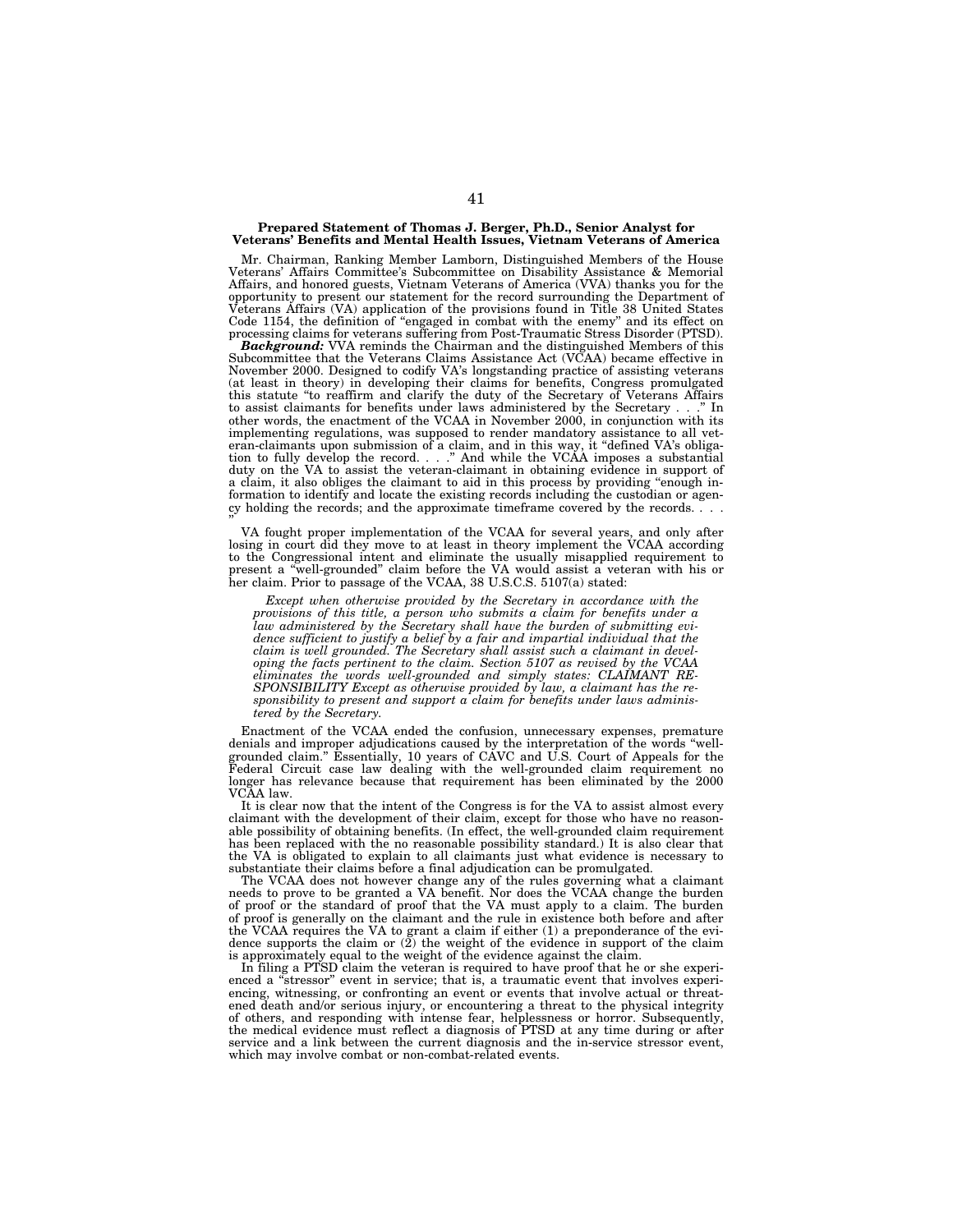While the veteran need not prove that s/he incurred an in-service disease or physical injury, the record must nevertheless contain "credible supporting evidence" to establish the existence of the claimed stressor event, with the only exceptions being if the veteran engaged in combat or was a prisoner of war and the claimed stressor was related to that combat or captivity. Combat exposure verification is based on the receipt of certain military decorations verified within service personnel records, and the VA has recognized that a ''number of citations appear to be awarded primarily or exclusively for circumstances related to combat,<sup>\*</sup> including for example, the Medal of Honor, Navy Cross, and Combat Infantryman's Badge. In addition, the United States Court of Appeals for Veterans Claims (CAVC) has also eased the burden on veterans by finding that personal participation in combat need not be established.

Therefore, although the veteran with verified combat service has no burden to verify his or her claimed stressor (having instead only the burden to verify that s/ he participated in combat), the veteran for whom combat participation is not established in the record is not so fortunate. His or her claim must have "credible supporting evidence'' or face denial. Non-combat stressors typically include, but are not limited to, exposure to or involvement in aircraft crashes, vehicle crashes, ship wrecks, explosions, rape or assault, witnessing a death, duty on a burn ward, and/ or service with a graves registration unit. The non-combat stressor may be experienced alone or with a group of people and is not necessarily limited to just one single episode. In addition, in personal trauma cases such as in-service sexual assault, alternative sources may be used to verify the stressful event and can include documents from rape crisis centers, counselors, clergy, health clinics, civilian police reports, medical records immediately following the incident, and/or diaries or journals, or other credible evidence. Herein lies a major problem in our view, because the VA does not necessarily accept or apply these criteria uniformly and consistently.

In addition, if the veteran provides sufficient detail, the VA can submit a referral to the U.S. Army and Joint Services Records Research Center (JSRRC) to conduct a records search to verify the in-service stressor. These requests are supposed to be sent through the VA's Personnel Information Exchange System (PIES) using codes. Once the request is submitted through PIES, there is an interface process from the Defense Personnel Records Information Retrieval System to the appropriate military service records information management system (which may utilize a completely different coding system) whereupon it is then sent to the JSRRC electronically.

The JSRRC does not search through records in an attempt to identify an in-service stressor, but rather to verify the stressor. Some of the difficulties with the JSRRC include the fact that not every event that occurred during the course of the veteran's service is recorded, and service records do not typically chronicle the specific experiences of individual servicemembers. In addition, most of the records searched by the JSRRC are not stored electronically and must be searched manually. Typically, the staff will bring out one to a dozen boxes of written material, and the JSRRC staff member has 30 minutes to go through this mass of material. Obviously, more often than not, the majority of the data available is not combed, even in a cursory manner, because there is not time to so. The Committee should be aware that reportedly there are only 13 staff members to do this work, and they are more than 4,000 requests in arrears. Moreover, there is no master index of subjects or names, and military records are often incomplete. The JSRRC is under the control of DoD, as are all the unit and individual records. Therefore the VA cannot control this essential step in the current process.

If the Congress is looking for very useful ways to stimulate the economy, and to accomplish much needed work at the same time, then working with your colleagues on the Armed Services Committee to start the long needed process of computerizing and indexing these key military records would be a most useful thing to do. The DoD can utilize the Temporary (up to 1 year) Schedule A hiring authority issued by the President earlier this month to hire disabled young veterans to start this work immediately. We would note that the latest Bureau of Labor Statistics (BLS) reported that the unemployment figure for our youngest veterans is 11.2%, which in and of itself cries out for immediate meaningful action by the Congress.

In summary, an appropriate process already exists for VA PTSD claims processing as mandated by the Congress back in 2000. However, it doesn't work, because the VA has again failed to provide for the consistency, uniformity and efficiency that are necessary to ensure that this process works in a timely fashion for all veteranclaimants. Further, DoD has been dilatory in doing its part to supply needed information in a complete, thorough, and timely manner.

Obviously, something needs to be done to render what has become an intolerable chronic problem for veterans who are legitimately seeking service connection com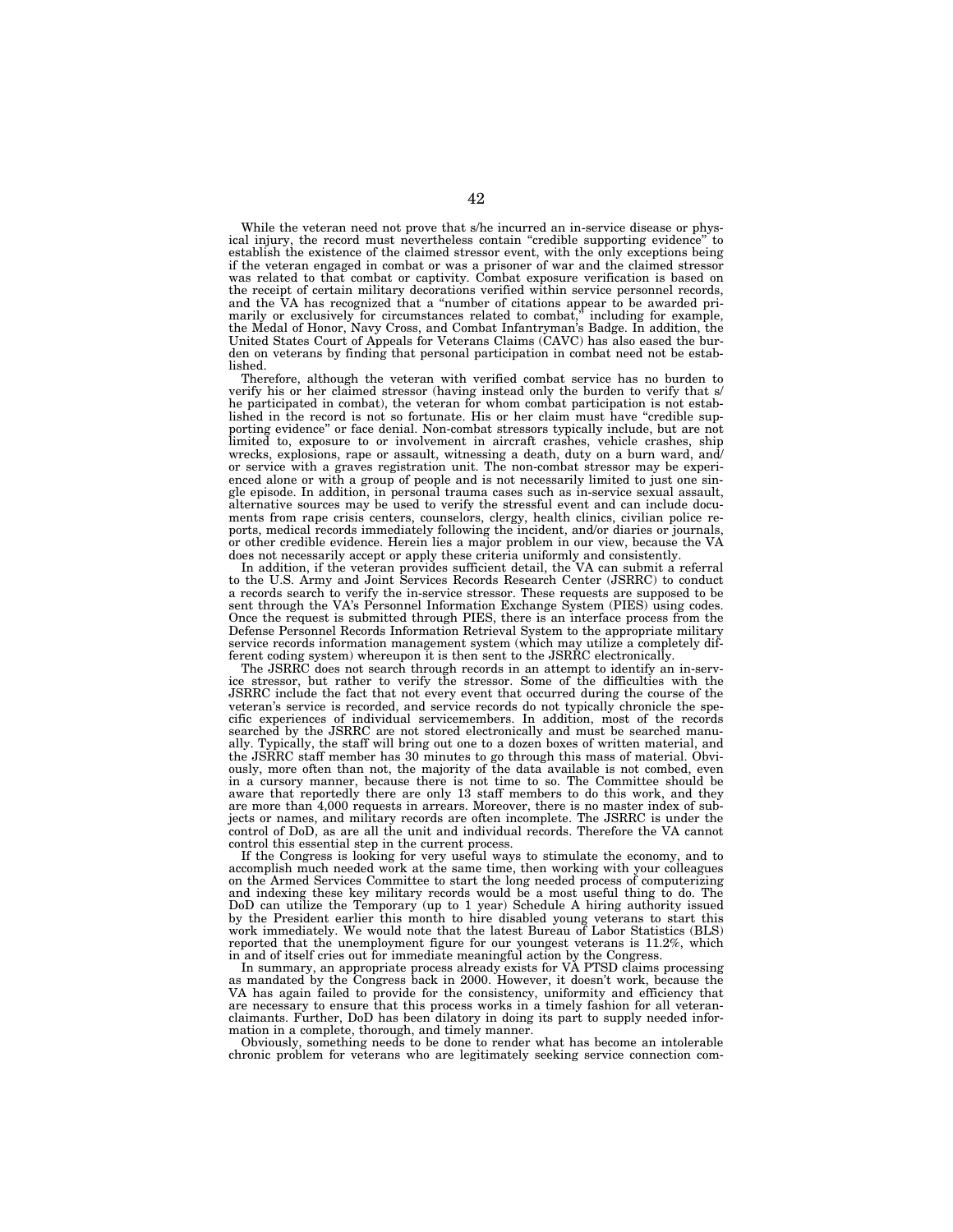pensation and access to quality medical services for their very real neuro-psychiatric wounds.

## *VVA Position on H.R. 952*

VVA can support the proposed legislative change as outlined in H.R. 952 if the intent is that it be applied to veterans with a valid diagnosis (i.e., in the manner called for as noted in the 2006 I.O.M. report at http://iom.edu/CMS/3793/32410.aspx) of PTSD, and if the intent is that any veteran who served in a combat zone be taken at their word that the event or incident which occurred in service gave rise to their disability. The criteria recommended by the Institute of Medicine or the National Academies of Sciences should be taken as the definitive methodology. Incidentally, that methodology, which includes testing and intense analysis largely mirrors that contained in the ''Best Practices'' PTSD manual. The problem, of course, is that VA does not do it, despite the 3,800 new clinicians they have hired ostensibly to better treat PTSD. VVA has come to learn that a similar legislative change has been proposed on the Senate side by Senator Charles Schumer of New York.

It would of course be useful if VA used their own ''Best Practices'' manual in the adjudication of PTSD claims . . . but they do not. In fact, the only place that one can get a copy of that 2002 manual, produced at great expense, is from VVA. So the VA does not properly train their physicians nor do they properly train the folks who are adjudicators.

If need be, VVA offers its assistance in developing clearer language in the proposed legislative change because we believe the proposed H.R. 952 to be well-intended and most considerate for those of our veterans suffering from PTSD and who face interminable delays and denials in their VA compensation claims under the current claims process and procedures. VVA thanks this Committee for the opportunity to submit its views and testimony on this important veterans' issue.

#### **Prepared Statement of Carolyn Schapper, Representative Iraq and Afghanistan Veterans of America**

Mr. Chairman and Members of the Subcommittee, thank you for inviting me to testify today. On behalf of Iraq and Afghanistan Veterans of America, the Nation's first and largest non-partisan organization for veterans of the current conflicts, I would like to thank you all for your unwavering commitment to our Nation's veterans.

My name is Carolyn Schapper, and I am a combat veteran. While serving as a member of a Military Intelligence unit in Iraq from October 2005 to September 2006 with the Georgia National Guard, I participated in approximately 200 combat patrols. Whether it was interacting with the local population or extracting injured personnel, I encountered direct fire, Improvised Explosive Devices (IEDs), and the constant threat from insurgents.

When I came home from Iraq, I dealt with a wide range of adjustment issues/ Post-Traumatic Stress Disorder (PTSD) symptoms; rage, anger, revenge-seeking, increased alcohol use, withdrawal from friends and family, depression, high anxiety, agitation, nightmares and hyper-vigilance. I could barely stay focused at work, let alone traverse the VA maze. I might still be lost if I had not had the dumb luck of running into another veteran who already had gotten help, and who pointed out that a Vet Center could help me start navigating the VA system. While I was able to find help and receive the appropriate disability compensation for my psychological injury, many of my sisters-in-arms have not been so lucky.

Part of the problem is that, because females are excluded from official ''combat roles'' in the military, women veterans have a greater burden of proof when it comes to establishing combat-related PTSD. But the reality on the ground in Iraq and Afghanistan is that there is no clear front line, and female servicemembers are seeing combat.

Modern warfare makes it impossible to delineate between combat, combat-support, and combat service support roles. You do not even need to leave the Forward Operating Base to be exposed to the continual threat of mortars and rockets. Military personnel are often required to walk around in or sleep in body armor. As one female veteran told me, ''Life in Iraq and Afghanistan is combat.'' Moreover, many female troops in Iraq and Afghanistan have been exposed to direct fire while serving in support roles, such as military police, helicopter pilots, and truckdrivers. All of our troops, whether or not they serve in the combat arms, must exhibit constant vigilance, and this can take an extreme psychological toll on our servicemembers.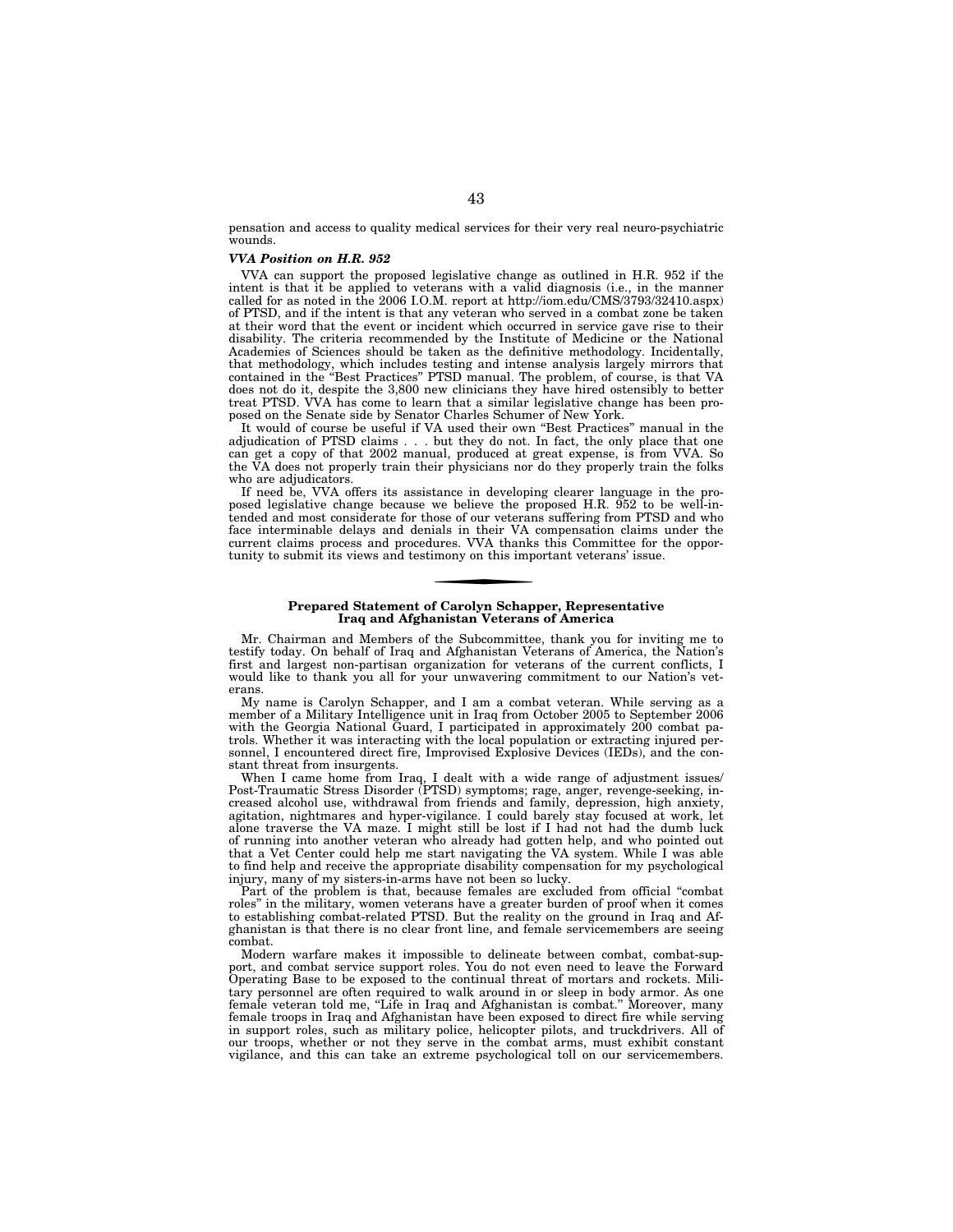The traditional understanding of female servicemembers' military duties has been the biggest hurdle to getting them adequate compensation for their injury. The nature of PTSD and other psychological injuries makes it difficult to identify the exact stressor, and therefore, disability may be determined based on the claims processor's perception of exposure to combat. While a service-connection for PTSD would seem obvious for a male infantryman, it could easily come under more scrutiny for a female intelligence soldier despite how much actual contact either of us had with enemy forces.

Another issue that female servicemembers face when trying to establish presumption of service-connected PTSD involves collecting the proper paperwork. Especially in instances of Military Sexual Trauma, some women would rather forgo documenting their injury, rather than get official military documentation from a male commander or doctor. If you are suffering from a mental health injury, the possibility of having someone question, deride or expose such a personal and painful experience is often overwhelming, and can lead many female servicemembers to avoid the process altogether.

H.R. 952, introduced by the Chairman, solves this problem by changing Title 38 to presume service-connection for PTSD based solely on a servicemember's presence in a combat zone. IAVA wholeheartedly endorses this bill, and looks forward to working with the Subcommittee to see this legislation become law.

While this legislation will aid veterans once they have been diagnosed with a psychological injury and are seeking disability compensation, we know that not every servicemember or veteran is getting the care they need. This is why IAVA has partnered with the Ad Council to conduct a multiyear Public Service Announcement campaign to help ease the transition and readjustment challenges facing Iraq and Afghanistan veterans when they return home. The campaign also helps ensure that veterans seeking access to care and benefits, and particularly those who need treatment for their psychological injuries, get the support they need. Ad Council is responsible for many of the Nation's most iconic and successful PSA campaigns in history, including ''Only You Can Prevent Forest Fires,'' ''A Mind is a Terrible Thing to Waste,'' and ''Friends Don't Let Friends Drive Drunk.'' The IAVA–Ad Council Veteran Support PSAs are currently running on television, radio, in print, outdoors and online. A companion campaign engaging the family and friends of new veterans will be launching later this year.

I will leave you with this final thought. More and more, women are being called upon to serve a more active role in the combat zone, and all too often find themselves in harm's way. There is no better way to honor their service and sacrifices than to ensure that when they are injured, they receive the care and compensation they deserve. Thank you again for the opportunity to testify on this critical issue, and I would be pleased to take your questions at this time.

Respectfully,

Carolyn Schapper

**Prepared Statement of Dean G. Kilpatrick, Ph.D., Distinguished University Professor, and Director, National Crime Victims Research and Treatment Center, Medical University of South Carolina, Charleston, SC, and Member, Committee on Veterans' Compensation for Posttraumatic Stress Disorder, Institute of Medicine and National Research Council, The National Academies** 

*The Institute of Medicine and National Research Council Report ''PTSD Compensation and Military Service'' Findings Regarding the Evaluation of Traumatic Exposures and Malingering in Veterans Seeking PTSD Compensation* 

Good afternoon, Mr. Chairman, Mr. Ranking Member, and Members of the Committee. My name is Dean Kilpatrick and I am Distinguished University Professor in the Department of Psychiatry and Behavioral Sciences and Director of the National Crime Victims Research and Treatment Center at the Medical University of South Carolina. Thank you for the opportunity to testify on behalf of the Members of the Committee on Veterans' Compensation for Post-Traumatic Stress Disorder. This Committee was convened under the auspices of the National Research Council and the Institute of Medicine of the National Academy of Sciences. Our Committee's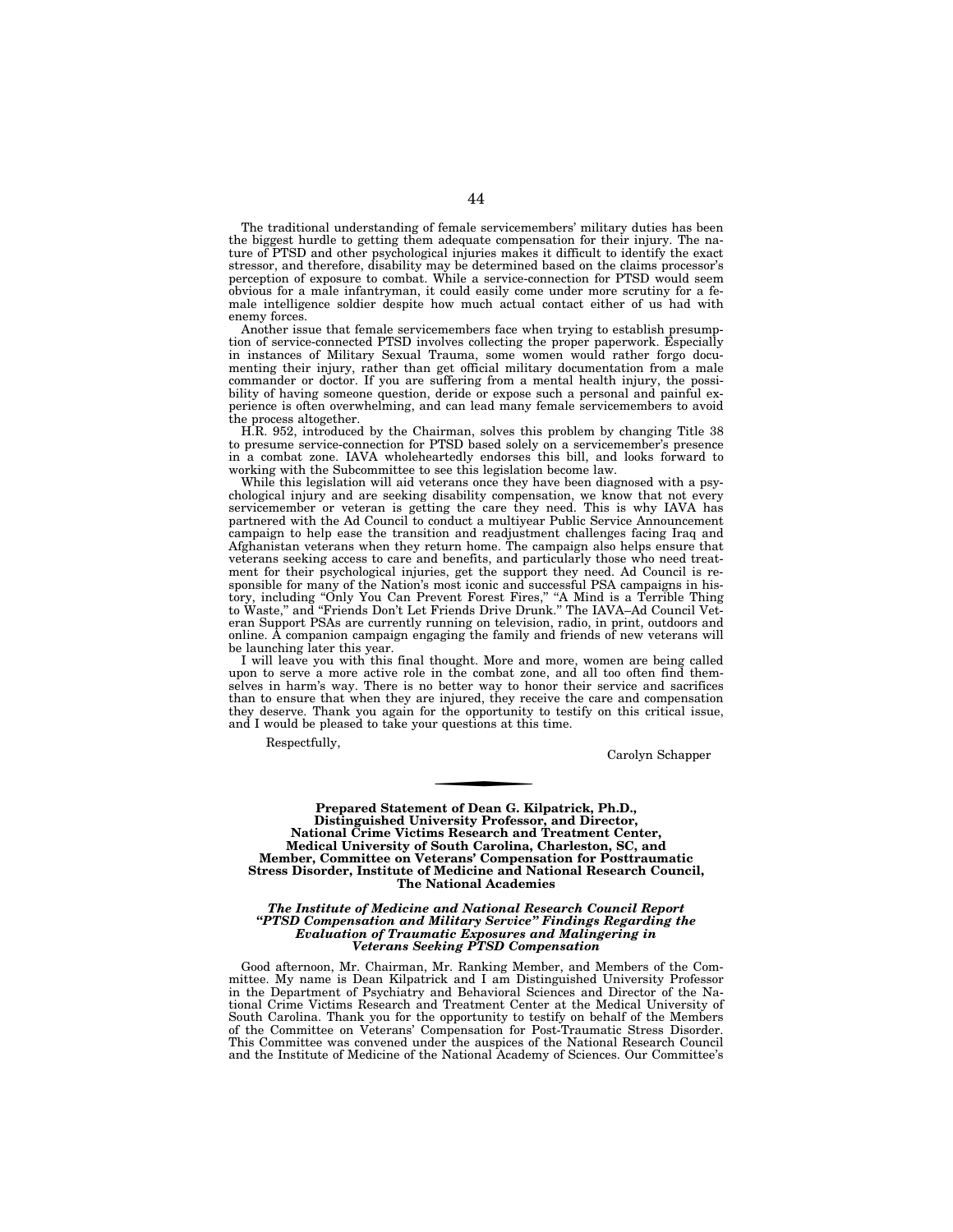work—which was conducted between March 2006 and July 2007—was requested by the Department of Veterans Affairs, which provided funding for the effort.

In June 2007, our Committee completed its report, entitled *PTSD Compensation and Military Service*. I am pleased to be here today to share with you some of the content of that report, the knowledge I've gained as a clinical psychologist and researcher on traumatic stress, and my experience as someone who previously served as a clinician at the VA.

I will briefly address four issues in this testimony:

- The evaluation of traumatic exposures for VA compensation and pension pur-
- poses,<br>• The reliability and completeness of military records for evaluation of exposure<br>to stressors.
- What studies say about malingering in the veterans population, and The means that mental health professionals use to detect malingering.

# *Evaluation of traumatic exposures for VA compensation and pension purposes*

VA compensation and pension (C&P) examinations for PTSD consist of a review of medical history; evaluations of mental status and of social and occupational function; a diagnostic examination, which may include psychological testing; and an assessment of the exposure to traumatic events that occurred during military service. To help focus the examination, the Veterans Benefits Administration (VBA) pro-

vides examiners with worksheets that set forth what an assessment should cover. These worksheets are designed to ensure that a rating specialist receives all the information necessary to rate a claim.

The PTSD worksheet provides guidance on the elements of a claimant's military history that should be documented. These include Military Occupational Specialty (MOS), combat wounds sustained, citations or medals received, and a clear description of the ''specific stressor event(s) the veteran considered to be particularly traumatic, particularly if the stressor is a type of personal assault, including sexual assault, [providing] information, with examples, if possible.'' The worksheet notes:

. Service connection for post-traumatic stress disorder (PTSD) requires medical evidence establishing a diagnosis of the condition that con-forms to the diagnostic criteria of DSM–IV, credible supporting evidence that the claimed in-service stressor actually occurred, and a link, estab-lished by medical evidence, between current symptomatology and the claimed in-service stressor. It is the responsibility of the examiner to indi-cate the traumatic stressor leading to PTSD, if he or she makes the diagnosis of PTSD.

A diagnosis of PTSD cannot be adequately documented or ruled out without obtaining a detailed military history and reviewing the claims folder. This means that initial review of the folder prior to examination, the history and examination itself, and the dictation for an examination initially establishing PTSD will often require more time than for examinations of other disorders. **Ninety minutes to 2 hours on an initial exam is normal.** (emphasis added)

*A Best Practice Manual* developed by VA practitioners also offers guidance on assessing trauma exposure, and recommends tests that can be administered to help elicit information. The Manual states that ''[i]nitial PTSD compensation and pension evaluations typically require up to 3 hours to complete, but complex cases may de-mand additional time.'' It estimates that 30 minutes of that time would be used for records review and an additional 20 minutes for orientation to the interview, review of the military history, and conduct of the trauma assessment.

Notwithstanding this guidance, testimony presented to the Committee indicated that clinicians often feel pressured to severely constrain the time that they devote to conducting a PTSD C&P examination—sometimes to as little as 20 minutes.

#### *The reliability and completeness of military records for evaluation of exposure to stressors*

VA's statutory "duty to assist" includes helping veterans gather evidence to support their claims, including the provision of  $\bar{V}A$  records and facilitation of requests for information from the Department of Defense (DoD) and other sources. Military personnel records—which document duty stations and assignments, MOS, citations, medals, and related administrative information—are valued in this regard because they are perceived as unbiased evidence that can corroborate or refute claimants' accounts. One study reviewed by the Committee found that less than half of treatment-seeking Vietnam veterans reporting combat involvement had objective evi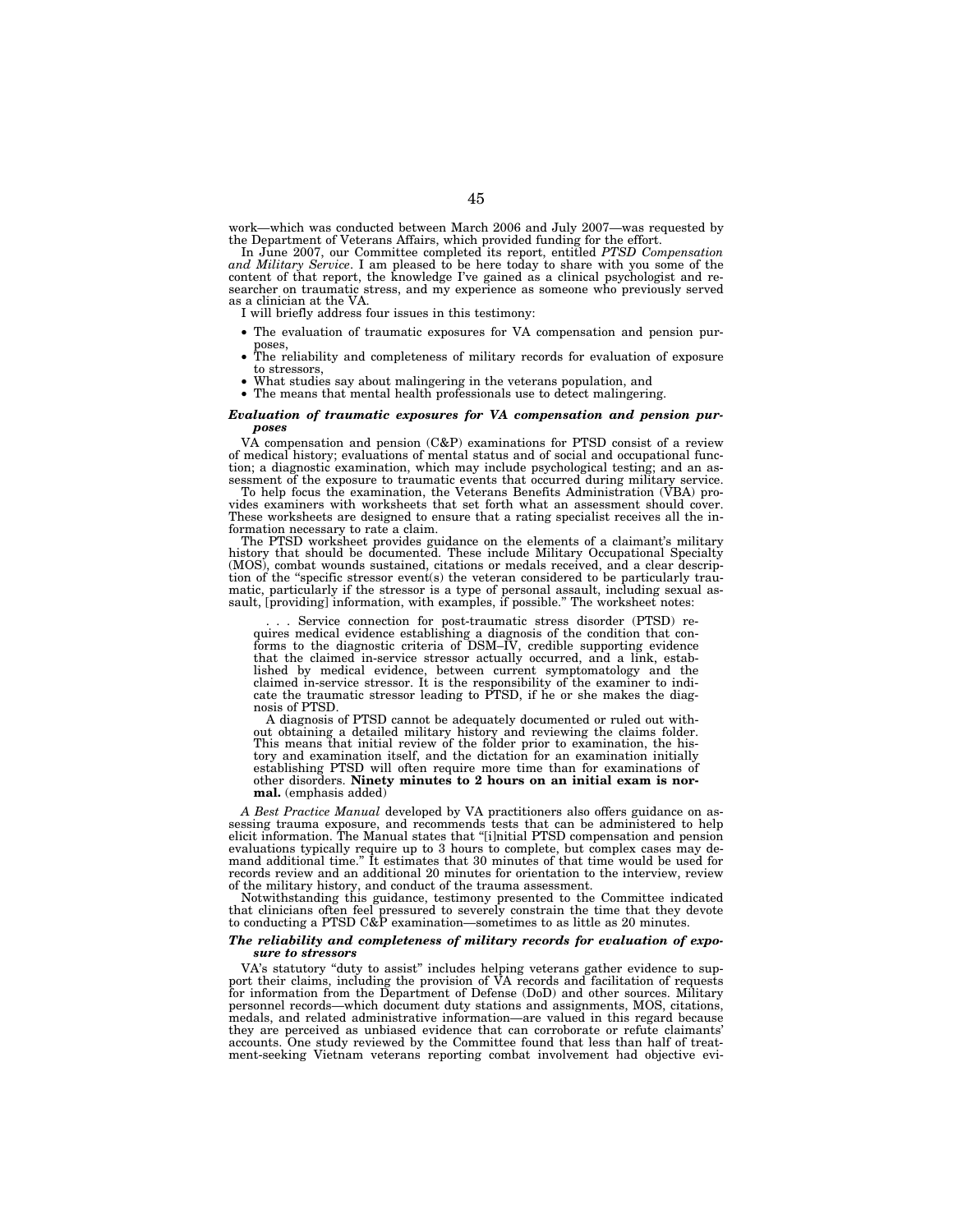dence of combat exposure documented in their publicly available military personnel records. It concluded that a ''meaningful'' number of treatment-seekers ''may be exaggerating or misrepresenting their involvement [and combat exposure] in Vietnam and, by inference, they attributed this to "the disability benefit incentive" and compensation-seeking.

However, this conclusion is not supported by other research that the Committee examined, calling into question whether the information available in the military personnel files is always adequate to evaluate trauma exposure. The National Archives and Research Administration, the Nation's conservator of the military personnel records, offers the following caveat for users of these data: "Detailed information about the veteran's participation in military battles and engagements is NOT contained in the record''. Studies indicate, instead, that broad-based research into other indicators of the likelihood of having experienced traumatic stressors has value. This may be especially important in cases of PTSD related to sexual assault. Available information suggests that female veterans are less likely to receive service connection for PTSD and that this is a consequence of the relative difficulty of substantiating exposure to noncombat traumatic stressors like military sexual assault.

The Committee concluded that the most effective strategy for dealing with problems with self-reports of traumatic exposure is to ensure that a comprehensive, consistent, and rigorous process is used throughout the VA to verify veteran-reported evidence.

#### *What studies say about malingering in the veterans population*

The Committee noted that assessment of malingering is a high stakes issue because it is as devastating to falsely accuse a veteran of malingering as it is unfair to other veterans to miss malingered cases. The most recent edition of the *Diag*nostic and Statistical Manual of Mental Disorders (DSM–IV) defines malingering as ''the intentional production of false or grossly exaggerated physical or psychological symptoms motivated by external incentives . . . such as obtaining financial compensation''.

Combat veterans who are evaluated for PTSD frequently exhibit elevations across various assessment measures, including elevations on tests used to detect symptom overreporting. Concerns have thus been raised regarding the accuracy of veterans' accounts of their psychological functioning, which in turn poses significant challenges for diagnostic assessment and treatment. While some research and commentary suggests that this pattern may reflect, at least in part, symptom over reporting by a subset of veterans who are motivated by possible receipt of financial compensation, access to treatment, and other incentives, the Committee found that literature examining the relationship between compensation seeking and reported levels of psychopathology has in fact yielded mixed results.

The Committee's review of the literature concluded that, while misrepresentation of combat involvement and trauma exposure undoubtedly does happen among veterans seeking treatment and compensation for PTSD, the evidence currently available is insufficient to establish how prevalent such misrepresentations are and how much effect they have on the ultimate outcome of disability claims. Further, while some veterans do drop out of mental-health treatment once they obtain service-connected disability compensation for PTSD, the currently available data suggest that this concern may not apply to the majority of veterans who seek and obtain such awards. Although more research is needed, the Committee concluded that the preponderance of evidence does not support the notion that receiving compensation for PTSD makes veterans less likely to make treatment gains or acknowledge improvement from treatment.

# *The means that mental health professionals use to detect malingering*

Although there is a need for a reliable, valid way to detect malingering, experts agree that there is no magic bullet or gold standard for doing so. Several investigators have used scales from such tests as the Minnesota Multiphasic Personality Inventory (MMPI) and MMPI–2 to indirectly infer the possibility of malingering, and the *Best Practice Manual* notes that they are useful in identifying the test-taking style of veterans and in assessing service-connected PTSD status. However, these measures have clear limitations and should not be used as the sole basis for assessing whether a veteran is malingering with respect to PTSD status. The Committee concluded that, in the absence of a definitive measure, the most effective way to detect inappropriate PTSD claims is to require a consistent and comprehensive stateof-the-art examination and assessment that allows the time to conduct appropriate testing in those specific circumstances where the examining clinician believes it would inform the assessment.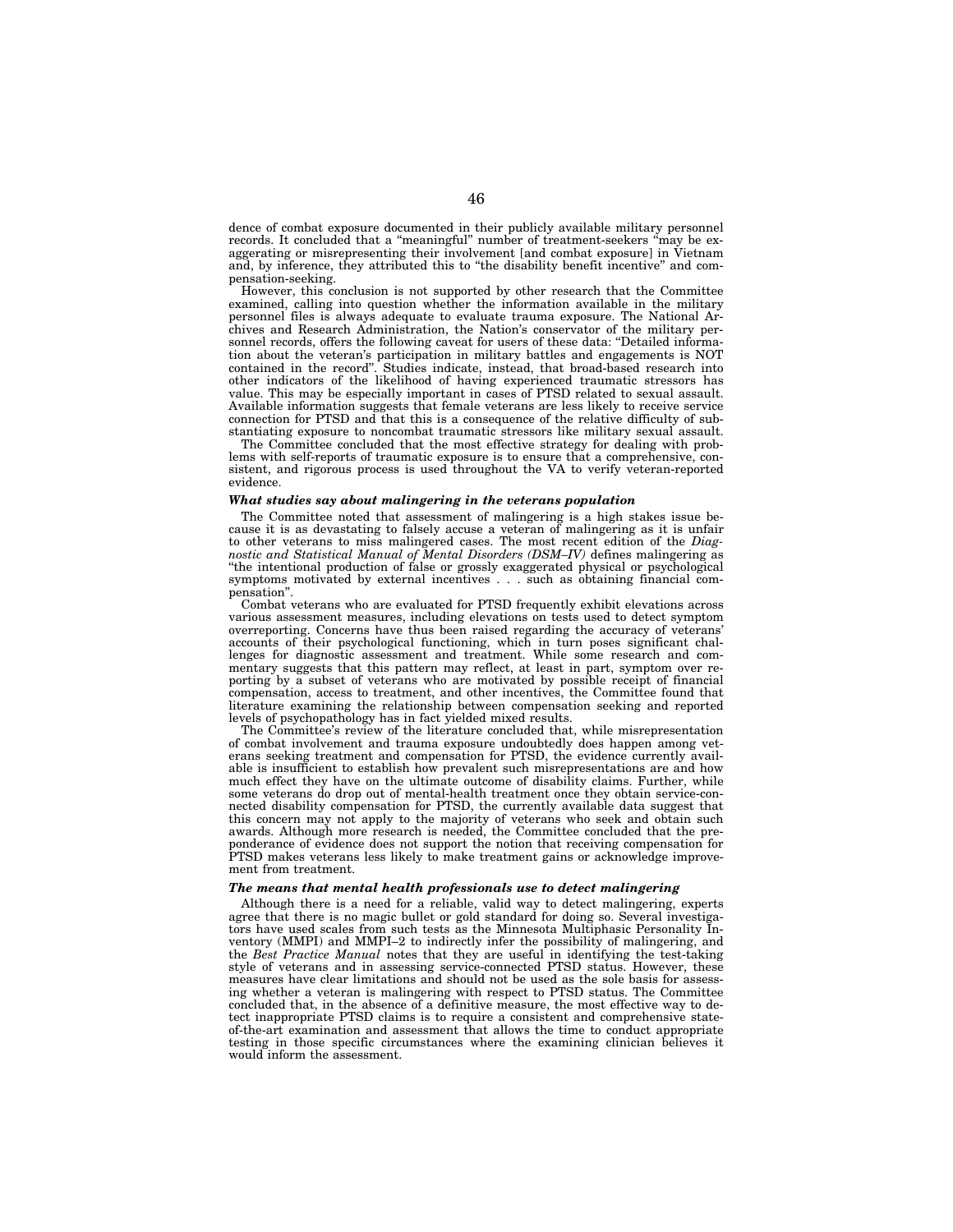Our Committee also reached a series of other findings and recommendations regarding the conduct of VA's compensation and pension system for PTSD that are detailed in the body of our report. The National Academies previously provided the Subcommittee with copies of this report and would happy to fulfill any additional requests for it.

Thank you for your attention. I'm happy to answer your questions.

#### **Publications referenced in this testimony**

American Psychiatric Association. 2000. *Diagnostic and Statistical Manual of Mental Disorders, Fourth Edition, Text Revision (DSM–IV–TR).* Washington DC: APA.

Frueh BC, Elhai JD, Grubaugh AL, Monnier J, Kashdan TB, Sauvageot JA, Hamner MB, Burkett BG, Arana GW. 2005. Documented combat exposure of U.S. veterans seeking treatment for combat-related post-traumatic stress disorder. *British Journal of Psychiatry* 186(6):467–472.

Institute of Medicine. 2007. *PTSD Compensation and Military Service*. Washington, DC: National Academies Press. [Online]. Available: http://www.nap.edu/ catalog.php?record\_id=11870 [accessed 20 March 2009].

U.S. National Archives and Records Administration. 2009. *Military Service Records and Official Military Personnel Files.* [Online]. Available: http:// www.archives.gov/veterans/military-service-records/ [accessed 20 March 2009].

Watson P, McFall M, McBrine C, Schnurr PP, Friedman MJ, Keane T, Hamblen JL. 2002. *Best Practice Manual for Post-Traumatic Stress Disorder (PTSD) Compensation and Pension Examinations.* [Online]. Available: http://www.avapl.org/pub/ PTSD%20Manual%20final%206.pdf [accessed 20 March 2009].

# f **Prepared Statement of Terri Tanielian,\* MA, Study Co-Director, Invisible Wounds of War Study Team, RAND Corporation**

# *Assessing Combat Exposure and Post-Traumatic Stress Disorder in Troops and Estimating the Costs to Society Implications from the RAND Invisible Wounds of War Study* **1**

Chairman Hall, Representative Lamborn, and distinguished Members of the Subcommittee, thank you for inviting me to testify today. It is an honor and pleasure to be here. I will discuss the findings from our study ''Invisible Wounds of War'' as they relate to the topic of your hearing today. More specifically, my testimony will briefly review the findings from our study related to assessing exposure to combat and prevalence of post-traumatic stress disorder and depression among servicemembers returning from Operations Enduring Freedom and Iraqi Freedom; as well as the societal costs associated with these conditions. The full findings and recommendations from our study were also presented in the testimony to the full House Committee on Veterans Affairs on June 11, 2009.

# **Background**

Since October 2001, approximately 1.7 million U.S. troops have deployed as part of Operation Enduring Freedom (OEF; Afghanistan) and Operation Iraqi Freedom (OIF; Iraq). The pace of the deployments in these current conflicts is unprecedented in the history of the all-volunteer force (Belasco, 2007; Bruner, 2006). Not only are a higher proportion of the armed forces being deployed, but deployments have been longer, redeployment to combat has been common, and breaks between deployments have been infrequent (Hosek, Kavanagh, and Miller, 2006). At the same time, episodes of intense combat notwithstanding, these operations have employed smaller forces and have produced casualty rates of killed or wounded that are historically lower than in earlier prolonged wars, such as Vietnam and Korea. Advances in both medical technology and body armor mean that more servicemembers are surviving experiences that would have led to death in prior wars (Regan, 2004; Warden,

<sup>\*</sup> The opinions and conclusions expressed in this testimony are the author's alone and should not be interpreted as representing those of RAND or any of the sponsors of its research. This<br>product is part of the RAND Corporation testimony series. RAND testimonies record testimony<br>presented by RAND associates to Fede appointed commissions and panels; and private review and oversight bodies. The RAND Cor-<br>poration is a nonprofit research organization providing objective analysis and effective solutions<br>that address the challenges facing lications do not necessarily reflect the opinions of its research clients and sponsors. 1This testimony is available for free download at http://www.rand.org/pubs/testimonies/CT321/.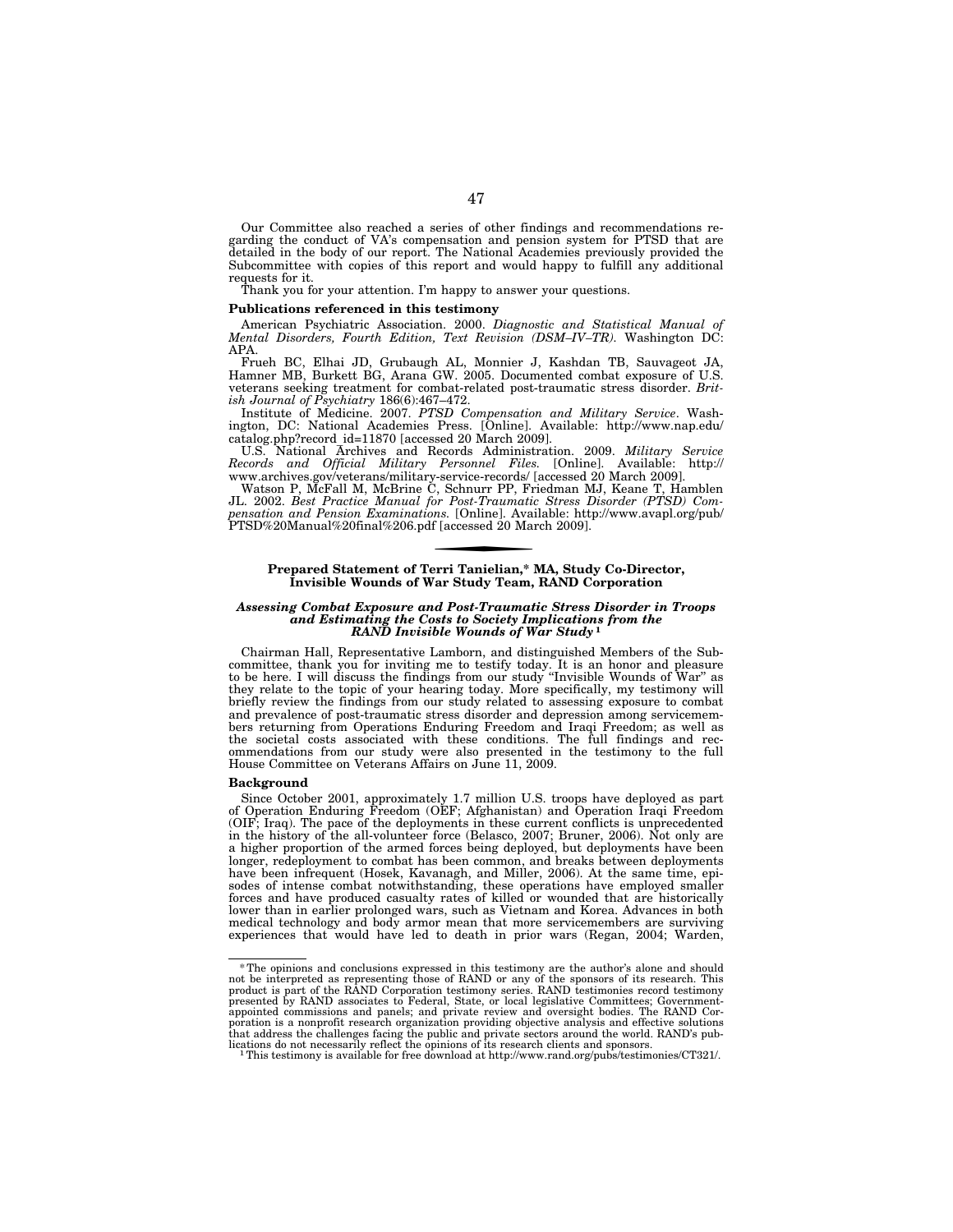2006). However, casualties of a different kind have emerged in large numbers—invisible wounds, such as post traumatic stress disorder.

As with safeguarding physical health, safeguarding mental health is an integral component of the United States' national responsibilities to recruit, prepare, and sustain a military force and to address service-connected injuries and disabilities. But safeguarding mental health is also critical for compensating and honoring those who have served our Nation.

In April 2008, my colleagues and I released the findings from a 1-year project entitled ''Invisible Wounds of War. This independent study focused on three major conditions—post-traumatic stress disorder (PTSD), major depressive disorder, and traumatic brain injury (TBI). Unlike the physical wounds of war that maim or disfigure, these conditions remain invisible to other servicemembers, to family members, and to society in general. All three conditions affect mood, thoughts, and behavior; yet these wounds often go unrecognized and unacknowledged. Our study was guided by a series of overarching questions about the prevalence of mental health conditions, costs associated with these conditions, and the care system available to meet the needs of servicemembers afflicted with these conditions. In my comments today, I will focus on our findings about servicemembers' exposure to trauma during deployment, prevalence of mental health conditions post deployment among OEF/OIF veterans, and the costs to society associated with these conditions among veterans, as they bear directly on the issue you are considering today. Specifically, I will address several related questions:

**Deployment Related Experiences and Exposure to Trauma:** How is exposure to combat trauma assessed among OEF/OIF troops in research studies?

**Prevalence of PTSD and Depression:** What is the scope of mental health conditions that troops experience when returning from deployment to Afghanistan and Iraq?

**Societal Costs of PTSD and Depression Among Veterans:** What are the costs of these conditions, including treatment costs and costs stemming from lost productivity and other consequences? What are the costs and potential savings associated with different levels of medical care—including proven, evidence-based care; usual care; and no care?

#### **How is exposure to combat trauma assessed among OEF/OIF troops in research studies?**

In research studies, combat experience has been assessed using a variety of different means, including documenting deployment to a combat zone based on receipt of hostile-fire pay or assessing specific experiences during deployment based on selfreport. Most of the prior research has evaluated the relationship between these exposures and the development of post-combat adjustment difficulties such as posttraumatic stress disorder. Scholarly interest in exposure to combat-related traumas emerged following the official designation of PTSD as a psychiatric disorder by the American Psychiatric Association in 1980 (APA, 1980). The PTSD diagnosis replaced earlier terms such as ''battle fatigue'' and ''war neurosis.'' Among other changes, the PTSD diagnosis required a ''catastrophic stressor that was outside the range of usual human experience'', and this requirement spurred the need to assess such experiences. The definition of what constitutes a trauma has changed over time, but the requirement that PTSD be linked to specific experiences remains. Researchers studying veteran populations since that time have used different scales to assess (using mainly self-report) specific details about a variety of exposures that military personnel may experience when deployed to a war zone.

In our study, combat trauma exposure was assessed using 24 questions that were adapted from Hoge et al. (2004) and includes both direct and vicarious trauma exposure (e.g., witnessing a traumatic event that occurred to others). However, we found that many questions were empirically redundant with one another, and thus used only a subset of exposures (11 questions) to form a combat exposure measure that formed two indices: (1) a one-question measure that assessed whether the servicemember had ever experienced an injury or wound that required hospitalization while deployed (this may or may not have required medical evacuation from theater), and  $(2)$  a scale derived by counting the number of ten specific trauma exposures that occurred during any of the servicemember's OEF/OIF deployments.

Rates of reported trauma exposures on these 11 items are presented in Table 1. As shown, rates of exposure to specific types of combat trauma ranged from 5 to 50 percent, with high reporting levels for many traumatic events. Vicariously experienced traumas (e.g., having a friend who was seriously wounded or killed) were the most frequently reported. About 10–15 percent of OEF/OIF veterans reported NO trauma exposures, and about 15–20 percent reported exposure to just ONE event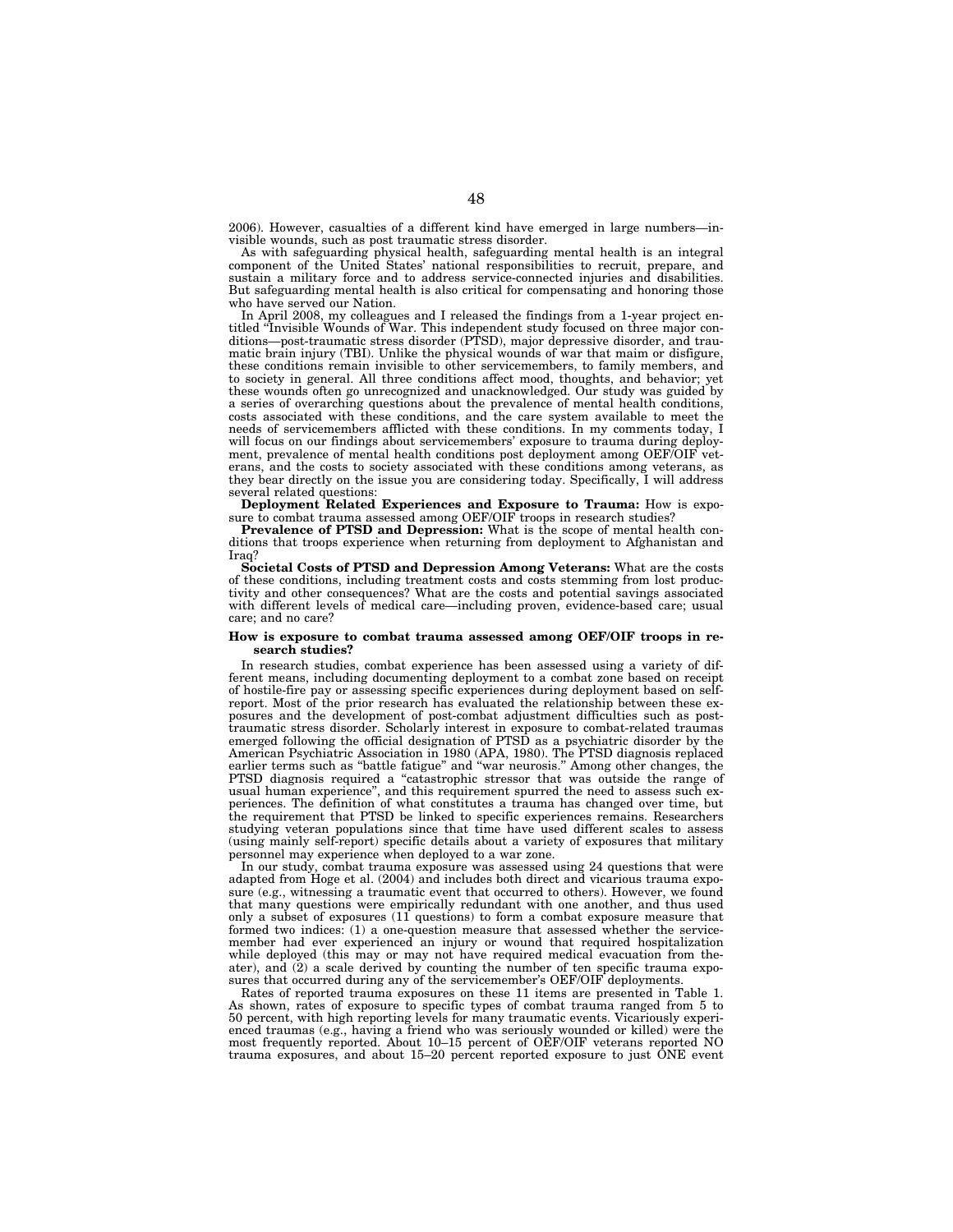(largely death or injury of a friend), so most (close to 75 percent) reported multiple exposures.

|                                                             | Weighted<br>Percentage | 95%<br>CI LL | 95%<br>CI UL |
|-------------------------------------------------------------|------------------------|--------------|--------------|
| Having a friend who was seriously wounded or killed         | 49.6                   | 45.7         | 53.6         |
| Seeing dead or seriously injured non-combatants             | 45.2                   | 41.3         | 49.1         |
| Witnessing an accident resulting in serious injury or death | 45.0                   | 41.1         | 48.9         |
| Smelling decomposing bodies                                 | 37.0                   | 33.3         | 40.7         |
| Being physically moved or knocked over by an explosion      | 22.9                   | 19.6         | 26.1         |
| Being injured, not requiring hospitalization                | 22.8                   | 19.2         | 26.3         |
| Having a blow to the head from any accident or injury       | 18.1                   | 15.1         | 21.1         |
| Being injured, requiring hospitalization                    | 10.7                   | 8.2          | 13.1         |
| Engaging in hand-to-hand combat                             | 9.5                    | 7.3          | 11.6         |
| Witnessing brutality toward detainees/prisoners             | 5.3                    | 3.3          | 7.3          |
| Being responsible for the death of a civilian               | 5.2                    | 3.0          | 7.4          |

**Table 1. Rates of Trauma Exposure in OEF/OIF (N=1965)** 

Source: Schell and Marshall, 2008, in Tanielian and Jaycox (eds). *Invisible Wounds of War: Psychological* and Cognitive Injuries, Their Consequences, and Services to Assist Recovery. RAND Corporation, MG-720CCF.<br>Note: CI

#### **What is the scope of mental health issues faced by OEF/OIF troops returning from deployment?**

Most of the military servicemembers who have deployed to date in support of OIF or OEF will return home from war without problems and readjust successfully, but many have already returned or will return with significant mental health conditions. Among OEF/OIF veterans, our study found rates of PTSD and major depression to be relatively high, particularly when compared with the general U.S. civilian population. In late fall 2007, we conducted a telephone study of 1,965 previously deployed individuals sampled from 24 geographic areas. Using well-accepted screening tools for conducting epidemiological studies, we estimated substantial rates of mental health problems in the past 30 days among OEF/OIF veterans, with 14 percent reporting current symptoms consistent with a diagnosis of PTSD and 14 percent reporting symptoms consistent with a diagnosis of major depression (9 percent of veterans reported symptoms consistent with a diagnosis of both PTSD and major depression). Major depression is often not considered a combat-related injury; however, our analyses suggest that it is highly associated with combat exposure and should be considered in the spectrum of post-deployment mental health consequences.

Assuming that the prevalence found in this study is representative of the 1.64 million servicemembers who had been deployed for OEF/OIF as of October 2007, we estimate that as of April 2008 approximately 303,000 OEF/OIF veterans were suffering from PTSD or major depression. We also found that some specific groups, previously underrepresented in studies—including the Reserve Components and those who have left military service—may be at higher risk of suffering from these conditions. But the single best predictor of reporting current mental health problems consistent with a diagnosis of PTSD or depression was the number of combat traumas reported while deployed. It is important to note that these data were cross-sectional in nature, that is, they provide a snapshot of the scope of mental health need among OEF/OIF veterans. These estimates may change as more individuals return from deployments or more individuals begin to suffer post-combat related difficulties that rise to a level of meeting diagnostic criteria.

*Seeking and Receiving Treatment.* Military servicemembers with probable PTSD or major depression seek care at about the same rate as the civilian population, and, just as in the civilian population, many of the afflicted individuals were not receiving treatment. About half (53 percent) of those who met the criteria for current PTSD or major depression had sought help from a physician or mental health pro-vider for a mental health problem in the past year. Even when individuals receive care for their mental health condition, too few receive quality care. Of those who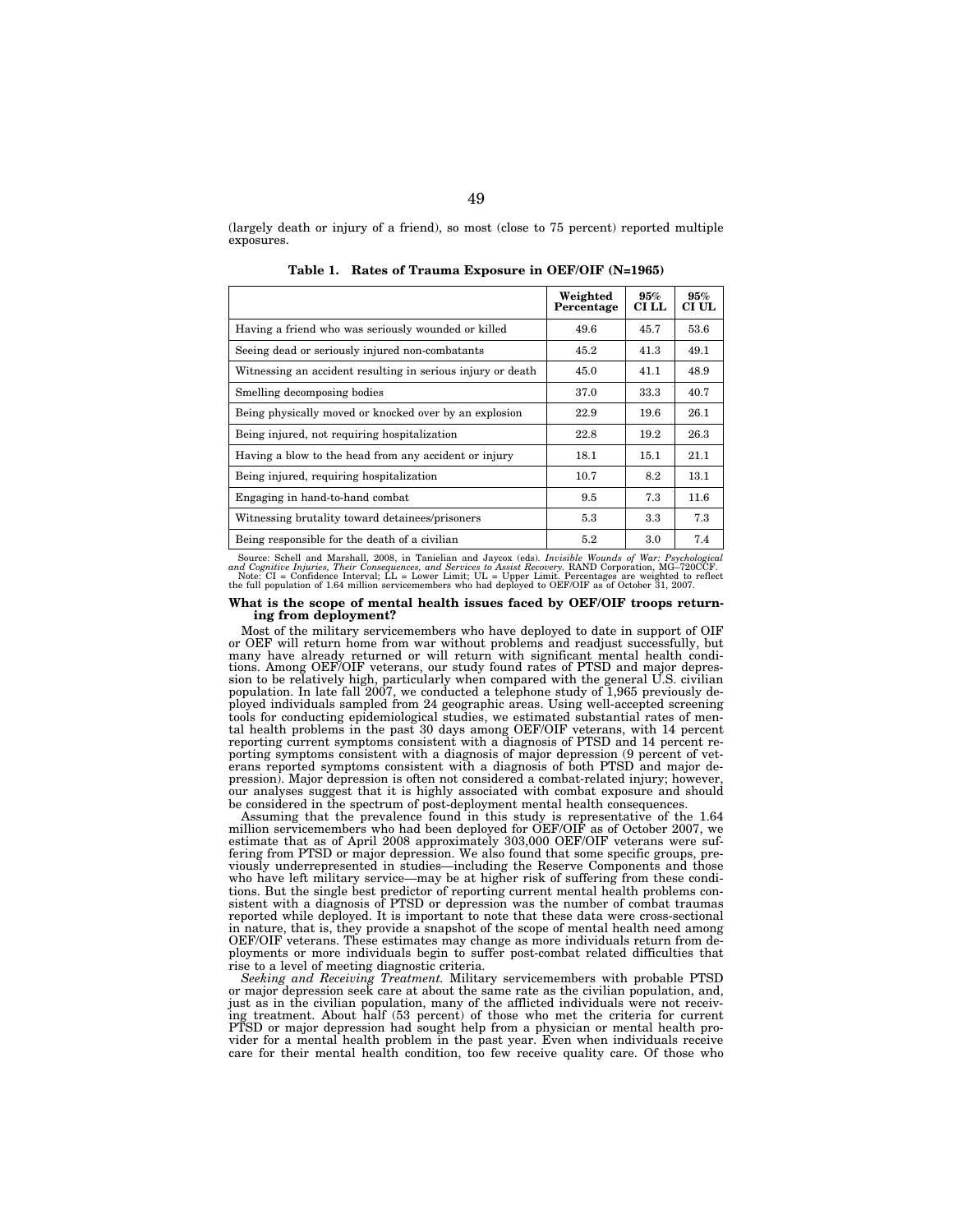have a mental disorder and also sought medical care for that problem, just over half received a minimally adequate treatment. The number who received *quality* care (i.e., a treatment that has been demonstrated to be effective) would be expected to be even smaller. Focused efforts are needed to significantly improve both accessibility to care and quality of care for these groups. The prevalence of PTSD and major depression will likely remain high unless greater efforts are made to enhance systems of care for these individuals. Survey respondents identified many barriers to getting treatment for their mental health problems. In general, respondents were concerned that treatment would not be kept confidential and would constrain future job assignments and military-career advancement. About 45 percent were concerned that drug therapies for mental health problems may have unpleasant side effects, and about one-quarter thought that even good mental health care was not very ef-fective. These barriers suggest the need for increased access to confidential, evidence-based psychotherapy, to maintain high levels of readiness and functioning among previously deployed servicemembers and veterans.

#### **What are the costs of these mental health and cognitive conditions to the individual and to society?**

The costs of these invisible wounds go beyond the immediate costs of mental health treatment. Adverse consequences that may arise from post-deployment mental and cognitive impairments include suicide, reduced physical health, increased engagement in unhealthy behaviors, substance abuse, unemployment, poor performance while at work, homelessness, marital strain, domestic violence, and poor parent-child relationships. The costs stemming from these consequences are substantial, and may include costs related to lost productivity, reduced quality of life, substance abuse treatment, and premature mortality.

To quantify these costs, RAND undertook an extensive review of the literature on the costs and consequences of post-traumatic stress disorder (PTSD) and depression. Our analysis included the development and use of a micro-simulation model to estimate 2-year post-deployment costs associated with PTSD and depression for military servicemembers returning from OEF and OIF. Our analyses use a societal cost perspective, which considers costs that accrue to all members of U.S. society including Government agencies (e.g., DoD and VA), servicemembers, their families, employers, private health insurers, taxpayers, and others. In conducting the micro-simulation analysis for PTSD and depression, we also estimated the costs and potential savings associated with different levels of medical care, including proven, evidencebased care, usual care, and no care.

We found that unless treated, PTSD and depression have wide-ranging and negative implications for those afflicted and exact a high economic toll to society. The presence of any one of these conditions can impair future health, work productivity, and family and social relationships. Individuals afflicted with any of these conditions are more likely to have other psychiatric diagnoses (e.g., substance use) and are at increased risk for attempting suicide. They have higher rates of unhealthy behaviors (e.g., smoking, overeating, unsafe sex) and higher rates of physical health problems and mortality. Individuals with any of these conditions also tend to miss more days of work or report being less productive. There is also a possible connection between having one of these conditions and being homeless. Suffering from these conditions can also impair relationships, disrupt marriages, aggravate the difficulties of parenting, and cause problems in children that may extend the consequences of combat experiences across generations. Below, we summarize some of the key negative outcomes that have been linked to PTSD and depression in prior studies. For a more thorough discussion of these issues, please see Tanielian and Jaycox [Eds.], 2008, Chapter Five.

*Suicide:* Depression and PTSD both increase the risk for suicide, as shown by evidence from studies of both military and civilian populations. Psychological autopsy studies of civilian suicides have consistently shown that a large number of civilians who committed suicide had a probable depressive disorder. One study showed that approximately 30 percent of veterans committing suicide within 1-year had a mental health disorder such as depression, as did approximately 40 percent of veterans attempting suicide. Although not as strongly associated with suicide as depression, PTSD is more strongly associated with suicidal thoughts and attempts than any other anxiety disorder and has also been linked to elevated rates of suicide among Vietnam veterans.

*Physical Health:* Depression and PTSD have been linked to increased morbidity. With respect to physical health, cardiovascular diseases are the most frequently studied morbidity outcome among persons with psychiatric disorders. Both PTSD and depression have been linked to higher rates of heart disease in military and civilian populations. Depression also affects conditions associated with aging, includ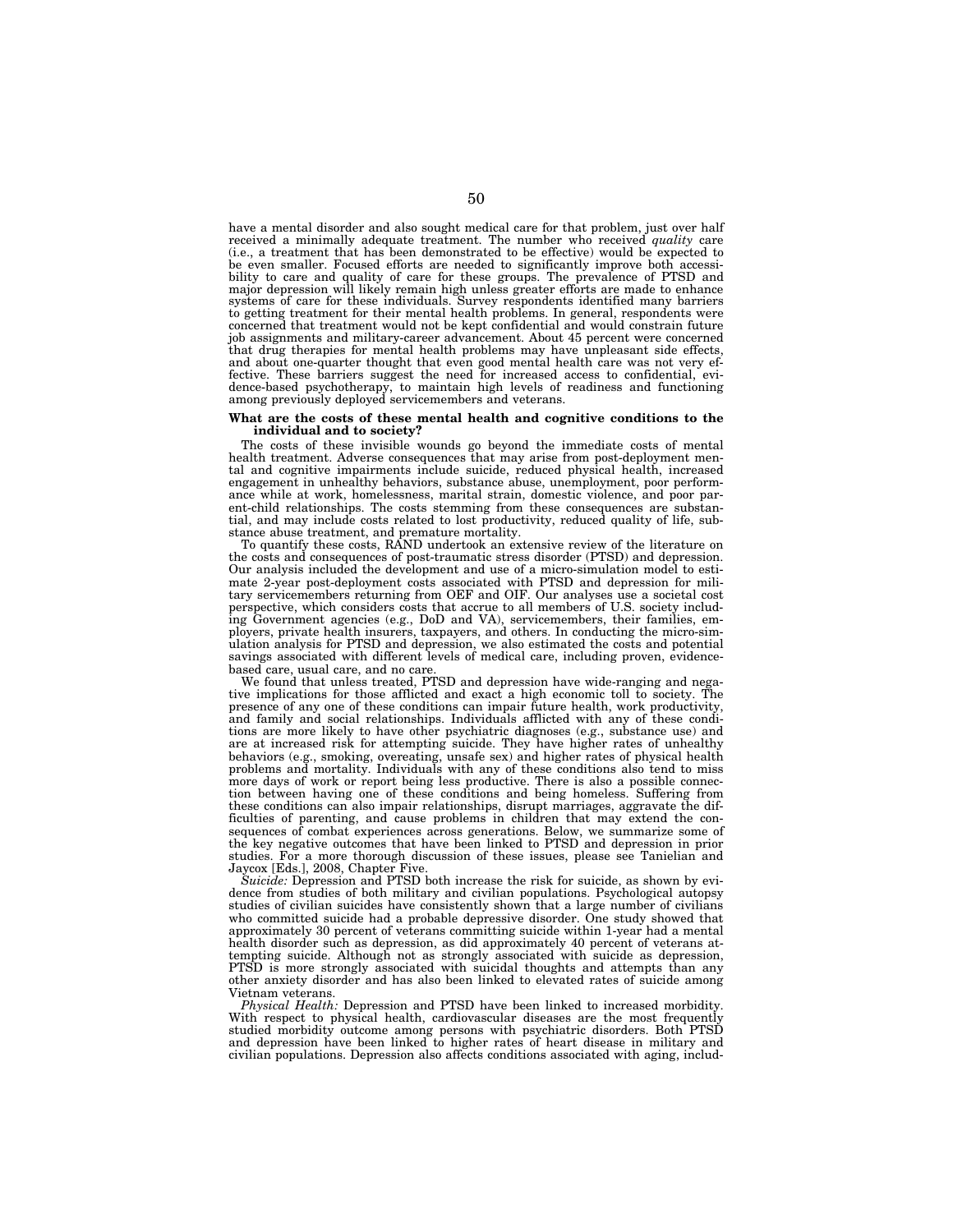ing osteoporosis, arthritis, Type 2 diabetes, certain cancers, periodontal disease, and frailty.

*Health-compromising Behaviors:* The link between depression and PTSD and negative physical health outcomes may be partly explained by increases in health-risk behaviors that influence health outcomes. For example, research on civilian populations has shown a clear link between PTSD and depression and smoking, as well as a link between symptoms of depression and PTSD and sexual risk taking.

*Substance Abuse:* Rates of co-occurring substance use disorders with PTSD and depression, are common and are often associated with more-severe diagnostic symptoms and poorer treatment outcomes. Several studies have examined the relationship between mental disorders and alcohol and drug abuse. The results have varied, depending on the specific condition studied. Studies of Vietnam veterans showed that PTSD increases the risk of alcohol and substance abuse, while other studies of civilian populations have found that depression tends to be a consequence of substance abuse rather than a cause.

*Labor Market Outcomes:* PTSD and depression influence labor-market outcomes as well. Specifically, there is compelling evidence indicating that these conditions will affect servicemembers' return to employment, their productivity at work, and their future job prospects. Studies of Vietnam veterans have also found that those with a diagnosis of depression or PTSD had lower hourly wages than Vietnam veterans without a diagnosis.

*Homelessness:* Few studies have examined the rates of homelessness among individuals with PTSD or depression; rather, most studies have studied the prevalence of mental disorders among homeless individuals. Compared with non-homeless persons in the general population, homeless people have higher rates of mental disorder and are more likely to experience a severe mental disorder. One study found that 75 percent of homeless individuals with PTSD had developed the condition prior to becoming homeless. However, evidence in this area is not strong, and the prevalence of mental disorders among homeless people may be overstated, possibly the consequence of studies relying on poor sampling methods or flawed assumptions.

*Marriage and Intimate Relationships:* The effects of post-combat mental and cognitive conditions inevitably extend beyond the afflicted servicemember. As servicemembers go through life, their impairments cannot fail to wear on those with whom they interact, and those closest to the servicemember are likely to be the most severely affected. Studies of Vietnam veterans, whose results parallel those among civilian populations, have linked PTSD and depression to difficulties maintaining intimate relationships, and these deficits account for a greatly increased risk of distressed relationships, intimate-partner violence, and divorce among those afflicted.

*Child Outcomes:* In addition, the interpersonal deficits that interfere with emotional intimacy in the romantic relationships of servicemembers with these PTSD and depression may interfere with their interactions with their children. In particular, interviews with spouses of veterans from several conflicts (World War II, Korea, and Vietnam) have all revealed a higher rate of problems among children of veterans with symptoms of PTSD. Rates of academic problems, as well as rates of psychiatric treatment, were also higher in children of veterans with PTSD compared to children of veterans without PTSD. The implications of a parent's depression on children's outcomes has not been studied directly in military populations, but numerous studies of civilian populations have shown that the children of depressed parents are at far greater risk of behavioral problems and psychiatric diagnoses than children of non-depressed parents.

A limitation of the research summarized above is that virtually none of the studies we reviewed were randomized controlled trials, and thus may not be able to detect causal relationships between these disorders and subsequent adverse consequences such as homelessness, substance abuse, or relationship problems. Further, the majority of studies reviewed drew from data on Vietnam-era veterans or from data on civilians. Nevertheless, these studies are important for understanding the range of co-morbidities and behavioral outcomes likely to be associated with PTSD and depression, and this information is relevant for determining the required resources for treating veterans with these conditions. Effective treatments for PTSD and depression exist (Tanielian and Jaycox [Eds.}, 2008, Chapter 7), and can greatly improve functioning. With adequate treatment and support, some veterans may avoid negative outcomes altogether.

#### **What are the associated economic costs to society?**

To understand the consequences of these conditions in economic terms, we developed a microsimulation model. Using data from the literature (which had limited information on specific populations and costs), we estimated the costs associated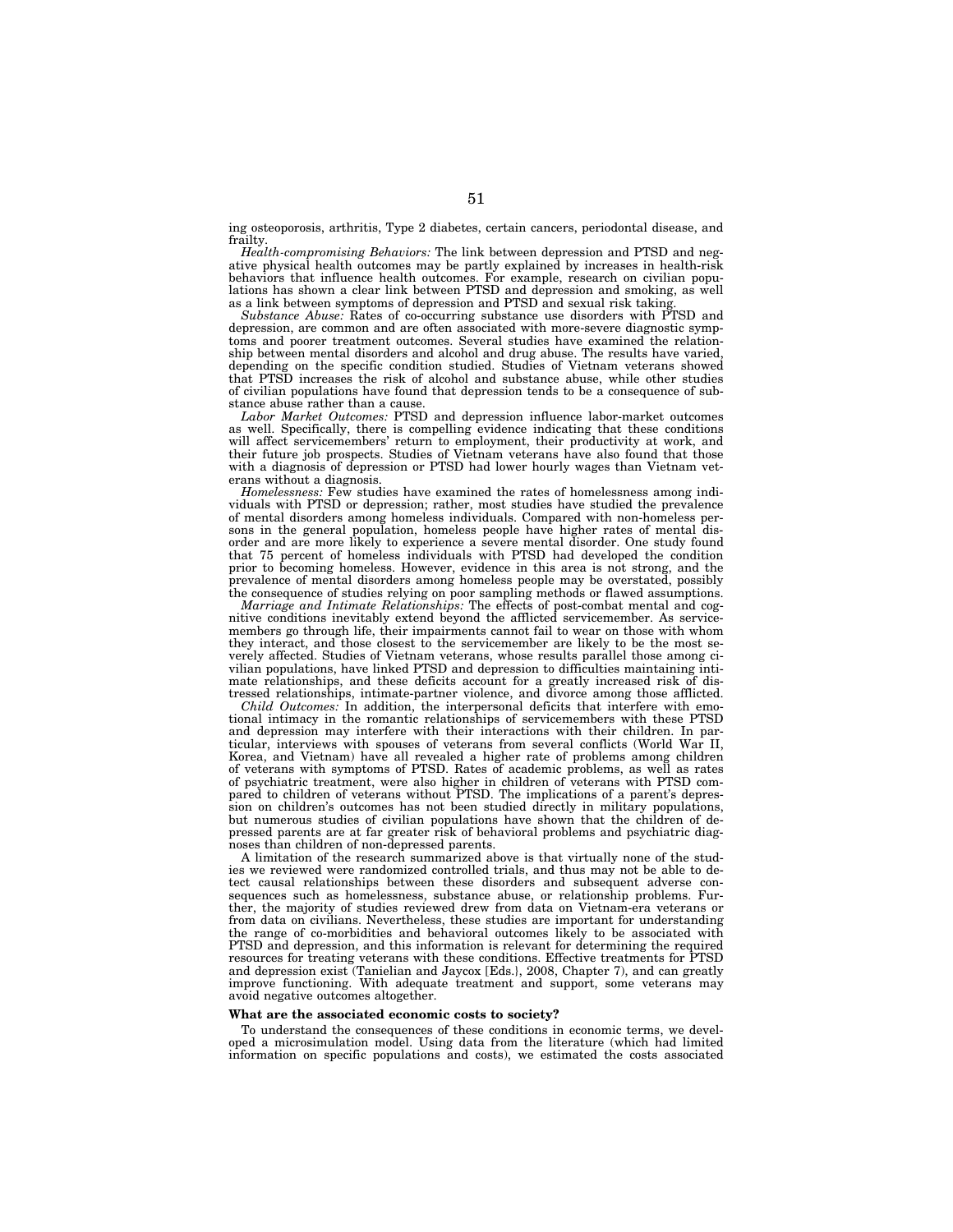with mental health conditions (PTSD and major depression) for a hypothetical cohort of military personnel deployed to Afghanistan and Iraq.

We defined costs in terms of lost productivity, treatment, and suicide attempts and completions, and we estimated costs over a 2-year period (see Tanielian and Jaycox [Eds.], 2008, Chapter Six). For this analysis, we focus specifically on the costs of PTSD and depression, and we considered the costs associated with different types of treatment and different patterns of comorbidity, allowing for remission and relapse rates to be influenced by treatment type. The data available to conduct this type of detailed analysis for specific mental health conditions, however, did not support projecting costs beyond a 2 year time horizon.

For each condition, we generated two estimates—one that included the medical costs and the value of lives lost due to suicide, and one that excluded such costs. We were unable to estimate the costs associated with homelessness, domestic violence, family strain, and substance abuse because reliable data are not available to create credible dollar figures for these outcomes. If figures for these consequences were available, the costs of having these conditions would be higher. Our estimates represent costs incurred within the first 2 years after returning home from deployment, so they accrue at different times for different personnel. For servicemembers who returned more than 2 years ago and have not redeployed, these costs have already been incurred. However, these calculations omit costs for servicemembers who may deploy in the future, and they do not include costs associated with chronic or recurring cases that linger beyond 2 years. (Details of our model assumptions and parameters can be found in Tanielian and Jaycox [Eds.], 2008, Chapter Six).

Our microsimulation model predicts that 2-year post-deployment costs to society resulting from PTSD and major depression for 1.64 million deployed servicemembers (as of October 2007) could range from \$4.0 to \$6.2 billion (in 2007 dollars), depending on how we account for the costs of lives lost to suicide. For PTSD, average costs per case over 2 years range from \$5,904 to \$10,298; for depression, costs range from \$15,461 to \$25,757; and for PTSD and major depression together, costs range from \$12,427 to \$16,884. The majority of the costs were due to lost productivity. Because these numbers do not account for future costs that may be incurred if additional personnel deploy and because they are limited to 2 years following deployment, they underestimate total future costs to society.

*Providing Evidence-Based Treatment for PTSD and Depression Can Reduce Societal Costs.* Certain treatments have been shown to be effective for both PTSD and major depression, but these evidence-based treatments are not yet available in all treatment settings. We estimate that evidence-based treatment for PTSD and major depression would pay for itself within 2 years, even without considering costs related to substance abuse, homelessness, family strain, and other indirect consequences of mental health conditions. Evidence-based care for PTSD and major depression could save as much as \$1.7 billion, or \$1,063 per returning veteran; the savings come from increases in productivity, as well as from reductions in the expected number of suicides. Given these numbers, investments in evidence-based treatment would make sense, not only because of higher remission and recovery rates but also because such treatment would increase the productivity of servicemembers. The benefits to increased productivity would outweigh the higher costs of providing evidence-based care. These benefits would likely be even higher had we been able to capture the full spectrum of costs associated with mental health conditions. However, a caveat is that we did not consider additional implementation and outreach costs (over and above the day-to-day costs of care) that might be incurred if DoD and the VA attempted to expand evidence-based treatment beyond current capacity.

#### **Summary**

Our study found high rates of exposures to combat trauma during deployment and revealed serious prevalence (18.5 percent) of current PTSD and depression among servicemembers who had returned from OEF or OIF. In our analyses (not presented in this testimony), we also found significant gaps in access to and the quality of care provided to this population. Too few of those with PTSD and depression were getting help, and among those that were getting help too few were getting even minimally adequate care. If left untreated or under-treated, these conditions can have negative cascading consequences and result in a high economic toll. Investing in evidence based care for all of those in need can reduce the costs to society in just 2 years. Ensuring all veterans afflicted with these conditions will require addressing the significant gaps that exist in access to and quality of care for our Nation's veterans.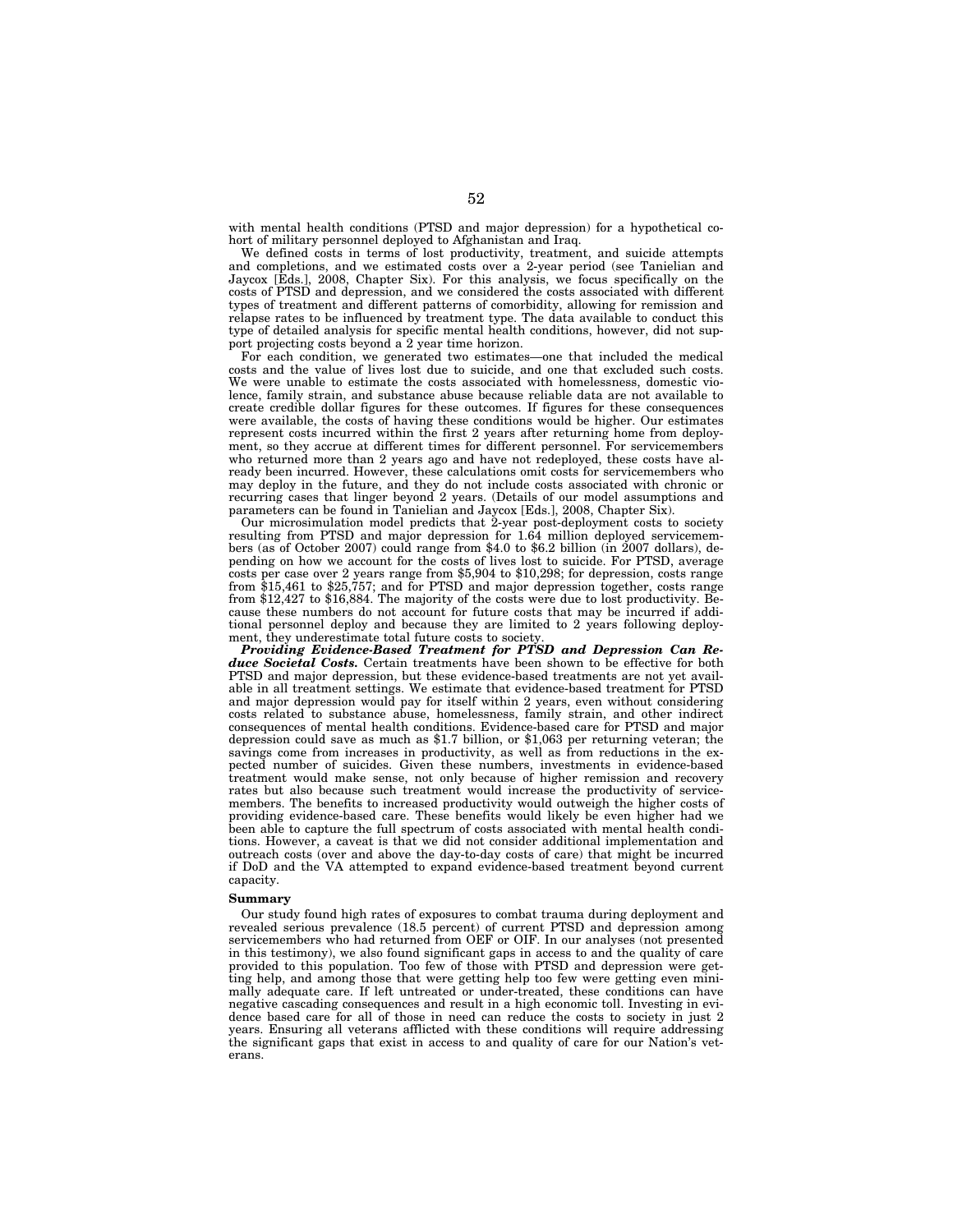Thank you again for the opportunity to testify today and to share the results of our research. Additional information about our study findings and recommendations can be found at: http://veterans.rand.org.

#### **References**

American Psychiatric Association, *Diagnostic and Statistical Manual For Mental Disorders, Third Edition.* Washington, DC. American Psychiatric Association, 1980. Belasco, A. *The Cost of Iraq, Afghanistan, and Other Global War on Terror Oper-*

*ations Since 9*/*11.* Washington, D.C.: Congressional Research Service, 2007.

Bruner, E.F. *Military Forces: What Is the Appropriate Size for the United States?*  Washington, D.C.: Congressional Research Service, 2006.

Hoge, C.W., C.A. Castro, S.C. Messer, D. McGurk, D.I. Cotting, and R.L. Koffman. Combat duty in Iraq and Afghanistan, mental health problems, and barriers to care. *New England Journal of Medicine*, Vol. 351, No. 1, July 2004, pp. 13–22.

Hosek, J., J. Kavanagh, and L. Miller. *How Deployments Affect Service Members.*  Santa Monica, Calif.: RAND Corporation, MG–432–RC, 2006. As of March 13, 2008: http://www.rand.org/pubs/monographs/MG432/.

Institute of Medicine, Committee on Treatment of Post-traumatic Stress Disorder, Board on Population Health and Public Health Practice. *Treatment of Post-traumatic Stress Disorder: An Assessment of the Evidence.* Washington, D.C.: National Academies Press, 2007.

Regan, T. Report: High survival rate for U.S. troops wounded in Iraq. *Christian Science Monitor*, November 29, 2004.

Tanielian, T. and L.H. Jaycox (Eds). Invisible Wounds of War: Psychological and Cognitive Injuries, Their Consequences and Services to Assist Recovery. Santa Monica, California. RAND Corporation MG 720–CCF, 2008.

Warden, D. Military TBI during the Iraq and Afghanistan wars. *Journal of Head Trauma Rehabilitation*, Vol. 21, No. 5, 2006, pp. 398–402.

# f **Prepared Statement of Rear Admiral David J. Smith, M.D., SHCE, USN, Joint Staff Surgeon, Office of the Chairman of the Joint Chiefs of Staff, Wounded and Survivor Care Task Force, U.S. Department of Defense**

Mr. Chairman and Members of the Subcommittee, thank you for the opportunity to appear before you today. In my capacity as the Joint Staff Surgeon, I serve as the medical advisor to the Chairman of the Joint Chiefs of Staff, the Joint Staff and Combatant Commanders and coordinate operational medicine, force health protection and readiness issues among the Combatant Commands, the Office of the Secretary of Defense and the services. I am a board-certified Occupational Medicine physician with 27 years of service and additional background in medical management and undersea medicine.

I serve as the senior ranking member of the Chairman's Wounded and Survivor Care Task Force. Under the direction of the Chairman, the Task Force has been actively engaged in focused efforts to implement necessary change and reinforce successful efforts to improve the health of the force and to ensure the appropriate care and support is provided for our wounded servicemembers, their families, and the families of those killed in action so they can effectively manage the physical and mental challenges incurred during military service.

Mr. Chairman, thank you again for the invitation to appear here this afternoon. I am pleased to respond to any questions you or the Subcommittee Members may have.

#### **Prepared Statement of Colonel Robert Ireland, Program Director, Mental Health Policy, Office of the Assistant Secretary of Defense for Health Affairs, U.S. Department of Defense**

Chairman Hall, Ranking Member Lamborn, and distinguished Members of the Subcommittee, thank you for the opportunity to discuss the Department of Veterans Affairs (VA), Title 38, United States Code, section 1154, and how these provisions align with the Department of Defense's (DoD) approach to diagnosing Post-Traumatic Stress Disorder (PTSD), defining related stressors, and the use of the servicemember's medical record.

# **PTSD, Stressors, and Military Mental Health**

When servicemembers' medical condition(s) requires further medical evaluation to ensure they meet Service-specific medical retention standards, military clinicians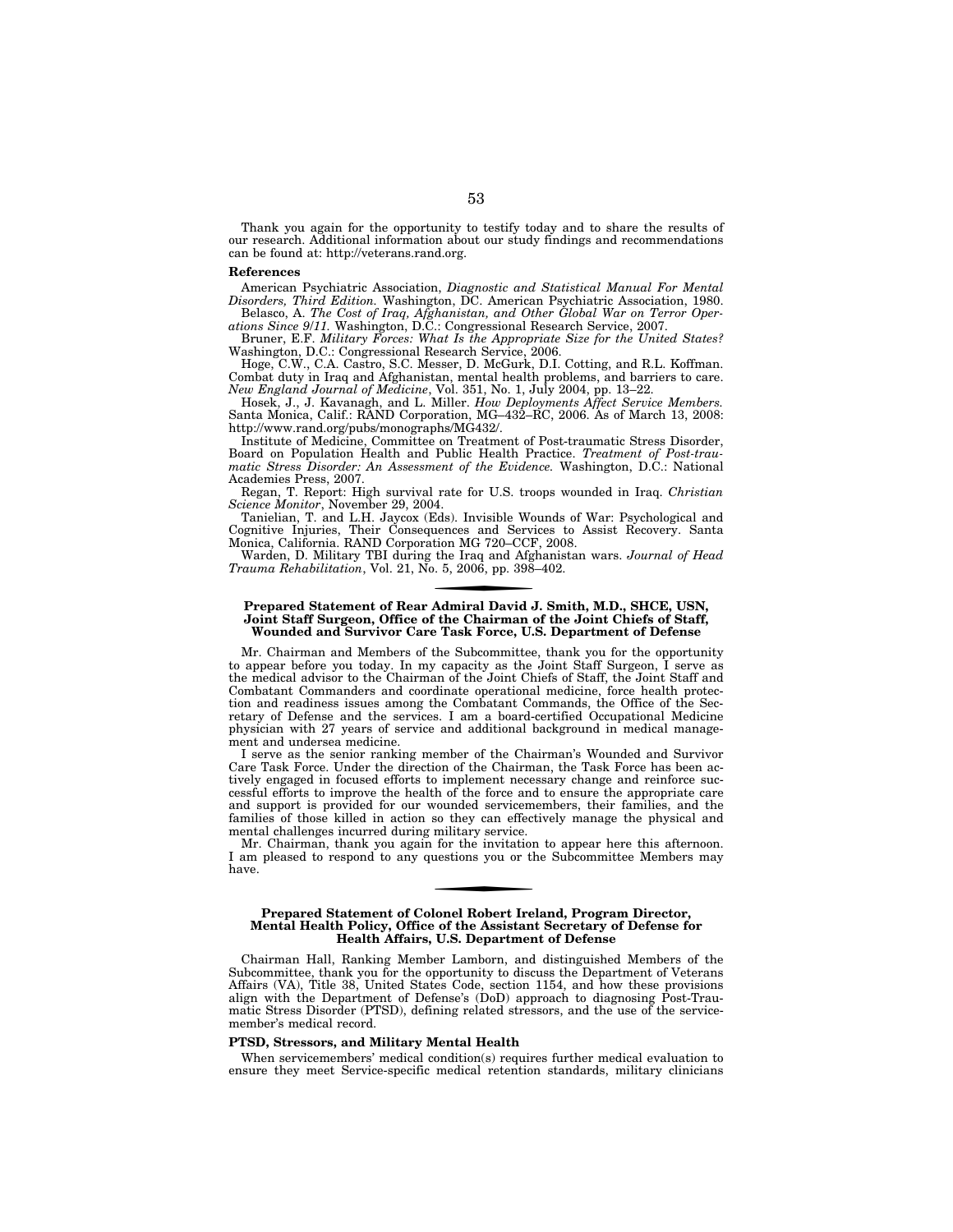will write a summary and submit it for review by a military Medical Evaluation Board (MEB). The MEB typically consists of two to three providers at a local instal-lation medical treatment facility. Any MEB review of a psychiatric diagnosis must contain a thorough psychiatric evaluation and include the signature of at least one psychiatrist. The MEB is required to:

- Confirm the medical diagnosis(es).
- 2. Document the servicemember's current medical condition to include treatment status and potential for medical recovery.
- 3. Review each case based on relevant facts.

The MEB determines whether the servicemember meets Service-specific medical retention standards and is medically qualified to return to duty, or whether the servicemember fails to meet Service-specific medical retention standards, in which case the MEB recommends the case be forwarded to a Physical Evaluation Board (PEB) that has the authority to determine retention, separation with or without severance pay, or retirement. Decisions related to continued military service, separation, or retirement due to a disability are part of the DoD personnel process.

With respect to PTSD, military providers use the same criteria as their civilian counterparts to diagnose PTSD (a common disorder in both settings), as defined by the American Psychiatric Association's Diagnostic and Statistical Manual for Mental Disorders, 4th Edition-TR (DSM–IV TR). The first criterion, "A", requires:

*The person has been exposed to a traumatic event in which both of the following have been present:* 

- *1. The person experienced, witnessed, or was confronted with an event or events that involved actual or threatened death or serious injury, or a threat to the physical integrity of self or others*.
- *2. The person's response involved intense fear, helplessness, or horror*.

In a medical record, at least one such event should be documented by a provider in order to show how it met both components of Criterion A: a traumatic event and specific intense responses to it. It is not enough to simply list "stressors." which. specific intense responses to it. It is not enough to simply list "stressors," in reality, involve perception of a threat, one's emotional and physical responses to it, and a perception about whether or not one can manage one's reactions.

Documentation of re-experiencing, avoidance, and hyper-arousal symptoms should connect to corresponding traumatic events. Veterans should be encouraged to provide copies of their military medical and mental health records to ensure continuity of care and assist in confirmation of their entitlements.

Thank you again for allowing me the opportunity to appear before you to discuss Military Mental Health and for your continued support. I look forward to working together to improve mental health care for our beneficiaries.

#### **Prepared Statement of Bradley G. Mayes, Director, Compensation and Pension Service, Veterans Benefits Administration, U.S. Department of Veterans Affairs**

# *The evolving PTSD claims process and the application of 38 U.S.C. § 1154*  Mr. Chairman and Members of the Committee:

I would like to thank the Chairman for this opportunity to testify on the important topic of post-traumatic stress disorder (PTSD). Mr. Richard Hipolit of the Department of Veterans Affairs (VA) Office of General Counsel accompanies me today. The number of veterans receiving service-connected compensation for PTSD from VA has grown dramatically. From fiscal year 1999 through fiscal year 2008, the number increased from 120,000 to 345,520. We all share the goals of preventing this disability, minimizing its impact on our veterans, and providing those who suffer from it with just compensation for their service to our country. Consequently, VA has expanded its efforts to assist veterans with the claims process and keep pace with the increased number of claims. Today I will describe the PTSD claims process and explain how VA applies the statutory requirements of 38 U.S.C. § 1154 to the processing of these claims. I will also describe the challenges met by VA through the years as PTSD claims and warfare tactics have evolved.

#### *38 U.S.C. § 1154*

Section 1154, which was enacted by Congress in 1941, requires that VA consider the time, place, and circumstances of a veteran's service in deciding a claim for service connection. Section 1154(b) provides for a reliance on certain evidence as a basis for service connection of disabilities that result from a veteran's engagement in com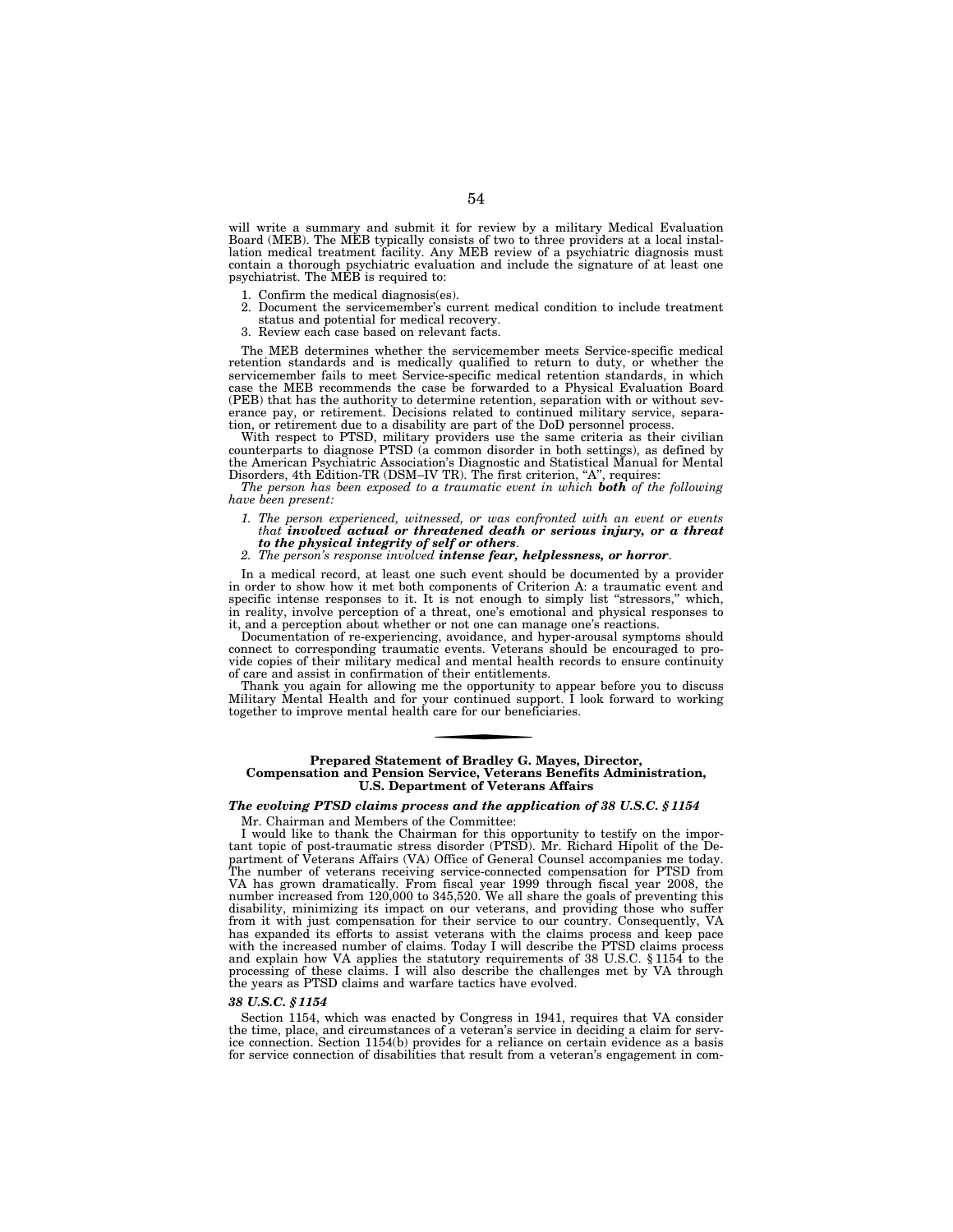bat with the enemy. As a result, veterans who "engaged in combat with the enemy' and file claims for service-connected disability related to that combat are not subject to the same evidentiary requirements as non-combat veterans. Their lay statements alone may provide the basis for service connecting a disability, without additional factual or credible supporting evidence. In PTSD claims, a combat veteran's personal stressor statement can serve to establish the occurrence of the stressor.

## *The PTSD Claims Process*

The processing of PTSD claims is governed by 38 C.F.R. § 3.304(f). This regulation states that, in order for service connection for PTSD to be granted, there must be: (a) medical evidence diagnosing the condition, (b) medical evidence establishing a link between current symptoms and an in-service stressor, and (c) credible supporting evidence that the claimed in-service stressor occurred. The first two requirements involve medical assessments, while the third requirement may be satisfied by non-medical evidence. PTSD is defined as a mental disorder that results from a stressor. The third requirement of the regulation emphasizes the importance of the stressor and the obligation of the Veterans Benefits Administration (VBA) to seek credible evidence supporting the occurrence of that stressor.

In PTSD claims where the stressor is not combat-related, VBA personnel will conduct research and develop credible evidence to support the claimed stressor. However, the statutory directives of § 1154(b) have been incorporated into PTSD regulations at § 3.304(f)(2), so that when there is evidence of combat participation, and the stressor is related to that combat, no stressor corroboration is required. The veteran's lay statement alone is sufficient to establish the occurrence of the stressor. In *Moran v. Peake*, 525 F.3d 1157, 1159 (Fed. Cir. 2008), the United States Court of Appeals for the Federal Circuit held ''the term 'engaged in combat with the enemy' in § 1154(b) requires that the veteran have personally participated in events constituting an actual fight or encounter with a military foe or hostile unit or instrumentality, as determined on a case-by-case basis.'' The Court said that ''[a] showing of no more than service in a general ''combat area'' or ''combat zone'' is not sufficient to trigger the evidentiary benefit of §1154(b)." When no combat award has been received, VBA relies on the circumstances of the individual case, as determined from the veteran's service records and other sources, to evaluate whether the veteran engaged in combat.

# *VBA responses to the changing circumstances of PTSD and warfare tactics*

Through the years VA has made changes to  $\S 3.304(f)$  based on the  $\S 1154$  mandate to consider the time, place, and circumstances of a veteran's service.

The definition and diagnostic criteria for PTSD evolved to a great extent from the psychiatric community's attempt during the seventies to explain the psychological problems of some Vietnam War Veterans. Once the medical community recognized this mental disorder, VA added it as a disability to the VA rating schedule. VA then moved to incorporate PTSD diagnostic criteria from the American Psychiatric Association's *Diagnostic and Statistical Manual of Mental Disorders (DSM)* into the PTSD claims evaluation process. According to DSM–IV, the symptoms of PTSD ''usually begin within the first 3 months after the trauma, although there may be a delay of months, or even years, before symptoms appear.'' Given the delay that may occur between the occurrence of a stressor and the onset of PTSD and the subjective nature of a person's response to an event, VA concluded, when it first promulgated § 3.304(f) in 1993, that it is reasonable to require corroboration of the inservice stressor, a conclusion with which the Federal Circuit agreed in *Nat'l Org. of Veterans' Advocates, Inc. v. Sec'y of Veterans Affairs*, 330 F.3d 1345, 1351–52 (Fed. Cir. 2003). Work is currently underway to update the disability rating schedule to compensate more effectively for disability due to PTSD.

As the military incorporated more female members into its ranks, VBA recognized that PTSD could result from personal assault and sexual trauma. These types of claims were increasing in numbers and are difficult to document. To meet this evolving situation, VA added § 3.304(f)(4), which provides for acceptance of evidence for stressor corroboration in such cases from multiple sources other than the veteran's service records. This evidence may include local law enforcement records, hospital or rape crisis center records, or testimony from family, friends, or clergy members. In addition, this evidence may be submitted to an appropriate medical or mental health professional for an opinion regarding the occurrence of the stressor. This expanded concept of potential evidence to corroborate the stressor in personal assault PTSD claims shows a positive and sensitive responsiveness on the part of VA

to the changing demographics of the veteran population. For the evaluation of PTSD claims where the stressor is not combat-related or the claimed stressor is related to combat but there is no initial evidence of combat par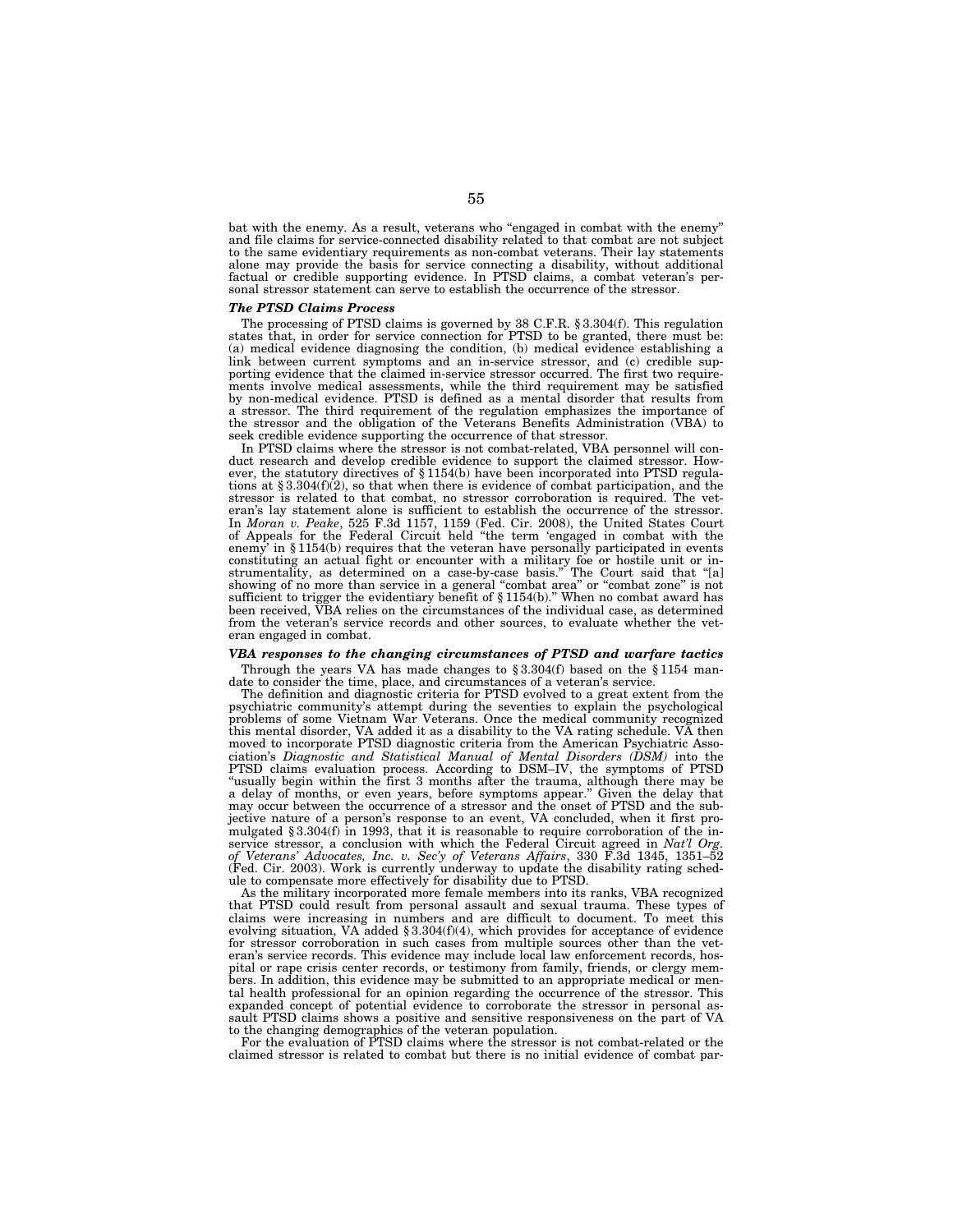ticipation, VBA has provided claims processing personnel with special tools to research veterans' stressor statements. A website was developed that contains a database of thousands of declassified military unit histories and combat action reports from all periods of military conflict. In many cases, evidence is found in these documents to support the veteran's stressor statement or confirm combat participation. Nationwide training was conducted to explain the use of this database and other official Web sites that can aid with stressor corroboration. This initiative illustrates the VBA commitment to assisting veterans with PTSD claims.

Although the combat participation provisions of § 1154 have been in effect for many years, VA has recently provided a PTSD regulatory change that further carries out the intent of that statute and recognizes the changing conditions of modern warfare. Section  $3.304(f)(1)$  now provides for service connection of PTSD when there is an in-service diagnosis of the disability. In such cases, the veteran's lay stressor statement and the medical examiner's association of PTSD with that stressor is sufficient to establish service connection when PTSD is diagnosed. This liberalization of regulatory requirements is due to the recognition by VA of the heightened awareness of PTSD among military medical personnel, resulting in increasing numbers and reliability of PTSD diagnoses for personnel still on active duty. This regulation also facilitates the timely resolution of PTSD claims and provides expedited payment of needed benefits to veterans.

These descriptions of PTSD-related initiatives make it clear that VA is committed to following the mandate of § 1154 and adjusting the PTSD claims process as necessary to better serve veterans. This concludes my testimony and I would be happy to answer any questions the Committee Members may have.

#### **Prepared Statement of Antonette Zeiss, Ph.D., Deputy Chief Consultant, Office of Mental Health Services, Office of Patient Care Services, Veterans Health Administration, U.S. Department of Veterans Affairs**

Good afternoon, Mr. Chairman and Members of the Subcommittee. Thank you for the opportunity to discuss ''The Nexus between 'Engaged in Combat with the Enemy' and PTSD in an Era of Changing Warfare Tactics.'' I am here to discuss the diagnosis of post-traumatic stress disorder (PTSD) by Veterans Health Administration (VHA) clinicians.

VA is nationally recognized for its outstanding PTSD treatment and research programs, and the quality of VA health care in this area is outstanding, with continual enhancements as more is learned. For example, VA's National Center for PTSD advances the clinical care and social welfare of Veterans through research, education and training on PTSD and stress-related disorders. Those advances are used to guide clinical program development in collaboration with the Office of Mental Health Services.

All VA clinicians, including those responsible for completing Compensation and Pension (C&P) evaluations, adhere to the Diagnostic and Statistical Manual of Mental Disorders, 4th edition, Text Revision (DSM–IV–TR), recognized as the authoritative source for mental health conditions. According to the DSM–IV-TR clinical criteria, PTSD can follow exposure to a severely traumatic stressor that involves personal experience of an event involving actual or threatened death or serious injury. It can also be triggered by witnessing an event that involves death, injury, or a threat to the physical integrity of another. The person's response to the event must involve intense fear, helplessness or horror. The symptoms characteristic of PTSD include persistent re-experiencing of the traumatic event, persistent avoidance of stimuli associated with the trauma, numbing of general responsiveness, and persistent symptoms of increased arousal. No single individual displays all these symptoms, and a diagnosis requires a combination of a sufficient number of symptoms, while recognizing that individual patterns will vary. PTSD can be experienced in many ways. Symptoms must last for more than 1 month and the disturbance must cause clinically significant distress or impairment in social, occupational or other important areas of functioning. Military combat certainly creates situations that fit the DSM–IV TR description of a severe stressor event that can result in PTSD. The likelihood of developing PTSD is known to increase as the proximity to, intensity of, and number of exposures to such stressors increase.

PTSD is associated with increased rates of other mental health conditions, including Major Depressive Disorder, Substance-Related Disorders, Generalized Anxiety Disorder, and others. PTSD can directly or indirectly contribute to other medical conditions. Duration and intensity of symptoms can vary across individuals and within individuals over time. Symptoms may be brief or persistent; the course of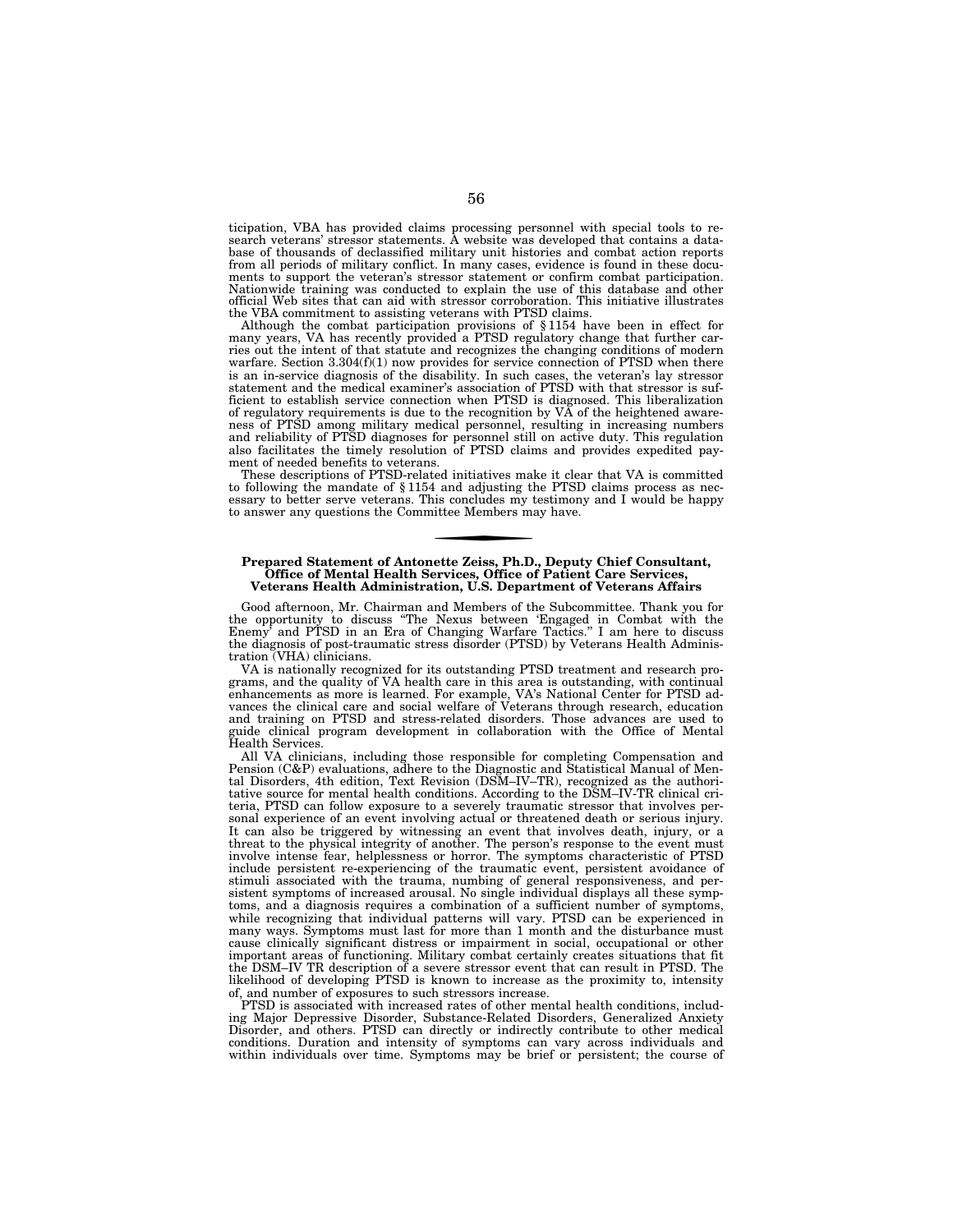PTSD may ebb and return over time, and PTSD can have delayed onset. Clinicians use these criteria and discussions with patients to identify cases of PTSD, sometimes in combination with additional psychological testing. VA adheres to the guidance of the DSM–IV–TR when it states, "Specific assessments sure we offer the right diagnosis in all clinical settings, whether for C&P examinations or as part of a standard mental health assessment.

Because personal experience in combat can be such a significant source of trauma, our mental health professionals have been trained to solicit this information from patients. Only Psychiatrists and Psychologists may conduct initial C&P examinations in which a diagnosis of PTSD is being considered in response to a claim by a Veteran. In addition, any Psychiatrist or Psychologist who will conduct a PTSD C&P examination must complete training and receive certification in the process of conducting C&P examinations in relation to the diagnostic criteria of PTSD. We recognize that many individuals with symptoms of combat stress or PTSD find it difficult to discuss the details of their experiences, although they can more easily describe their symptoms and level of distress. However, without the patient disclosing the source of the stress, it is impossible for a clinician to diagnose PTSD according to the clinical criteria of the DSM–IV–TR. Clinicians must develop a sense of safety and trust with some patients in order to make them feel comfortable enough to share their trauma in the clinical interview. The expertise and sensitivity required for such clinical evaluation are two reasons why only doctoral level Psychiatry and Psychology providers are allowed to conduct initial exams. VHA clinicians conducting the clinical interview for the diagnosis of PTSD in the context of a Veteran's claim do not ask for external corroborating evidence for the described stressful event. VBA requires this evidence to make a determination of service-connection for C&P.

Apart from issues of determining diagnoses in the C&P context, identifying and treating patients with PTSD and other mental health conditions are paramount for VHA. VA's efforts to facilitate treatment while removing the stigma associated with seeking mental health care are yielding valuable results. VA screens any patient seen in our facilities for depression, post-traumatic stress disorder (PTSD), problem drinking, and military sexual trauma. We have incorporated this screening and treatment into primary care settings. We also offer a full continuum of care, including inpatient, residential rehabilitation, and outpatient services for Veterans with one or more of the following conditions (this list is illustrative, not exhaustive): PTSD, alcohol and substance abuse disorders, depression, anxiety, and other serious mental illnesses. We further offer programs for Veterans at risk of suicide, Veterans who are homeless, and Veterans who have experienced military sexual trauma with resulting development or exacerbation of mental health problems.

In Fiscal Year 2008, VA treated 442,862 unique Veterans for PTSD in VA medical centers, clinics, inpatient settings, and residential rehabilitation programs. Given the increasing numbers of Veterans seeking VA care for PTSD, VA is monitoring the promptness and efficiency of services provided them, such as ''time to first appointment'' for Veterans of all service eras who present with new mental health problems. Nationally, we are meeting our new standard of care, which is to see all new patients seeking a mental health care appointment within 14 days of their requested date, 95 percent of the time. Almost all VISNs meet this standard, and focused efforts continue to bring all VISNs and facilities up to this standard. We conduct an initial evaluation of all patients with potential mental health issues within 24 hours of contact and we provide urgent care immediately. VA has extended hours of operation, expanded points of access, and increased our core staff to date by 5,000 positions. We plan again this year to continue increasing the number of mental health professionals and support staff in the field to ensure sustained operations of this vital service line.

We also believe it is essential that our mental health professionals across the system be able to provide the most effective treatment for PTSD once it has been identified. In addition to use of effective psychoactive medications, VA is conducting national training initiatives to educate therapists in two particular evidence-based psychotherapies (EBPs) for PTSD. A number of studies have supported the use of these exposure-based treatments for PTSD. The first of these therapies is Cognitive Processing Therapy (CPT); training for CPT began in 2006, and to date, VA has trained over 1,100 VA clinicians in the use of CPT. The second national initiative is an education and training module on Prolonged Exposure (PE) for treatment of PTSD; this training began in 2008, and to date, OMHS has trained over 350 clinicians in the use of PE. For both of these psychotherapies, following didactic train-ing, clinicians participate in clinical consultations to attain full competency in the therapy. VA is also using new CPT and PE treatment manuals, developed for VA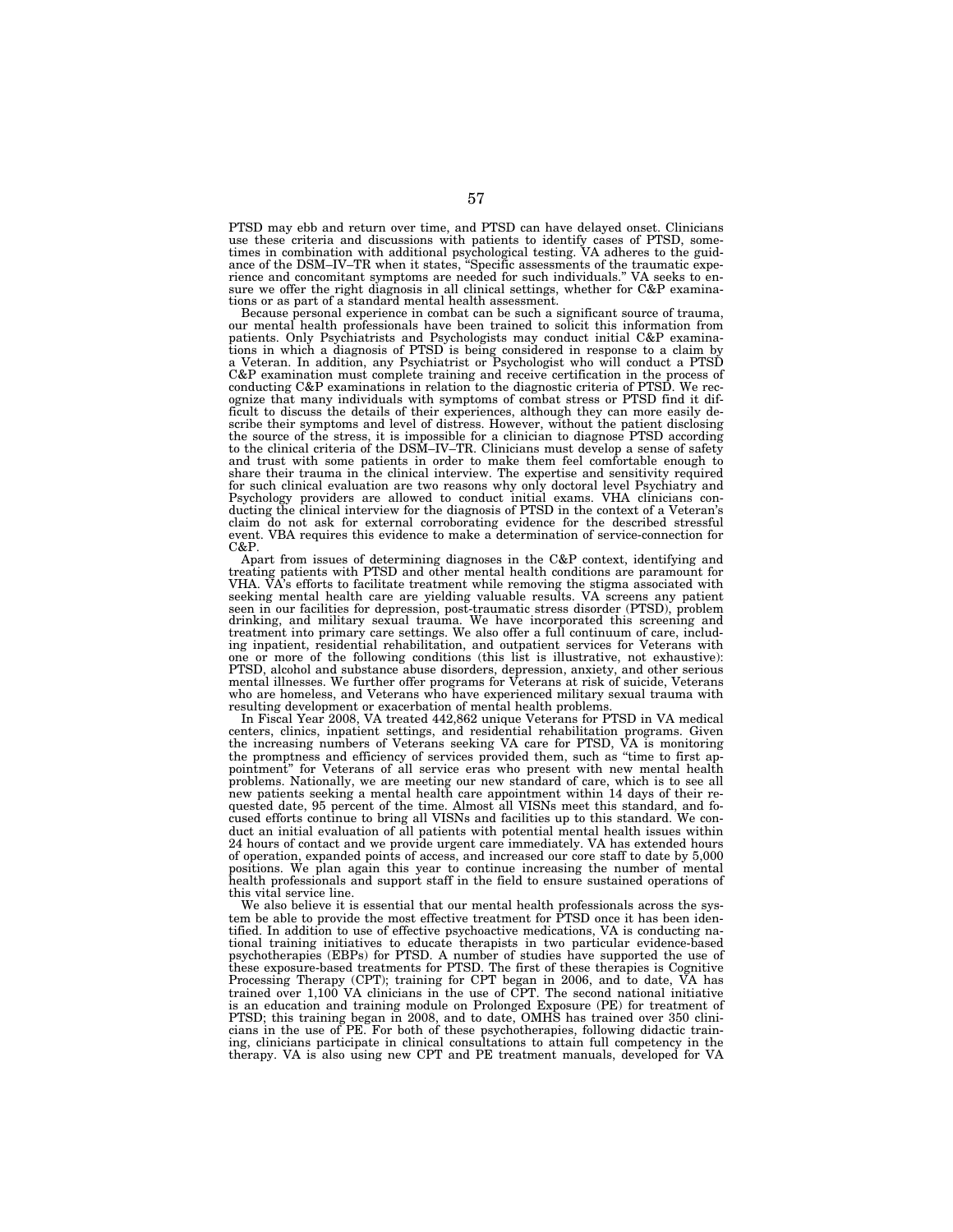with inclusion of material on the treatment of issues arising from combat trauma during military service.

VA provides mental health care in several different environments, including Vet Centers. There are strong, mutual interactions between Vet Centers and our clinical programs. Vet Centers provide a wide range of services that help Veterans cope with and transcend readjustment issues related to their military experiences in war. Services include counseling for Veterans, marital & family counseling for military related issues, bereavement counseling, military sexual trauma counseling and referral, demobilization outreach/services, substance abuse assessment and referral, employment assistance, referral to VA medical centers, VBA referral and Veterans community outreach and education. Vet Centers provide a non-traditional therapeutic environment where Veterans and their families can receive counseling for readjustment needs and learn more about VA's services and benefits. By the end of FY 2009, 271 Vet Centers with 1,526 employees will be operational to address the needs of Veterans. Additionally, VA is deploying a fleet of 50 new Mobile Vet Centers this year that will provide outreach to returning Veterans at demobilization ac-tivities across the country and in remote areas. Vet Centers facilitate referrals to either Veterans Benefits Administration offices or VHA facilities to ensure Veterans have multiple avenues available for receiving the care and benefits they have earned through service to the country.

Thank you again for this opportunity to speak about VA's diagnosis and treatment of PTSD in Veterans and its relevance to the determination of whether a diagnosis of PTSD is warranted when Veterans submit claims to VBA. I am prepared to answer any questions you may have.

# **Prepared Statement of Maureen Murdoch, M.D., MPH, Core Investigator, Center for Chronic Disease Outcomes Research, Minneapolis Veterans Affairs Medical Center, Veterans Health Administration, U.S. Department of Veterans Affairs**

Mr. Chairman and Members of the Subcommittee, thank you for the opportunity to appear before you today to present findings from my team's research on post-traumatic stress disorder (PTSD) disability awards. I must note the views presented today are mine and do not necessarily represent the views of the Department of Veterans Affairs (VA) and reflect the results of my studies and not necessarily the findings of other research. It is also important to note that these data were collected almost 10 years ago and may not reflect experiences of a new cohort of Veterans from Operation Enduring Freedom or Operation Iraqi Freedom.

#### *Background*

PTSD is the most common psychiatric condition for which Veterans seek VA dis-ability benefits. Between 1998 and 2000, my colleagues and I conducted three studies looking at differences in PTSD disability awards.

The first study was a historical, administrative database evaluation of all 180,039 Veterans who applied for PTSD disability benefits between 1980 and 1998. The second was a mailed survey of almost 5,000 men and women Veterans who applied for PTSD disability benefits between 1994 and 1998. Surveys were collected from 1998 to 2000, and responses were supplemented with VA administrative data. The third study involved conducting a claims audit of 345 Veterans who also participated in the survey.

Although these studies had several objectives, those most relevant to today's proceedings include: (1) Identifying the role of combat experience on receiving PTSD service-connection; and (2) Understanding how claiming combat versus military sexual trauma influenced gender differences in receiving PTSD service connection.

#### *Results of the Studies*

From the historical database study, we learned that rates of service-connection increased over time. Across all time periods, men and women who had been identified as being "combat injured" in the database were twice as likely to receive serviceconnection for PTSD compared to men and women who were not combat injured.

By 1998, the observed rate of service-connection for PTSD was 94 percent among combat-injured men and 92 percent among combat-injured women.

For men without combat injuries, the rate of PTSD service-connection in 1998 was 64 percent, and the rate for women without combat injuries was 57 percent.

From the survey study, which covered the time period from 1994 to 1998, we learned that 94 percent of men and 29 percent of women reported some type of combat experience. Twenty-four percent of men and 2 percent of women were identified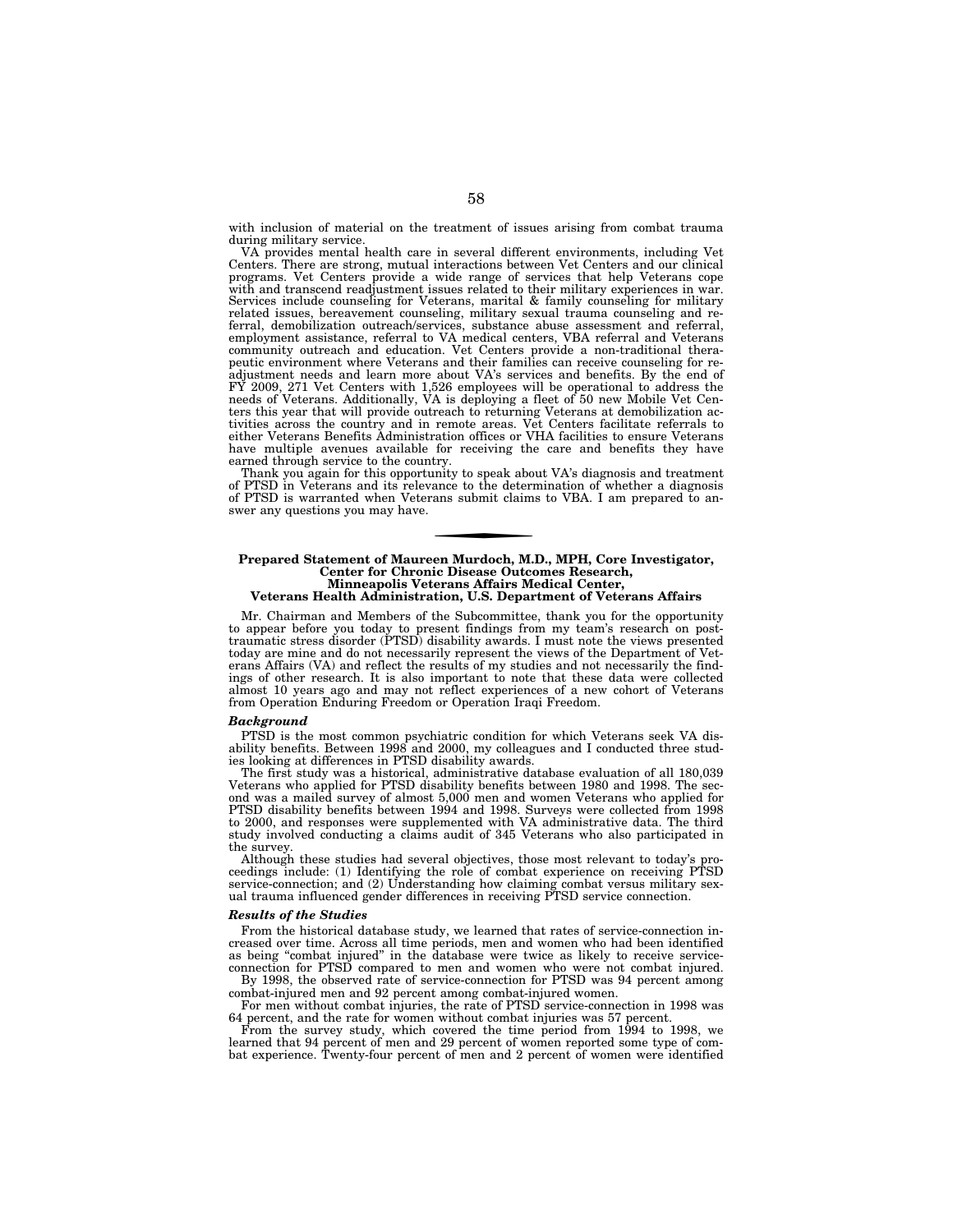as being ''combat-injured'' in VA databases. ''Combat injury'' probably anchors the extreme end of a broad range of combat-associated experiences for these Veterans. Four percent of men and 71 percent of women reported sexual assault. As with the historical study, we again saw that more than 90 percent of men and women identified as ''combat-injured'' received PTSD service-connection. Among those who were not identified as combat-injured, 52 percent of women and 64 percent of men received PTSD service-connection. However, this gender difference was almost entirely explained by men and women's different rates of combat experience. Regardless of gender, Veterans with more combat experiences were more likely to receive a service-connection for PTSD than Veterans with fewer or no combat experience. Since men were more likely to report combat experiences, they were also more likely to receive service-connection for PTSD.

In our claims audits of 345 Veterans who participated in the mail survey, we found that 85 percent of men received a diagnosis of PTSD from a qualified clinician compared to 76 percent of women. No Veteran selected for chart audit received a service-connection for PTSD unless his or her examining clinician made a diagnosis of PTSD. About a third of Veterans diagnosed with PTSD did not receive serviceconnection. Veterans diagnosed with PTSD at the time of their clinical examination reported an average of two more combat experiences at the time of the survey compared to men who were not diagnosed with PTSD. Women who were diagnosed with PTSD were as likely to report a military sexual assault on the survey as were women not diagnosed with PTSD. The factor most strongly associated with Veterans receiving a diagnosis of PTSD was having a stressor documented in their claims file. Mr. Chairman, this concludes my statement. I am pleased to respond to any ques-

tions you or the Subcommittee Members may have. Thank you.

# **Statement of John R. Vaughn, Chairperson, National Council on Disability**

National Council on Disability Washington, DC. *April 2, 2009* 

The Honorable John Hall The Honorable Doug Lamborn House Committee on Veterans' Affairs 337 Cannon House Office Building Washington, DC 20515

Dear Chairman Hall and Ranking Member Lamborn:

I am pleased to write to you on behalf of the National Council on Disability (NCD), an independent Federal agency, to submit for the record the executive summary of our most recent report entitled ''Invisible Wounds: Serving Servicemembers and Veterans with PTSD and TBI.'' We are making this submission in order for it to be considered part of the record for the March 24, 2009 hearing of the House Veterans' Affairs Subcommittee on Disability Assistance and Memorial Affairs entitled ''The Nexus between Engaged in Combat with the Enemy and PTSD in an Era of Changing Warfare Tactics.

In light of last Tuesday's hearing on Post-Traumatic Stress Disorder (PTSD), we have chosen to submit a summary of our most recent report, which addresses the military health care systems which are serving servicemembers and veterans with PTSD and Traumatic Brain Injury (TBI). The Council addressed both PTSD and TBI together, as they are often experienced together and because the symptoms of each are often difficult to distinguish.

In its full report, NCD outlines a reality that many studies and commissions have presented in greater detail—that while many evidence-based practices exist to address PTSD and TBI, servicemembers and veterans face numerous barriers in accessing these vital interventions and services. The summary that follows offers ten policy recommendations for the Committee's consideration.

NCD is composed of 15 members, appointed by the President with the consent of the U.S. Senate. The purpose of NCD is to promote policies, programs, practices, and procedures that guarantee equal opportunity for all individuals with disabilities, and that empower individuals with disabilities to achieve economic self-sufficiency, independent living, and integration into all aspects of society. To accomplish this, we gather stakeholder input, review Federal programs and legislation, and provide advice to the President, Congress and governmental agencies. Much of this ad-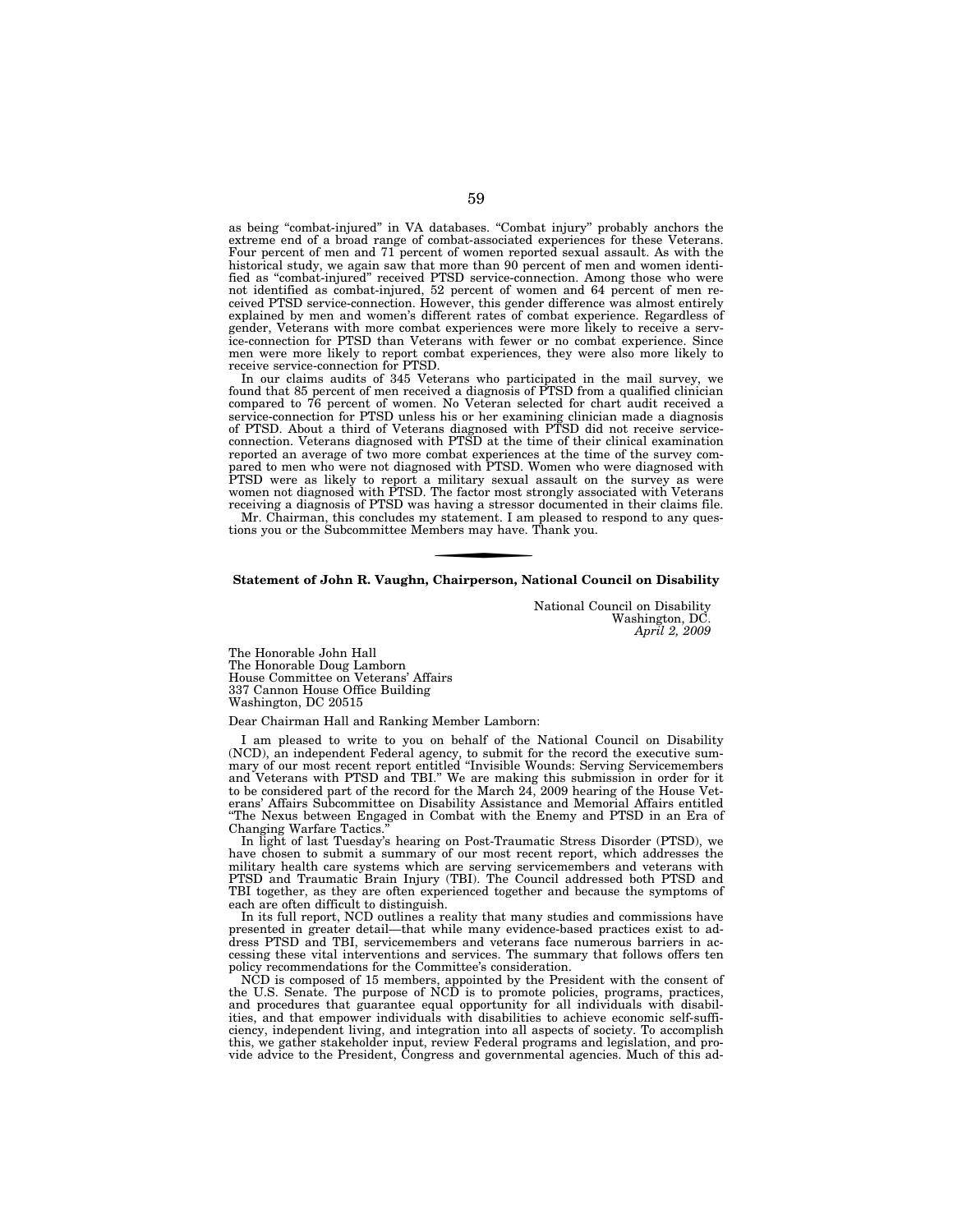vice comes in the form of timely reports and papers NCD releases throughout each year.

If you have any questions about this submission or any matter related to disability policy, please contact NCD Executive Director Michael Collins by phone at (202) 272–2004, or email at mcollins@ncd.gov. On behalf of NCD, leadership in focusing attention on this important topic. I also thank you for the opportunity to submit this statement for the record.

Sincerely, John R. Vaughn Chairperson

## **Invisible Wounds: Serving Service Members and Veterans With PTSD and TBI National Council on Disability March 4, 2009**

National Council on Disability 1331 F Street, NW, Suite 850 Washington, DC 20004

Read the full report at: http://www.ncd.gov/newsroom/publications/2009/veterans.doc

#### **Executive Summary**

More than 1.6 million American servicemembers have deployed to Iraq and Afghanistan in Operation Iraqi Freedom (OIF) and Operation Enduring Freedom (OEF). As of December 2008, more than 4,000 troops have been killed and over 30,000 have returned from a combat zone with visible wounds and a range of permanent disabilities. In addition, an estimated 25–40 percent have less visible wounds—psychological and neurological injuries associated with post traumatic stress disorder (PTSD) or traumatic brain injury (TBI), which have been dubbed ''signature injuries'' of the Iraq War.

Although the Department of Defense (DoD) and the Veterans Administration (VA) have dedicated unprecedented attention and resources to address PTSD and TBI in recent years, and evidence suggests that these policies and strategies have had a positive impact, work still needs to be done. In 2007, the Department of Defense Task Force on Mental Health concluded that

Despite the progressive recognition of the burden of mental illnesses and substance abuse and the development of many new and promising programs for their prevention and treatment, current efforts are inadequate to ensure the psychological health of our fighting forces. Repeated deployments of mental health providers to support operations have revealed and exacerbated pre-existing staffing inadequacies for providing services to military members and their families. New strategies to effectively provide services to members of the Reserve Components are required. Insufficient attention has been paid to the vital task of prevention.

PTSD and TBI can be quite debilitating, but the effects can be mitigated by early intervention and prompt effective treatment. Although medical and scientific research on how to prevent, screen for, and treat these injuries is incomplete, evidence-based practices have been identified. A number of panels and commissions have identified gaps between evidence-based practices and the current care provided by DoD and VA and have recommended strategies to address these gaps. The window of opportunity to assist the servicemembers and veterans who have sacrificed for the country is quickly closing. It is incumbent upon the country to promptly implement the recommendations of previous panels and commissions and fill the remaining gaps in the mental health service systems.

In terms of prevention, emphasis must be placed on minimizing combat stress reactions, and preventing normal stress reactions from developing into PTSD when they do occur. When PTSD or TBI does occur, the goal of treatment must be to help the servicemember regain the capacity to lead a complete life, to work, to partake in leisure and civic activities, and to form and maintain healthy relationships.

PTSD and TBI are often addressed together because they often occur together and because the symptoms are at times difficult to distinguish.

PTSD is an anxiety disorder arising from "exposure to a traumatic event that involved actual or threatened death or serious injury.'' It is associated with a host of chemical changes in the body's hormonal system, and autonomic nervous system. Symptoms vary considerably but the essential features of PTSD include:

- *Re-experiencing:* Such as flashbacks, nightmares and intrusive memories;
- *Avoidance/Numbing:* Including a feeling of estrangement from others; and,
- *Hyperarousal/Hypervigilance:* Including feelings of being constantly in danger.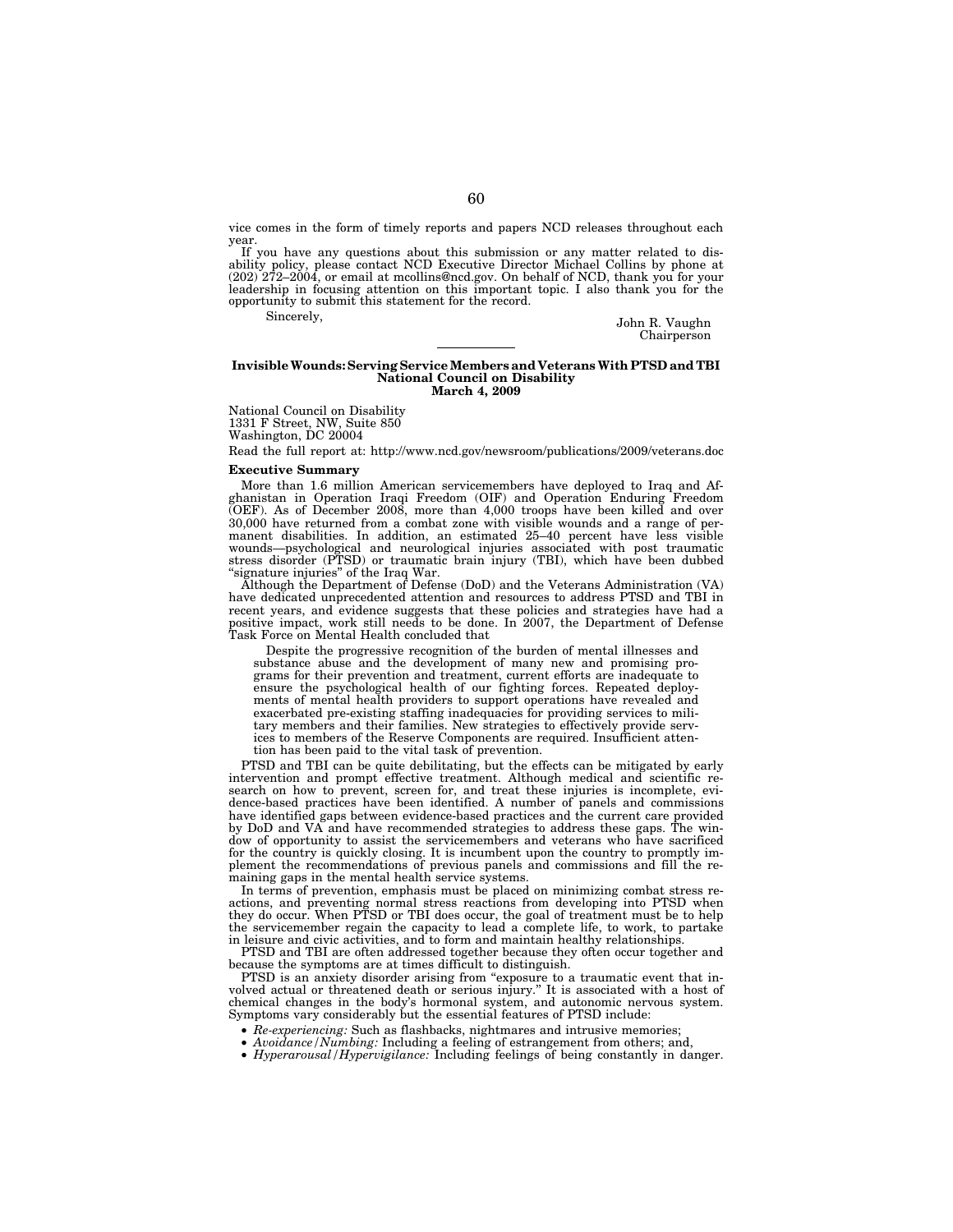The challenge for both professionals and veterans is to recognize the difference between ''a normal response to abnormal circumstances'' and PTSD. Some will develop symptoms of PTSD while they are deployed, but for others it will emerge later, after several years in many cases.

According to current estimates, between 10 and 30 percent of servicemembers will develop PTSD within a year of leaving combat. When we consider a range of mental health issues including depression, generalized anxiety disorder, and substance abuse, the number increases to between 16 and 49 percent.

Traumatic brain injury (TBI), also called acquired brain injury or simply head injury, occurs when a sudden trauma causes damage to the brain. TBI can result when the head suddenly and violently hits an object, or when an object pierces the skull and enters brain tissue. Victims may have a wide range of symptoms such as difficulty thinking, memory problems, attention deficits, mood swings, frustrations, headaches, or fatigue. Between 11 and 20 percent of servicemembers may have acquired a traumatic injury in Iraq and Afghanistan.

Evidence-based practices to prevent PTSD include teaching skills to enhance cognitive fitness and psychological resilience that can reduce the detrimental impact of trauma. In terms of screening, evidence suggests that identifying PTSD and TBI early and quickly referring people to treatment can shorten their suffering and lessen the severity of their functional impairment. Several types of rehabilitative and cognitive therapies, counseling, and medications have shown promise in treating both injuries.

Servicemembers and veterans may access care through the Department of Defense, the Veterans Health Administration, or the private sector. Each health care system has a number of strengths and weaknesses in delivering evidence-based care. For example:

*Department of Defense:* DoD has developed a number of evidence-based programs designed to (1) maintain the psychological readiness of the forces in order to reduce the incidence of stress reactions; (2) embed psychological services in deployed settings to ensure early intervention when stress reactions occur; and (3) deliver evidence based rehabilitative therapies on base and through TRICARE, a managed care system that uses a network of civilian providers. However, the military, not unlike the civilian health care setting, has a shortage of mental health providers who must be spread about military bases and deployed settings.

Servicemembers who rely on the TRICARE network may have limited access to services. Because of the low reimbursement rates, many of TRICARE's providers are not accepting new TRICARE patients and because of the shortage of available mental health providers in some areas, enrollees may wait weeks or months for an available appointment.

*Veterans Health Administration:* VA has undergone significant changes in the past 10–15 years that has transformed it into an integrated system that generally provides high quality care. In response to the increased demand for services to treat OEF/OIF veterans with PTSD, the system has invested resources in expanding outreach activities enhancing the availability and timeliness of specialized PTSD services. Nevertheless, access to care is still unacceptably variable across the VA system.

Some servicemembers continue to face barriers to seeking care. These barriers include stigma and limited access.

*Stigma:* Servicemembers are affected by three types of stigma:

- Public stigma: The notion that a veteran would be perceived as weak, treated differently, or blamed for their problem if he or she sought help.
- Self Stigma: The individual may feel weak, ashamed and embarrassed.
- Structural Stigma: Many servicemembers believe their military careers will suffer if they seek psychological services. Although the level of fear may be out of proportion to the risk, the military has institutional policies and practices that restrict opportunities for servicemembers who reveal that they have a psychological health issue by seeking mental health services.

*Limited Access:* Even when servicemembers or veterans decide to seek care, they need to find the "right" provider at the "right" time. Long waiting lists, lack of information about where to find treatment, long distances to providers, and limited clinic hours create barriers to getting care. When care is not readily available, the ''window of opportunity'' may be lost.

Culturally diverse populations and women face additional barriers. Despite high rates of PTSD, African American, Latino, Asian, and Native American veterans are less likely to use mental health services. This is due, in part, to increased stigma, absence of culturally competent mental health providers, and lack of linguistically accessible information for family members with limited English proficiency who are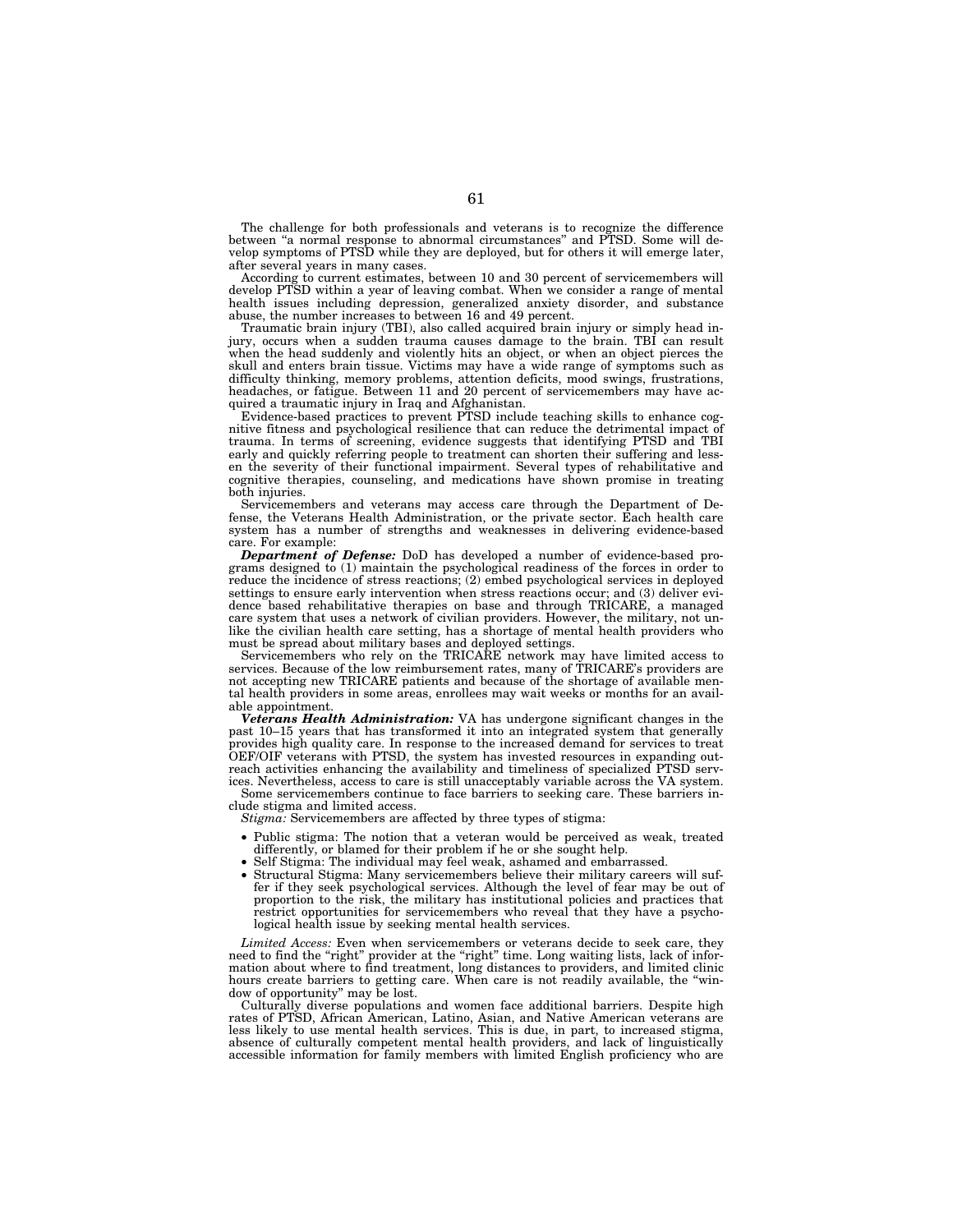providing support for the veteran. Women have an increased risk of PTSD because of the prevalence of Military Sexual Trauma.

**Family and Peer Support:** Family support is a key component to the veteran's recovery. However, because of the stress of providing care, the veteran's PTSD puts the family at increased risk of developing mental health issues as well. The current system provides inadequate support for the family in its caregiving role and inadequate access to mental health services that directly address the psychological well-being of the spouse, children, or parents.

Support from peers who have shared a similar experience is also important. Peers can provide information, offer support and encouragement, provide assistance with skill building, and provide a social network to lessen isolation. Peer support may come in the form of naturally occurring mutual support groups; consumer-run services; formal peer counseling services. In addition, consumers need to be involved in the development and deployment of services for patients with PTSD and TBI.

#### **Recommendations and Conclusion**

The wars in Iraq and Afghanistan are resulting in injuries that are currently disabling for many, and potentially disabling for still more. They are also putting unprecedented strain on families and relationships, which can contribute to the severity of the servicemember's disability over the course of time. NCD concurs with the recommendations of previous Commissions, Task Forces and national organizations that:

- 1. A comprehensive continuum of care for mental disorders, including PTSD, and for TBI should be readily accessible by all servicemembers and veterans. This
- requires adequate staffing and adequate funding of VA and DoD health systems. 2. Mechanisms for screening servicemembers for PTSD and TBI should be continuously improved to include baseline testing for all servicemembers pre-deployment and followup testing for individuals that are placed in situations where head trauma may occur.
- 3. The current array of mental health and substance abuse services covered by TRICARE should be expanded and brought in line with other similar health plans.

It is particularly critical that prevention and early intervention services be robust. Effective early intervention can limit the degree of long term disability and is to the benefit of the servicemember or veteran, his or her family and society. Therefore, NCD recommends that:

4. Early intervention services such as marital relationship counseling and short term interventions for early hazardous use of alcohol and other substances should be strengthened and universally accessible in VA and TRICARE.

Consumers play a critical role in improving the rehabilitation process. There are many opportunities for consumers to enhance the services offered to servicemembers and veterans and their families. NCD recommends that:

- 5. DoD and VA should maximize the use of OIF/OEF veterans in rehabilitative roles for which they are qualified including as outreach workers, peer counselors and as members of the professional staff.
- 6. Consumers should be integrally involved in the development and dissemination of training materials for professionals working with OIF/OEF veterans and servicemembers.
- 7. Current and potential users of VA, TRICARE and other DoD mental health and TBI services should be periodically surveyed by a competent independent body to assess their perceptions of: a) the barriers to receiving care, including distance, cost, stigma, and availability of information about services offered; and b) the quality, appropriateness to their presenting problems and user-friendliness of the services offered.
- 8. VA should mandate that an active mental health consumer council be established at every VA medical center, rather than have this be a local option as is currently the case.
- 9. Congress should mandate a Secretarial level VA Mental Health Advisory Committee and a Secretarial level TBI Advisory Committee with strong representation from consumers and veterans organizations, with a mandate to evaluate and critique VA's efforts to upgrade mental health and TBI services and report their findings to both the Secretary of Veterans Affairs and Congress.

DoD and VA have initiated a number of improvements, but as noted by earlier Commissions and Task Forces, gaps continue to exist.

It is imperative that these gaps be filled in a timely manner. Early intervention and treatment is critical to the long-term adjustment and recovery of servicemembers and veterans with PTSD and TBI. NCD recommends that: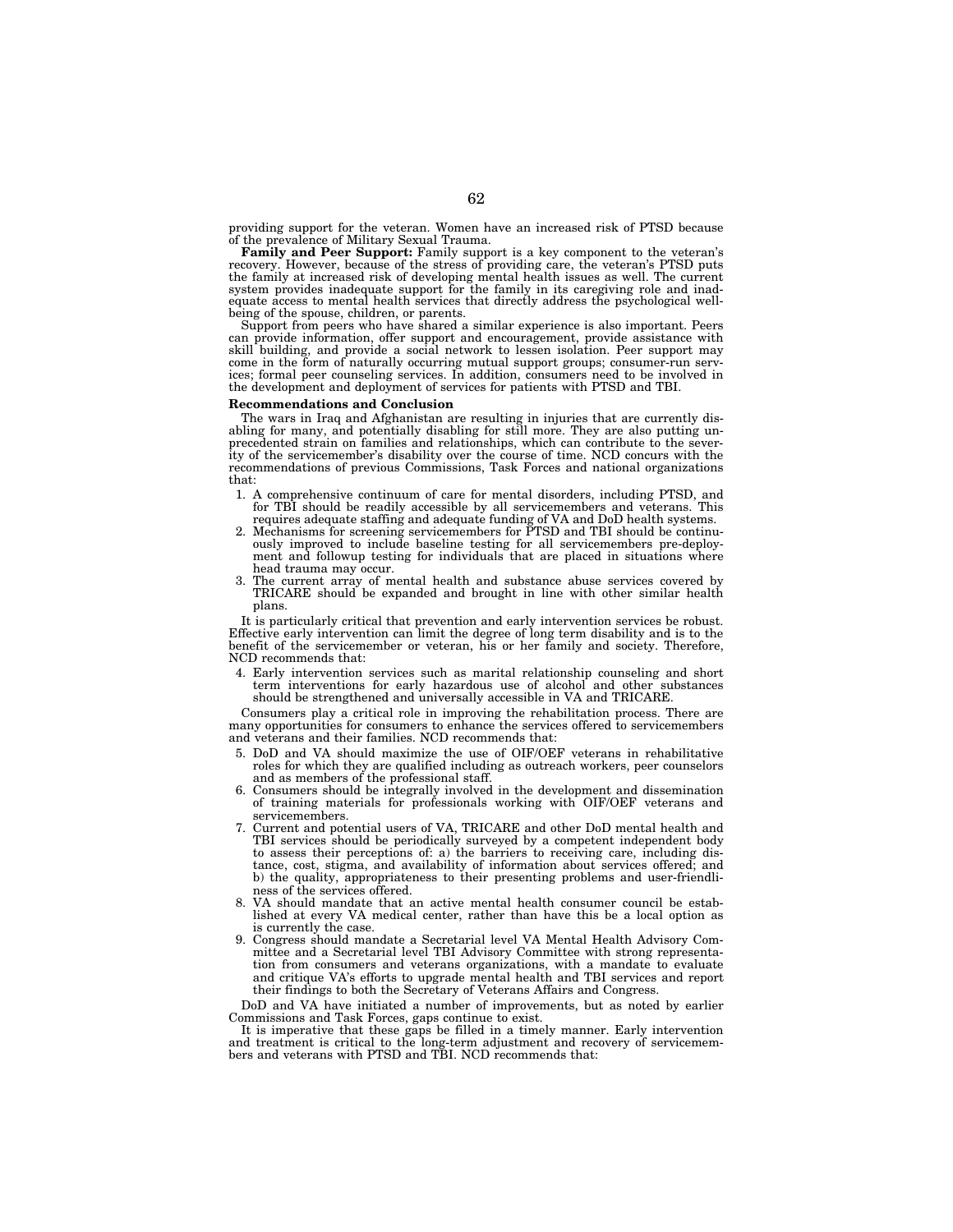10. Congress and the agencies responsible for the care of OEF/OIF veterans must redouble the sense of urgency to develop and deploy a complete array of prevention, early intervention and rehabilitation services to meet their needs now.

As this report indicates, the medical and scientific knowledge needed to com-prehensively address PTSD and TBI is incomplete. However, many evidence-based practices do exist. Unfortunately, servicemembers and veterans face a number of barriers in accessing these practices including stigma; inadequate information; in-sufficient services to support families; limited access to available services, and a shortage of services in some areas. Many studies and commissions have presented detailed recommendations to address these needs. There is an urgent need to implement these recommendations.

## **Statement of Paul Sullivan, Executive Director, Veterans for Common Sense**

Veterans for Common Sense (VCS) thanks Subcommittee Chairman John Hall, Ranking Member Doug Lamborn, and Members of the Subcommittee for allowing us to submit a written statement for the record about today's hearing on ''The Nexus Between Engaged in Combat with the Enemy and Post-Traumatic Stress Disorder in an Era of Changing Warfare Tactics.''

VCS applauds your attention to the issue of post traumatic stress disorder (PTSD) among deployed veterans. Left untreated, PTSD is a significant factor that increases the risk of broken homes, unemployment, drug and alcohol abuse, crime, homelessness, and suicide. According to the Institute of Medicine (IOM), deployment is associated with increased risk of PTSD, suicide, and other significant health problems.

In order to mitigate the long-term adverse consequences of PTSD, VCS advocates improving the quality and timeliness of how the Department of Veterans Affairs (VA) processes PTSD disability compensation benefit claims.

The situation is most acute for the 1.83 million U.S. servicemembers deployed to the Iraq and Afghanistan wars, especially since nearly 40 percent have deployed to combat twice or more.<sup>1</sup>

We are disappointed VA failed to take advantage of five opportunities to address this issue since 2007. Less than 2 years ago, VA ignored an important PTSD dis-ability claim ruling, *Castle v. Mansfield*. In 2008, VA ignored the IOM report linking PTSD to deployment to a war zone. The same year, VA ignored the growing disability backlog and the escalating surge of PTSD claims filed by Iraq and Afghanistan war veterans. In 2009, VA ignored a request by VCS to issue n to streamline the adjudication of PTSD claims.

In light of VA's intentional inaction on this issue, VCS strongly urges Congress to quickly pass H.R. 952, the ''COMBAT PTSD Act,'' introduced by Chairman Hall last month.

#### **VA Ignored Three Important Cases:** *Daye, Suozzi,* **and** *Pentecost*

VA missed an important opportunity to streamline PTSD claims after the United States Court of Appeals for Veterans Claims (''the Court'') issued its recent decision in the case of *Daye v. Nicholson* 20 Vet. App. 512 (2006) concerning the amount of evidence needed for a veteran to corroborate a stressor occurred. The Court held that:

When a claim for PTSD is based on a noncombat stressor, 'the noncombat veteran's testimony alone is insufficient proof of a stressor.' Corroboration does not require, however, 'that there be corroboration of every detail including the appellant's personal participation in the [activity].'

The *Daye* decision relied upon two prior decisions by the Court: *Souzzi v. Brown*  10 Vet. App. 307 (1997), and *Pentecost v. Principi* 16 Vet. App. 124 (2002). Clearly, a veteran does not need to ''verify'' personal involvement in a stressful event. The veteran need only provide corroborating evidence they were deployed in the war

zone along with credible evidence of an event. Yet, even though the Court has provided clear guidance as to how VA should assess in-service stressor-related evidence submitted in support of PTSD claims, VA consistently fails to develop and adjudicate these claims correctly.2

These three Court decisions are equally important because the military does not document every combat incident, especially the deaths of civilians.

 $^1$ Department of Defense, "Contingency Tracking System," through Oct. 31, 2008.<br>  $^2 \text{VA}$ , "No Across-the-Board Review of PTSD Cases—Secretary Nicholson," press release quoting then Secretary James Nicholson, Nov. 11, 2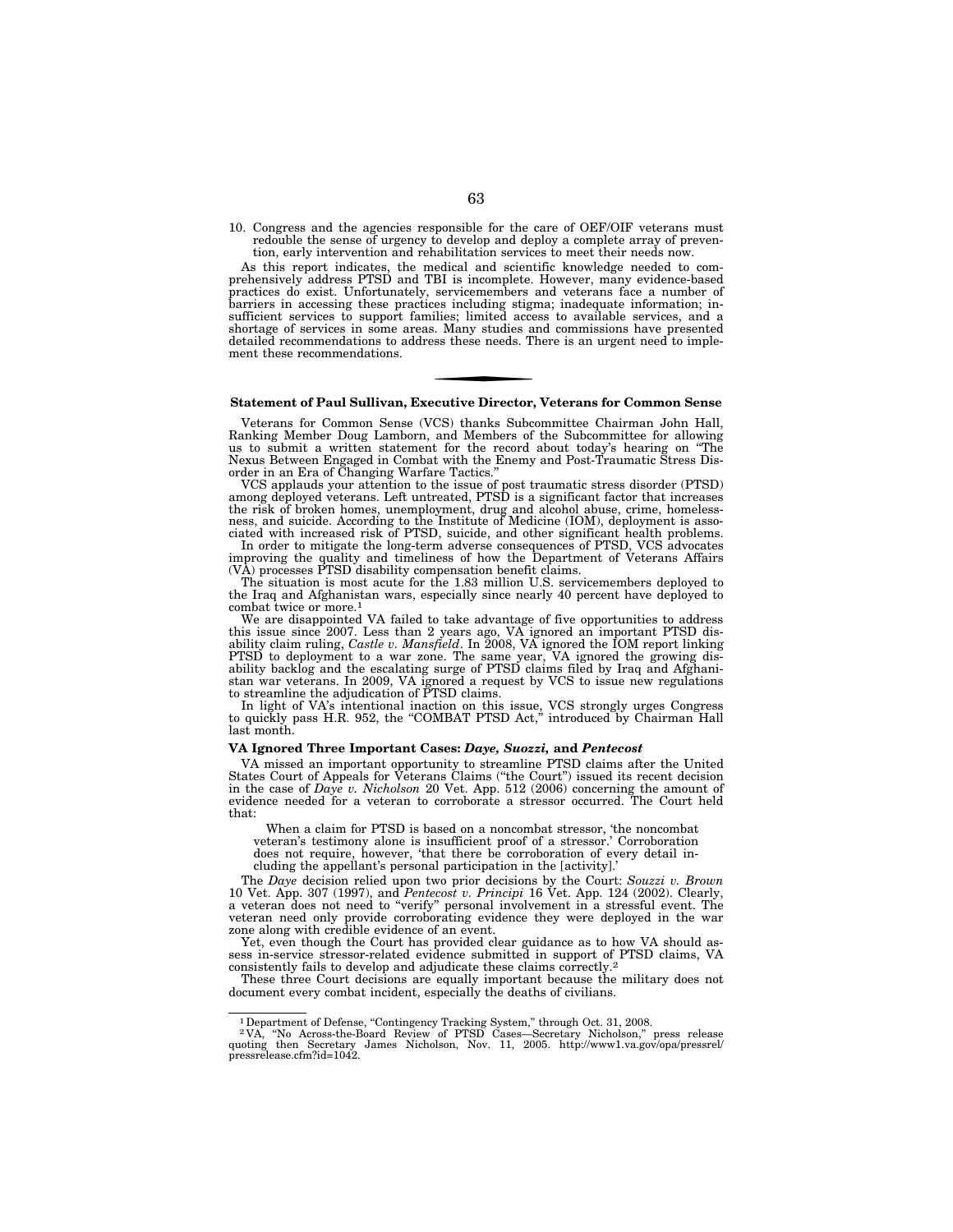In 2004, a landmark Army study confirmed nearly universal involvement in combat among U.S. servicemembers deployed to Iraq and Afghanistan. In one critical finding, the study found that nearly all Marines and soldiers deployed to Iraq reported they were "attacked or ambushed."<sup>3</sup>

This table prepared by Army Colonel Charles Hoge demonstrates the need for the VA to make a whole-sale change in its mindset; that is, simply because a veteran's service records do not include notations of combat, it does not mean they were not exposed to combat-related events or incidents, and the stresses to those incidents.

Too often, the VA is quick to assume that when a veteran's service record is void of combat notations, their PTSD-related claim for VA benefits is fraudulent or not valid.

|                                                                         | <b>Army Groups</b>            |                | Marine<br>Groups   |  |
|-------------------------------------------------------------------------|-------------------------------|----------------|--------------------|--|
|                                                                         | Afghanistan<br>$(N=1062)$     | Iraq $(N=894)$ | $Iraq$ ( $N=815$ ) |  |
| <b>Experience</b>                                                       | number/total number (percent) |                |                    |  |
| Being attacked or ambushed                                              | 1139/1961 (58)                | 798/883 (89)   | 764/805 (95)       |  |
| Receiving incoming artillery, rocket, or<br>mortar fire                 | 1648/1960 (84)                | 753/872 (86)   | 740/802 (92)       |  |
| Being shot at or receiving small-arms fire                              | 1302/1962 (66)                | 826/886 (93)   | 779/802 (97)       |  |
| Shooting or directing fire at the enemy                                 | 534/1961 (27)                 | 672/879 (77)   | 692/800 (87)       |  |
| Being responsible for the death of an enemy<br>combatant                | 229/1961 (12)                 | 414/871 (48)   | 511/789 (65)       |  |
| Being responsible for the death of a<br>noncombatant                    | 17/1961(1)                    | 116/861 (14)   | 219/794 (28)       |  |
| Seeing dead bodies or human remains                                     | 771/1958 (39)                 | 832/879 (95)   | 759/805 (94)       |  |
| Handling or uncovering human remains                                    | 229/1961 (12)                 | 443/881 (50)   | 445/800 (57)       |  |
| Seeing dead or seriously injured or killed                              | 591/1961 (30)                 | 572/882 (65)   | 604/803 (83)       |  |
| Knowing someone seriously injured or killed                             | 850/1962 (43)                 | 751/878 (86)   | 693/797 (87)       |  |
| Participating in demining operations                                    | 314/1962 (16)                 | 329/867 (38)   | 270/787 (34)       |  |
| Seeing ill or injured women or children<br>whom you were unable to help | 907/1961 (5)                  | 604/878 (69)   | 665/805 (83)       |  |
| Being wounded or injured                                                | 90/1961(5)                    | 119/870 (14)   | 75/803 (9)         |  |
| Had a close call, was shot or hit, but<br>protective gear saved you     | —†                            | 67/870 (8)     | 77/805 (10)        |  |
| Had a buddy shot or hit who was near you                                | $-$ †                         | 192/880 (22)   | 208/797 (26)       |  |
| Clearing or searching homes or building                                 | 1108/1961 (57)                | 705/884 (80)   | 695/805 (86)       |  |
| Engaging in hand-to-hand combat                                         | 51/1961(3)                    | 189/876 (22)   | 75/800 (9)         |  |
| Saved the life of a soldier or civilian                                 | 125/1961 (6)                  | 183/859 (21)   | 150/789 (19)       |  |

**Table 1. Combat Experiences Reported by Members of the U.S. Army and Marine Corps after Deployment to Iraq or Afghanistan \*** 

\* Data exclude missing values, because not all respondents answered every question. Combat experiences are worded as in the survey. † The question was not included in the survey.

<sup>3</sup> Hoge, Charles, *et. al.*, "Combat Duty in Iraq and Afghanistan, Mental Health Problems, and Barriers to Care," New England Journal of Medicine, 2004. http://content.nejm.org/cgi/content/ full/351/1/13.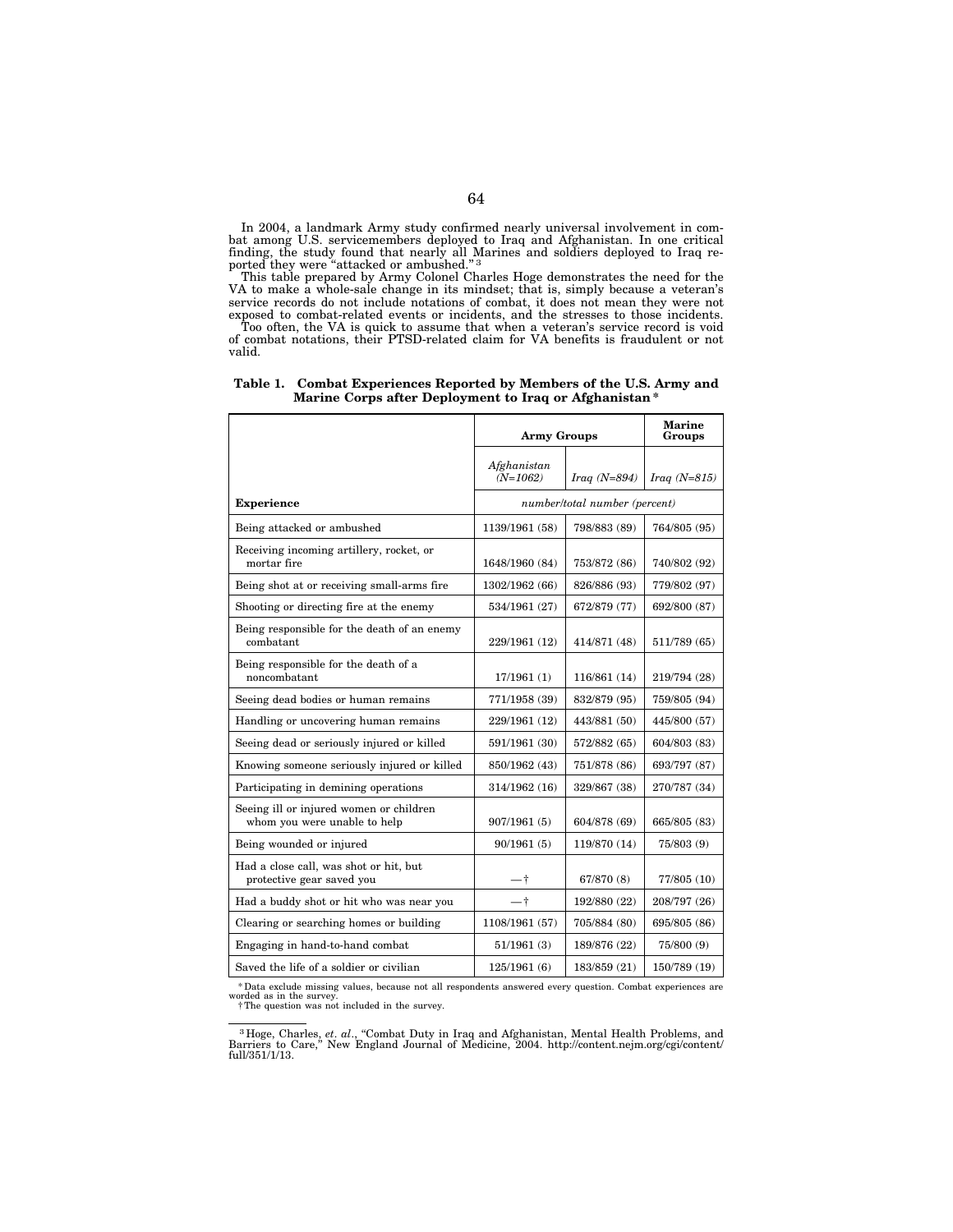# **VA Ignored 2008 IOM Study Linking Deployment to PTSD and Suicide**

VA missed their second opportunity to issue new regulations streamlining PTSD claims when an IOM review of peer-reviewed scientific research concluded that PTSD and suicide are associated with deployment to a war zone:

The epidemiologic literature on deployed vs. nondeployed veterans yielded sufficient evidence of an association between deployment to a war zone and psychiatric disorders, including *post traumatic stress disorder (PTSD), other anxiety disorders, and depression; alcohol abuse; accidental death and suicide* in the first few years after return from deployment; and marital and family conflict, including interpersonal violence (*emphasis added*).4

Similarly, VA ignored two prior IOM reports on PTSD. In 2006, IOM validated the diagnosis of PTSD and listed war zone exposures not directly associated with combat:

A war environment is rife with opportunities for exposure to traumatic events of many types. Types of traumatic stressors related to war include serving in dangerous military roles, such as driving a truck at risk for encountering roadside bombs, patrolling the streets, and searching homes for enemy combatants, suicide attacks, sexual assaults or severe sexual harassment, physical assault, duties involving graves registration, accidents caus-ing serious injuries or death, friendly fire, serving in medical units, killing or injuring someone, seeing someone being killed, injured, or tortured, and being taken hostage.5

In 2007, a third IOM report addressed VA's concerns regarding the steep increase in disability payments made to veterans service-connected for PTSD. During the pe-riod from 1999 to 2004, the amount of money VA paid rose from \$1.72 billion to \$4.28 billion.6 To explain the rise in PTSD benefit payments, the IOM concluded that:

PTSD can develop at any time after exposure to a traumatic stressor. The scientific literature does not identify any differences material to the consideration of compensation between delayed-onset or delayed-identification cases and those chronic PTSD cases where there is a shorter time interval between the stressor and the recognition of symptoms.7

VA leaders could and should have promptly issued regulations to streamline PTSD claims based on the best available current scientific literature, including three separate IOM reports.

# **VA Ignored Growing Disability Claims Backlog, Now Nearly 900,000**

VA missed their third opportunity to issue improved PTSD regulations when the claim backlog ballooned over the past few years. The disability claims backlog has soared, from just over 600,000 in January 2004 to nearly 900,000 in March 2009.8

VA's current claims backlog nightmare includes more than 60,000 pending claims from Iraq and Afghanistan war veterans for any type of medical condition. To date, more than 370,000 Iraq and Afghanistan war veterans have filed a disability claim against VA for any type of condition, overwhelming evidence that the two current wars are creating a sustained and significant hardship on VA's already broken claims system.9

VA could and should have issued new regulations to expedite PTSD claims in order to break the bottleneck of 900,000 claims awaiting adjudication.

# **VA Ignored PTSD Claims Filed by Iraq and Afghanistan War Veterans**

VA missed their fourth opportunity for new regulations when the Department learned that only half of the Iraq and Afghanistan war veterans diagnosed with PTSD received PTSD disability compensation benefits from VA.

 $410M$ , Gulf War and Health: Volume 6. Physiologic, Psychologic, and Psychosocial Effects of Deployment-Related Stress, 2008, page 319, http://www.nap.edu/catalog.php?record\_id=11922.

Deployment-Related Stress, 2008, page 319, http://www.nap.edu/catalog.php?record\_id=11922.<br><sup>5</sup>IOM, Subcommittee on Post-Traumatic Stress Disorder of the Committee on Gulf War and<br>Health: Physiologic, Psychologic, and Psych 11674.html.<br>
<sup>6</sup> IOM, "PTSD Compensation and Military Service" 2007, http://www.nap.edu/catalog.php?

record id=11870.<br> $\frac{7 \text{Ibi}}{1 \text{Ibi}}$ 

<sup>8</sup> VA, ''Monday Morning Workload Report,'' Mar. 14, 2009, indicates 697,000 claims of all types pending at VA regional offices plus another 190,000 claims pending at VA's Board of Veterans Appeals. 9 VA, "VA Benefits Activity: Veterans Deployed to the Global War on Terror," Mar. 2009.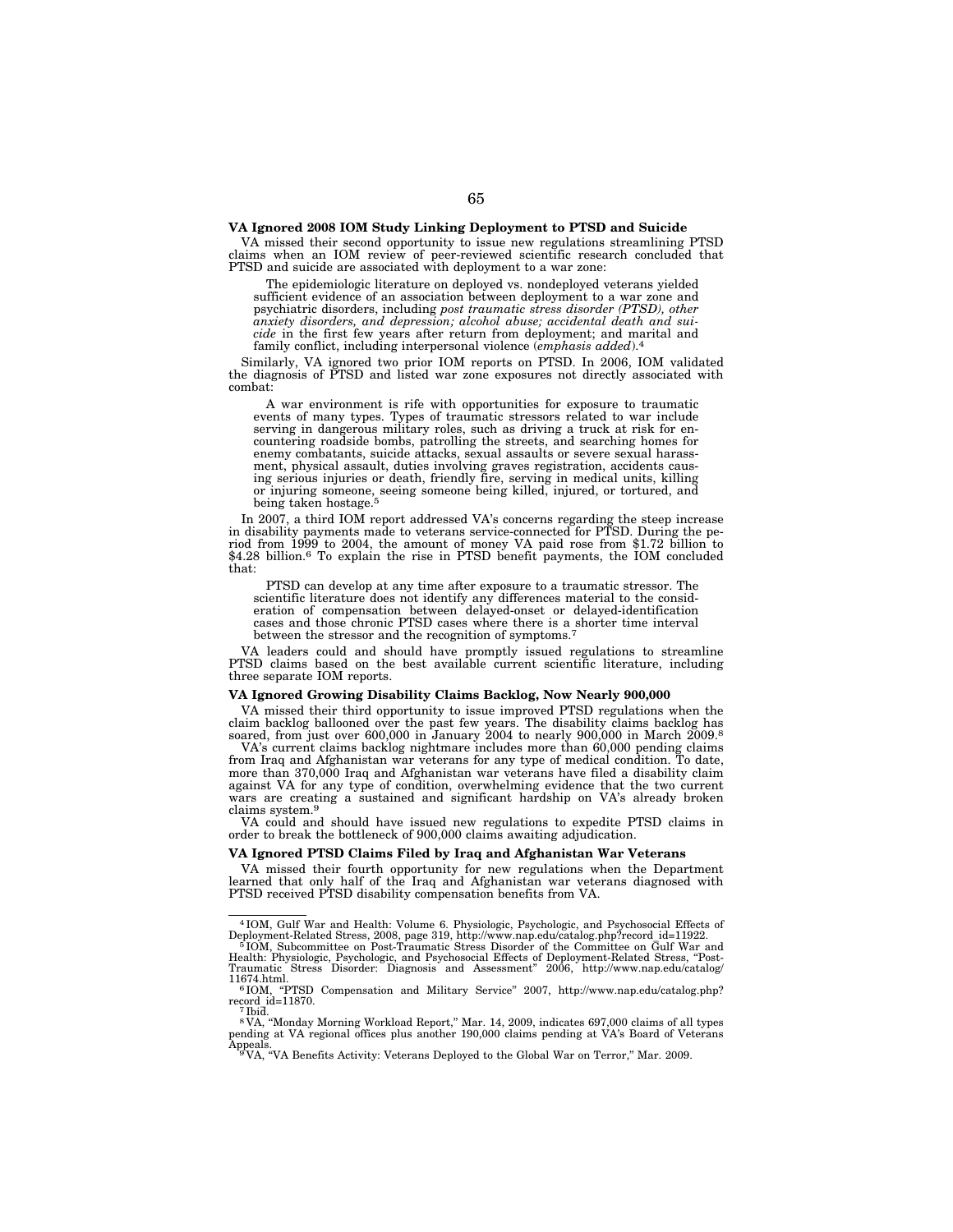According to the most recent VA reports obtained exclusively by VCS using the Freedom of Information Act (FOIA), more than 105,000 Iraq and Afghanistan war veterans were diagnosed by VA with PTSD.10 However, only 51,000 Iraq and Afghanistan war veterans were granted disability benefits by VA for PTSD.<sup>11</sup>

More than 338,000 Iraq and Afghanistan war veterans are at risk of developing PTSD. According to a 2008 report by RAND, 18.5 percent of the 1.83 million servicemembers deployed to the Iraq and Afghanistan war zones are expected to return home and develop PTSD.<sup>12</sup>

PTSD among deployed veterans may be further exacerbated by the high rates of military sexual trauma (MST) among Iraq and Afghanistan war veterans.13

According to VA's National Center for PTSD, MST is a very serious problem among both female and male Iraq and Afghanistan war veterans:

Among [Iraq and Afghanistan war] veterans, nearly one in seven women, about 15 percent, who accessed care through VA screened positive for MST and 0.7 percent of males also reported having experienced MST. Both males and female [Iraq and Afghanistan war] veterans who reported a history of MST also were more likely to be diagnosed with a mental health condition than patients who did not report an experience of MST in their history.14

Based on VA's estimate of 15 percent, more than 30,000 of our female servicemembers experienced MST while deployed to the Iraq and Afghanistan wars. Similarly, based on an estimate of 0.7 percent, more than 11,000 of our male servicemembers experienced MST while deployed to the two current wars. The grand total could be as high as 41,000 MST cases from the Iraq and Afghanistan war zones.

VA could and should have issued new rules based on the tidal wave of Iraq and Afghanistan war veterans diagnosed by VA with PTSD who are filing disability claims against VA for PTSD, including those who experienced MST while deployed to war.

# **VA Rejected VCS Request for Streamlined PTSD Regulations**

VA missed their fifth opportunity to write new PTSD regulations when VCS wrote a letter to VA requesting the Department use their rule-making authority to address the growing crisis.

On January 26, 2009, VCS wrote VA Secretary Eric Shinseki asking VA to issue streamlined PTSD regulations based on the IOM report and the failure of VA to approve PTSD claims filed by Iraq and Afghanistan war veterans.

The rule change VCS sought was simple and straightforward: we clearly demonstrated how science supported the rule and how veterans are being harmed by on-going VA failures. VCS provides a copy of our letter to VA for the Subcommittee's records.

On February 27, 2009, VA's Chief of Staff, John Gingrich, wrote to VCS and rejected our request for streamlined PTSD claim regulation. Tragically and inexplicably, VA ignored the overwhelming scientific evidence, ignored the growing claims backlog, and ignored the pressing needs of our Iraq and Afghanistan war veterans. VCS provides a copy of VA's incomprehensible and outrageous rejection letter for your records.

VA could and should have issued new rules based on our letter and the new scientific evidence.

### **VA Confirmed PTSD Claim Fraud is Not a Problem**

During 2005, as the number of PTSD claims filed by veterans continued to increase, VA leaders tasked VA's Office of the Inspector General to review PTSD claims that were already approved. According to a VA statement issued in 2005:

The problems with these files appear to be administrative in nature, such as missing documents, and not fraud. . . . In the absence of evidence of fraud, we're not going to put our veterans through the anxiety of a widespread review of their [approved PTSD] disability claims. . . . Instead,

<sup>10</sup> VA Facility Specific OIF/OEF Veterans Coded with Potential PTSD, 4th Qt FY 2008, Dec.

<sup>23, 2008.&</sup>lt;br>11 VA, "VA Benefits Activity: Veterans Deployed to the Global War on Terror," Mar. 2009.<br>12 RAND, "Invisible Wounds: Mental Health and Cognitive Care Needs of America's Returning

Veterans,'' Apr. 17, 2008. 13 Blumenthal, Les, ''VA Struggles to Gear Up to Care for Female Veterans,'' McClatchy News,

May 18, 2009, http://www.mcclatchydc.com/reports/veterans/story/37409.html.<br>14 VA, National Center for PTSD, Fact Sheet, "Female OIF/OEF Veterans Report Military Sex-<br>14 Trauma—Associated with Higher Rates of Mental Healt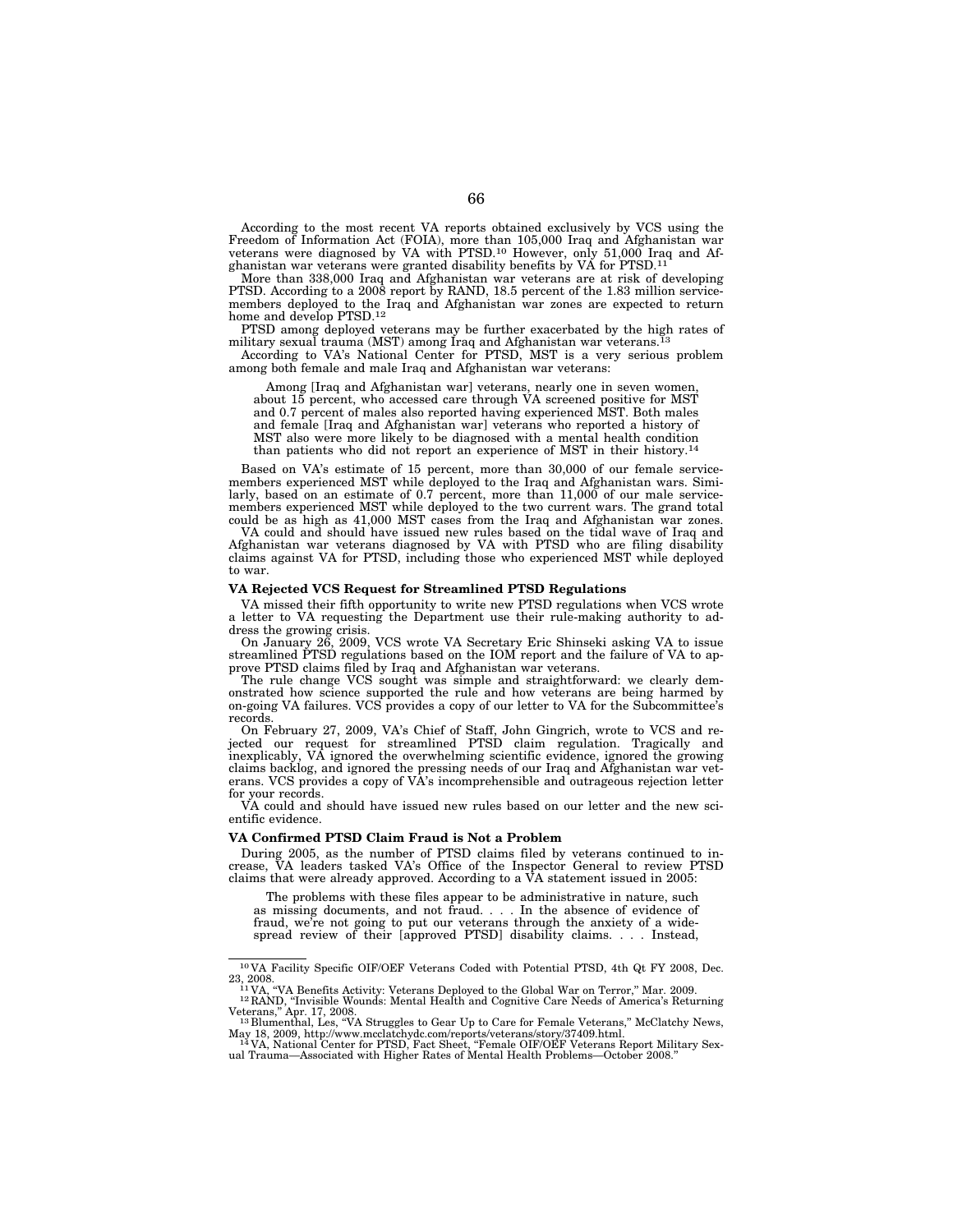we're going to improve our training for VA personnel who handle disability claims and toughen administrative oversight.15

VA confirmed fraud is not a problem. Rather, poor documentation, poor training, and poor administrative oversight by VA were the actual culprits. VA could and should have instituted better documentation, better training, and better administrative oversight.

#### **VA Should Launch Campaign to De-Stigmatize PTSD**

VA, Congress, and veterans groups should do more to end discrimination against veterans with mental health conditions. In our view, passage of H.R. 952 may further assist veterans by reducing the stigma that two medical research studies found often prevents veterans from seeking medical care.16

VCS encourages veterans with mental health conditions to reach out to VA for assistance. We also urge VA to be ready, willing, and able to assist veterans by providing both prompt mental health care and disability benefits when veterans seek help—especially for PTSD.

# **Urgent Unmet Need: Congress Should Act Now to Assist Veterans**

The scientific evidence is overwhelming: engaging in combat with the enemy can and does cause PTSD among some veterans. In addition, the scientific evidence concludes that deployment itself, without combat, is also linked to PTSD and suicide. Due to VA's cumbersome, complex, and adversarial rules for veterans diagnosed with PTSD to prove the existence of a combat stressor incident, VA takes longer than 6 months to process PTSD claims. As a result, VA's claim system becomes further mired in a growing backlog of benefit requests.

VCS believes a fair and reasonable way to resolve this situation, keeping with VA's stated objective of putting veterans first, would be to define combat under the law (38 USC § 1154) as deployment to any nation or body of water declared a war zone by the Department of Defense. *Deployment itself, not combat with the enemy, should be considered the stressor for PTSD claims, as the IOM study concluded.* 

In an effort to resolve VA's claim crisis, VCS urges Congress to pass H.R. 952 as soon as possible because of VA's continued adversarial policies against veterans and because VA has utterly failed to address the PTSD claim disaster. VA's crisis is expected to worsen significantly as the two current wars continue and multiple deploy-ments increase.17 Based on VA's health care use reports indicating 10,000 new, first-time Iraq and Afghanistan war veterans flooding into VA each month, VCS estimates VA may diagnose and treat total of 450,000 mental health patients by the end of 2013, including as many as 250,000 diagnosed with PTSD.

Now is the time to fix the problem of unreasonable claim delays for veterans with PTSD so they can receive the disability benefits needed and earned in a timely manner. With a new law, VA should be able to quickly approve tens of thousands of PTSD claims filed by Iraq and Afghanistan war veterans that remain mired in VA red tape. Veterans of other conflicts may also find justice with the passage of H.R. 952.

VA should and could be putting disability benefits into the hands of deserving veterans during the current economic crisis when their need is most acute. A timely and proper adjudication of claims may make the difference between staying in a home or living on the streets for veterans, especially veterans deployed to a war zone with PTSD.

Although enactment of H.R. 952 may cost billions of dollars in the short-term, these are entitlement payments VA will eventually pay to veterans and survivors. This is true because VA confirms fraudulent claims are nearly non-existent. VA may actually realize a cost savings and improved efficiency when VA employees now working on complex and time-consuming PTSD claims are freed up to process other disability compensation claims of equally deserving veterans.

<sup>&</sup>lt;sup>15</sup>VA, "No Across-the-Board Review of PTSD Cases—Secretary Nicholson," press release quoting then Secretary James Nicholson, Nov. 11, 2005. http://www1.va.gov/opa/pressrel/<br>pressrelease.cfm?id=1042.<br><sup>16</sup>RAND, "Invisible

Veterans," Apr. 17, 2008; Hoge, Charles, *et al.*, "Combat Duty in Iraq and Afghanistan, Mental<br>Health Problems, and Barriers to Care," New England Journal of Medicine, 2004.<br><sup>17</sup> Tyson, Ann Scott, "Repeat Tours Raise Risk

html.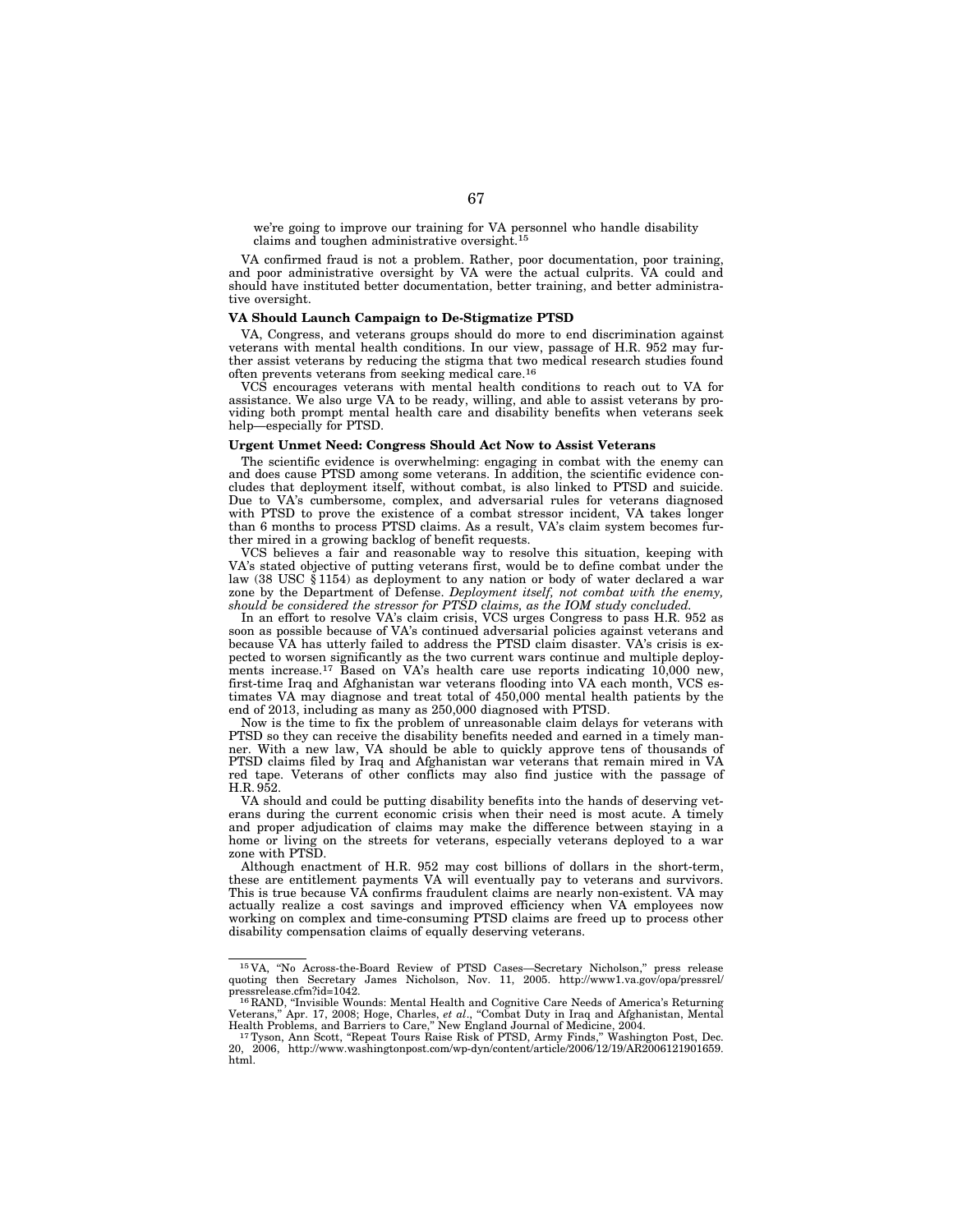# **MATERIAL SUBMITTED FOR THE RECORD**

Committee on Veterans' Affairs Subcommittee on Disability Assistance and Memorial Affairs Washington, DC. *April 7, 2009* 

Ian De Planque Assistant Director, Veterans Affairs and Rehabilitation Commission The American Legion 1608 K Street, NW Washington, DC 20006

# Dear Mr. De Planque:

Thank you for testifying at the House Committee on Veterans' Affairs' Subcommittee on Disability Assistance and Memorial Affairs hearing on ''The Nexus between Engaged in Combat with the Enemy and PTSD in an Era of Changing Warfare Tactics,'' held on March 24, 2009. I would greatly appreciate if you would provide answers to the enclosed followup hearing questions by Monday, May 4, 2009. In an effort to reduce printing costs, the Committee on Veterans' Affairs, in co-

operation with the Joint Committee on Printing, is implementing some formatting changes for material for all Full Committee and Subcommittee hearings. Therefore, it would be appreciated if you could provide your answers consecutively on letter size paper, single-spaced. In addition, please restate the question in its entirety before the answer.

Due to the delay in receiving mail, please provide your responses to Ms. Megan Williams by fax at (202) 225-2034. If you have any questions, please call (202) 225-3608.

Sincerely,

John J. Hall Chairman

The American Legion Washington, DC. *May 4, 2009* 

Honorable John J. Hall, Chairman Subcommittee on Disability Assistance and Memorial Affairs Committee on Veterans' Affairs U.S. House of Representatives 337 Cannon House Office Building Washington, DC 20515

Dear Chairman Hall:

Thank you for allowing The American Legion to participate in the Subcommittee hearing on March 24, 2009, entitled ''The Nexus between Engaged in Combat with the Enemy and PTSD in an Era of Changing Warfare Tactics.<sup>8</sup> I respectfully submit the following response to your Post-Hearing Question:

**Question 1:** What is the American Legion's position on the VA rule-making process that promulgated regulations for defining combat?

#### **Response:**

- a. During the process of the implementation of the Congressional action which resulted in the creation of 38 USC § 1154 VA conducted an examination to determine whether the phrasing used by Congress in passage of the Bill was significant. What VA determined was that Congress had, in other legislation, distinguished Combat Zone, but here, in this legislation, specifically described ''combat with the enemy," therefore indicating that the intent was there to differentiate.
- b. The American Legion disagrees with this interpretation for a number of reasons, not least of which is the profound recognition that the conditions and expectations of warfare in 1941 were very different than what soldiers in later conflicts would face.
- c. In 1941, with Europe and mainland Asia erupting into combat, but no direct experience of U.S. servicemembers involved, the primary experience of warfare to consider was World War I and the emerging details of World War II. World War I, as any student of basic history will be cognizant of, was marked by uniformed combatants, defined trenches of battle lines, clearly drawn across the fields of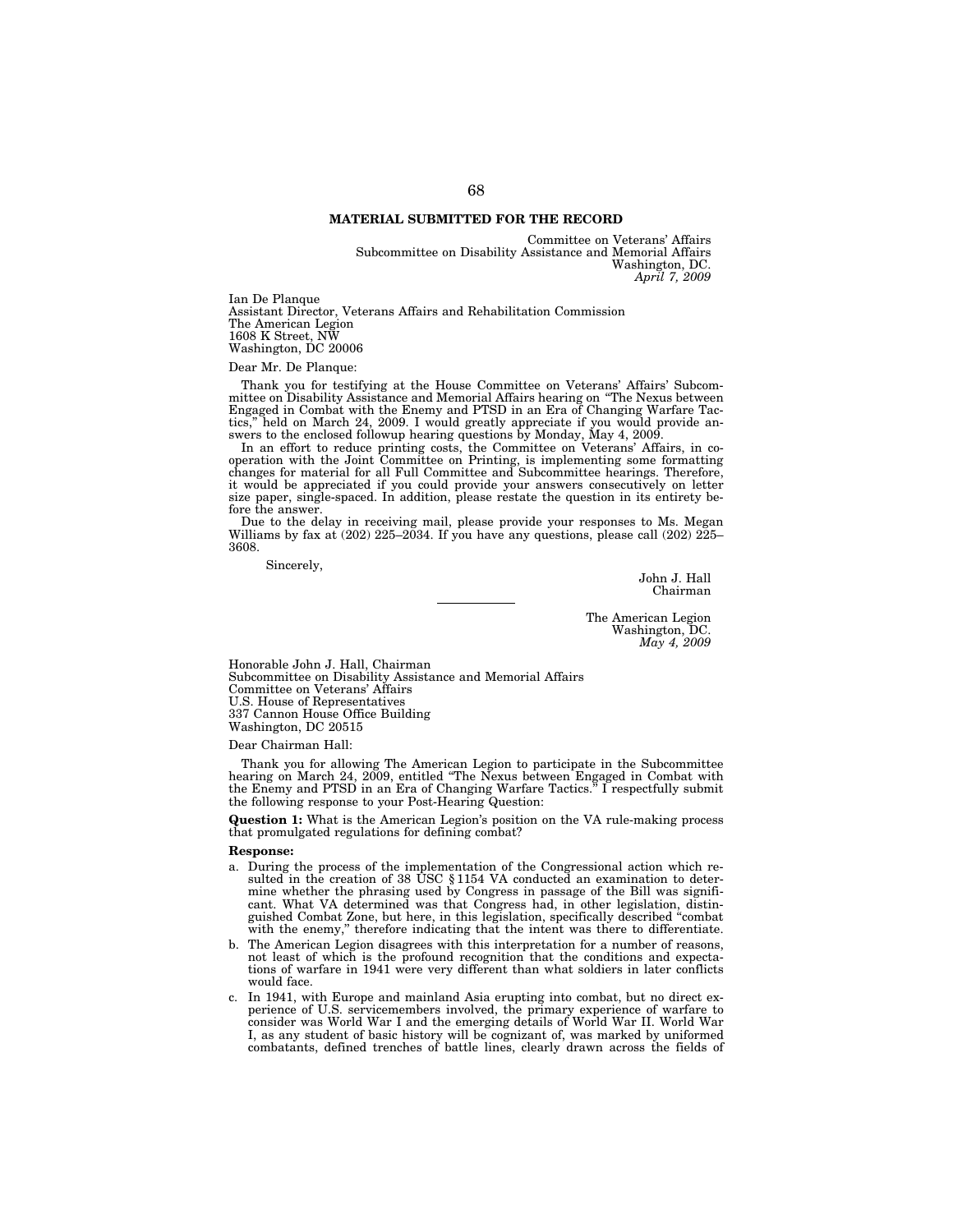Europe in mud and barbed wire. Even in the emerging battlefields of World War II, it would become clear that the distinction between lines of battle and the rear echelons was widely apparent. Artillery fire did indeed bring the fighting to some in the rear, but the vast majority of action seen was by combat arms soldiers on the pointy front end of combat.

- d. Flash forward several years and we began to see changes. Vietnam was marked by stealthy guerilla warfare ''behind the lines'' as well as what would be considered today terrorist bombings on the streets of Saigon. Remote forward operating bases sometimes required servicemembers to take up arms in activities not normally considered part of their military specialty. When the numbers of Infantrymen grow short, you must still defend your perimeter utilizing clerks, cooks, whoever can hold a rifle and remember their Basic Training.
- e. As we watch the events of the modern warfare conducted by the United States and its allies in the Global War on Terror, nobody can doubt that the expectations and face of the battlefield have substantially changed over the last 70 years. Regularly stories are shown of supply clerks, of mechanics, or communications specialists and other servicemembers not traditionally thought of as combat soldiers engaging in activity against the enemies. We see IEDs detonated in the streets as a commonplace event. We see journalists cringe from incoming rocket fire, and Members of Congress and the USO wearing protective vests and helmets as they visit troops even in locations in the heart of the so called ''Green Zone'' of safety in Iraq or at Bagram Air Base in Afghanistan. We know that the danger is all around the brave men and women who fight for this country.
- f. The American Legion believes strongly that the legislative intent of section 1154 (b) is to recognize the difficulties inherent in record keeping in combat, and to provide a means to assist the men and women of this country in proving the occurrence of events under these difficult conditions. What we have seen time and time again in the advocacy for veterans is that the very same conditions which make the proving of individual events difficult further make the proving of an individual's participation in the combat a great difficulty. Yet we know these servicemembers face these conditions day in and day out. Therefore it is the belief of The American Legion that the legislative intent, which must be recognized, or amended to specifically state such, is to recognize the word of these servicemembers under combat conditions to be true and honorable as long as they are consistent with the conditions and hardships of battle in the combat zone.

**Question 2:** What would you suggest be the standard for combat related stressors and who should make that determination?

#### **Response:**

- a. This could potentially be seen as two questions. Decisions revolving around the adequacy of stressors to trigger PTSD are specifically stated in the Diagnostic and Statistical Manual of Mental Disorders (4th Edition, 1994. The 5th Edition is current under revision for estimated distribution in 2012). A medical opinion is necessary to determine the adequacy of a stressor event in triggering PTSD. Therefore, the determination as to whether a combat event ''meets the standard'' for PTSD in terms of severity of experience should be made by a medical expert.
- b. If however, this question is interpreted to mean-what is the standard for determining if an incident is combat related and should fall under the criteria of 38 USC § 1154 with regard to confirmation of the occurrence of the event through lay testimony alone, then one must examine the standard already existing to measure if claimed events described by a servicemember are acceptable under 1154 where combat has been confirmed.
	- i. Such actions as are consistent with the circumstances, conditions or hardships of combat.
- c. It is the position of The American Legion that the interpretation of 1154(b) should be recognized for all soldiers serving in a combat zone (to be adequately determined by conference with the Secretaries of Defense and of the Department of Veterans Affairs) when describing the occurrence of events ''consistent with the conditions and hardships of combat.'' This provision was meant to reduce the heavy burden of proof required in recognition of the exigencies of record keeping on the battlefield. It is the position of The American Legion that the dispersed nature of the modern non-linear battlefield has rendered the battlefield less clear, and thus a more broad net must be cast to capture the conditions the provision was intended to remedy.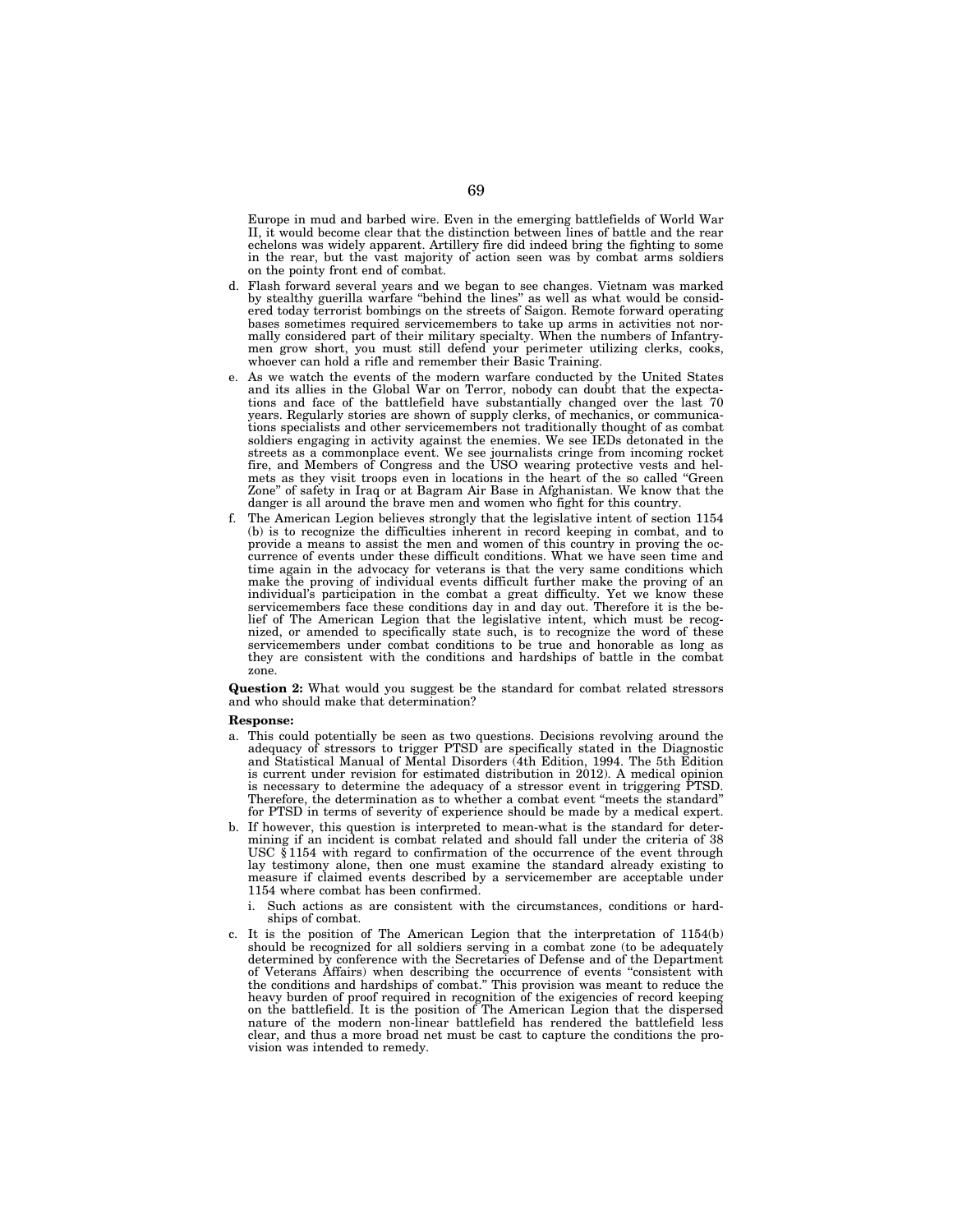**Question 3:** In your testimony, you stated that VA overdevelops claims. Can you explain this contention further and give examples of how this occurs?

# **Response:**

- a. VA is often presented with evidence, anecdotal or non-traditional in the sense of concrete military records, which would tend to confirm the veteran's statements and allow them to move on with their adjudication. However, they continue to ignore this information and continually send out for records which may or may not even exist, further lengthening the process through exhaustive record searches.
- b. Furthermore, VA tends to get locked in on proving ''combat'' and overlook that they may have already proved the existence of an event specific to the veteran. Once they determine that a veteran was in a convoy they then have to go back to the beginning of the process and start tracking the events of the convoy. They continue to find more and more questions that need to be answered as each new piece of evidence is uncovered.
- When VA discovers each new piece of evidence, they must then contact the veteran, let the veteran know they are in receipt of such evidence, and then seek to confirm the next piece in the puzzle rather than taking a holistic approach which could drastically simplify things.
- d. A veteran could be sent for an exam in which the doctor confirms the veteran has PTSD and links it to the experiences described by the veteran. VA denies this claim because they don't find evidence of the stressor. Later, through Herculean efforts the veteran manages to prove that not only were they stationed at a firebase in the middle of the heart of the Tet Offensive. However, VA determines that they must still confirm that this firebase . . . in the heart of the fighting of the Tet Offensive, actually took fire. Eventually this is proven. Now VA decides to send the veteran BACK for another examination because ''now they can confirm the incident.'' This is obviously a needlessly lengthy and convoluted process for something that should be conducted more smoothly.
- Something further to consider, which could greatly reduce the number of bounce back examinations described above, would be to either wait to conduct the examinations until the events are proven, or to direct the examining physicians to assume for the purposes of the examination, that all statements regarding stressors or incidents described by the veteran are true when considering their diagnosis.
	- i. In the second part of the above example, if VA finds clear and convincing evidence later that the events did not occur, then that knowledge could be applied to assess the validity of the diagnosis. However, should VA determine that the events described occurred, they would be in possession of enough evidence to grant the claim and reduce the backlog by not keeping claims around needlessly in endless development.

**Question 4:** When The American Legion conducts its quality reviews with NVLSP, does it evaluate the accuracy and completeness of PTSD C&P examinations being used by the adjudicators? What issues, if any, has the organization been able to identify during these site visits regarding PTSD claims?

#### **Response:**

- a. In conducting the quality reviews, The American Legion and NVLSP review all aspects of accuracy in the claims processed through the Regional Offices (RO's). A common theme throughout many RO's is the inadequacy of the exams being conducted. One of the most consistent problems noted in PTSD exams is that examiners are being asked to examine the veterans without evidence of a stressor event—leading them to state they cannot confirm a diagnosis without a confirmed stressor. Also, very often medical examiners will review the medical aspects of a claims file, but not the personnel portions of the file from the military record. In some cases, subsequent exams when an advocate has directed the examiner to note the patterns of behavior before and after the claimed stressors (for a servicemember with exemplary service before a stressor event and extremely derelict service afterwards) the examiner will note that the changes in behavior are consistent with the behavioral changes associated with PTSD type disorders.
- b. However, it is also important to point out that many types of examinations are inadequately performed at the RO level, and end up being remanded by the Board of Veterans' Appeals (BVA) for the performance of an adequate examina-tion. Although it is beyond the PTSD oriented purview of this question, an over-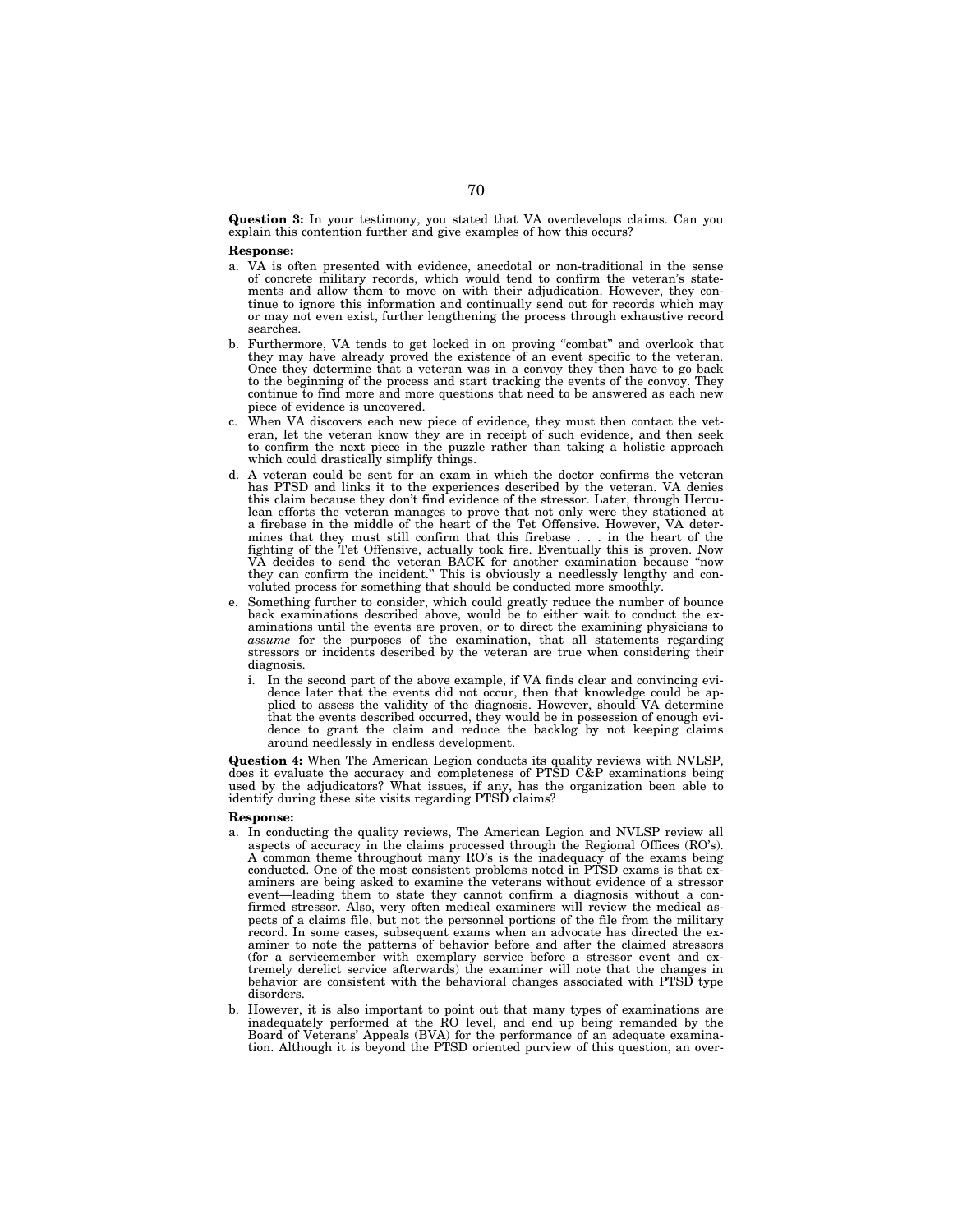all effort to get the examinations right the first time would go a long way to reducing the backlog by removing a lot of the cases clogging the system that could be removed from consideration if they were adjudicated properly the first time.

**Question 5:** In PTSD cases where the veteran does not have the required medals or awards, what does a service officer do to develop the claim?

# **Response:**

- a. To assist a veteran in developing claims of this nature, service officers will try to seek some additional types of information which may confirm the claimed stressor or incident in service.
	- i. By combing the veteran's military files, hopefully the personnel records can confirm which units the veteran was assigned to for which dates. Then, sometimes, unit records can be obtained which would help establish events for non-combat servicemembers such as mechanics or other non-Infantry soldiers who may not have decorations indicating combat.
	- ii. In the above examples, advocates often will try to track down information from independent research regarding which units were stationed where (which firebases in Vietnam for example) and then see if they can establish any incidents which affected the LOCATION. If a unit can be placed at a location when an incident occurred, the veteran is assumed, in the absence of clear evidence to the contrary, to have been present with their unit.
	- iii. Also, sometimes a search of back issues of hometown or national newspapers document the occurrence of some of these issues. These newspaper articles would require a good deal of research to track down.
	- iv. By asking the veterans to try to dig up old photos and old letters home which could confirm any of the claimed events. Sometimes, such as in the case of communications soldiers who are seconded out to other units to provide support in the field, a diligent service officer can associate the veteran with a unit they were temporarily assigned to by identifying the unit patches on soldiers in a photograph. Keep in mind such activities are very time consuming and difficult.
	- v. As a last resort, the veteran can submit their own lay testimony, which VA is usually reluctant to accept, and/or the testimony of other witnesses who were present for the events described. This is a lesser course of action because 1) it can be difficult to find old members of the unit, especially after many, many years; and 2) VA must "weigh" the lay testimony against the balance of the case and generally does not accept it if there is no independent military records confirming the lay testimony.

**Question 6:** In the experiences of The American Legion Service Officers, does VA accept the lay statement of a veteran when he/she has not already met the criteria in  $38 \text{ USC} \text{ } \& 1154(b)$  by establishing that they had engaged in combat with the enemy? Or, does the veteran have to first prove combat before VA uses the lay statement to identify the specific stressor?

#### **Response:**

- a. Although this is largely anecdotal and we have no exact figures on this, the overwhelmingly prevalent situation is that without proving combat, the VA is very reluctant to accept lay evidence to confirm a stressor. This occurs even in situations when a veteran has presented stressor descriptions in detail relating stressor events which mirror those expressed by the veteran as a part of an examination by a psychiatrist. Even in cases where the psychiatrist clearly diagnoses PTSD and relates it to a described stressor by the veteran, unless the veteran can provide military records to document a combat event, VA is reluctant to acknowledge the stressor and grant the service connection for PTSD.
- b. Sometimes a veteran will also supply supporting statements from other veterans who served with them in their unit. Again, the VA frequently does not accept these statements without independent confirmation in military records, citing to their requirements to weigh the validity of lay testimony.
- c. The one area where there has been some success is in situations where the veteran may have a postmarked letter from the dates described, say a 1968 letter to their parents from Vietnam, which describes the circumstances claimed, and/ or if the veteran can provide verifying photographs as detailed above. There have been more successes in establishing the credibility of this lay evidence, although even this is not always foolproof.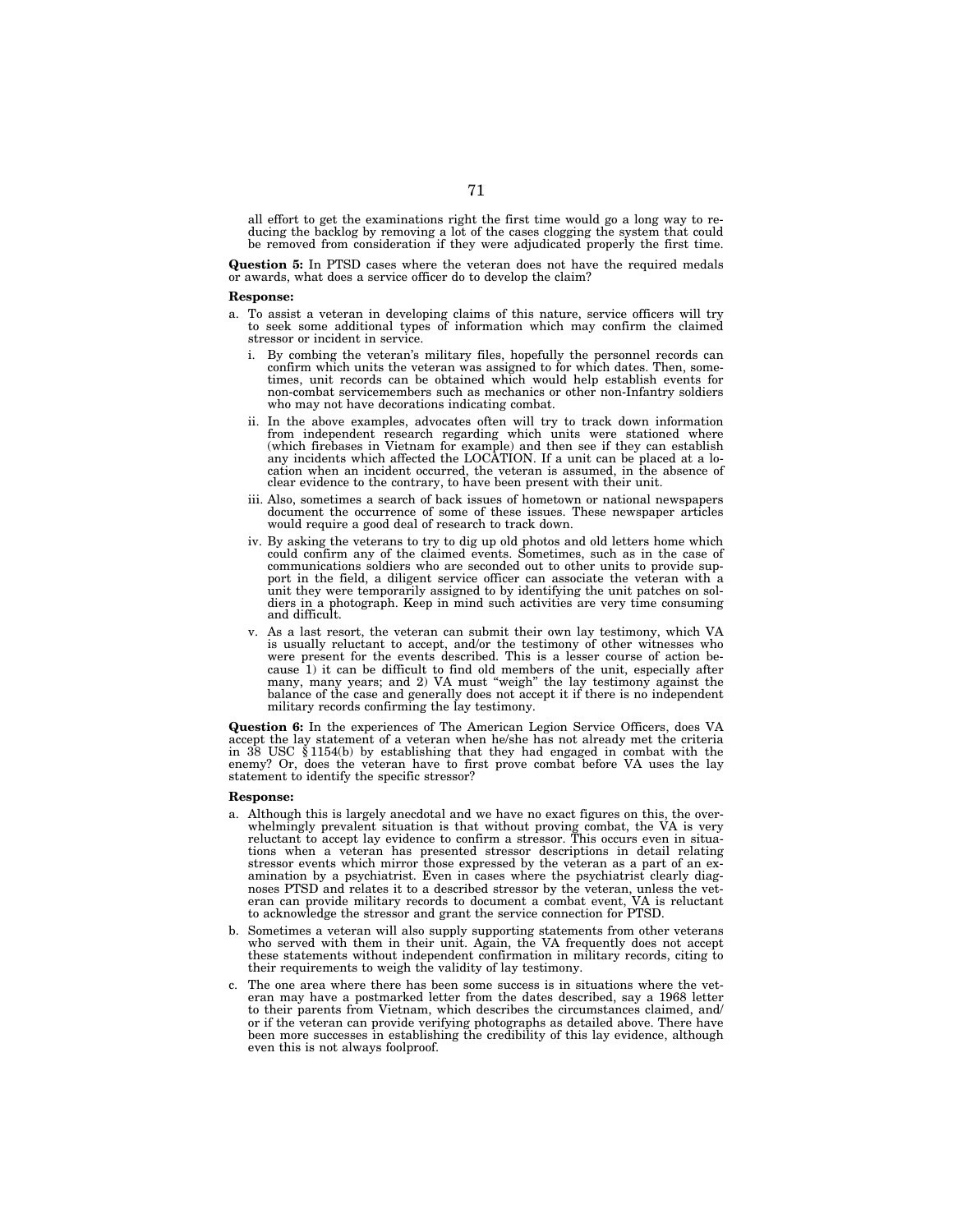d. Ultimately, one of the largest difficulties in this area is that recognition of these types of evidence is widely inconsistent between not only Regional Office to Regional Office, but even Rater to Rater within certain RP's.

Thank you for your continued commitment to America's veterans and their families.

Sincerely,

Ian De Planque, Assistant Director National Veterans Affairs and Rehabilitation

Committee on Veterans' Affairs Subcommittee on Disability Assistance and Memorial Affairs Washington, DC. *April 7, 2009* 

Thomas Berger, Ph.D. Senior Analyst for Veterans' Benefits and Mental Health Issues Vietnam Veterans of America 8605 Cameron Street, Suite 400 Silver Spring, MD 20910

# Dear Mr. Berger:

Thank you for testifying at the House Committee on Veterans' Affairs' Subcommittee on Disability Assistance and Memorial Affairs hearing on ''The Nexus between Engaged in Combat with the Enemy and PTSD in an Era of Changing Warfare Tactics,'' held on March 24, 2009. I would greatly appreciate if you would provide answers to the enclosed followup hearing questions by Monday, May 4, 2009.

In an effort to reduce printing costs, the Committee on Veterans' Affairs, in cooperation with the Joint Committee on Printing, is implementing some formatting changes for material for all Full Committee and Subcommittee hearings. Therefore, it would be appreciated if you could provide your answers consecutively on letter size paper, single-spaced. In addition, please restate the question in its entirety before the answer.

Due to the delay in receiving mail, please provide your responses to Ms. Megan Williams by fax at (202) 225–2034. If you have any questions, please call (202) 225– 3608.

Sincerely,

John J. Hall Chairman

# **Questions from the House Committee on Veterans' Affairs Subcommittee on Disability Assistance and Memorial Affairs Hearing on ''The Nexus Between Engaged in Combat With the Enemy and PTSD in an Era of Changing Warfare Tactics''**

#### **March 24, 2009**

**Question 1:** In your testimony you cited the findings of the National Vietnam Veterans Readjustment Study regarding PTSD in Vietnam veterans. How can this study further inform Congress to better help future generations of veterans while still meeting the needs of Vietnam veterans who enter the VA disability claims processing system?

**Response:** The National Vietnam Veterans Readjustment Study (NVVRS) is the largest nationwide psychiatric study of veterans ever conducted to date. Results of the NVVRS demonstrated that some 15.2 percent of all male and 8.5 percent of all female Vietnam theater veterans were current PTSD cases (i.e., at some time during 6 months prior to interview). Rates for those exposed to high levels of war zone stress were dramatically higher (i.e., a fourfold difference for men and sevenfold difference for women) than rates for those with low-moderate stress exposure. Rates of lifetime prevalence of PTSD (i.e., at any time in the past, including the previous 6 months) were 30.9 percent among male and 26.9 among female Vietnam theater veterans. Comparisons of current and lifetime prevalence rates indicate that 49.2 percent of male and 31.6 percent of female theater veterans, who ever had PTSD,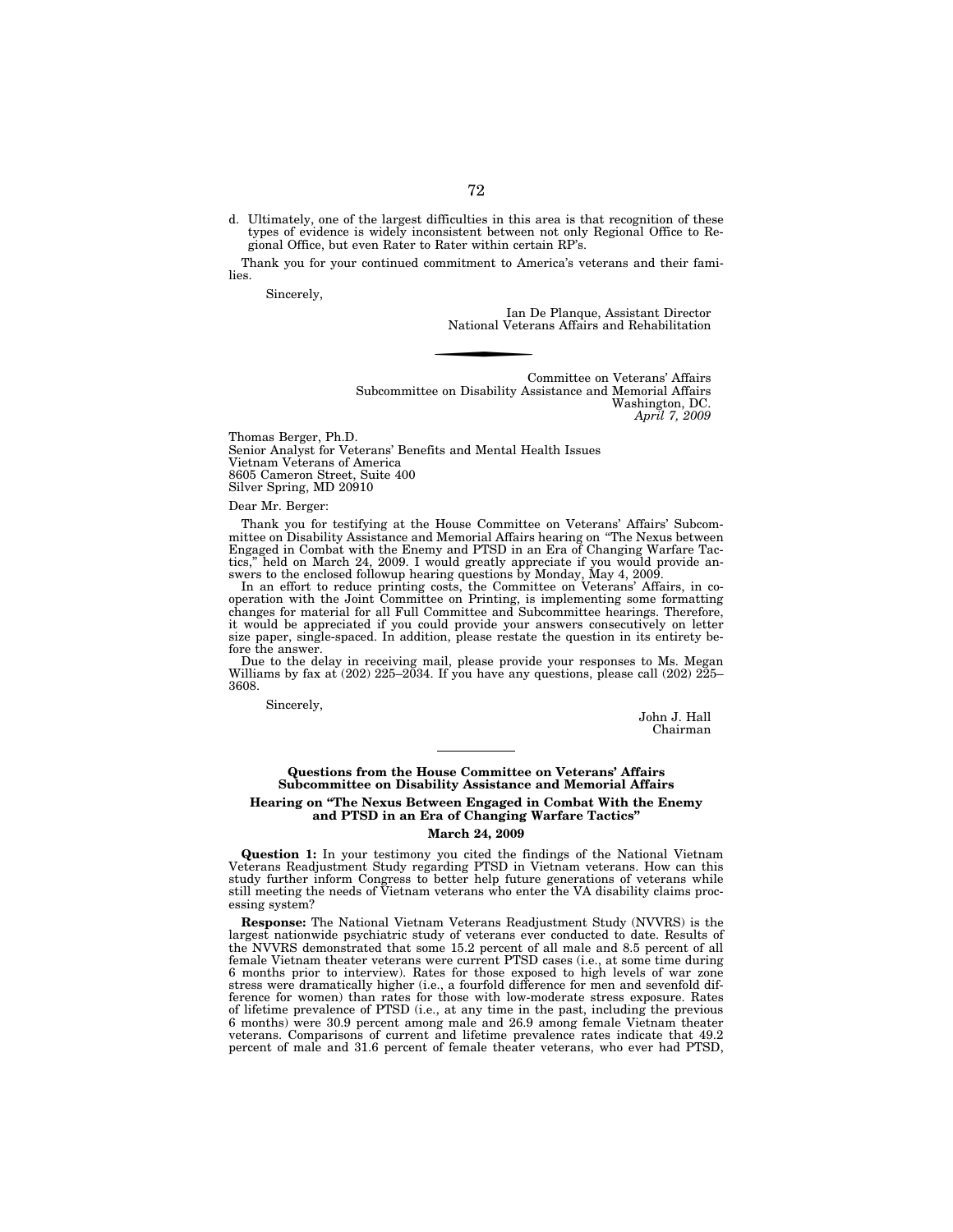still had it at the time of their interview. The NVVRS also found that African American veterans and Latino veterans not only had a higher rate of PTSD, but also were much less likely to seek assistance. Thus the NVVRS was a landmark investigation in which a national random sample of all Vietnam Theater and era vet-erans, who served between August 1964 and May 1975, provided definitive information about the prevalence and etiology of PTSD and other mental health readjustment problems in comparison with a random sample of those who had never served in the military. The study over-sampled African-Americans, Latinos, as well as women, enabling conclusions to be drawn about each subset of the veterans' population.

Subsequently in August 2006, the preeminent research journal, *Science*, published a study by Dr. Bruce Dohrenwend and colleagues that included a re-analysis of the NVVRS data. After application of a particularly rigorous method for validating combat exposure was applied to the data, their re-analysis concluded that nearly one out of every five (18.7 percent) Vietnam veterans had experienced post-traumatic stress disorder (PTSD) and that nearly one out every ten (9.1 percent) Vietnam vet-<br>erans was **still** suffering from chronic and disabling PTSD, more than 10 years after<br>the war had ended. In VVA's opinion, this study only can truly be a longitudinal study of Vietnam veterans that will be useful both for us and for the veterans who follow us.

#### COMPARISONS WITH OTHER STUDIES

There are two other studies under consideration by the VA for establishing prevalence rates, course, and physical health outcomes associated with PTSD. The ''Vietnam Veteran Twin Registry'' was assembled some 15 years ago to conduct behavioral genetics studies. The goal was to determine if a wide range of psychological, neurological, and behavioral conditions could be related to a common genetic pattern. The Twin Registry was established by recruiting male-male twin pairs using a wide variety of approaches to identifying the pairs. However, VVA's concerns about this registry for establishing prevalence of PTSD and related problems are:

- 
- The study is too simple to be substituted for the NVVRS. Twins are inherently not representative of the population who served in the
- 
- 
- Recruitment strategies didn't focus on random selection nor representativeness.<br>• The registry doesn't include women; only male twins are included.<br>• The registry doesn't reflect the racial and ethnic diversity of those
- The vast majority of the early work on the sample was conducted through the mail with only recent studies employing state of the art measurement of PTSD.

A second ongoing study that is supported by the VA is a risk and resiliency study of Persian Gulf War 2 active duty military soldiers. This ''Deployment Health Study'' by J. Vasterling and S. Proctor is examining risk factors for health, mental health and cognitive functioning prior to and at intervals following deployment. The samples included in this study are also not representative of all military serving in OIF–OEF as they were selected based upon the willingness of commanders of several military bases to participate. The sample, thus, isn't able to answer or address questions about prevalence of PTSD or any condition among individuals in service in Afghanistan or Iraq. The sampling again is very selective and may possess significant biases from which erroneous conclusions could be drawn about the prevalence of PTSD, its nature and its course. Obviously, this study tells us nothing about<br>the long-term course of PTSD in Vietnam veterans, nor the long-term physical<br>health implications of being afflicted with PTSD for decad

consequences of high stress war zone combat exposure, enabling better policies and services available to military personnel returning from deployments today. Because<br>of its unique scope, the NVVRS has had a large effect on VA and Department of<br>Defense (DoD) policies, and direct health care delivery and s

**Question 1(a):** Does VVA have additional recommendations for research to improve the disability claims process for veterans with PTSD?

**Response:** Another noteworthy NVVRS finding was the unusually high number of health problems reported by veterans who served in the Vietnam theater of operations. This finding is consistent with a steadily growing body of research evidence suggesting a link between PTSD and physical health conditions, such as cardio-vascular disorders, for example, as well as related mental health problems such as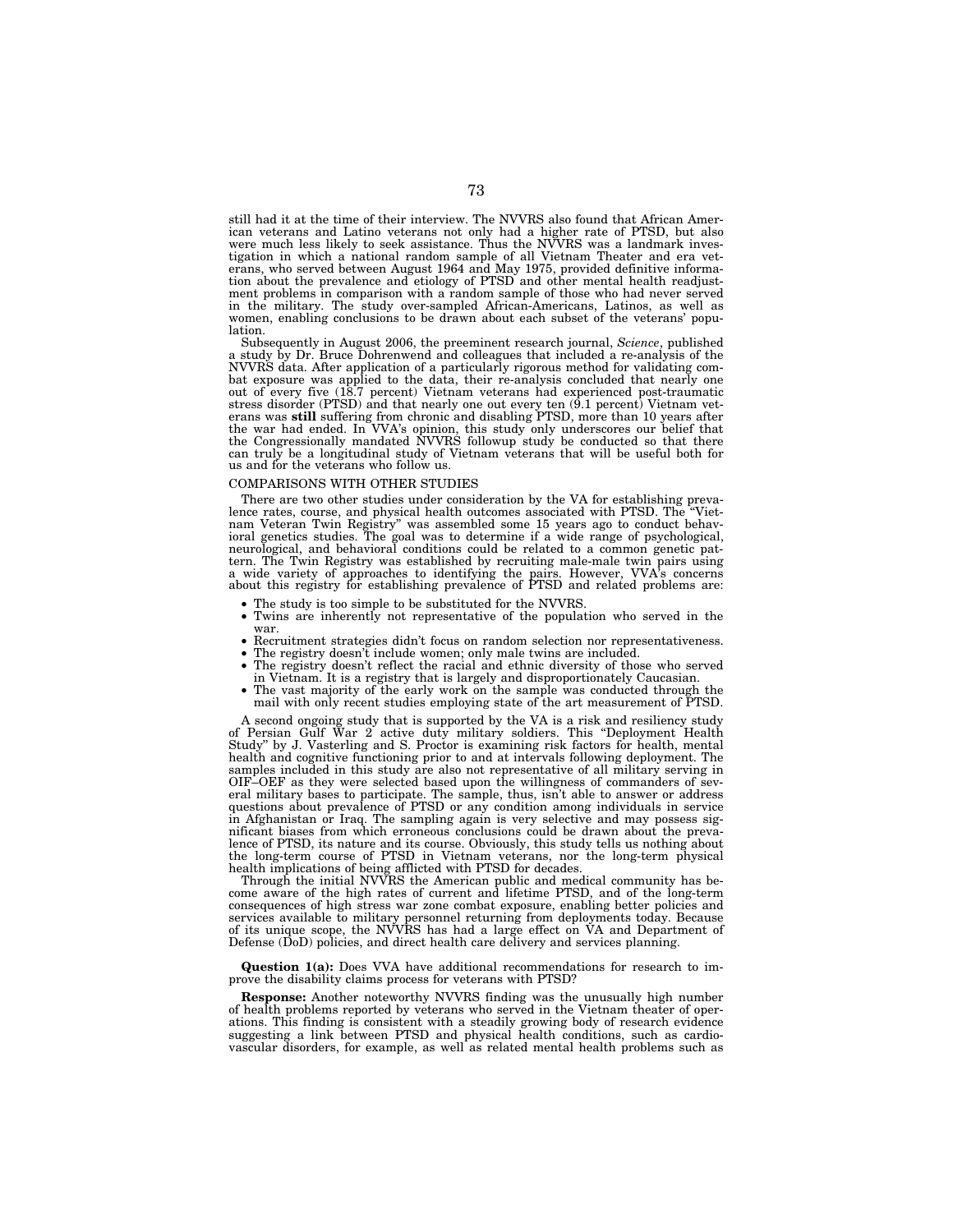chronic depression. Therefore, in VVA's opinion, only completion of the NVVRS followup could best establish the bases for any additional research needed to improve the disability claims process for veterans suffering with PTSD.

**Question 2:** What has been the impact to Vietnam veterans suffering from PTSD who have been denied compensation?

**Response:** Generally the impact has been devastating, including for some the risk of homelessness, substance abuse, unemployment, and suicide. However, the most obvious impact is the loss of hope in achieving any meaningful quality of life, followed closely by an ever-increasing sense of abandonment by the nation they so proudly served.

Lastly, language for the NVVRS follow up has been included in the past two Congressional budget proposals, but not acted upon. More importantly, however, despite the law requiring it and the recommendation of the Institute of Medicine of the National Academies of Science in July 2007 that the VA move forward to complete the NVVRS follow up study, the VA remains obdurate in its refusal to adhere to the law and good sense, and complete the study as directed by the Congress. Therefore, the need is for Congress to obtain accountability from the VA in this matter, as VVA's presumption is that the current VA Secretary will follow the letter of the law.

Thank you for the opportunity to provide this information, and please let me know if there are any additional questions.

> Thomas J. Berger, Ph.D. Senior Analyst for Veterans' Benefits and Mental Health Issues Vietnam Veterans of America

Committee on Veterans' Affairs Subcommittee on Disability Assistance and Memorial Affairs Washington, DC. *April 7, 2009* 

Carolyn Schapper Member Iraq and Afghanistan Veterans of America 308 Massachusetts Ave., NW Washington, DC 20002

Dear Ms. Schapper:

Thank you for testifying at the House Committee on Veterans' Affairs' Subcommittee on Disability Assistance and Memorial Affairs hearing on ''The Nexus between Engaged in Combat with the Enemy and PTSD in an Era of Changing Warfare Tactics,'' held on March 24, 2009. I would greatly appreciate if you would provide answers to the enclosed followup hearing questions by Monday, May 4, 2009.

In an effort to reduce printing costs, the Committee on Veterans' Affairs, in cooperation with the Joint Committee on Printing, is implementing some formatting changes for material for all Full Committee and Subcommittee hearings. Therefore, it would be appreciated if you could provide your answers consecutively on letter size paper, single-spaced. In addition, please restate the question in its entirety before the answer.

Due to the delay in receiving mail, please provide your responses to Ms. Megan Williams by fax at (202) 225–2034. If you have any questions, please call (202) 225– 3608.

Sincerely,

John J. Hall Chairman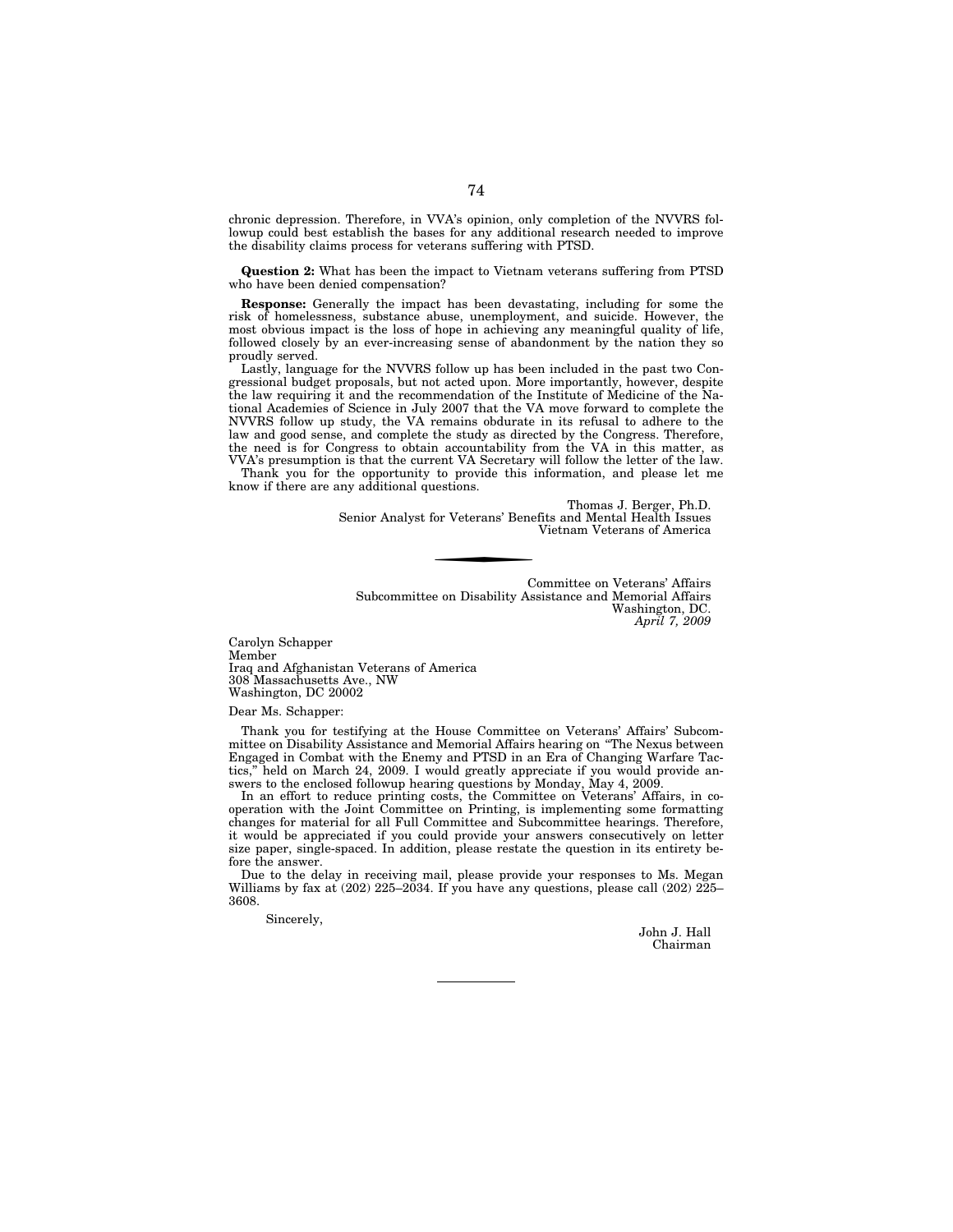# **Answers to Additional Questions From the March 23rd Hearing on ''The Nexus Between Engaged in Combat With the Enemy and PTSD in an Era of Changing Warfare Tactics''**

# **Carolyn Schapper, IAVA Veteran Spokeswoman**

**Question 1:** In your statement you noted that life in Iraq and Afghanistan is combat. Can you describe other types of stressful events besides rocket attacks, IED, or weapons fire that might also cause a servicemember to develop PTSD?

**Question 1(a):** In the experiences of Iraq or Afghanistan veterans would you say that a stressor might be one event or could it be multiple events or hardships?

**Response:** In my statement I stated that some of my fellow female servicemembers consider life in Iraq and Afghanistan as combat, and this statement was to imply that life on a base, for even those who do not leave, can be considered combat because of the constant threat of mortars and rocket fire, which is a very real threat. I, personally, did leave base and had exposure to IEDs and sniper-fire in addition to mortars and rockets while on base. So, there is no way that  $\overline{I}$  can quantify what is real for people who did not have my experience.

Regarding whether it takes one incident or several incidents to create a stressor significant enough to lead to PTSD it is unfortunately not an easy answer. I have no doubt that a person that was involved in one significant event that caused injury or death can have PTSD. Again, I cannot answer for others and how they process their experiences. Personally, I experienced seven significant events involving vehicle damage and/or enemy contact within 100 yards, which all factor into my PTSD. There is no way for me to remove myself from six of these events to determine if one of them would have led to adjustment issues.

**Question 2:** At the hearing on March 24, 2009, you urged a stronger presence of women veterans' centers. How could these centers better assist female veterans file claims for PTSD when they have been in combat or experienced a sexual trauma?

**Response:** Women Veterans' Centers can assist female veterans primarily through addressing comfort levels. It is not an understatement that women who have been traumatized by combat or MST can feel intimidated in relaying their experiences to males. We feel like we will be judged in a more skeptical manner than our male counterparts would be. Therefore, these centers would assist females just through their very existence. If women knew they had the opportunity to go to a VA center that routinely deals with females I believe more women would be likely to seek help and counseling. This would include having all-female PTSD groups.

Personally I feel very uncomfortable going to the VA because of the predominance of males at the VA. I am the obvious ''other'' which leads to uncomfortable looks and questions. If I knew there would be more women seeking services at the VA I would not feel as uncomfortable going there as I do now.

However, all this being said, I would like to point out that the VA does have some very significant women's services, such as a state of the art breast cancer research center. The VA has reached out to women and the issues that affect them, but there is certainly more that can be done to make women more willing to get the help they deserve.

> Committee on Veterans' Affairs Subcommittee on Disability Assistance and Memorial Affairs Washington, DC. *April 7, 2009*

Dean G. Kilpatrick, Ph.D. Member, Committee on Veterans' Compensation for Posttraumatic Stress Disorder Institute of Medicine 500 Fifth Street, NW Washington, DC 20001

Dear Mr. Kilpatrick:

Thank you for testifying at the House Committee on Veterans' Affairs' Subcommittee on Disability Assistance and Memorial Affairs hearing on ''The Nexus between Engaged in Combat with the Enemy and PTSD in an Era of Changing Warfare Tactics,'' held on March 24, 2009. I would greatly appreciate if you would provide an-swers to the enclosed follow-up hearing questions by Monday, May 4, 2009.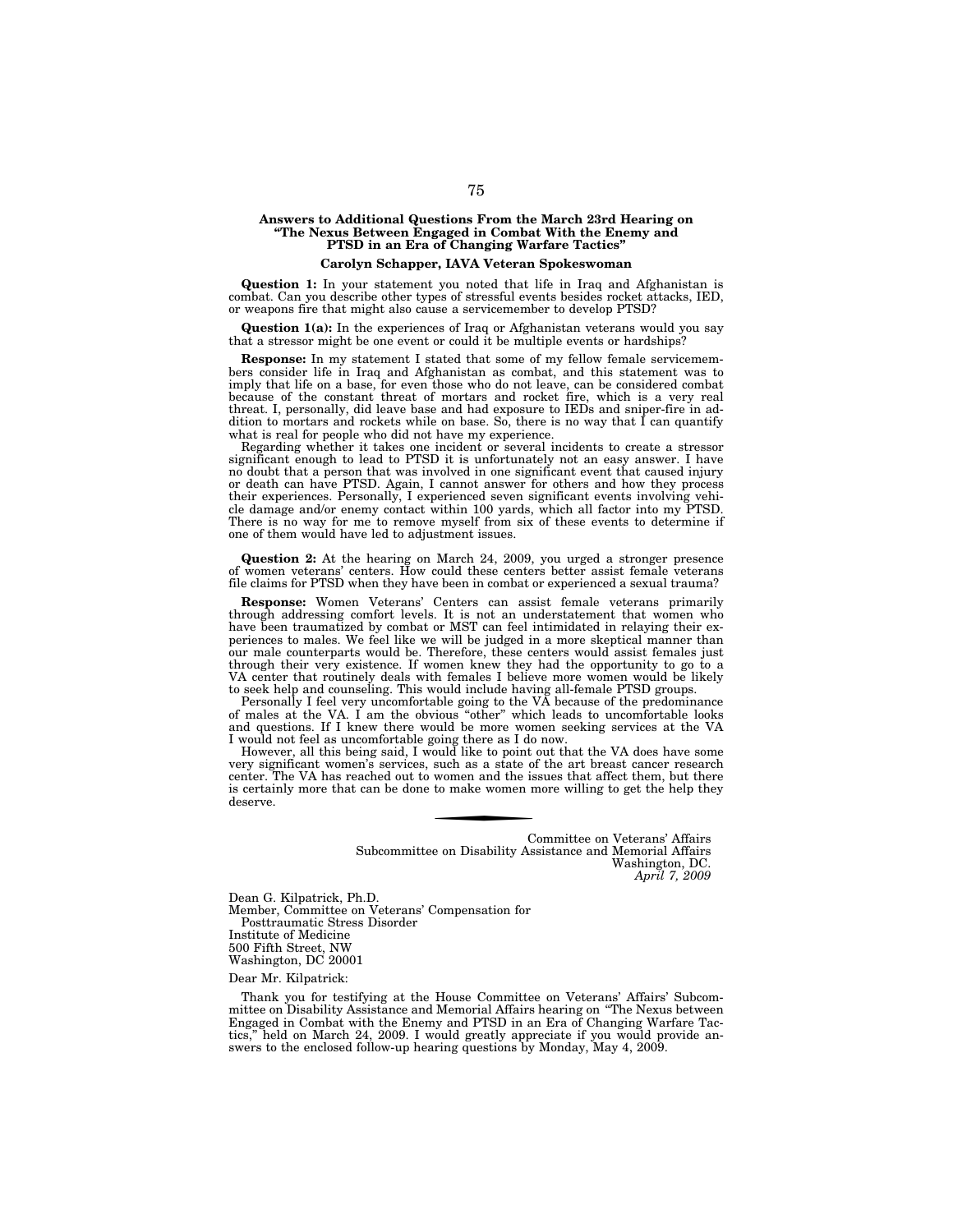In an effort to reduce printing costs, the Committee on Veterans' Affairs, in cooperation with the Joint Committee on Printing, is implementing some formatting changes for material for all full committee and subcommittee hearings. Therefore, it would be appreciated if you could provide your answers consecutively on letter size paper, single-spaced. In addition, please restate the question in its entirety before the answer.

Due to the delay in receiving mail, please provide your responses to Ms. Megan Williams by fax at (202) 225–2034. If you have any questions, please call (202) 225– 3608.

Sincerely,

John J. Hall Chairman

**Dr. Dean Kilpatrick's Response to Questions Posed by The Honorable John J. Hall, Chairman, Subcommittee on Disability Assistance and Memorial Affairs, House Committee on Veterans' Affairs Pursuant to the Hearing on ''The Nexus Between Engaged in Combat With the Enemy and PTSD in an Era of Changing Warfare Tactics''** 

# **March 24, 2009**

**Question 1:** What does the IOM mean by a comprehensive, consistent and rigorous PTSD evaluation process? Does VA have such a process?

**Response:** Our IOM committee (the Committee on Veterans' Compensation for Post-Traumatic Stress Disorder) concluded the following in its report *PTSD Compensation and Military Service* (IOM, 2006):

The most effective strategy for dealing with problems with self-reports of traumatic exposure is to ensure that a comprehensive, consistent, and rigorous process is used throughout the VA to verify veteran-reported evidence. (p. 194)

The committee's report did not detail the elements of such a process but did cite examples:

One approach to achieving this objective is routine and consistent use of the full range and battery of methods implemented and tested by Dohrenwend and colleagues (2006). The best-practice manual for C&P examinations, written by VA clinicians, already recognizes the value of careful and in-depth review of records (Watson et al., 2002). (p. 174)

Although our committee did not recommend mandating use of the *Best Practice Manual*, this manual offers guidelines for assessing traumatic exposure that represent the type of comprehensive, consistent, and rigorous evaluation process that the committee recommended.

**Question 1(a):** How well does VA use its own Best Practice Manual for PTSD C&P Exams?

**Response:** Our committee did not conduct a systematic assessment of the content of, nor of the average length of time taken to complete, VA PTSD compensation and pension (C&P) examinations; and it did not collect data on the frequency with which the procedures contained in the *Best Practice Manual* (Watson et al., 2002) were used. However, it did obtain anecdotal information on the process. Testimony presented to the committee indicated that clinicians often feel pressured to severely constrain the time that they devote to conducting a PTSD C&P examination—to as little as 20 minutes (Arbisi, 2006)—even though the examination protocol suggested in the *Best Practice Manual* requires up to 3 hours to complete, with additional time needed for complex cases.

In my opinion, this information suggests that use of the *Best Practices Manual*  was not universal when the Committee conducted its review. In fairness to the VA, it is possible that the agency may have subsequently implemented some of the Committee's recommendations concerning C&P exams, so the best way to answer this question would be to ask the VA to provide current data.

**Question 2:** Is the VA's regulation requiring certain awards and medals to docu-<br>ment a stressor for PTSD consistent with the DSM–IV criteria for the diagnosis?

**Response:** According to the *DSM–IV* criteria for the PTSD diagnosis, a characteristic set of symptoms must develop following exposure to an extreme traumatic stressor (APA, 2000). The text describing the types of traumatic stressors that qual-ify includes events that are directly experienced, witnessed, or learned about (IOM,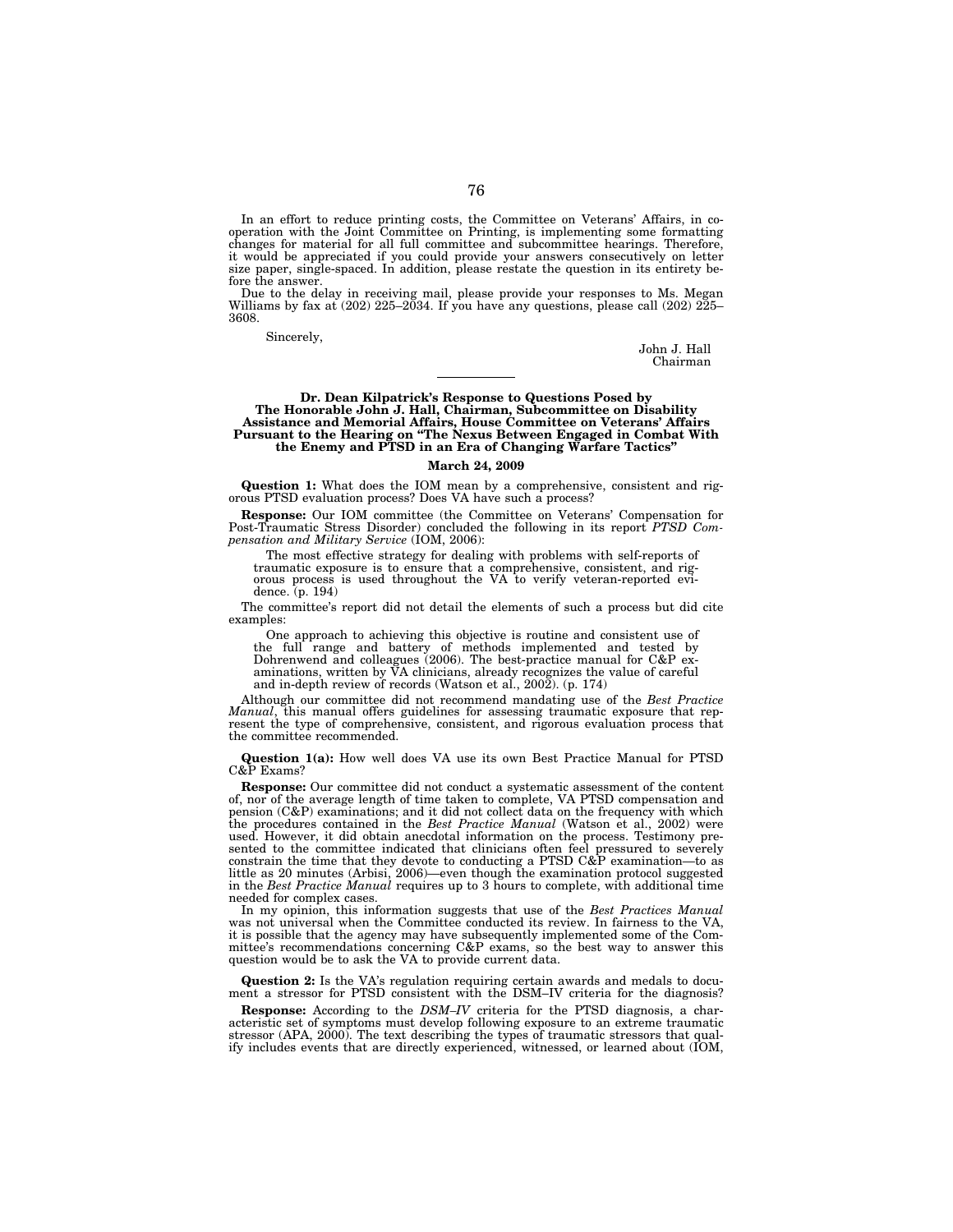2006; p. 72). Many of these traumatic stressors are relevant to and can occur during military service (e.g., military combat; sexual assault; being kidnapped or taken hostage; torture; incarceration as a prisoner of war or in a concentration camp; severe motor vehicle accidents; observing serious injuries or deaths of others due to assaults, accidents or war; learning about serious injury or deaths of friends). Veterans who have experienced some of these types of traumatic stressors might receive awards or medals documenting their exposure, but it is unlikely that exposure to many of these traumatic stressors would result in awards or medals. In any case, the *DSM–IV* diagnostic criteria for PTSD do not require having received an award, medal, or other independent recognition of exposure to a traumatic stressor for that stressor to count as a traumatic stressor.

The committee was not aware of an explicit VA regulation requiring certain awards or medals to document a stressor. It was aware that VA values such devices and other documentation found in military personnel records—duty stations and assignments, military occupational specialties (MOS), and related administrative information—because they are perceived as unbiased evidence that can corroborate or refute claimants' accounts. The committee noted and commented—on page 193 of its report—on a student guide produced by the Veterans Benefits Administration (VBA) for use in the training of examiners (VBA, 2005), stating:

a great deal of guidance is given on various service medals and devices that can be used to support PTSD claims and on how to use DoD resources to corroborate possible combat-related traumatic exposures.

The Student Guide delineates a number of decorations that ''may serve as evidence that the veteran engaged in combat'' but indicates that the evaluation needed to support an assertion that a claimant served in the area in which the incident stressful event is reported to have occurred is to be ''made on an individual case basis following analysis of all the evidence of record, particularly the veteran's description of the events" (p. 8).

As my testimony indicated, much of the research that the committee examined calls into question whether the information available in the military personnel files is always adequate to evaluate trauma exposure and notes circumstances—notably, cases of military sexual assault—where veterans are less likely to receive service connection for PTSD as a consequence of the relative difficulty of substantiating exposure to noncombat traumatic stressors.

The VA's disability examination workshop for an initial evaluation of PTSD states that:

[s]ervice connection for post-traumatic stress disorder (PTSD) requires medical evidence establishing a diagnosis of the condition that conforms to the diagnostic criteria of *DSM–IV*, credible supporting evidence that the claimed in-service stressor actually occurred, and a link, established by medical evidence, between current symptomatology and the claimed in-service stressor (IOM, 2006; p. 224; quoting the workshop contained at the following Web address: http://www.vba.va.gov/bln/21/Benefits/exams/disexm 43.htm).

The committee's report indicates that  $C\&P$  examinations "... differ in both scope and purpose from standard clinical examinations, as their core function is to provide VBA staff with the evidentiary foundation with which a claim for a service-connected disability can be rated or denied'' (IOM, 2006; p. 89). It goes on to discuss the ways in which C&P exams deviate from examinations that clinicians administer in diagnostic and treatment settings. Quoting Greenberg and Shuman (1997), the report notes on page 89:

In most instances, it is not realistic, nor is it typically the standard of care, to expect a therapist to be an investigator to validate the historical truth of what a patient discusses in therapy. . . . In contrast, the role of a forensic examiner is, among other things, to offer opinions regarding historical truth and the validity of the psychological aspects of . . . claims. The accuracy of this assessment is almost always more critical in a forensic context than it is in psychotherapy (Greenberg and Shuman, p. 53).

The requirements for documentation of a stressor for service connection of PTSD thus go beyond the diagnostic criteria set out in the *DSM–IV* (APA, 2000), but it must be remembered that the C&P exam has a different intent than the diagnostic evaluation set forth in the *DSM*.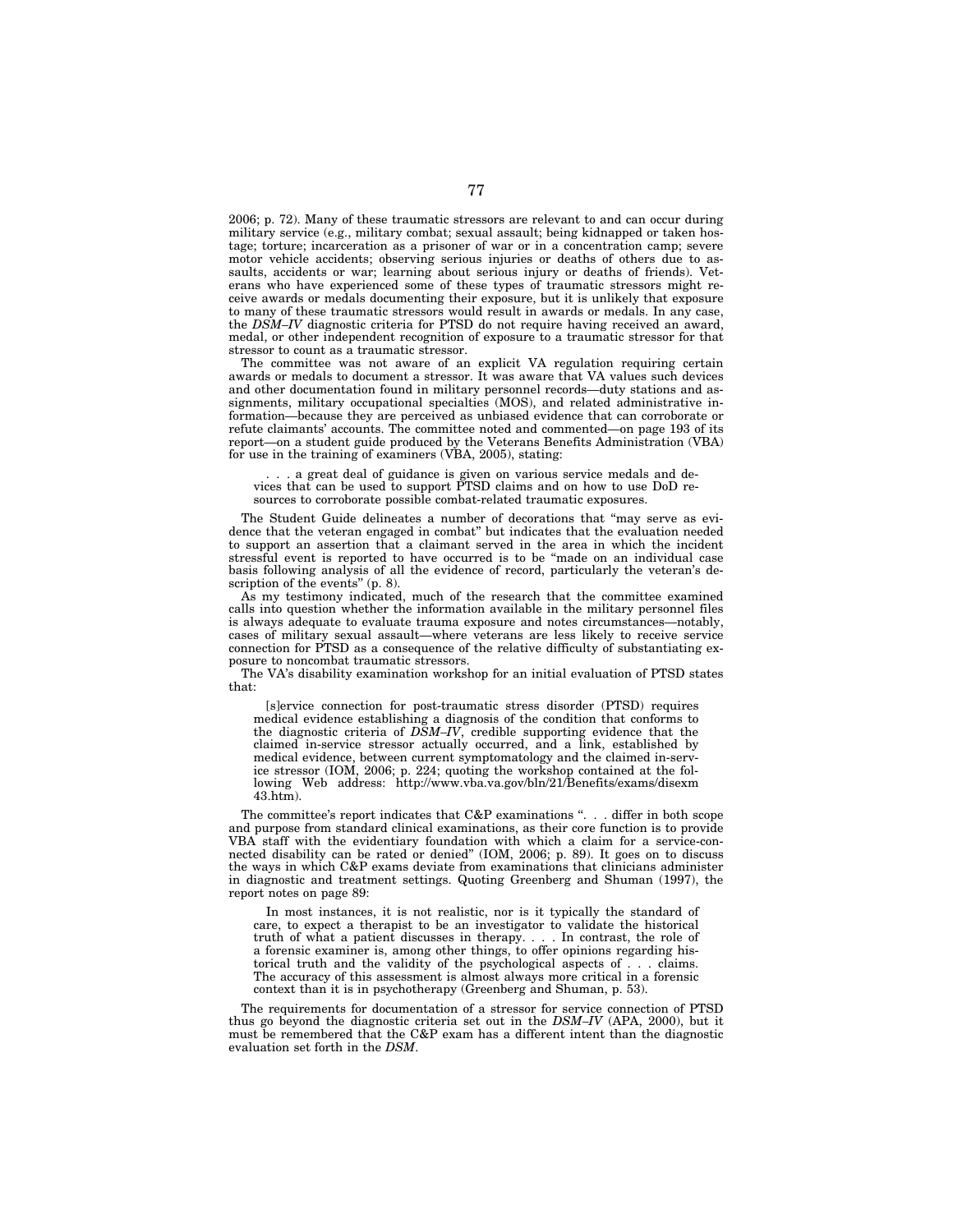**Question 3:** If Congress were to redefine the criteria for determining combat engagement to include a theater of combat operations do you think it would improve the claims process or harm it?

**Response:** Our IOM Committee did not address this question directly and did not make recommendations regarding it. Therefore, this response reflects my own opinion and not necessarily that of the Committee.

In my opinion, there are two advantages to clarifying the meaning of "combat<br>with the enemy" to include service in a theater of combat operations. First, this<br>change would highlight the fact that exposure to the types of t that can cause PTSD is no longer limited to those with particular Military Occupational Specialties or who are serving at the ''front lines.'' The distinction between serving at the front line in a combat role and at the rear in a supporting role is certainly less pronounced than it was in World War II, and anyone serving anywhere in a theater of combat operations is at risk of experiencing a wide variety of stressor events capable of producing PTSD. Second, establishing service connection for PTSD would still require an examiner to gather information about the actual traumatic events that the veteran reported they experienced within the theater of combat operations and to determine if these events were causally related to their PTSD symptoms. It would therefore be impossible for an examiner to diagnose PTSD and to establish that it is service-connected without obtaining information about specific traumatic events that happened to the veteran and determining that exposure to these events were causally related to the PTSD and/or had aggravated preexisting PTSD.

For these reasons, it is my opinion that this change would improve the claims process—not harm it.

#### **References**

APA (American Psychiatric Association). 2000. *Diagnostic and Statistical Manual of Mental Disorders DSM–IV–TR, Fourth Edition (Text Revisions).* Washington, DC: APA.

Arbisi PA. 2006 (July 6). *Issues and Barriers to Implementation of Best Practice Guidelines in Compensation and Pension Examinations.* Presentation to the Committee on Veterans' Compensation for Post Traumatic Stress Disorder. Washington, DC.

Dohrenwend BP, Turner JB, Turse NA, Adams BG, Koenen KC, Marshall R. 2006. The psychological risks of Vietnam for U.S. veterans: a revisit with new data and methods. *Science* 313:979–982.

Greenberg SA, Shuman DW. 1997. Irreconcilable conflict between therapeutic and forensic roles. *Professional Psychology: Research and Practice* 28(1):50–57.

IOM (Institute of Medicine). 2006. *PTSD Compensation and Military Service.*  Washington, DC: The National Academies Press. [Online] Available: http://books.

nap.edu/catalog.php?record\_id=11870 [accessed April 20, 2009]. VBA (Veterans Benefits Administration). 2005. *Post-Traumatic Stress Disorder— Student Guide.* Washington, DC:Department of Veterans Affairs.

Watson P, McFall M, McBrine C, Schnurr PP, Friedman MJ, Keane T, Hamblen JL. 2002. *Best Practice Manual for Posttraumatic Stress Disorder (PTSD) Compensation and Pension Examinations.* [Online]. Available: http://www.avapl.org/pub/ PTSD%20Manual%20final%206.pdf [accessed April 20, 2009].

> Committee on Veterans' Affairs Subcommittee on Disability Assistance and Memorial Affairs Washington, DC. *April 7, 2009*

Terri Tanielian Study Co-Director, Invisible Wounds of War RAND Center for Military Health Policy Research 1776 Main Street P.O. Box 2138 Santa Monica, CA 90407–2138

Dear Ms. Tanielian:

Thank you for testifying at the House Committee on Veterans' Affairs' Subcommittee on Disability Assistance and Memorial Affairs hearing on ''The Nexus between Engaged in Combat with the Enemy and PTSD in an Era of Changing Warfare Tactics,'' held on March 24, 2009. I would greatly appreciate if you would provide an-swers to the enclosed follow-up hearing questions by Monday, May 4, 2009.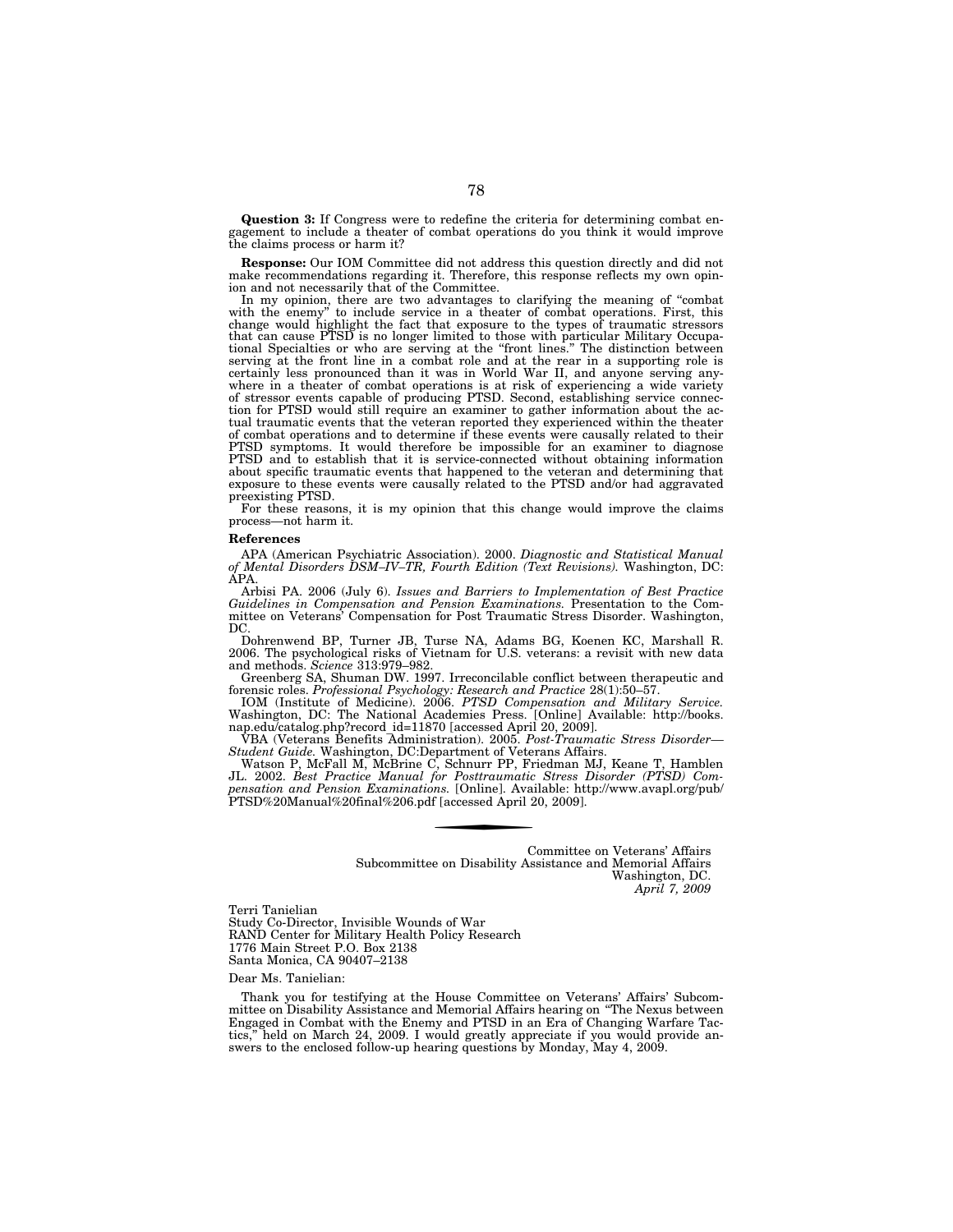In an effort to reduce printing costs, the Committee on Veterans' Affairs, in cooperation with the Joint Committee on Printing, is implementing some formatting changes for material for all Full Committee and Subcommittee hearings. Therefore, it would be appreciated if you could provide your answers consecutively on letter size paper, single-spaced. In addition, please restate the question in its entirety before the answer.

Due to the delay in receiving mail, please provide your responses to Ms. Megan Williams by fax at (202) 225–2034. If you have any questions, please call (202) 225– 3608.

Sincerely,

John J. Hall Chairman

**Responses of Terri Tanielian and Christine Eibner,1 Study Co-Director Invisible Wounds of War Study Team, The RAND Corporation In Response to Questions From the House Committee on Veterans' Affairs Subcommittee on Disability Assistance and Memorial Affairs** 

# **Hearing on ''The Nexus Between Engaged in Combat With the Enemy and PTSD in an Era of Changing Warfare Tactics''**

## **March 24, 2009**

Chairman Hall, thank you for requesting answers to your followup hearing questions. My responses appear below, following each of your questions which are repeated here.

**Question 1:** The information contained in the *Invisible Wounds of War* Report is very impressive; however it seems there are still some unanswered questions. If you were going to recommend further study, what would you suggest that the VA or DoD study in order to better assist veterans with PTSD? What other data would we need to further develop the cost estimate model used by RAND?

**Response:** We will answer each of these sub-questions in turn. First, our rec-

ommendations for further study: In many respects, the Invisible Wounds of War study raises more research questions than it provides answers. Better understanding is needed of the full range of problems (emotional, economic, social, health, and other quality-of-life deficits) that confront individuals with post-combat post traumatic stress disorder (PTSD). This knowledge is required both to enable the health care system to respond effectively and to calibrate how disability benefits are ultimately determined. Greater knowledge is needed to understand who is at risk for developing mental health problems and who is most vulnerable to relapse, and how to target treatments for these individuals. We also need to be able to accurately measure the costs and benefits of different treatment options so that fiscally responsible investments in care can be made. We need sustained research into the effectiveness o treatments that can improve the functioning of individuals who do not improve from the current evidence-based therapies. Finally, we need research that evaluates the effects of policy changes implemented to address the injuries of veterans who served in Operations Enduring and Iraqi Freedom (OEF/OIF), including how such changes affect the health and well-being of the veterans, the costs to society, and the state of military readiness and effectiveness.

Addressing these vital questions will require a substantial, coordinated, and strategic research effort. We see the need for several types of studies to address these information gaps. A coordinated Federal research agenda on these issues within the veterans' population is needed. Further, to adequately address knowledge gaps will require funding mechanisms that encourage longer term research that examines a broader set of issues than can be financed within the mandated priorities of an existing funder or agency. Such a research program would likely require funding in excess of that currently devoted to PTSD research through DoD and the VA, and

<sup>&</sup>lt;sup>1</sup>The opinions and conclusions expressed in this testimony are the authors' alone and should not be interpreted as representing RAND or any of the sponsors of its research. This product is part of the RAND Corporation testimony series. RAND testimonies record testimony presented by RAND associates to Federal, State, or local legislative Committees; Government-ap-pointed commissions and panels; and private review and oversight bodies. The RAND Corporation is a nonprofit research organization providing objective analysis and effective solutions that address the challenges facing the public and private sectors around the world. RAND's publica-tions do not necessarily reflect the opinions of its research clients and sponsors.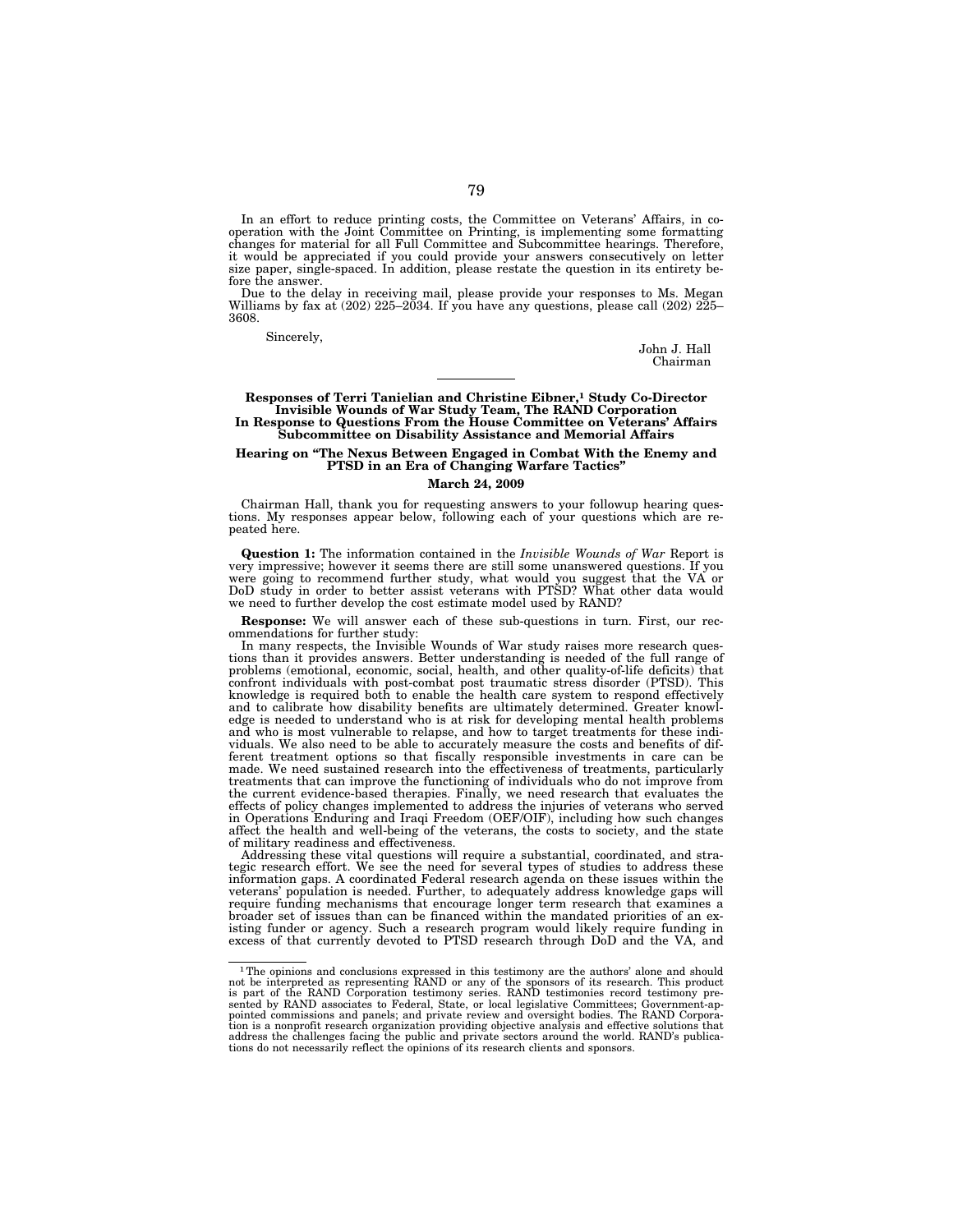would extend to the National Institutes of Health, the Substance Abuse and Mental Health Services Administration, the Centers for Disease Control and Prevention, and the Agency for Health Care Research and Quality. These agencies have limited research activities relevant to military and veteran populations, but these popu-lations have not always been prioritized within their programs. Initial strategies for implementing this national research agenda include the following:

- A large, longitudinal study on the natural course of these mental health and cognitive conditions among OEF/OIF veterans, including predictors of relapse and recovery. Ideally, such a study would gather data pre-deployment, during deployment, and at multiple time points post-deployment. The study should be designed so that its findings can be generalized to all deployed servicemembers while still facilitating identification of those at highest risk, and it should focus on the causal associations between deployment and mental health conditions. A longitudinal approach would also make it possible to evaluate how use of health care services affects symptoms, functioning, and outcomes over time; how TBI and mental health conditions affect physical health, economic productivity, and social functioning; and how these problems affect the spouses and children of servicemembers and veterans. These data would greatly inform how services are arrayed to meet evolving needs within this population of veterans. They would also afford a better understanding of the costs of these conditions and the benefits of treatment so that the nation can make fiscally responsible investments in treatment and prevention programs. Some ongoing studies are ex-amining these issues (Smith et al., 2008; Vasterling et al., 2006); however, they are primarily designed for different purposes and thus can provide only partial
- Aggressive support for research to identify the most effective treatments and approaches, especially for TBI care and rehabilitation. Although many studies are already under way or under review (as a result of the recent congressional mandate for more research on Post traumatic stress disorder (PTSD) and traumatic brain injury (TBI), an analysis that identifies priority-research needs within each area could add value to the current programs by informing the overall research agenda and creating new program opportunities in areas in which research may be lacking or needed. More research is also needed to evaluate innovative treatment methods, since not all individuals benefit from the currently available treatments.
- Evaluations of new initiatives, policies, and programs. Many new initiatives and programs designed to address psychological and cognitive injuries have been put into place, ranging from screening programs and resiliency training, to use of care managers and recovery coordinators, to implementation of new therapies. Each of these initiatives and programs should be carefully evaluated to ensure that it is effective and is improving over time. Only programs that demonstrate effectiveness should be maintained and disseminated.

Second, with respect to the data that would be needed to further develop our cost estimates. As we highlighted in our earlier testimony, based on limitations in the existing literature, our model only considers costs incurred within the first 1 to 2 years following deployment. We know the consequences of PTSD, depression, and TBI can extend beyond 2 years; however, estimating long-term costs is difficult because we have limited information on the long term course of illness for these conditions under different treatment regimes. Longitudinal data on servicemembers that tracked treatment use, remission, and relapse would be necessary to fully understand costs.

Another limitation of our current model is that, because we did not have data from either DoD or the VA, we had to estimate costs based on TRICARE reimbursement rates, Medicare reimbursement rates, published literature, and civilian sources. More detailed cost and workload data from DoD and VA would allow us to estimate more accurate costs figures overall, and for these systems in particular.

Finally, there are many potential consequences of PTSD, TBI, and depression that require further study before they can be definitively linked to the illnesses. For example, we know that veterans with PTSD and depression are more likely to be homeless than other veterans. However, it is unclear whether PTSD and depression caused this homelessness. It's possible that homelessness causes depression. A better understanding of the causal relationship between homelessness and mental illness would be needed in order to confidently ascertain costs. A similar argument could be made for other potential consequences of PTSD, TBI, and depression, including family strain, drug and alcohol abuse, and violent behavior. A longitudinal study of service personnel could be used to better understand the causal relation-ship between mental health and cognitive conditions and downstream consequences.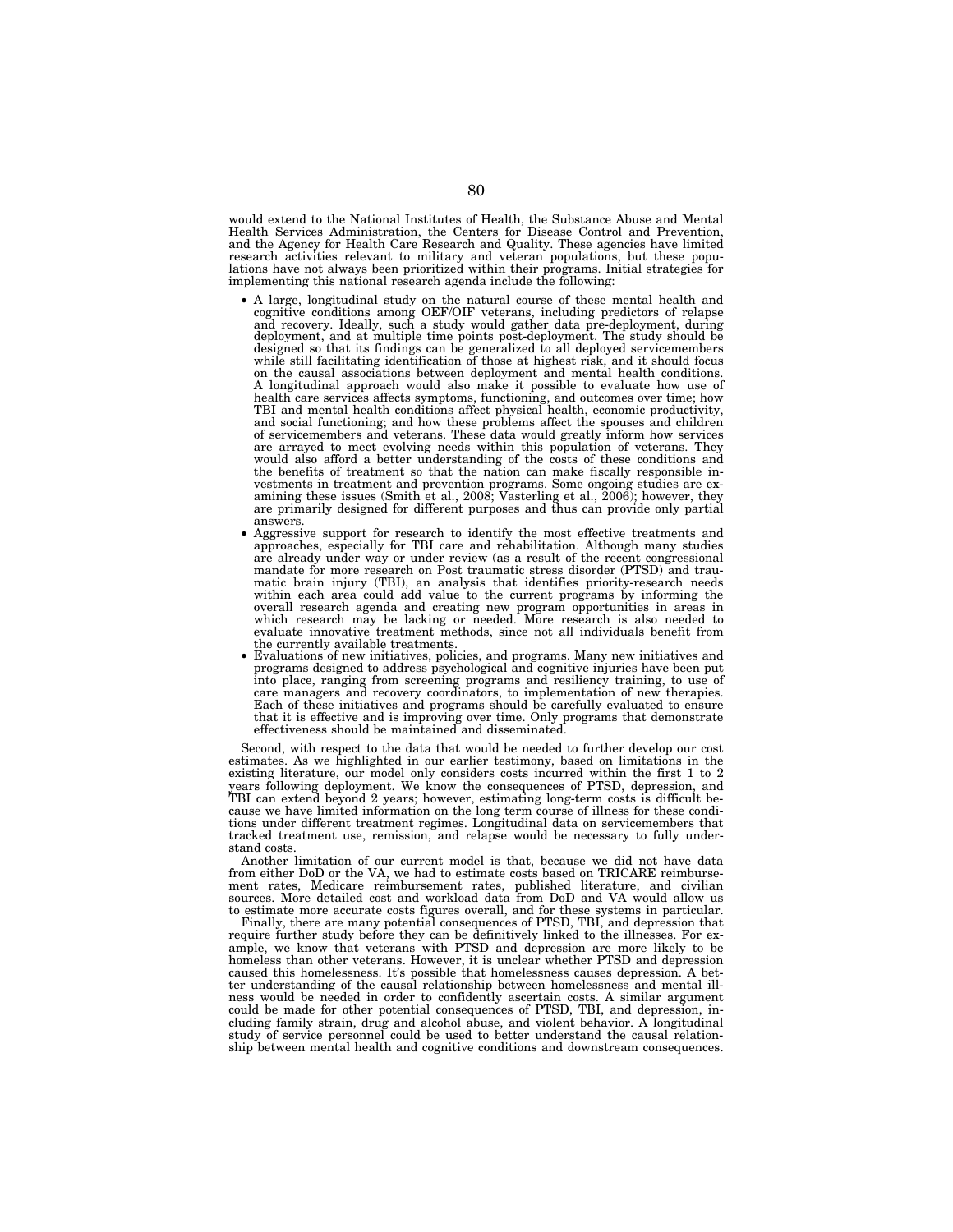**Question 2:** Based on your microsimulation model, could you estimate the cost to Congress, if veterans who have been deployed to a theater of combat operations were able to enter the disability compensation system within months of filing a claim rather than if they are denied?

**Response:** Currently, our model is not designed to answer this type of question. In order to understand costs to Congress, we'd need better information on costs to DoD and the VA, as well as any costs incurred by SSA (e.g. through disability payments) as well as through CMS (Medicaid). We'd also need a better understanding of how disability payments and access to VA health systems improve outcomes. Access to cost information from DoD and VA would enable us to partially answer this question. However, longitudinal data would be required to fully understand how veteran's benefits mitigate against the negative consequences of PTSD, TBI, and depression.

> Committee on Veterans' Affairs Subcommittee on Disability Assistance and Memorial Affairs Washington, DC. *April 7, 2009*

Rear Admiral David Smith, M.D., SHCE, USN Joint Staff Surgeon, Office of the Chairman of the Joint Chiefs of Staff Wounded and Survivor Care Task Force U.S. Department of Defense 1400 Defense Pentagon Washington, DC 20301

#### Dear Rear Admiral Smith:

Thank you for testifying at the House Committee on Veterans' Affairs' Subcommittee on Disability Assistance and Memorial Affairs hearing on ''The Nexus between Engaged in Combat with the Enemy and PTSD in an Era of Changing Warfare Tactics,'' held on March 24, 2009. I would greatly appreciate if you would provide answers to the enclosed followup hearing questions by Monday, May 4, 2009.

In an effort to reduce printing costs, the Committee on Veterans' Affairs, in cooperation with the Joint Committee on Printing, is implementing some formatting changes for material for all Full Committee and Subcommittee hearings. Therefore, it would be appreciated if you could provide your answers consecutively on letter size paper, single-spaced. In addition, please restate the question in its entirety before the answer.

Due to the delay in receiving mail, please provide your responses to Ms. Megan Williams by fax at (202) 225–2034. If you have any questions, please call (202) 225– 3608.

Sincerely,

John J. Hall Chairman

#### **Response From Rear Admiral David Smith, M.D., SHCE, USN U.S. Department of Defense To the House Committee on Veterans' Affairs Subcommittee on Disability Assistance and Memorial Affairs**

# **Hearing on ''The Nexus Between Engaged in Combat With the Enemy and PTSD in an Era of Changing Warfare Tactics''**

# **March 24, 2009**

**Question 1:** I understand that the Defense Department has a process for agreeing on terms, which it publishes in a Dictionary of Military and Associated Terms. Can you describe how DoD develops an agreed upon understanding for the terms that are entered into the Dictionary, and are they applied consistently throughout the branches?

**Response:** Joint Publication (JP) 1–02, The Department of Defense Dictionary of Military and Associated Terms, (aka ''the DoD Dictionary'') contains terms and definitions that are commonly used throughout the DoD, but not adequately defined for DoD purposes in standard English-language dictionaries. These terms broadly underpin joint operations, education and training; as such, JP 1–02 definitions are best defined and introduced in a descriptive context that facilitates understanding.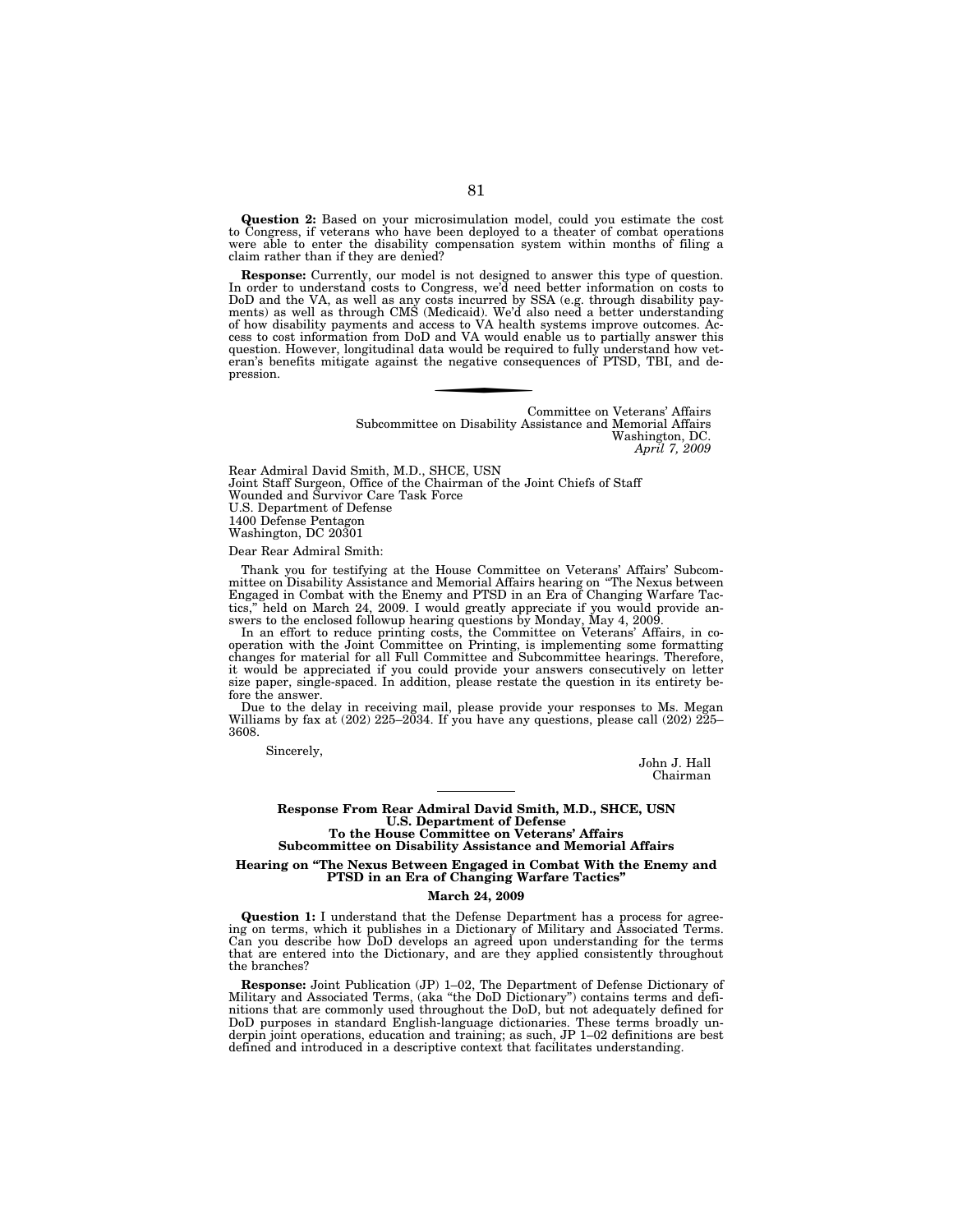Terms in JP 1–02 come from four sources, as follows:

- a. *Joint Doctrine.* The 77-volume Joint Doctrine 1 hierarchy issued under CJCS Title 10 authority consists of the principles that guide the employment of U.S. military forces in coordinated action toward a common objective. It represents what is taught, believed and advocated as what is right (i.e., what works best). Its purpose is to enhance the operational effectiveness of U.S. forces. Joint Doctrine is neither policy nor strategy; it is authoritative guidance that is implemented by a commander exercising judgment regarding a specific circumstance. Terminology routinely emanates from recording these principals; certain terms are therefore both defined and described in context. This is the preferred method as the narrative text of the doctrine provides contextual meaning.
- b. *Policy Issuances.* Policy issuances from the Secretary of Defense and the CJCS (specifically DoD Directives, DoD Instructions, and CJCS Instructions) have the authority of orders (vice the authoritative advice of Joint Doctrine). Certain terms are defined and then briefly described in context of these issuances. (Policy issuances do not normally have the space to provide full contextual meaning.)
- c. *NATO Agreed.* The North Atlantic Treaty Organization issues Allied joint doctrine and policy. Terms that emanate from those issuances, when agreed to by the U.S., may be entered in JP 1–02 to delineate their usage in a NATO context. (This is germane when a NATO definition may be different than a U definition. Inclusion in JP 1–02 cues U.S. users to the differences.)
- d. *Specifically Directed.* Certain terms will be incorporated in JP 1–02 when specifically directed by either the Secretary of Defense or the CJCS. This normally occurs when development efforts regarding the other paths to inclusion requires a specific decision in order to progress.

It should be noted that *not* all terms defined in Joint Doctrine, in DoD or CJCS policy issuances, or agreed to in NATO are entered into JP 1–02. In the staffing relative to producing these items, terms proposed for inclusion in JP 1–02 are specifically so marked so that they may be considered in a DoD-wide context. Terms having specific, vice general application (e.g. limited applicability), such as those used in medical diagnosis or administrative determinations, are not considered appropriate for inclusion in the DoD dictionary.

The administrative process regarding the inclusion of terms in JP 1–02 involves DoD-wide 2 staffing. During the staffing process, any DoD component may comment on a proposal recommending approval, disapproval, or modification. The CJCS, through the Joint Staff J–7, is responsible for resolving any contentious issues that arise during staffing.

**Question 2:** Thank you for your observations on the problems with the DoD Disability Evaluation System. How would you suggest that DoD and VA work to streamline the process and correct deficits? a. What legislative fixes are you anticipating from Congress?

**Response:** Since the passing of the Career Compensation Act of 1949, DoD and VA have operated parallel systems to examine, rate and compensate disabled veterans. DoD's responsibility is to make fit versus unfit determinations; our disability ratings and compensation are based solely on the unfitting conditions. In contrast, VA examines, rates and compensates veterans based upon all service-related disabling conditions. There are different ground-rules and evidentiary standards for each, and as a result, the parallel processes produce different results. This duplicative system is confusing and frustrating to servicemembers and veterans alike. Disability compensation rules further compound the problem, frequently resulting in DoD benefits paid to servicemembers which must then be repaid before VA benefits may begin.

Prior to and since the aftermath of the Walter Reed articles in early 2007, multiple commissions and review groups have been chartered to evaluate and make recommendations on the treatment, rehabilitation and compensation of our wounded warriors and veterans. The Dole-Shalala, Scott and Nicholson reports, in particular,

<sup>&</sup>lt;sup>1</sup>The current Joint Doctrine library can be found at: http://www.dtic.mil/doctrine/nipr\_index.html.

index.html.<br><sup>2</sup>DoD components which review Terminology proposals are the Office of the Secretary of Defense, the Military Departments, the CJCS and the Joint Staff, the Office of the Inspector General of the DoD, the comba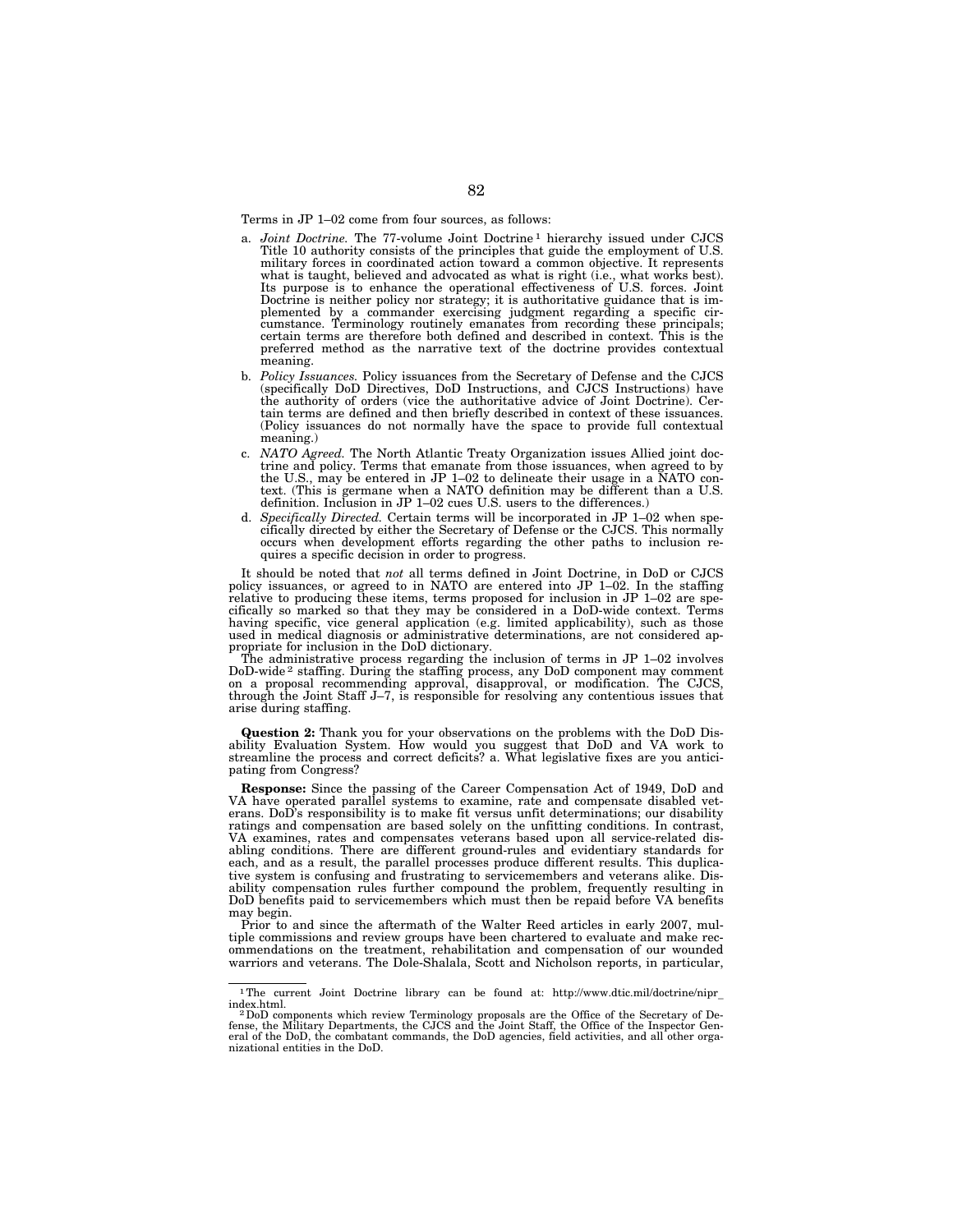recommended significant reform of the Disability Evaluation and Compensation Systems. The DoD, VA and Military Departments established a DES pilot program that has streamlined within the constraints of existing statutes, moving to a single physical exam (done by VA for both DoD and VA rating purposes) and reducing the timeline for some portions of the process.

However, even with the DES pilot, the DoD and VA Disability and Compensation Systems are still frustrating and complex, and two separate ratings are still required by statute. It is our belief that the time has come for a more revolutionary, systematic overhaul of DoD and VA disability evaluation and compensation policy and procedures. Our vision is a disability and compensation system that simultaneously promotes ability—with the goal of returning all servicemembers or veterans to either continued service in the military or transition to productive lives in their community while the system appropriately compensates service-related disability. The path to this vision is not yet fully mapped, but we feel it is a journey worth taking, and we ask for your support.

Some of the possible elements of the transformed system were outlined by the Dole-Shalala and Scott commissions to include: (a) elimination of parallel activities, e.g., DoD to only determine fitness and provide annuity benefits based on longevity and rank if found unfit and VA to provide all disability ratings and associated benefits; (b) restructuring disability payments in to three components: transition, earning loss, and quality of life payments (transition payments to provide a solid base for the return of injured veterans to productive lives and to improve vocational, rehabilitation, and education completion rates. The proposed system must be transparent, relatively simple and understandable by the patients and beneficiaries it affects.

This issue has been identified by the Secretary of Defense (Sec. Gates) and Chairman of the Joint Chiefs of Staff as an important focus area for DoD and VA. To achieve this vision, continuing emphasis at the highest levels in both departments will be key components to successful analysis, determination of the specific components and enabling actions required for implementation, and ultimate achievement of the vision.

In addition, the VA and DoD need to continue to evaluate and implement ''best practices'' from the civilian medical community for incorporation into DES as well. Electronic records and system interfaces which support sharing of medical and personnel information between DoD, the Military Health System and VA will go a long way toward correcting inefficiencies and expediting processes. President Obama 3 has identified this as a key focus area for his administration. DoD and VA are moving toward solving this part of the problem, although we are in the very early stages of resolution.

We do not have specific legislative fixes identified for the DES or Joint Virtual Lifetime Electronic Record issues to support the outlined vision at this point.

**Question 3:** In reviewing the single VA/DoD exam pilot program, what issues still need to be addressed in order to fully institute the program?

**Response:** The DES pilot program was established as a test-bed for streamlined DES processes within present statutory constructs and includes, but is not limited to, the single physical exam done by VA for both DoD and VA rating purposes. Significant, positive steps have occurred as a result of this test program, but frustration persists with a complex system which still produces ratings which are used for two separate purposes (DoD—unfitting condition only and VA—total disability rating) and often results in DoD benefits which must be repaid before VA benefits may begin.

The DES pilot program is being continually refined, and expansion to sites outside the National Capital Regions' resource-rich environment is moving forward. Differing levels of resources at outlying locations may necessitate significant modification of procedures or changes altogether.

The 2007 Dole-Shalala report made the recommendation to ''completely restructure the disability and compensation systems'' to ''update and simplify the disability determination and compensation system, eliminate parallel activities, reduce inequities, and provide a solid base for the return of injured veterans to productive lives. The report also recommended that DoD and VA create individualized recovery plans for wounded servicemembers, help them navigate the complex systems through im-

<sup>3</sup> 09 April 2009, The White House Briefing Room Press Release, ''President Obama announces

the Creation of a Joint Virtual Lifetime Electronic Record."<br>'' July 2007 "Serve, Support, Simplify"; *Report of the President's Commission on Care for Amer-*<br>i*ca's Returning Wounded Warriors*, pg 6.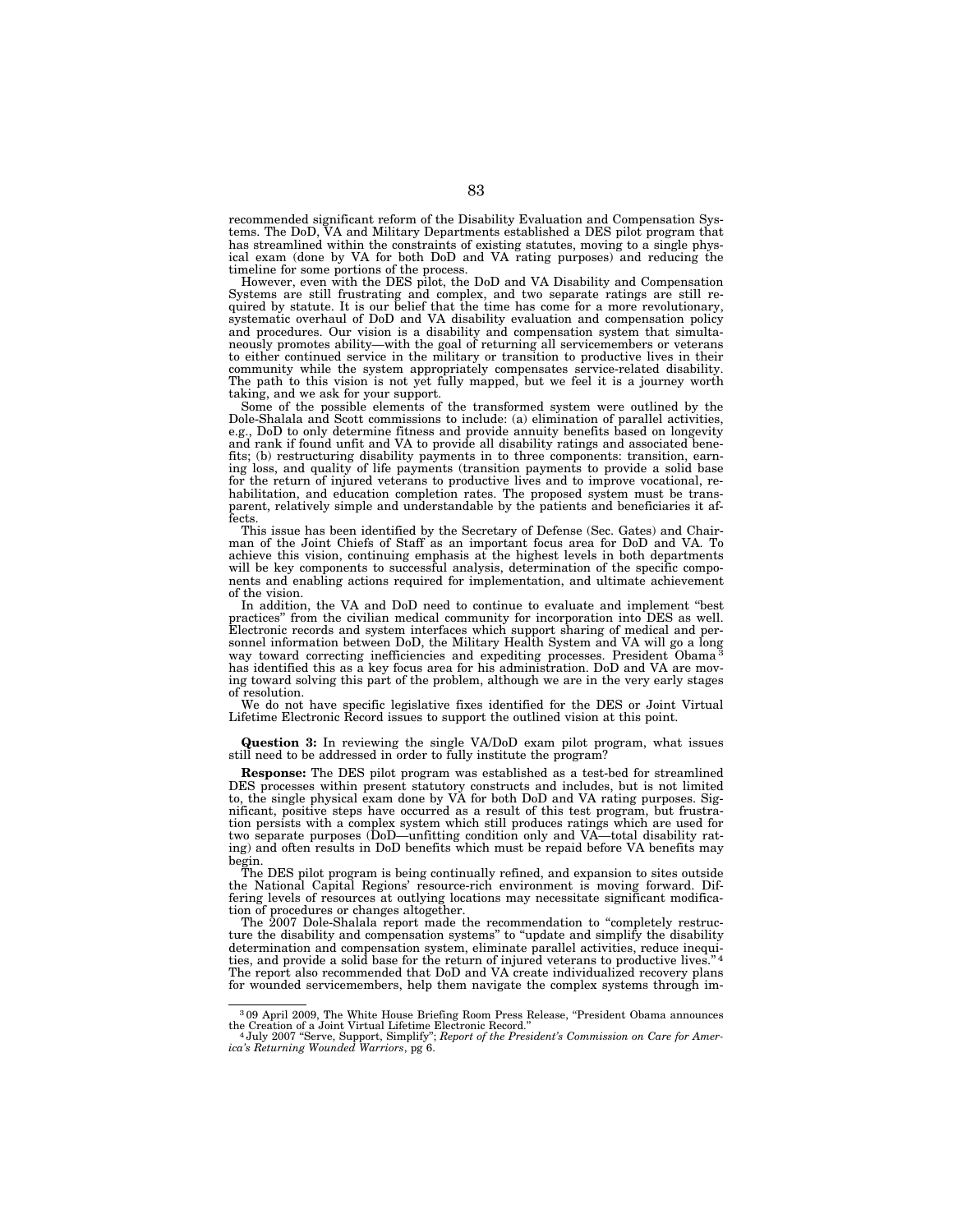proved IT infrastructure and simplified underlying constructs, and improve the transfer of patient information across systems.5 The DoD and VA Recovery Coordination Programs provide Recovery Coordinators for seriously and severely injured servicemembers. Standard, uniform Comprehensive Recovery Plans are created for each recovering servicemember by their Recovery Coordinator and the Recovery Team. DoD and the Services are in the process of improving current IT systems to incorporate these plans. We would contend that all of these issues require more work to institute an improved program.

**Question 4:** Does the DoD Disability Advisory Committee that VA participates on provide any guidance on how to adjudicate PTSD claims?

**Response:** The DoD Disability Advisory Council (DAC) operates under the policy coordinating guidance of the Office of the Under Secretary of Defense (Transition Policy and Care Coordination) (TPCC). Its permanent membership includes Office of the Assistant Secretary of Defense (Health Affairs), Office of the Assistant Secretary of Defense (Reserve Affairs), Office of the Deputy General Counsel (Personnel and Health Policy), and Office of the Deputy Under Secretary of Defense (Military Community and Family Policy) (Casualty Affairs). Each Military Department appoints knowledgeable representatives and the Secretary of the Department of Veterans Affairs is also asked to provide representatives from the Office of the Under Secretary of Benefits and the Under Secretary for Health Affairs.

The primary objectives of the DAC are to ensure fair and equitable determination of servicemember fitness for continued duty; ensure the disability determinations are uniform across the Services; ensure servicemembers move through the DES process expeditiously and are knowledgeable about the process and kept informed of the status of their respective cases, and that due process rules are strictly followed; provide oversight and advice to the Director, TPCC and USD (P&R) regarding the efficient and effective management of the DES, and provide information for accession policy review.

The DoD is required to rate disabilities using the Veterans Affairs Schedule of Rating Disabilities (VASRD). The DoD Disability Advisory Council is the chartered venue to discuss recommendations for changes in the VASRD with the VA. In January 2009, the VBA reported that they were convening a panel of subject matter experts to evaluate the degree to which the VASRD adequately provides appropriate considerations for rating those impaired by PTSD. The VBA has stated DoD experts will be invited to participate with their experts to update this section of the VASRD; with the next meeting scheduled for May 2009.

> Committee on Veterans' Affairs Subcommittee on Disability Assistance and Memorial Affairs Washington, DC. *April 7, 2009*

Colonel Robert Ireland Program Director, Mental Health Policy Office of the Assistant Secretary of Defense for Health Affairs U.S. Department of Defense 1400 Defense Pentagon Washington, DC 20301 Dear Colonel Ireland:

Thank you for testifying at the House Committee on Veterans' Affairs' Subcommittee on Disability Assistance and Memorial Affairs hearing on ''The Nexus between Engaged in Combat with the Enemy and PTSD in an Era of Changing Warfare Tactics,'' held on March 24, 2009. I would greatly appreciate if you would provide answers to the enclosed followup hearing questions by Monday, May 4, 2009.

In an effort to reduce printing costs, the Committee on Veterans' Affairs, in cooperation with the Joint Committee on Printing, is implementing some formatting changes for material for all Full Committee and Subcommittee hearings. Therefore, it would be appreciated if you could provide your answers consecutively on letter size paper, single-spaced. In addition, please restate the question in its entirety before the answer.

<sup>5</sup> July 2007 ''Serve, Support, Simplify''; *Report of the President's Commission on Care for Amer-ica's Returning Wounded Warriors*, pg 6, 25–28.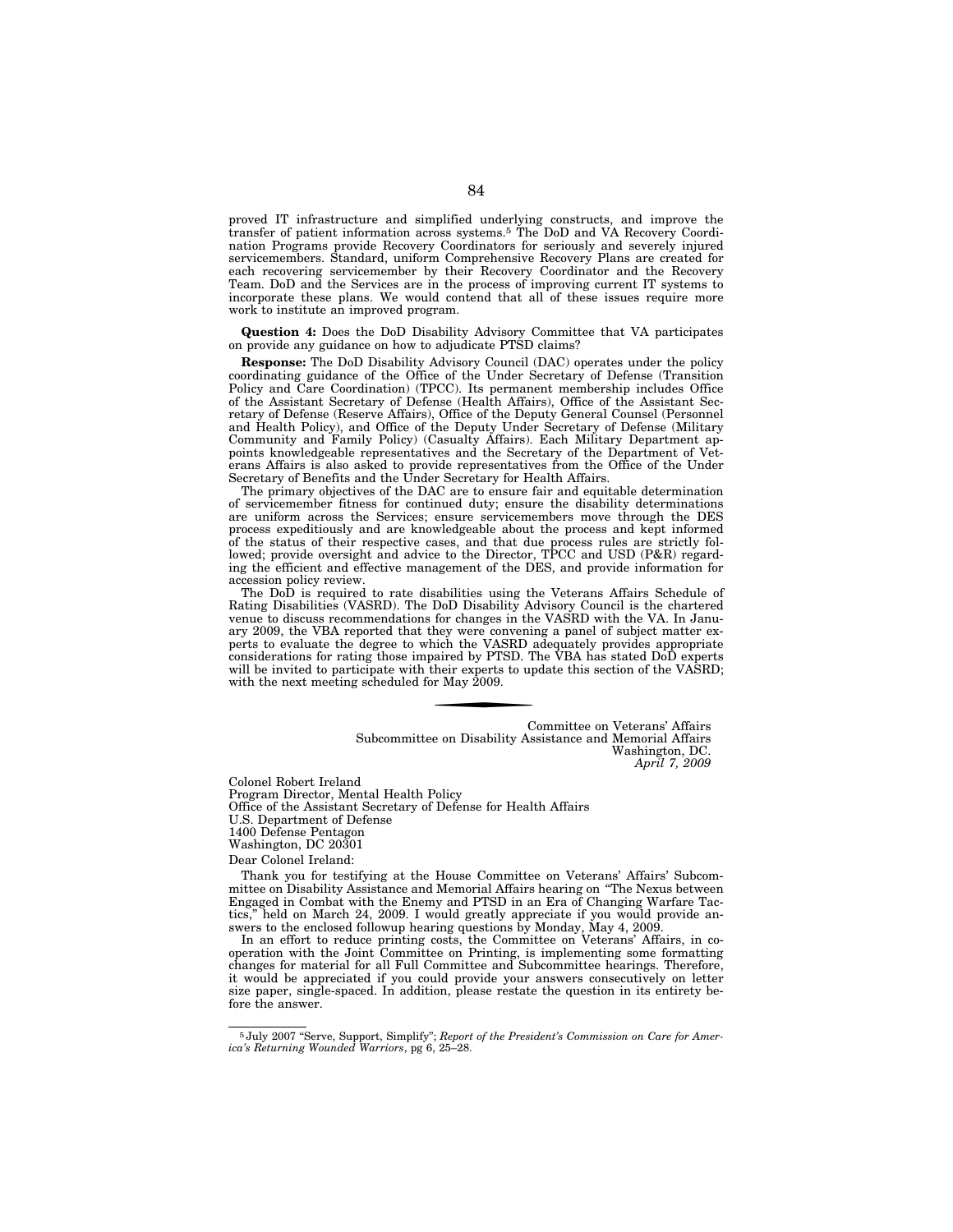Due to the delay in receiving mail, please provide your responses to Ms. Megan Williams by fax at (202) 225–2034. If you have any questions, please call (202) 225– 3608.

Sincerely,

John J. Hall Chairman

#### **Response from Colonel Robert Ireland, U.S. Department of Defense, To the House Committee on Veterans' Affairs, Subcommittee on Disability Assistance and Memorial Affairs,**

# **Hearing on ''The Nexus Between Engaged in Combat With the Enemy and PTSD in an Era of Changing Warfare Tactics''**

## **March 24, 2009**

**Question 1:** In your testimony you described the diagnostic process using the DSM–IV criteria for PTSD. Does DoD require further stressor documentation for diagnosis and a disability award? What if the servicemember's record does not indicate a specific event?

**Question 1(a):** Does DoD determine if a servicemember has been engaged in combat with an enemy?

**Response:** Our Military Health System clinicians focus on the clinical aspects of diagnosis and treatment of post-traumatic stress disorder (PTSD), including therapeutic management of those who experience traumatic stress. Those who suffer psychological stress from a motor vehicle accident who have no significant physical injuries are not required to produce a police report of the mishap. In the same fashion, treating clinicians do not initiate investigations to confirm traumatic combat or deployment related exposures. Rather, if a mental disorder is diagnosed, medical records should document how the patient meets the criteria for that disorder. If specific criteria required to make a particular diagnosis are not documented, then it cannot be established by such medical records that an individual has the disorder.

When PTSD is diagnosed and treated by clinicians in the military (to include any identified stressors), it is for treatment and clinical management and not for consideration of disability award. When a member's medical condition(s) calls into question his/her ability to perform military duties, a medical evaluation board reviews the member's case. The member's case is referred to the Service's Physical Evaluation Boards (PEB) if the member fails to meet Service medical retention standards. While the member is being evaluated in the Disability Evaluation System for continued military service, his/her treatment and clinical management of medical condition(s) continue.

The Service's PEB determine the member's fitness for continued service and, if found unfit, determine the rating percentage for compensation and pension, according to applicable code and regulations.

**Question 2:** Does DoD have Combat Stress Teams that evaluate all servicemembers who have been on a deployment?

**Response:** It is DoD policy that all servicemembers receive assessments through Post-Deployment Health Assessments (PDHA) and Post-Deployment Health Reassessments (PDHRA). Questions on these assessments do evaluate servicemembers' stress-related issues. Referrals for further evaluations or treatment are made for the servicemember, if indicated.

In addition, DoD has taken a proactive stance in addressing combat and other military life stressors of servicemembers. Combat and Operational Stress teams take on essential and integral roles in the continuous monitoring, prevention, and mitigation of stress injuries in servicemembers and units throughout the deployment cycle. Based on DoD Instruction 6490.5, ''Combat and Operational Stress Control (COSC) Programs,'' policies and programs are ''implemented throughout the Department of Defense to enhance readiness, contribute to combat effectiveness, enhance the physical and behavioral health of military personnel, and to prevent or minimize adverse effects that may be associated with Combat and Operational Stress Reactions and Injuries (COSR/Is).

The Services develop and coordinate their programs and teams, engage line leadership throughout the development and implementation of programs, and maintain common principles of combat and operational stress management of COSRs. Examples of these ongoing efforts include the Army's ''Battlemind Warrior Resiliency'' COSC Detachments and embedded behavioral health assets within Brigade Combat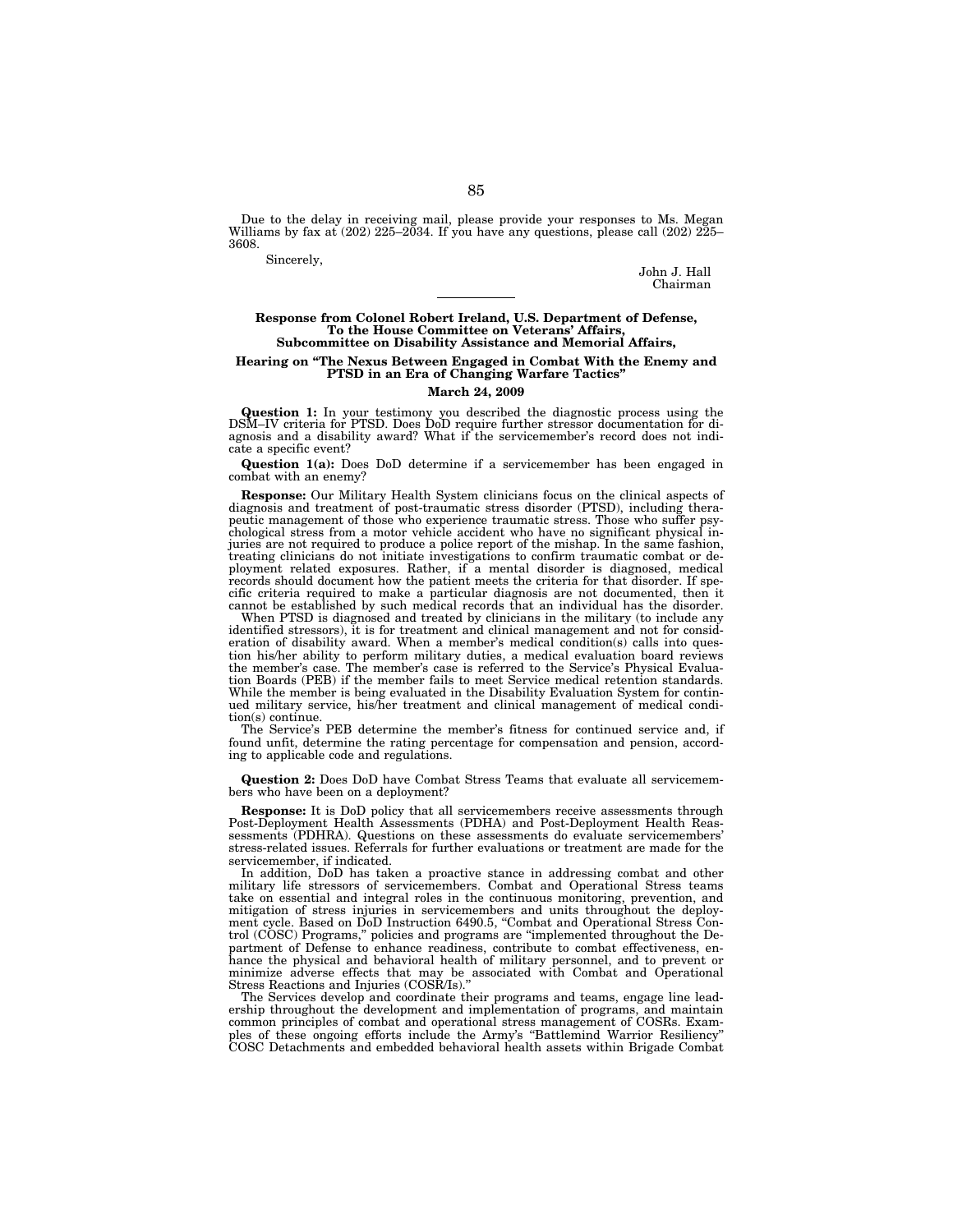Teams; the Air Force's ''Landing Gear'' program; and the Marine Corps Operational Stress Control and Readiness (OSCAR) programs. The Services COSC programs share common objectives for their members and include:

- Preparing servicemembers for military operations;
- 2. Providing support during transitions;
- 3. Building resiliency through education and awareness; 4. Promoting family participation;
- 5. Reducing stigma associated with behavioral health and to promote psychological health; and
- 6. Assuring peer and line responsibility to ensure psychological health and readiness and to assure programs are socialized.

**Question 3:** Does the Post Deployment Health Reassessment Program specifically screen for PTSD? If a servicemember is exhibiting symptoms of PTSD, what is the referral process?

**Response:** The Post-Deployment Health Reassessment Program (PDHRA) is a clinical process designed to enhance the deployment-related continuum of care. Targeted at 3 to 6 months after returning from a contingency operation, the PDHRA provides education and a global health assessment to identify and facilitate access to care for deployment-related physical health, mental health, and re-adjustment concerns. This is just one part of the DoD Health Assessment Cycle that includes Baseline Assessment (soon after accession), Periodic Health Assessment (annually), Pre-deployment Health assessment (no earlier than 60 days before deploying), Post-Deployment Health Assessment (within 30 days of return from deployment), and

Separation-Retirement. Standardized questions covering symptoms of post-traumatic stress disorder (PTSD) are on the PDHRA. A primary care provider reviews the questions with each individual, interviews the servicemember and recommends additional specialty evaluation or treatment if clinically indicated. Quality assurance and program evaluation to assess program success is ongoing.

Treatment and followup are arranged on a continuum of care model, building on DoD and Department of Veterans Affairs partnerships. The continuum ranges from the community-based support and preclinical counseling to referral for treatment in primary care, specialty care, or community-based education or counseling services, as warranted. In addition, the military health system added behavioral health providers to the staff of many primary care settings to facilitate access to low-stigma care and support, specifically to provide referral care related to deployments.

**Question 4:** In your testimony, you stated that DoD providers who administer the PDHRA will refer servicemembers to the VA Web site www.afterdeployment.org if they feel they would benefit from additional information on PT tact a clinician through the site or find peer support through blogging?

**Response:** This is actually a DoD Web site that the Defense Centers of Excellence (DCoE) for Psychological Health and Traumatic Brain Injury has been collaborating on with subject matter experts from the Department of Veterans Affairs (VA). Beginning later this year, afterdeployment.org's Phase 3 development will be to provide users and senior leadership with interactive forums and features. Site enhancements will focus on incorporating innovative Web-based technologies, such as collaborative networking, podcasting, and blogging. Site design also will aim to provide users with up-to-date and user-friendly content-search and navigational systems. These features will be coordinated with the DCoE Outreach Center (866–966–1020) to provide the user a coordinated experience in receiving information and resources. The DCoE Outreach Center affords 24/7 availability of health resource consultants, although not in a direct clinical care role. Customers can engage one of our consultants via phone, email, and private chat (which will be accessible via the soon-tobe-launched dcoeoutreach.org and realwarriors.net Web sites). Peer support will be available at both of these Web sites, but clinician care will not.

**Question 5:** How does DoD identify Potentially Traumatic Events? Is combat stress debriefing attendance mandatory for all servicemembers after deployments and is participation documented in their service medical records?

**Response:** Every servicemember can report a potentially traumatic event at any point of contact with the medical system. The report will become part of the permanent medical record. They also are prompted to report combat-related exposures and head injuries during the Post-Deployment Health Assessment (PDHA) and Post-Deployment Health Reassessment (PDHRA) processes.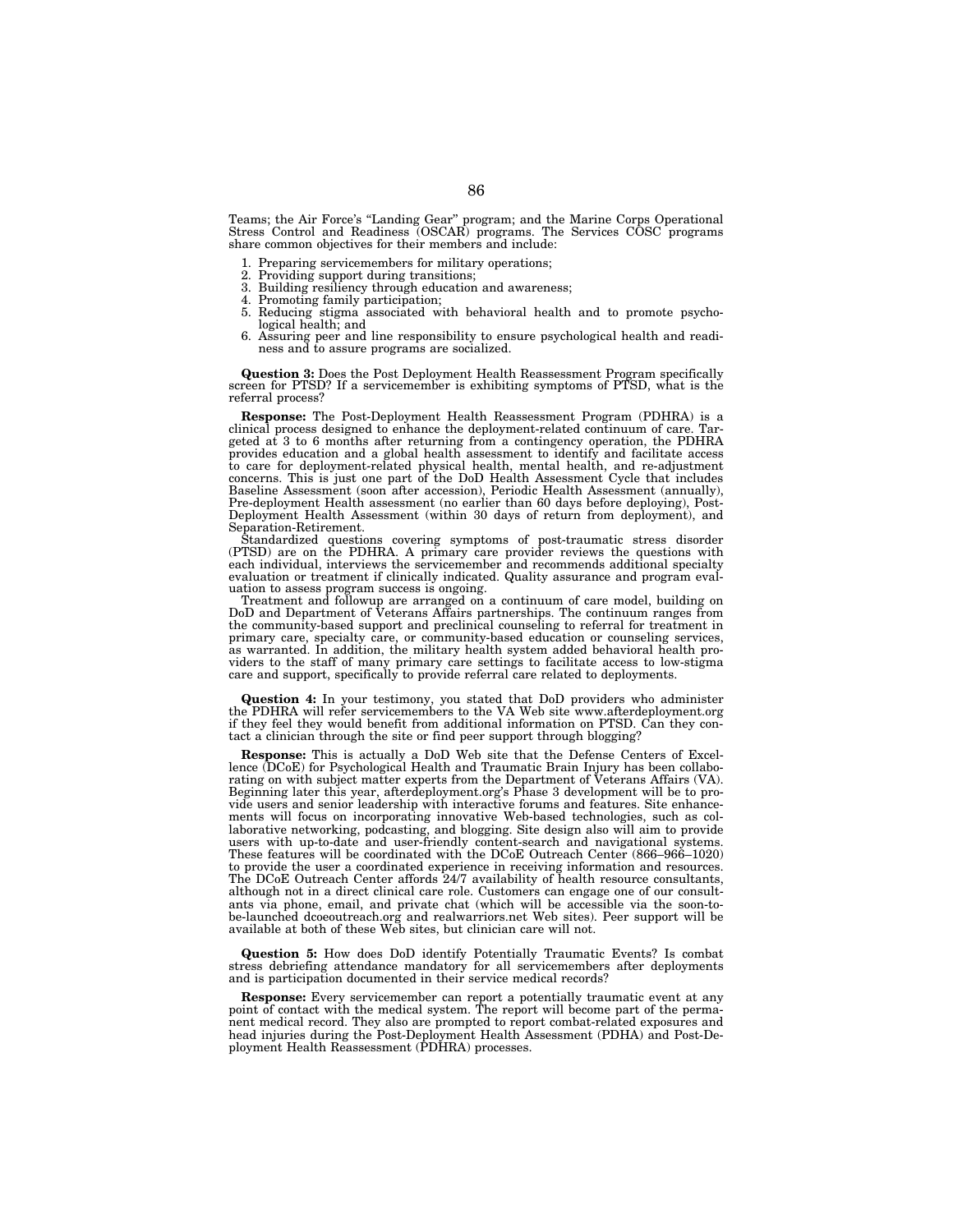Critical incident stress debriefing is not endorsed by DoD policy. Research has proven this type of intervention ineffective and potentially harmful. Commanders and small group leaders do conduct operational debriefings after combat operations, which has been found helpful for members to process the experience as well as to learn valuable operational lessons. Following deployments, all Services are required to provide education and a medical threat debriefing to returning servicemembers. These educational products are tailored to the specific culture and experiences of the different Services to improve their effectiveness. The Army uses BATTLEMIND, the Marines use Marine Operational Stress Training and Marine Corps Operational Stress Control and Readiness team training, and the Air Force uses Landing Gear. These programs provide information that will assist in processing possible trauma experienced during operational deployments, identify potential signs and symptoms to watch for during the reintegration period and beyond, and provide information about the many resources available for assistance. Medical threat debriefing is mandatory during the PDHA and education is mandated as part of the PDHRA process.

# **Question 6:** Has there been any concern that servicemembers returning from Iraq or Afghanistan are over or under reporting PTSD symptoms?

**Response:** Two sources of data are used to estimate the prevalence of Post-Traumatic Stress Disorder (PTSD) among U.S. military deployers. These include clini-cally diagnosed cases of PTSD and self-reported symptoms of PTSD on a survey.

# *Diagnosed Cases of PTSD*

Between October 1, 2001, and December 31, 2008, there were 42,600 servicemembers who were diagnosed with PTSD at some point following the start of a deploy-ment in support of Operations Enduring Freedom or Iraqi Freedom (OEF or OIF). A case of PTSD is defined as having at least two outpatient visits or one or more hospitalizations at which PTSD was diagnosed. The threshold of two or more outpatient visits is used to increase the likelihood that the individual actually had PTSD. A single visit on record commonly reflects someone who was evaluated for possible PTSD, but did not meet the established criteria for the diagnosis.

This number (42,600) represents 2.4 percent of the total number  $(1.769,116)$  of Active Duty, National Guard, and Reserve servicemembers who deployed for at least 30 days to OEF/OIF prior to January 1, 2009, according to the Defense Manpower Data Center deployment rosters.

The number of diagnosed cases of PTSD reported above comes from the DoD electronic medical record system and only reflects conditions that are coded by the provider as PTSD. This does not include the treatment of PTSD symptoms that are coded as something other than PTSD.

There are other important caveats to consider when interpreting these numbers. The analysis did not exclude servicemembers that had mental health encounters (including PTSD) prior to the first deployment. The analysis includes PTSD cases that occurred after a qualifying deployment regardless of how long after return the servicemember was first diagnosed—cases are not necessarily a result of an in-theater event. Results do not consider followup time for servicemembers (e.g., a servicemember who separates immediately after return from deployment carries the same weight as one who remained in service years after deployment). Identified cases only represent individuals who were diagnosed in a military medical treatment facility or where DoD was billed for medical care (e.g., TRICARE). Thus, OEF/OIF servicemembers who are not seeking treatment are not represented in the 2.4 percent figure. Finally, information from Military OneSource, VA facilities, non-DoD insurance, and non-medical providers (clergy, etc) was not available. This analysis therefore likely underestimates the actual total number of PTSD cases.

#### *Self-Reported Symptoms of PTSD on a Survey*

1. The Millennium Cohort study is a longitudinal stratified random sample of the military population followed for 20 years. Results from a recent study using these data indicated that 7.6 percent of cohort members who deployed and reported some sort of exposure to combat developed *new onset* of PTSD symptoms, compared with 1.4 percent of cohort members who were deployed and did not report combat exposures. These numbers exclude anyone with self-reported prior cases of PTSD, which means that servicemembers who had prior PTSD symptoms exacerbated by deployment would not be counted in these numbers. Furthermore, the cohort includes Air Force and Navy personnel, as well as Army personnel in a variety of support roles, many of whom would have had limited exposure to sustained ground combat experiences.

2. Studies of Brigade and Regimental Combat Teams (BCTs and RCTs), which represent about 40 percent of the total deployed force and are known have greater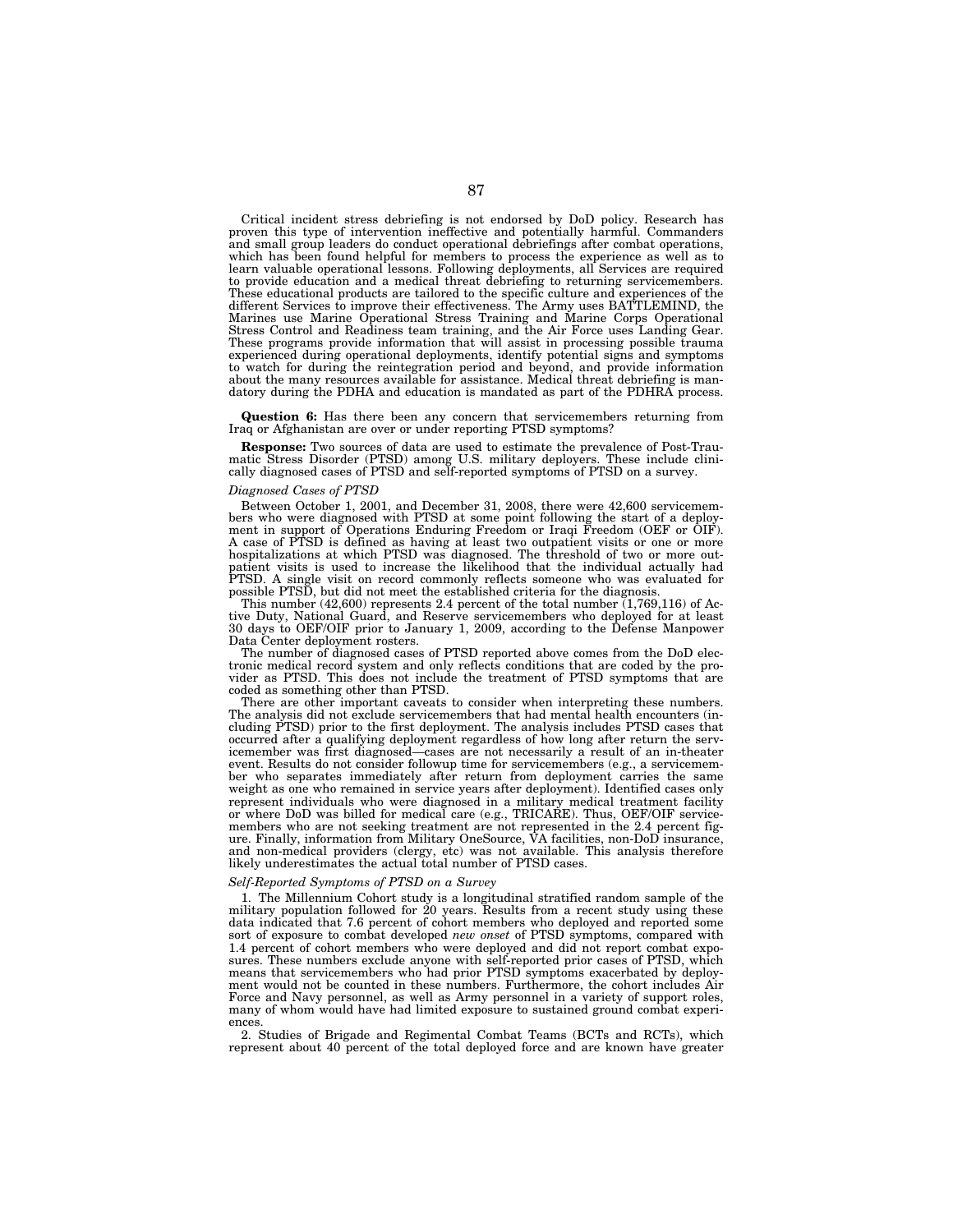exposure to sustained ground combat, have been surveyed using the same measures and scoring criteria as was used in the Millennium Cohort study. Investigators at the Walter Reed Army Institute of Research in a series of studies focused on BCTs and RCTs have shown that self-reported prevalence of PTSD symptoms during deployment and 3–12 months post-deployment ranges from 10–15 percent.

#### *Summary*

The prevalence of clinically diagnosed cases of PTSD following a deployment to OEF/OIF is 2.4 percent, subject to the limitations noted above. Prevalence of PTSD symptoms based on self-reported surveys ranges from 1.4 percent (not exposed to combat) to 15 percent (populations exposed to sustained ground combat). As a comparison from previous conflicts, Dohrenwend et al.'s (2006) reanalysis of the National Vietnam Veteran's Readjustment Study found between 9.1 percent and 12.2 percent of combat-veterans met criteria for PTSD at the time of the evaluation, which is similar to the findings of BCTs and RCTs. The true prevalence of PTSD among OEF/OIF deployers is unknown but likely underestimated, primarily as a result of the well-documented presence of stigma surrounding the reporting of mental health symptoms. Efforts are underway to reduce the stigma of seeking mental health care in the military, including the launching of the Defense Centers of Excellence for Psychological Health and Traumatic Brain Injury's ''Real Warriors. Real Battles. Real Strength'' public awareness campaign in May of 2009. Until our efforts to change the culture related to seeking mental health care are more successful, our reported total cases of PTSD will likely continue to be somewhat of an underestimate.

**Question 7:** DoD is using the VA Schedule for Rating Disabilities (VASRD) when determining fitness for duty and retirement for PTSD. Does the VASRD effectively reflect PTSD symptoms and level of impairment? What changes, if any, would you suggest be made to the VASRD so that it could be a more consistent, precise and standardized instrument for evaluating and rating PTSD?

**Response:** The DoD is required to rate disabilities using the Veterans Administration Schedule for Rating Disabilities (VASRD). The DoD Disability Advisory Council (DAC) now includes members from the Department of Veterans Affairs (VA) and is the chartered venue to discuss recommendations for changes in the VASRD with the VA. The DAC recommended to the Veterans Benefits Administration (VBA) a formal review of the adequacy of the VASRD to effectively reflect PTSD symptoms and impairment. The VBA reported that they are convening a panel of subject matter experts for this purpose and has confirmed that DoD experts will be invited to participate with VA experts in updating this section of the VASRD; with the next meeting scheduled for May 2009.

> Committee on Veterans' Affairs Subcommittee on Disability Assistance and Memorial Affairs Washington, DC. *April 7, 2009*

Bradley Mayes Director, Compensation and Pension Service Veterans Benefits Administration U.S. Department of Veterans Affairs 810 Vermont Ave., NW Washington, DC 20420

Dear Mr. Mayes:

Thank you for testifying at the House Committee on Veterans' Affairs' Subcommittee on Disability Assistance and Memorial Affairs hearing on ''The Nexus between Engaged in Combat with the Enemy and PTSD in an Era of Changing Warfare Tactics,'' held on March 24, 2009. I would greatly appreciate if you would provide answers to the enclosed followup hearing questions by Monday, May 4, 2009.

In an effort to reduce printing costs, the Committee on Veterans' Affairs, in cooperation with the Joint Committee on Printing, is implementing some formatting changes for material for all Full Committee and Subcommittee hearings. Therefore, it would be appreciated if you could provide your answers consecutively on letter size paper, single-spaced. In addition, please restate the question in its entirety before the answer.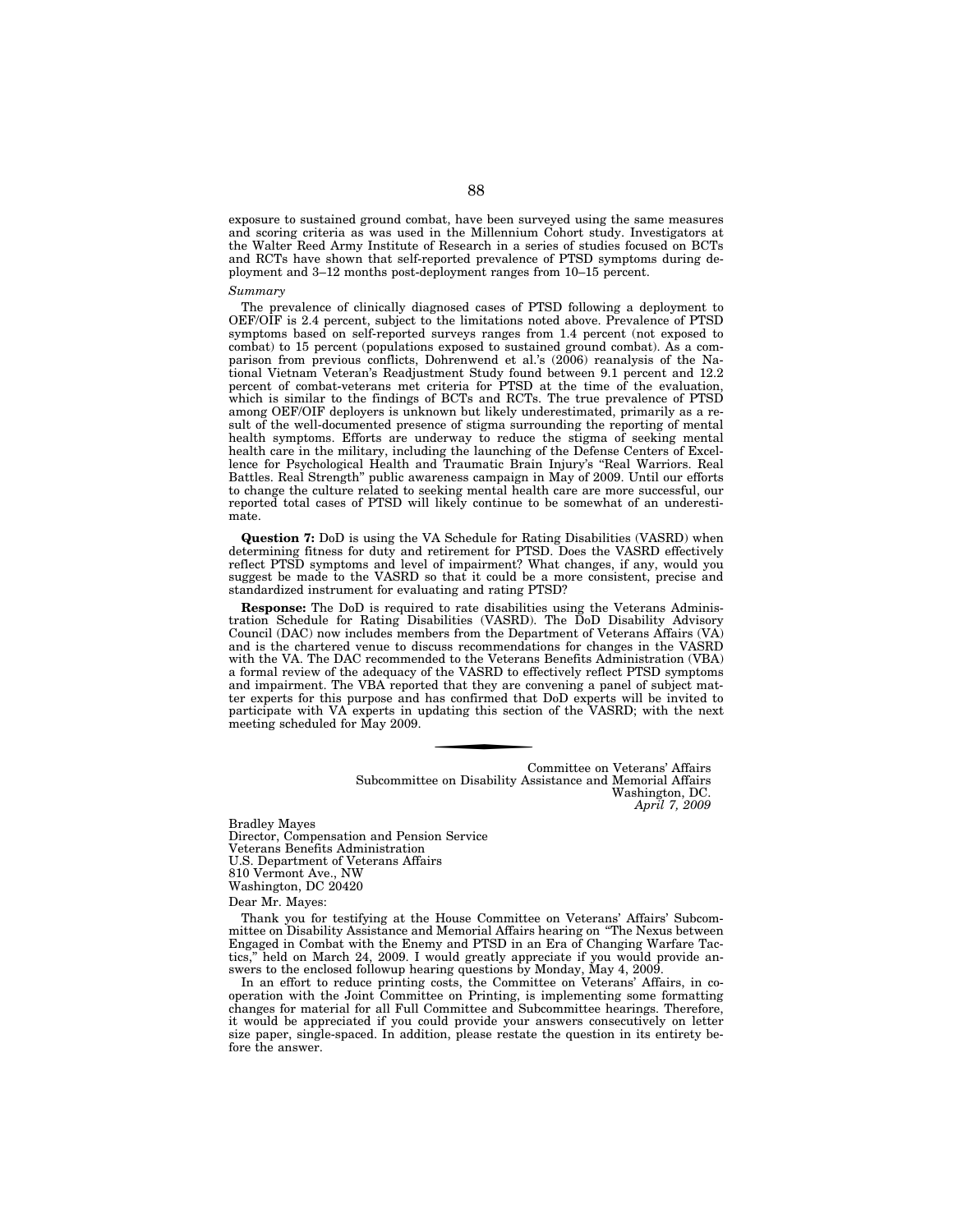Due to the delay in receiving mail, please provide your responses to Ms. Megan Williams by fax at (202) 225–2034. If you have any questions, please call (202) 225– 3608.

Sincerely,

John J. Hall Chairman

# **Questions for the Record**

#### **The Honorable John J. Hall, Chairman, Subcommittee on Disability Assistance and Memorial Affairs, House Committee on Veterans' Affairs,**

## **Nexus Between Engaged in Combat With the Enemy and PTSD in an Era of Changing Warfare Tactics**

#### **March 24, 2009**

#### **Questions for Bradley G. Mayes**

**Question 1:** As you acknowledged in your testimony, the language in section 1154 was enacted by Congress in 1941, and VA has had to base its rule making on it. Would you agree that 1941 language and the paradigm it represents is outdated and should be addressed by Congress to reflect a more modern era of warfare?

**Response:** The purpose of section 1154 is to recognize that recordkeeping during combat activity is not first priority and particular combat events, as well as the resulting harm to the individuals involved, may not be documented. Therefore, Veterans who engaged in combat have a lowered evidentiary standard for service-connecting disabilities incurred or aggravated during combat. We do not believe that this concept is outdated.

Although the technology, tactics, circumstances, and nature of warfare have evolved since section 1154 was enacted, much remains the same. Combat military personnel continue to experience events that are not recorded and receive injuries that may not be treated in Theater. Even if a combat injury is treated in Theater, some documentation consists of single paper reports and servicemembers may be treated by more than one medical support unit. In such circumstances, there is significant potential for missing or late-flowing documentation that would support a Veteran's claim.

**Question 2:** How is VA applying the benefit of the doubt rule in relation to section 1154(b) where it specifically states that VA shall accept lay evidence when there is no official record? Why does VA continue to develop those claims beyond the statement from the veteran? What constitutes sufficient evidence of combat participation?

**Response:** The Department of Veterans Affairs (VA) provides Veterans with the benefit of the doubt in any claim-related decision where the evidence for and against an issue is evenly distributed. In such circumstances, VA regulations require that the decision be made in favor of the Veteran.

With respect to section 1154(b), the Veteran's lay statement will establish the inservice incurrence or aggravation of a disease or injury if the available evidence shows engagement in combat; the Veteran alleges that the disease or injury was incurred in or aggravated in such service; and the allegations are consistent with the place, type, and circumstances of service. If the evidence for and against engagement in combat is in approximate equipoise, the Veteran will be given the benefit of doubt regarding any issue material to that determination. Awards or medals indicating combat participation, such as a Combat Infantryman Badge, Combat Action Ribbon, or Purple Heart Medal, will automatically establish combat status. When the Veteran claims combat participation, but there is no apparent evidence for this in the military records, VA will develop for evidence of combat participation. This involves researching the activities of the Veteran's unit at the time of reported combat participation. VA will request assistance from the Department of Defense (DoD) and the Joint Services Records Research Center if it is unable to find evidence of combat participation. When combat status is established, the lowered evidentiary standard established by section 1154(b) applies.

**Question 3:** In a hearing last April, the Disabled American Veterans testified that VA has circumvented the law by conducting improper rulemaking through its Office of General Counsel and the adjudication procedures in the M21–1MR by re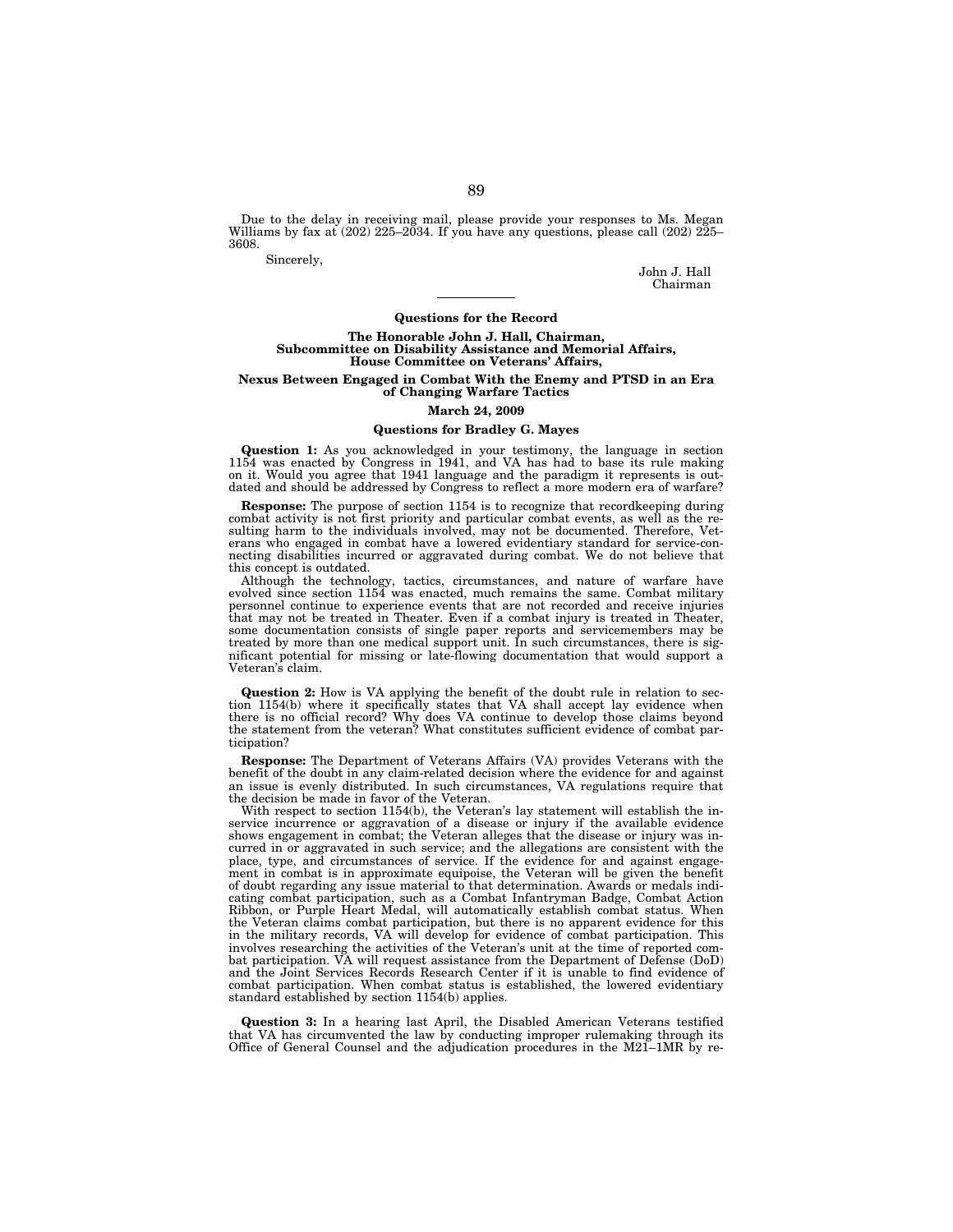quiring proof of combat in official military records. On what grounds does VA purport that it had the authority to redefine the intent of section 1154, which specifically states that no official records need be available?

**Response:** VA has not circumvented the law, conducted improper rulemaking, or redefined the intent of section 1154(b). The statute provides a lowered evidentiary standard permitting use of satisfactory lay evidence as proof of service connection for a disease or injury alleged to have been incurred or aggravated if a Veteran ''engaged in combat with the enemy.'' This lowered evidentiary standard establishes sufficient "proof" that a claimed disease or injury was incurred or aggravated in active service; it is not a way for a Veteran to establish ''proof'' of combat participation when there is no other evidence of record showing combat participation. It is clear from the language of section 1154(b) that the phrase ''notwithstanding the fact that there is no official record'' is linked to the ''incurrence or aggravation in such service'' of a disability. It is the incurrence or aggravation of a disability during active service that does not require an official record. This is distinctly different from stating that there is no need for an official record or other credible evidence showing combat participation. With respect to M21–1MR, the procedural manual does not state that proof of combat must come from official military records. To the contrary, it is much more expansive. It states: ''There are no limitations as to the type of evidence that may be accepted to confirm engagement in combat. Any evidence that is probative of (serves to establish the fact at issue) combat participation may be used to support a determination that a veteran engaged in combat.''

**Question 4:** Can you provide the Committee a breakdown of how many Veterans' claims were denied for PTSD by period of service, gender, and race for the last 5 years? How many are on appeal?

**Response:** We are unable to provide the number of claims denied for post traumatic stress disorder (PTSD) for the last 5 years. The Veterans Benefit Administration (VBA) is converting all disability claims records from our legacy system benefit delivery network (BDN) to VETSNET. In cases where the rating is not currently in VBA's corporate database, the conversion creates a new ''rating'' with data from BDN. The ''rating'' date shows as the date of conversion, not the date the condition was granted or denied. Therefore, we cannot say with certainty when VA determined a condition to be service-connected or not. We also are unable to provide data concerning claims denied by period of service, race, or gender. Our corporate database shows that 233,265 Veterans who filed claims for PTSD at anytime in the past were denied service connection for PTSD. As of September 30, 2008, there were 344,533 Veterans service-connected for PTSD. There are currently over 25,000 appeals involving PTSD.

**Question 5:** What are the CPEP results on the overall quality of C&P exams when comparing exams conducted using templates to those conducted without using templates, and, specifically the results for veterans claiming PTSD? Please provide information on the use and frequency of the templates nationwide and by VISN and VAMC. What are VA's intentions regarding mandating the use of templates?

**Response:** The compensation and pension examination program (CPEP) does not routinely identify the examination protocol used to prepare a report selected for quality review. Consequently, there is no current comparison data of the relative quality of template and dictated exam reports. However, a special study was conducted by CPEP during calendar 2005 comparing the quality of reports prepared under the two protocols for PTSD examinations. The table below provides the results.

# **Examination Protocol (CY 2005 data)**

*Average Scores* 

| <b>Examination Type</b> | Template | <b>Dictated</b> | <i>p-value</i> |
|-------------------------|----------|-----------------|----------------|
| <i>Initial PTSD</i>     | 95%      | 87%             | 0.0628         |
| Review PTSD             | 96%      | 85%             | 0.0154         |

The p-value represents the probability that an equal or greater difference in average scores would be found in a repeated test if the difference observed in this test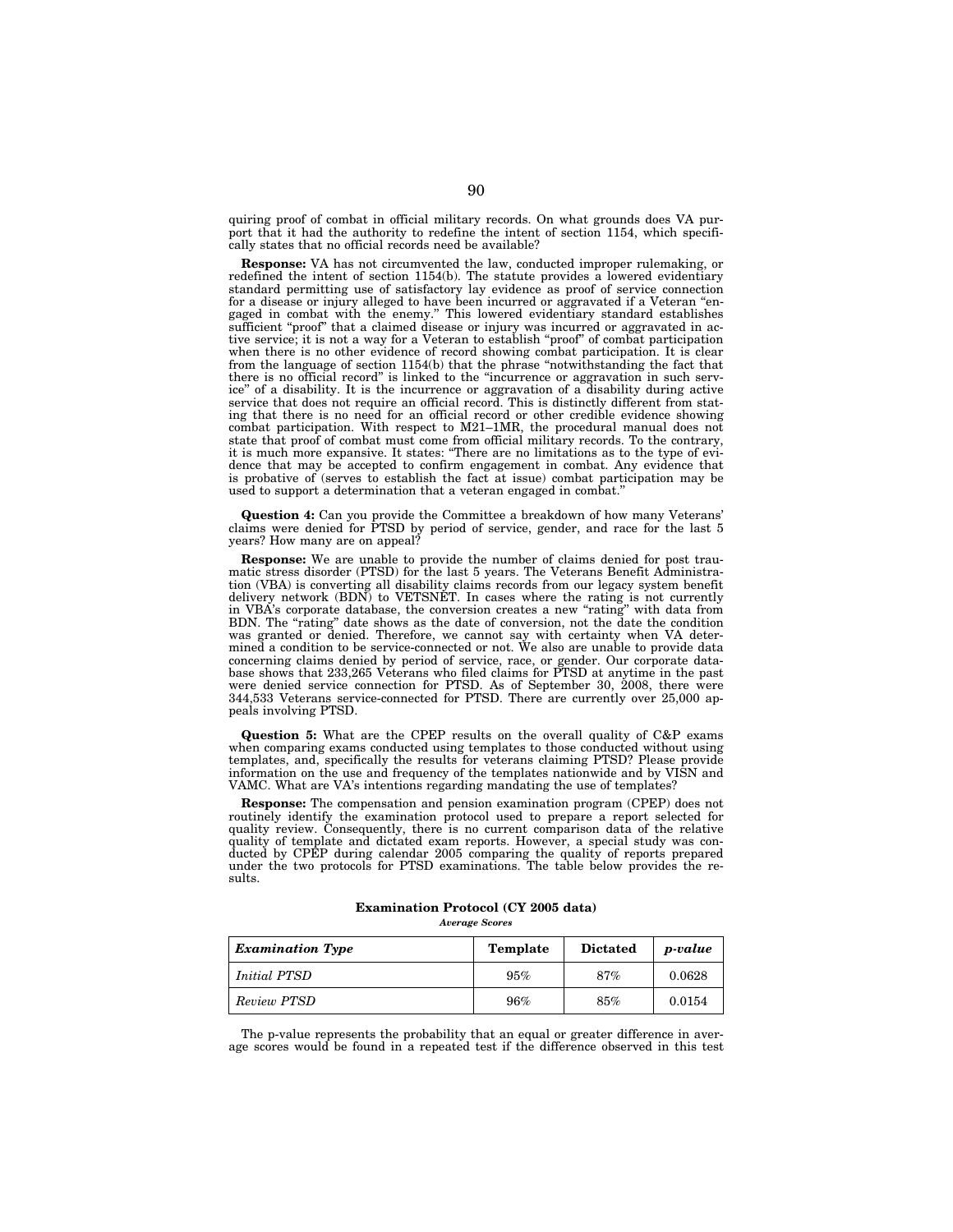could be ascribed to chance alone. The low p-values signify that it is unlikely the differences seen in this test are attributable to chance alone.

Since CPEP does not routinely track template use, the latest available data is from October 2007. At that time, approximately 28,000 templates were used per month. For context, the total number of examinations the Veterans Health Administration (VHA) conducts per month ranges from about 40,000 to about 70,000.

VA recognizes the value of exam reports that are reliably thorough and that use language designed to directly support consistent application of the rating schedule. VA is also aware, however, that the template application, while useful in its current form, is not yet a fully mature application. Certain practical matters must be resolved before any systemwide mandate can be considered. Ideally, the template application and output will soon be sufficiently superior to the traditional exam worksheet/dictation approach that no mandate of template use would be necessary. Clinicians would simply choose templates because they are more efficient and assure all exam issues are addressed. Rating Veterans service representatives (RVSR) and other users would prefer template-generated reports because they are more thorough, uniformly constructed, and easier to navigate than worksheets. Mandating the use of templates is still under discussion in VA, with careful consideration being accorded to issues of user acceptance.

**Question 6:** What are the requirements for using templates for C&P exams by the VBA contractor? What are the results of analysis of the quality of exams in general and specifically for PTSD claims conducted by contract in comparison with exams conducted by VHA?

**Response:** Two companies, QTC Management, Inc. (QTC), and MES Solutions (MES), conduct compensation and pension (C&P) exams. QTC uses a proprietary exam-reporting format that corresponds to the C&P exam worksheet protocol. MES also uses a proprietary exam-reporting format that corresponds very closely with the C&P exam worksheet protocol. VA does not currently anticipate any change in this arrangement. Both contractors post completed reports to a secure Web site for retrieval by the requesting regional office.

C&P Service reviews the quality of contracted exam reports by quarter while CPEP reviews VHA quality. The following is the latest data on PTSD exam quality:

| <b>VHA Performance</b> | <b>FY2008</b> | $FY2009$ (Sep-Dec) |
|------------------------|---------------|--------------------|
| Initial PTSD           | 94%           | 95%                |
| Review PTSD            | 91%           | 86%                |

*CPEP (VHA) FY08 sample size* ∼ **1,764 Initial PTSD; 1,764 Review PTSD** 

QTC and MES fiscal years run from May through April. C&P Service review yielded the following results. [QTC results shown cover May 2008–January 2009; MES results cover August 2008–January 2009].

| QTC sample size: 79 Initial PTSD; 15 Review PTSD |
|--------------------------------------------------|
| MES sample size: 14 Initial PTSD; 7 Review PTSD  |

| Contractor Performance | отс   | <b>MES</b> |
|------------------------|-------|------------|
| Initial PTSD           | 98.9% | $100\%$    |
| Review PTSD            | 100%  | $100\%$    |

**Question 7:** Can you tell the Committee more about the work that is underway to update the Rating Schedule criteria for PTSD? How is that work going to impact section 1154?

**Response:** VBA and VHA are working together to conduct a mental health summit to be held sometime during the fourth quarter of fiscal year (FY) 2009 or first quarter of FY 2010. The summit will include a diverse representation of medical professionals from the Government and civilian sectors. The summit will focus on determining the most up-to-date rating criteria for all mental disorders, including PTSD. This work will not impact section 1154.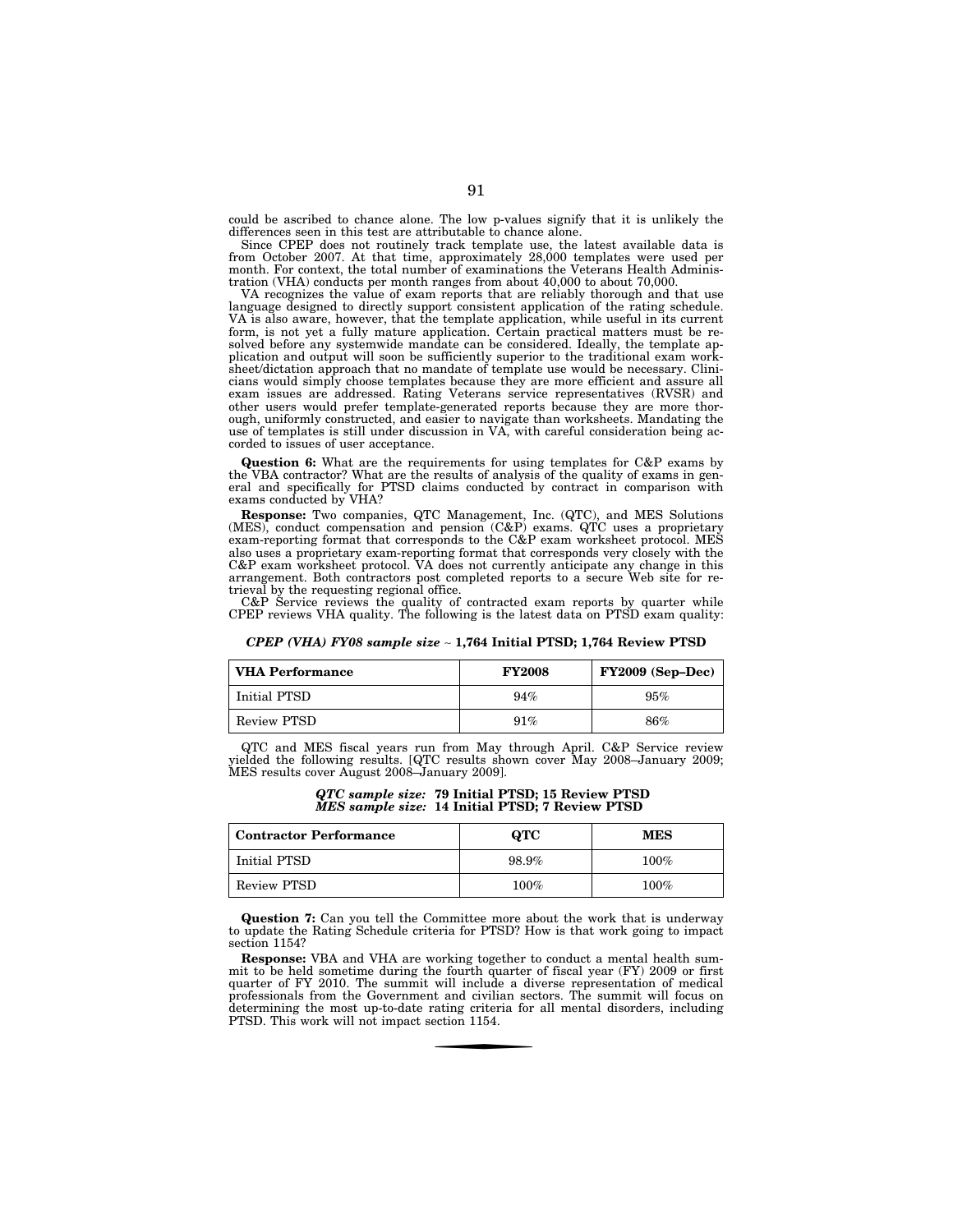Committee on Veterans' Affairs Subcommittee on Disability Assistance and Memorial Affairs Washington, DC. *April 7, 2009* 

Antonette Zeiss, Ph.D. Deputy Chief Consultant, Office of Mental Health Services Office of Patient Care Services Veterans Health Administration U.S. Department of Veterans Affairs 810 Vermont Ave., NW Washington, DC 20420

Dear Ms. Zeiss:

Thank you for testifying at the House Committee on Veterans' Affairs' Subcommittee on Disability Assistance and Memorial Affairs hearing on ''The Nexus between Engaged in Combat with the Enemy and PTSD in an Era of Changing Warfare Tactics,'' held on March 24, 2009. I would greatly appreciate if you would provide answers to the enclosed followup hearing questions by Monday, May 4, 2009.

In an effort to reduce printing costs, the Committee on Veterans' Affairs, in cooperation with the Joint Committee on Printing, is implementing some formatting changes for material for all Full Committee and Subcommittee hearings. Therefore, it would be appreciated if you could provide your answers consecutively on letter size paper, single-spaced. In addition, please restate the question in its entirety before the answer.

Due to the delay in receiving mail, please provide your responses to Ms. Megan Williams by fax at (202) 225-2034. If you have any questions, please call (202) 225-3608.

Sincerely,

John J. Hall Chairman

#### **Questions for the Record**

**The Honorable John J. Hall, Chairman, Subcommittee on Disability Assistance and Memorial Affairs, House Committee on Veterans' Affairs,** 

# **Nexus Between Engaged in Combat With the Enemy and PTSD in an Era of Changing Warfare Tactics**

#### **March 24, 2009**

#### **Questions for Antonette Zeiss, Ph.D.**

**Question 1:** What is different about how the VHA conducts C&P exams and how it conducts standard mental health assessments as referenced in your testimony? What is the process for each?

**Response:** A standard mental health exam is performed for treatment purposes, and is comprised of a clinical interview with a progress note and a treatment plan. Both types of exams would use the Diagnostic and Statistical Manual of Mental Disorders (DSM–IV) to reach a medical conclusion. A C&P exam, however, is a disability exam performed for medical-legal purposes, not for treatment, and is governed by relevant statutes and regulations. The exam report is used as evidence by the Ratings Board to make service-connection determinations and to determine the average loss of earning capacity due to service-connected conditions. The C&P exam is documented by following the approved C&P worksheets or by using the compensation and pension records interchange (CAPRI) templates. A treatment plan is not provided as part of a C&P exam report.

**Question 2:** In your testimony, you noted that the VHA has implemented the IOM recommendation that approximately 2 hours be allocated for PTSD C&P exams. What is the current VHA average time to complete these exams?

**Response:** CPEP does not currently collect this data, and we do not have a database with this information. Anecdotally, 2 hours is the average time in which most providers can complete a mental health C&P exam, allowing 1 hour for the interview and 1 hour for documentation. More complex cases could take longer, up to 3 or 4 hours, but rarely would one be completed in less than 2 hours.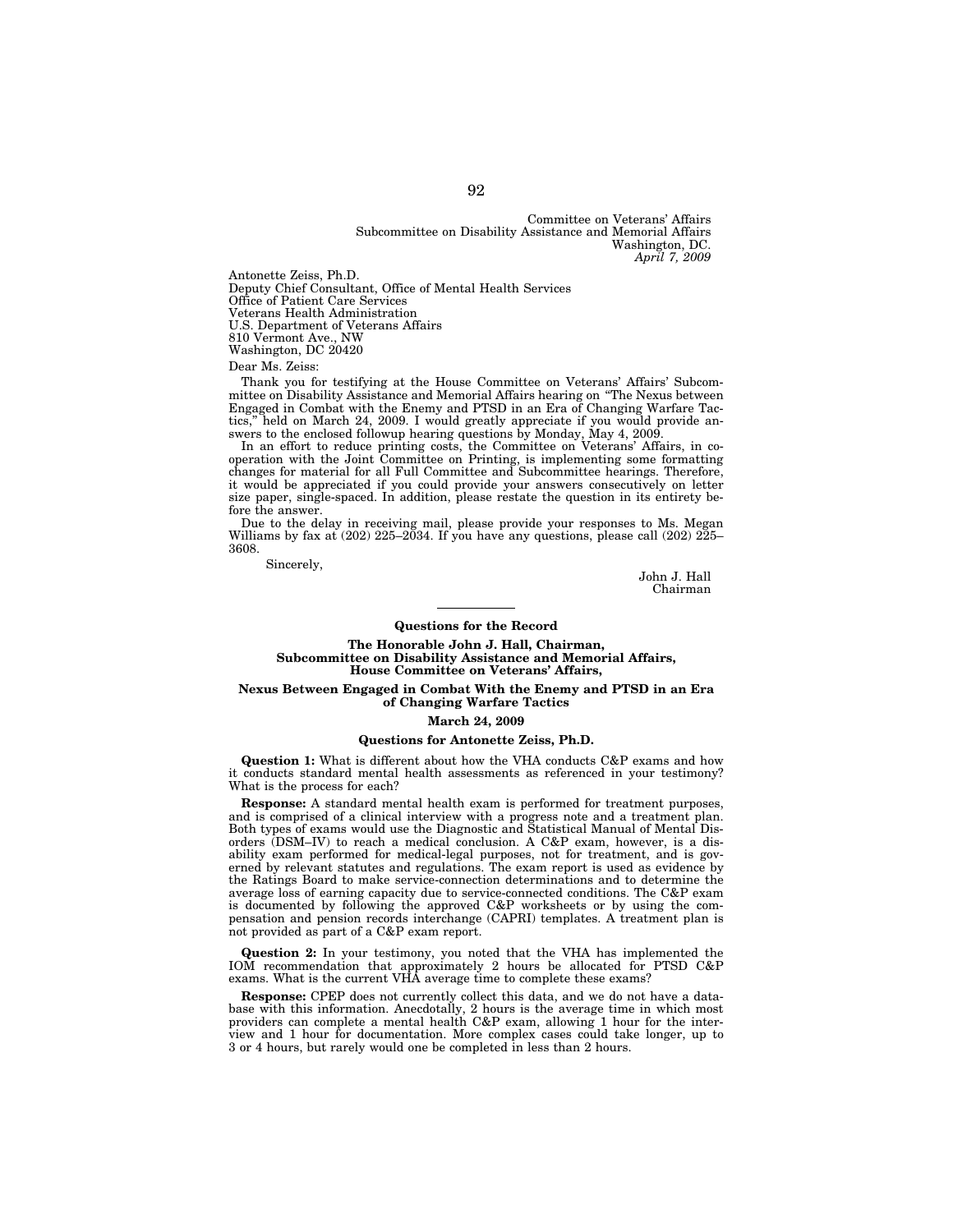**Question 3:** In your testimony you mentioned that VHA is addressing quality and accuracy of C&P exams for PTSD through training and certification. Please provide the Committee the syllabus for this training and the process by which certification takes place. Who is the certifying agency and is competency being certified?

**Response:** The certifying agency is the employee education system (EES) in cooperation with CPEP. Courses are completed and recorded in the learning management system (LMS). There are six C&P certification modules with an online test associated with each one. The courses are: (1) general C&P certification, (2) musculoskeletal, (3) initial PTSD, (4) review PTSD, (5) initial mental diseases, and (6) review mental Diseases. The certification process ensures that the examiner has completed the training module and has passed a test certifying their knowledge and competency in understanding the requirements of a C&P exam. CPEP also maintains a separate list of certified C&P providers. A copy of the syllabus is attached. [The copies of the syllabus are being retained in the Committee files.]

**Question 4:** What is the status of the Best Practices Manual for PTSD C&P Exams? Is it mandated for all PTSD C&P exams? Are there any plans to continuously update the manual?

**Response:** The Best Practices Manual for PTSD C&P Exams is not currently mandated for all PTSD C&P exams. The manual is dated June 5, 2002, and VA does not currently plan to revise it. VA does however plan to update the Mental Disorders section of the VA Schedule for Rating Disabilities (VASRD). VA exam protocols and guidance will be modified consistently with any future VASRD revisions as appropriate.

**Question 5:** Are the electronic templates for PTSD C&P exams mandated? Are they available and used consistently throughout the VISNs?

**Response:** CAPRI templates are not mandated. VA is aware that the current template application is not yet a fully mature application and is known to present some problems in data input for providers.

**Question 6:** Does VHA have designated C&P examiners for mental health or is it a collateral duty?

**Response:** Both methods are used. This is a local decision; it is made on a facility basis and varies from one examining site to another. Some exams are completed by contract providers.

**Question 7:** Do you have access to Vet Center files when reviewing the patient treatment record before a C&P exam?

**Response:** Vet Center counseling files are completely confidential and are not electronic. If the Veteran chooses to share this information, they can request that it be sent to the regional office and incorporated into their claims file (C-File), thus giving the examiner access to the information in those cases only.

**Question 8:** What feedback, if any, does VHA get from the CPEP office?

**Response:** CPEP provides monthly and quarterly quality scores, assessed by using quality indicator specific findings (which allows facilities to target improvement efforts). In addition, CPEP provides narrative explanations of our decisions in cases where the facility disagrees with a CPEP ''unmet'' score. CPEP provides detailed explanations on an individual basis to providers' questions regarding quality indicators in order to improve exam quality.

**Question 8(a):** What does VHA do with those results?

**Response:** Quality scores are a performance measure for Veterans Integrated Service Network (VISN) directors. Practices vary, but many C&P facilities use the feedback for instructional purposes for their examiners.

**Question 8(b):** Are examiners held accountable for inaccurate or incomplete exams?

**Response:** CPEP does not hold individual examiners accountable for inaccurate or incomplete exams. We review and score the exam reports for quality indicators and for timeliness. We do not track the accuracy of  $C\&P$  exam reports. Incomplete exams would likely be identified as they would score poorly on our quality review. Given the sampling strategy (statistically significant at the VISN level based on a full fiscal quarter of data), CPEP review findings are not statistically significant for individual examiners.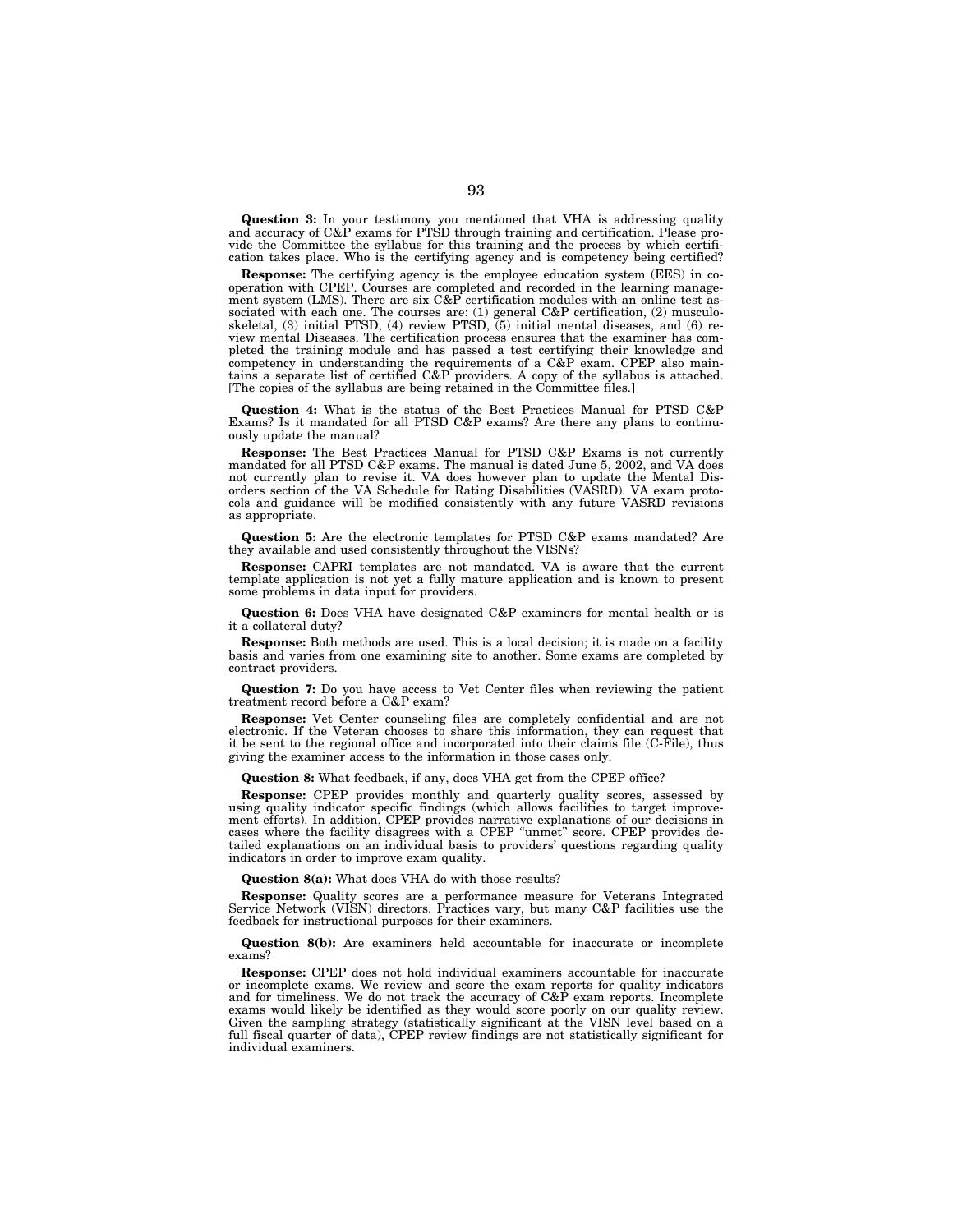**Question 9:** Are primary care providers taking a complete military history when a Veteran first enrolls at a VA Medical Center?

**Response:** Primary care providers perform a complete history and physical (H&P) when a Veteran is first assigned to the provider. A portion of the  $H\&P$  is seeking information about military service to ensure proper screening for identified Veteranspecific concerns such as traumatic brain injury (TBI), Agent Orange, and PTSD.

**Question 10:** In an era of changing warfare and tactics, is it safe to say that a stressor can be the result of individual perception? For instance, can the hardships of war, such as witnessing extreme poverty and destruction also be traumatic?

**Response:** The definition of a stressor as it occurs in the Diagnostic and Statis-tical Manual of the American Psychiatric Association, DSM–IV–TR, includes the concept that events are stressors because of the perception of the individual who experiences them. No explicit list of stressors is given. Rather, the stressor must meet two criteria:

- 1. ''The person experienced, witnessed, or was confronted with an event or events that involved actual or threatened death or serious injury, or a threat to the
- physical integrity of self or others; 2. The person's response involved intense fear, helplessness, or horror.''

The two examples in this question, extreme poverty and destruction, could meet this definition, if they involve ''threatened death or serious injury, or a threat to the physical integrity of self or others," if the individual who perceives such situations<br>responds with "intense fear, helplessness, or horror." For example, seeing destruction in which there was clear loss of life or that created new threats to physical safety, for example after an earthquake while aftershocks continue, might be considered such a stressor. Extreme poverty that resulted in the death or potential death of<br>others also could create such an experience. The question suggests that these might<br>be considered stressors because of "changing warfare and DSM-IV-TR definition of PTSD. Poverty and destruction are characteristics of many wars, throughout human history, not just a consequence of "changing warfare and tactics." The crucial issue is whether the experiences fit t

**Question 11:** In its testimony, the Vietnam Veterans of America noted the significant contributions of the National Vietnam Veterans Readjustment Study to inform our understanding of disabilities related to service in Vie 106–419 required VA to conduct the National Vietnam Veterans Longitudinal Study and report by October 1, 2004, which it has not done. Please provide VA's plan and timeline for implementing this study to bring the Department into compliance with the law.

**Response:** When initially completed back in 1988, the National Vietnam Veterans Readjustment Study (NVVRS) did make a contribution to better under-standing disabilities, including PTSD, in Vietnam Veterans. Many other research studies conducted since that time have even further improved our knowledge of the health care needs of Vietnam Veterans.

VA is committed to answering the questions in Public Law (P.L.) 106–419; however, there are serious scientific concerns about using the National Vietnam Vet-erans Longitudinal Study (NVVLS) approach to adequately answer the questions. The concerns include:

- The NVVLS has not undergone independent scientific peer review to evaluate methodology, assess merit or ascertain feasibility.
- The NVVRS used a complex and unconventional method to diagnose PTSD that has not been used in other studies. Since the NVVRS serves as the basis for the NVVLS according to P.L. 106–419, this is a serious constraint.
- The NVVRS was not designed as a longitudinal cohort study, causing possible bias in followup. The feasibility of re-connecting with the original participants of the NVVRS is unknown, but likely to be low as longitudinal studies plan ways to keep cohorts intact through continuous contacts over time to ensure high participation rates.

Because of these concerns, VA has alternatively supported a broad portfolio of rigorous scientific studies dedicated to addressing the needs of the Vietnam Veteran population. Notably, the Department has funded major research efforts, including the Vietnam Era Twins Registry (VET–R) longitudinal followup study entitled, *A Twin Study of the Course and Consequences of Post-Traumatic Stress Disorder*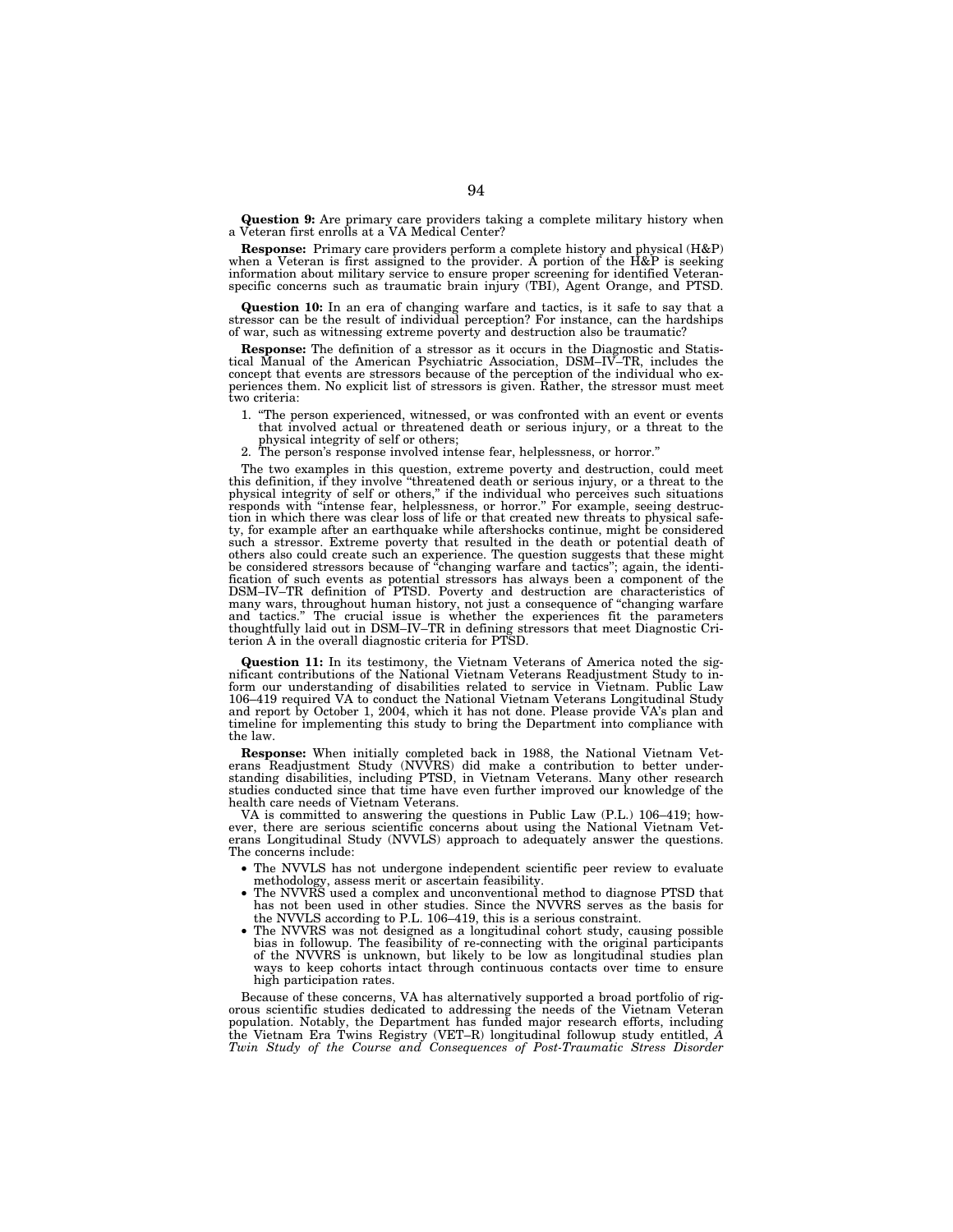*(PTSD) in Vietnam Era Veterans* and is planning a study entitled, *Determining the Physical and Mental Health Status of Women Vietnam Veterans*. In addition to ongoing research, these two studies will provide answers to the questions posed in P.L. 106–419, for both male and female Vietnam Veterans. Detailed study overviews and timelines are attached.

On January 16, 2009, the Secretary of Veterans Affairs, wrote to the House and Senate Committees on Veterans' Affairs and Subcommittees on Military Construction, Veterans Affairs and Related Agencies, Committees on Appropriations, requesting that the studies proposed as alternatives to a followup on NVVLS be accepted in lieu of the proposed followup in P. L. 106–419.

Attached are overviews and timelines for the Vietnam Era Twins Registry and the Long-term Health Outcomes of Women Veterans' Service in Vietnam:

# **Attachments to Question 11**

# **VA Cooperative Studies Program 569 A Twin Study of the Course and Consequences of PTSD in Vietnam Era Veterans Study Overview and Timeline**

# *Study Overview*

The purpose of this study is to describe and characterize the long-term course and consequences of Post-Traumatic Stress Disorder (PTSD) in Vietnam era Veterans. CSP #569 will estimate the impact of the longitudinal course of PTSD on medical and psychiatric conditions and on functioning and disability. CSP #569 is a followup of a national sample of 7,172 male Vietnam era Veteran twins who were enrolled in the Vietnam Era Twin (VET) Registry in 1987. These Veterans were diagnostically assessed for PTSD in 1992 and are known to be alive in 2007. The study will collect new data using a structured psychiatric assessment to assess current PTSD and, when combined with PTSD data from 1992, will be used to describe the longterm course of PTSD. A questionnaire will be used to collect information on physical health such as cardiovascular disease (validated by medical record review) and diabetes. Assessments of mental health outcomes, including depression, generalized anxiety disorder and substance use disorders, will also be conducted. Factors that may be related to the course and consequences of PTSD, such as physical health, health habits, psycho-social measures, and health services utilization will be collected. New data will be combined with extensive archival data (spanning over 20 years of studies from the VET Registry), and analyzed using epidemiologic and biometrical genetic methods. It is expected that results from this 4.5-year study will have broad implications for the health and health care delivered to Vietnam era Veterans as well as Veterans of recent wars. In addition to this specific study, many efforts have been directed toward updating the entire VET Registry, including seeking IRB approval to re-consent the entire cohort.

# *Study Timeline*

| April 2006        | Planning request approved.                             |
|-------------------|--------------------------------------------------------|
| May 2006          | Planning Committee membership approved.                |
| October 2006      | Planning Committee meeting #1.                         |
| October 2006      | Co-principal proponents appointed; VAMC approval.      |
| January 2007      | Planning Committee meeting #2.                         |
| February 2007     | Planning Committee meeting #3.                         |
| April 2007        | Proposal submitted for peer review.                    |
| June 2007         | Peer review; funding approval.                         |
| October 2007      | Human rights committee approval.                       |
| February 2008     | Revision to VET Registry recommended by ORO.           |
| March 2008        | Contractor selected.                                   |
| May 2008          | Protocol submitted to IRB.                             |
| July 2008         | Executive committee meeting.                           |
| August 2008       | Registry newsletter mailing with study information.    |
| August 2008       | Protocol submitted for Seattle R&D Committee approval. |
| Sept 2008         | Final submission of VET Registry protocol to IRB.      |
| October 2008      | Study protocol submitted to VA Central IRB.            |
| January 2009      | Central IRB approval (with minor modification).        |
| March 2009        | VET-Registry consent begins.                           |
| May 2009          | Recruitment/enrollment begins (tentative).             |
| Mar 2009–Jun 2011 | Data collection via mail survey & telephone interview. |
| Through 2011      | Data and safety monitoring continues.                  |
| December 2011     | Study closeout; publish findings.                      |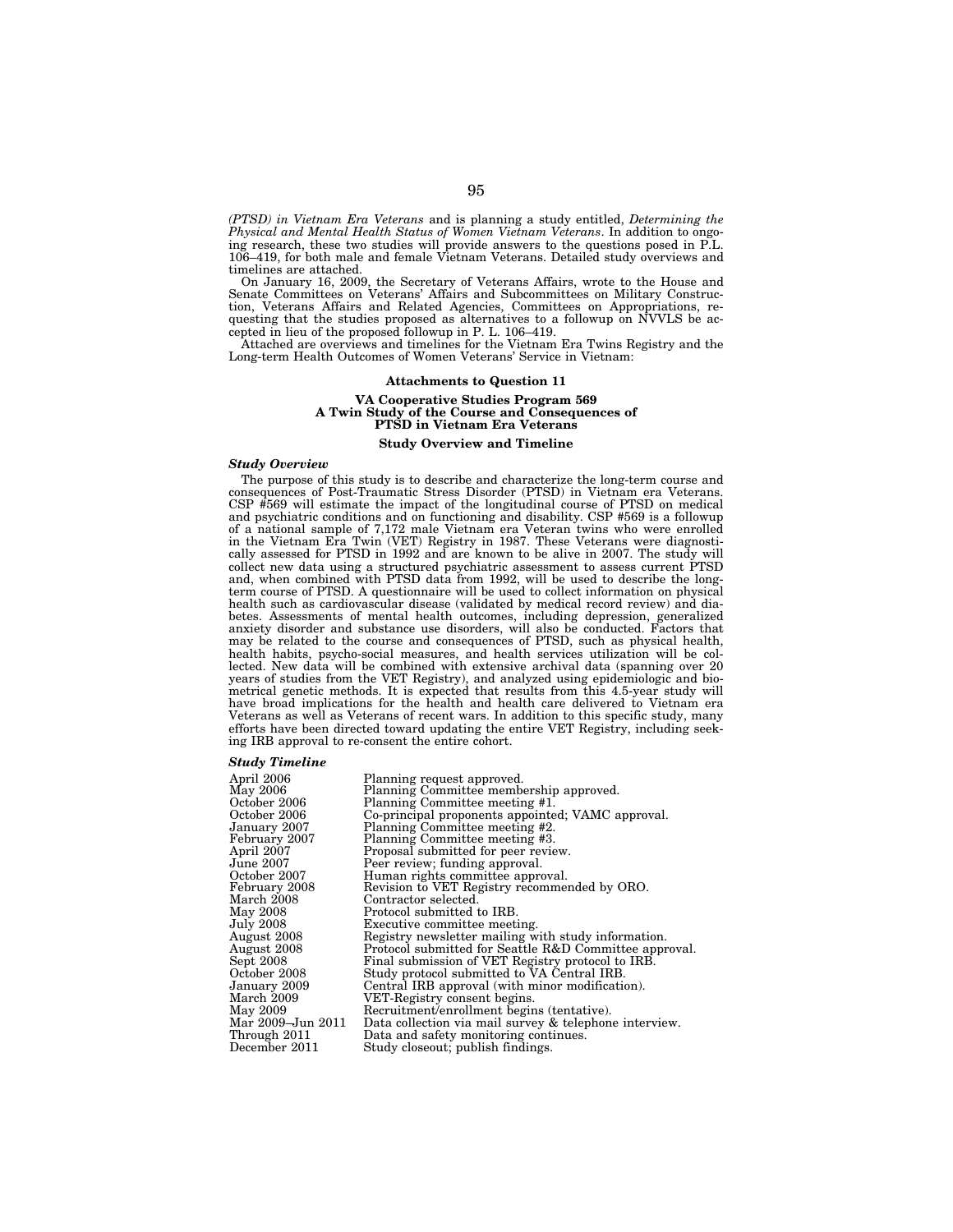# **VA Cooperative Studies Program 579 Long-term Health Outcomes of Women Veterans' Service in Vietnam Study Overview and Timeline**

# *Background*

The VA Office of Research and Development (ORD) has aggressively pursued an understanding of the causes and consequences of PTSD in women Veterans. For example, the recently completed ''Clinical Trial of Cognitive Behavioral Treatment for Post-Traumatic Stress Disorder in Women Veterans'' was a large, multi-site randomized clinical trial focusing exclusively on female Veterans and active duty personnel. It is important because of its focus on treatment exclusively for women Veterans as well as the evaluation of a psychotherapy. Results were published JAMA February 2007 and directly impact VA PTSD treatment. In addition, CSP566, ''Neuropsychological and Mental Health Outcomes of OIF: A Longitudinal Cohort Study'' was approved for funding in 2007. CSP566 will use scientifically validated methods to assess the risk factors, prevalence, course, and consequences of PTSD, anxiety and depression, and traumatic brain injury (TBI) following deployment to Iraq, and is the first study ever that captured baseline performance data prior to military service for long-term follow up. VA Central IRB approval was obtained on February 19, 2009. In Spring 2008, VA senior leadership determined that these activities were not sufficient to meet the demands of fully understanding the course and consequences of PTSD in Vietnam era women, thus, CSP579 was approved for planning and is described below.

## **CSP579 Overview**

ORD is planning a large-scale, cross-sectional study to assess general and mental health status and health service utilization in the population of women Vietnam Veterans. Many studies have examined the effects of combat or military service in male Veterans; less is known however about the consequences of military service for women, especially those who served during the Vietnam era. CSP579 will focus on determining prevalence of physical and mental disorders, including PTSD, and the possible relationship with Vietnam war-time and war-zone experience in women Veterans. The prevalence of medical conditions, including cardiovascular disease, diabetes, neurologic disease, and gender specific cancers, will be determined, and the relationship between PTSD and functional status. This information will be valuable in understanding the current mental and physical health care status of women who served in the military during the Vietnam era and determining their health care needs. The study planning Committee is comprised of scientific experts in epidemiology, women's health, health services, and psychological health, and is informed by women Vietnam Veterans including representatives on the planning Committee. Prior to the formal planning process, multiple discussions and meetings have taken place: to solicit stakeholder input and potential interest, to meet with Women in Military Service to America Foundation, to identify questions of interest, and to define the population parameters.

In addition to the women's study described here, ORD recommends pursuit of multiple scientific approaches to meet the intent of the legislation to ''help the VA to better understand the long-term mental health and social needs of Vietnam Veterans'' and to ''prepare the VA for the long-term needs of Iraq and Afghanistan Veterans who are returning in record numbers with PTSD.'' Meeting these comprehensive goals require multiple, peer-reviewed studies. ORD has long been studying the Vietnam Veteran population and their needs, and more recently has aggressively supported studies to evaluate the newest generation of Veterans. All told, these studies will help VA clearly understand the needs of the Veteran population, and also provide the best treatment our health care system can provide. The following provides the timelines for CSP566 and CSP579:

# *CSP566 Study Timeline*

| Prior to 2006 | Initial baseline, cohort development and data collection managed<br>under DoD administration.                             |
|---------------|---------------------------------------------------------------------------------------------------------------------------|
| 2005          | Letter of intent approved for planning longitudinal data collection<br>under VA administration.                           |
| 2006          | Planning Committee meetings and protocol development.<br>Study publication JAMA, pre and post deployment Time 1 findings. |
| 2007          | Approved for funding.                                                                                                     |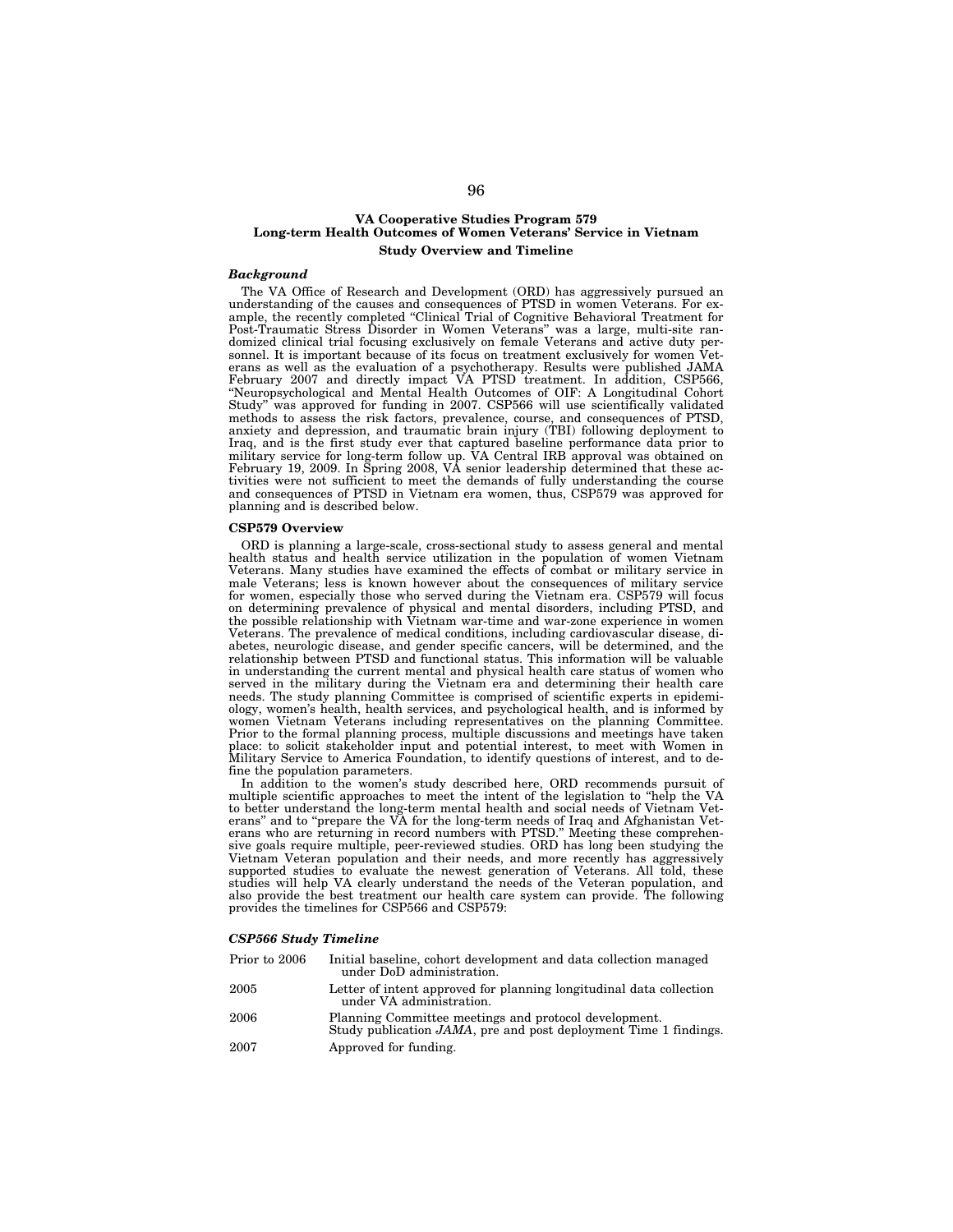| 2008      | Kick-off meeting.                                      |
|-----------|--------------------------------------------------------|
|           | Executive committee approved and EC meetings convened. |
|           | Submission to VA Central IRB (approved on 2/19/2009).  |
| 2009      | Subject enrollment begins.                             |
| 2009-2011 | Data collection continues; data and safety monitoring. |
| 2012      | Study closeout; results published.                     |

## *CSP579, Long-term Health Outcomes of Women Veterans' Service in Vietnam Study Timeline (Draft)*

May and June 2008 VA conducted individual phone calls with senior representatives of stakeholder groups.

| <b>July 2008</b>  | VA convened conference call with stakeholders.                                                   |
|-------------------|--------------------------------------------------------------------------------------------------|
| August 2008       | VA CSP coordinating center (CSPCC) began planning.                                               |
| October 2008      | Co-principal proponents appointed.                                                               |
| October 2008      | Planning committee membership developed.                                                         |
| October 2008      | Weekly telephone conference calls begin with study team.                                         |
| November 2008     | Plan to develop cohort, including validation and recruitment<br>strategy.                        |
| December 2008     | First planning committee meeting to define specific aims,<br>sampling strategy, and methodology. |
| Dec 2008-Apr 2009 | Planning committee develops study proposal.                                                      |
| February 2009     | Second planning committee meeting to finalize protocol and<br>proposed budget.                   |
| April 2009        | Proposal submission for scientific peer review.                                                  |
| June 2009         | Scientific panel to review proposal and consider<br>recommendation for funding.                  |

*After proposal is approved for funding:* 

| Administrative startup; solicit bids for survey contract.                                      |
|------------------------------------------------------------------------------------------------|
| Finalize protocol and survey contract. Submit protocol to<br>human rights committee.           |
| Protocol submission to VA Central IRB. Protocol submission<br>to R&D committee.                |
| Appoint executive committee. Incorporate IRB suggestions<br>(plan for resubmission if needed). |
| Hold Kick-off meeting.                                                                         |
| Recruitment/enrollment data collection/Data and safety<br>monitoring.                          |
| Study closeout; publish findings.                                                              |
|                                                                                                |

**Question 12:** At the hearing, you testified that primary care providers have been instructed to screen all generations of Veterans for a Traumatic Brain Injury (TBI), PTSD, and Substance Abuse. Please provide a breakdown of those screened who have TBI, PTSD, or Substance Abuse by period of service, gender, and race.

**Response:** Data are available to address some, but not all of the information requested. The standard is that all Veterans should receive initial screening for TBI, PTSD and substance use disorder (SUD).

*PTSD and SUD.* The following tables provide information on the percent of all Veterans screened by gender and race for PTSD and SUD in FY 2008. Empty cells denote no users of VA services who needed a screen completed in the timeframe covered. Overall, VA screened 86 percent of all Veteran patients due for PTSD screening and 91 percent of all Veteran patients due for SUD screening. Since Veterans have the right to refuse to participate in screening, this represents a likely upper limit on the level of screening that can be obtained: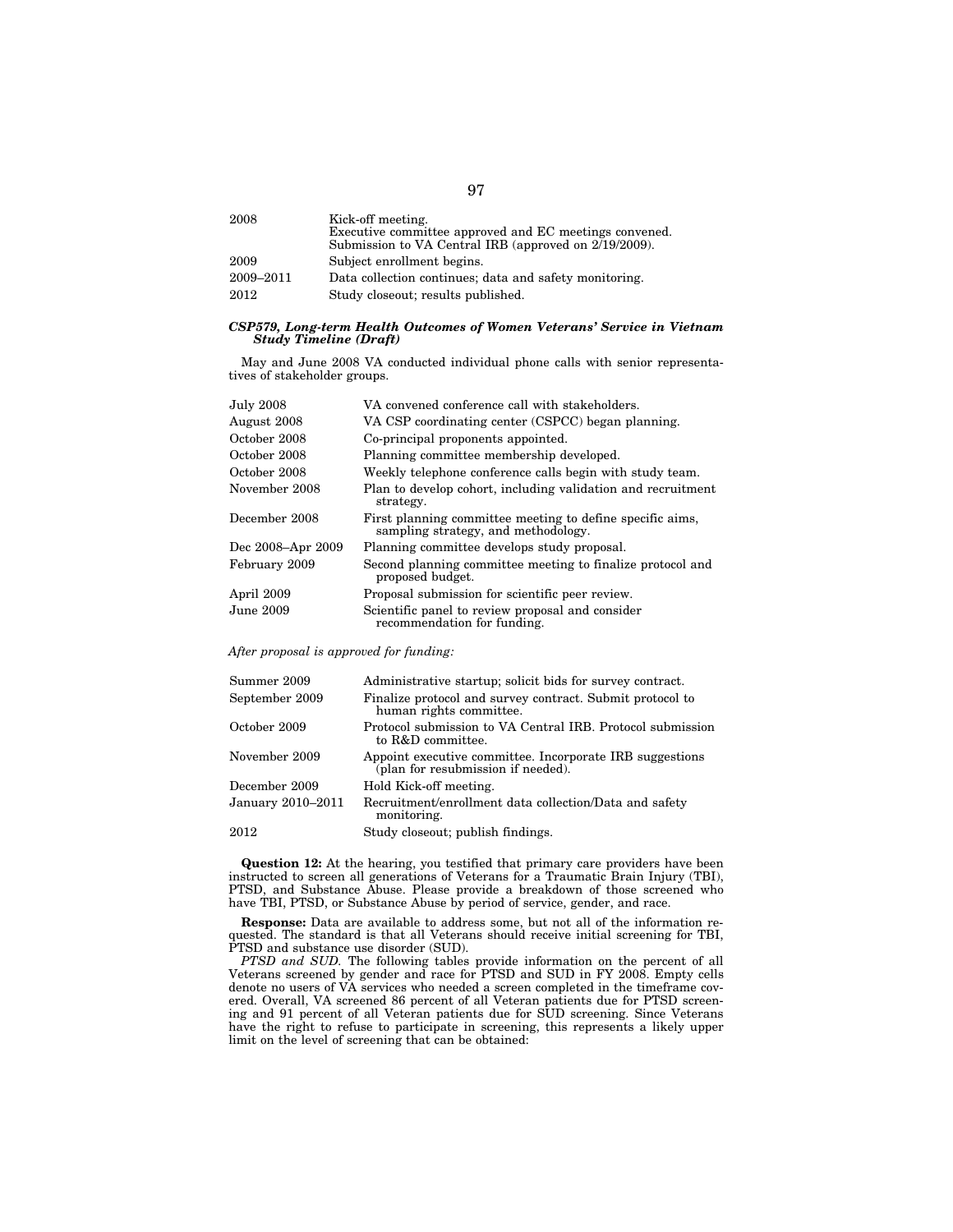| Percent of Veterans Screened for PTSD, by Age group, Gender, and Race/Ethnicity, in FY 2008 |         |                 |       |        |                        |                        |         |                         |              |
|---------------------------------------------------------------------------------------------|---------|-----------------|-------|--------|------------------------|------------------------|---------|-------------------------|--------------|
|                                                                                             |         | Amer.<br>Indian | Asian | Black  | His-<br>panic<br>Black | His-<br>panic<br>White | White   | Unknown                 | <b>TOTAL</b> |
| under 30                                                                                    | female  | *               | *     | *      | *                      | $\ast$                 | $100\%$ | 77%                     | $78.3\%$     |
| under 30                                                                                    | male    | $\ast$          | *     | 100%   | *                      | $\ast$                 | 100%    | $82\%$                  | 83.1%        |
|                                                                                             |         |                 |       |        |                        |                        |         |                         |              |
| $31 - 55$                                                                                   | female  | $100\%$         | 100%  | 82%    | *                      | 50%                    | 68%     | 84%                     | $81.4\%$     |
| $31 - 55$                                                                                   | male    | 100%            | 75%   | 84%    | 62%                    | 56%                    | 81%     | 84%                     | 82.9%        |
| $31 - 55$                                                                                   | Unknown | *               | *     | *      | *                      | *                      | *       | 94%                     | 94.4%        |
|                                                                                             |         |                 |       |        |                        |                        |         |                         |              |
| over 55                                                                                     | female  | *               | *     | 80%    | *                      | 75%                    | 85%     | 81%                     | 82.7%        |
| over 55                                                                                     | male    | 88%             | 83%   | 86%    | 61%                    | 52%                    | 86%     | 87%                     | 86.7%        |
| over 55                                                                                     | Unknown | $\ast$          | *     | $\ast$ | *                      | $\ast$                 | *       | 94%                     | $94.3\%$     |
|                                                                                             |         |                 |       |        |                        |                        |         | <b>Grand Total-PTSD</b> | $85.6\%$     |

| Percent of Veterans Screened for SUD, by Age group, Gender, and Race/Ethnicity, in FY 2008 |         |                 |        |              |                        |                        |         |       |              |
|--------------------------------------------------------------------------------------------|---------|-----------------|--------|--------------|------------------------|------------------------|---------|-------|--------------|
|                                                                                            |         | Amer.<br>Indian | Asian  | <b>Black</b> | His-<br>panic<br>Black | His-<br>panic<br>White | Unknown | White | <b>TOTAL</b> |
| under 30                                                                                   | female  | $\ast$          | $\ast$ | $100\%$      | $\ast$                 |                        | 89%     | 100%  | 90.0%        |
| under 30                                                                                   | male    | $\ast$          | *      | $100\%$      | $\ast$                 | 100%                   | 87%     | 88%   | 86.9%        |
| under 30                                                                                   | Unknown | $\ast$          | *      | *            | $\ast$                 | *                      | 66%     | *     | 66.7%        |
|                                                                                            |         |                 |        |              |                        |                        |         |       |              |
| $31 - 55$                                                                                  | female  | $100\%$         | 100%   | 86%          | $100\%$                | 93%                    | 88%     | 83%   | 87.2%        |
| $31 - 55$                                                                                  | male    | $90\%$          | 86%    | 84%          | $92\%$                 | 82%                    | 89%     | 86%   | 88.0%        |
| $31 - 55$                                                                                  | Unknown | $\ast$          | *      | *            | $\ast$                 | *                      | 96%     | *     | 95.5%        |
|                                                                                            |         |                 |        |              |                        |                        |         |       |              |
| over 55                                                                                    | female  | 100%            | 100%   | 83%          | $100\%$                | 90%                    | 91%     | 92%   | 91.4%        |
| over 55                                                                                    | male    | 93%             | 89%    | 88%          | 86%                    | $86\%$                 | 91%     | 91%   | 91.4%        |
| over 55                                                                                    | Unknown | *               | *      | $100\%$      | *                      | *                      | 91%     | *     | 91.1%        |
| <b>Grand Total-SUD</b>                                                                     |         |                 |        |              |                        |                        |         | 90.6% |              |

The second part of the question involves how many of those screened received a diagnosis of PTSD or SUD. By use of a randomized sample of all patients seen in primary care, the Office of Quality and Performance is currently tracking the results of the screen of Veterans for PTSD. To be ''eligible'' for the screen, the Veteran must not have a diagnosis of PTSD as a focus for care in the past 12 months; plus for those who separate from service, the screen is performed annually for the first 5 years after separation and then every 5 years thereafter. The sample does not dis-tinguish between ''new'' to VHA or Veterans in ongoing care. The sample also does

not record gender, race/ethnicity, or era of service. A FY 2008 sample included chart reviews of approximately 116,000 Veterans who met the above criteria. Of those, 97 percent were screened for PTSD and 6.5 percent<br>screened positive. Of those with a positive screen, results indicate that 39 percent<br>received a complete evaluation by the time of the cha pleted evaluation, 11.7 percent had a new diagnosis of PTSD, 12.5 percent were found to have had a diagnosis of PTSD greater than 1 year ago and had apparently recurred, and 75.7 percent were not found to have PTSD and wer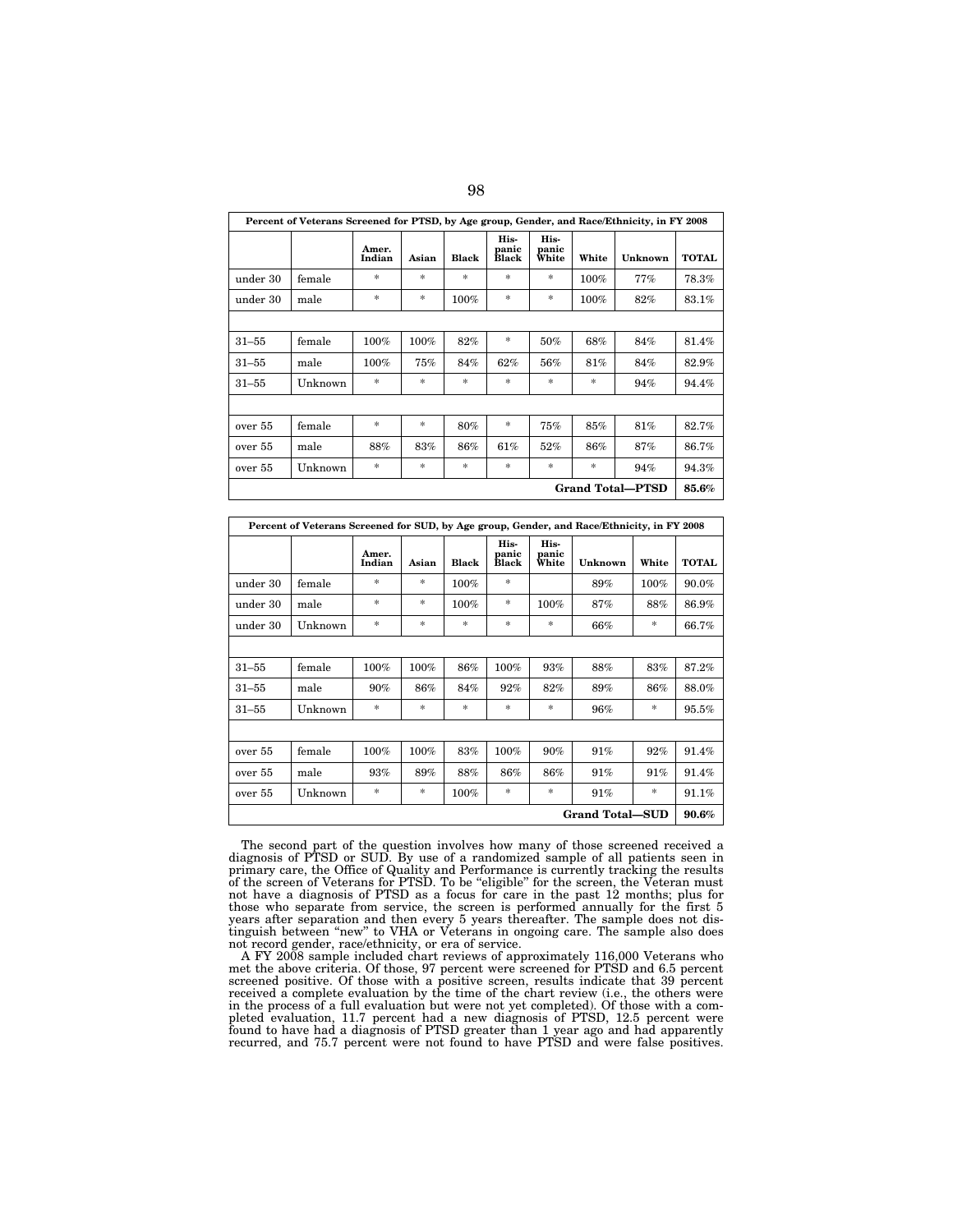There must be caution in the interpretation of this data. It cannot be used to estimate the prevalence of PTSD in the full population, as the full population of Veterans is not seen within VHA. In addition, the screen process does not account for those patients in whom the clinician determines a diagnosis based on presentation of symptoms by the patient outside the screening process. These data do provide information that the screen is a worthwhile process to assist in the identification of patients with PTSD.

A comparable chart review process is underway in the Office of Quality and Performance for Substance Use Disorder, but data are not available at this time.

*TBI*. Reported diagnostic data are only applicable to the VA patients—a population actively seeking health care—and do not represent Operation Enduring Freedom/Operation Iraqi Freedom (OEF/OIF) or other Veterans not enrolled for VHA health care. Further, VA does not screen all generations of Veterans for TBI, but does screen all Veterans from OEF/OIF. Compliance with TBI screening for OEF/ OIF Veterans is a VA measure of performance. From April 2007–January 31, 2009, VA has screened 270,022 OEF/OIF Veterans for possible TBI, of which 17,179 have been confirmed with a diagnosis of mild TBI. Demographic information is as follows:

|                                           | <b>Screened for TBI</b> | <b>Definitive TBI Diagnosis*</b> |
|-------------------------------------------|-------------------------|----------------------------------|
| Total                                     | 270,022                 | 17,179                           |
| American Indian or Alaska Native          | 2,389                   | 218                              |
|                                           | 0.9%                    | $1.3\%$                          |
| Asian                                     | 5,106                   | 238                              |
|                                           | 1.9%                    | 1.4%                             |
| <b>Black or African American</b>          | 38,196                  | 1,907                            |
|                                           | 14.1%                   | 11.1%                            |
| Native Hawaiian or Other Pacific Islander | 2,851                   | 198                              |
|                                           | 1.1%                    | 1.2%                             |
| White                                     | 155,492                 | 10,999                           |
|                                           | 57.6%                   | 64.0%                            |
| <b>Declined to Answer</b>                 | 3,945                   | 318                              |
|                                           | 1.5%                    | 1.9%                             |
| <b>Unknown</b>                            | 2,372                   | 195                              |
|                                           | $0.9\%$                 | 1.1%                             |
| <b>Missing</b>                            | 59,671                  | 3,106                            |
|                                           | 22.1%                   | 18.1%                            |
|                                           |                         |                                  |
| <b>Total</b>                              | 270,022                 | 17,179                           |
| Female                                    | 33,560                  | 912                              |
|                                           | 12.4%                   | 5.3%                             |
| Male                                      | 236,345                 | 16,260                           |
|                                           | 87.5%                   | 94.7%                            |
| Unknown                                   | 117                     | 7                                |

**\* Attachment to Question #11.**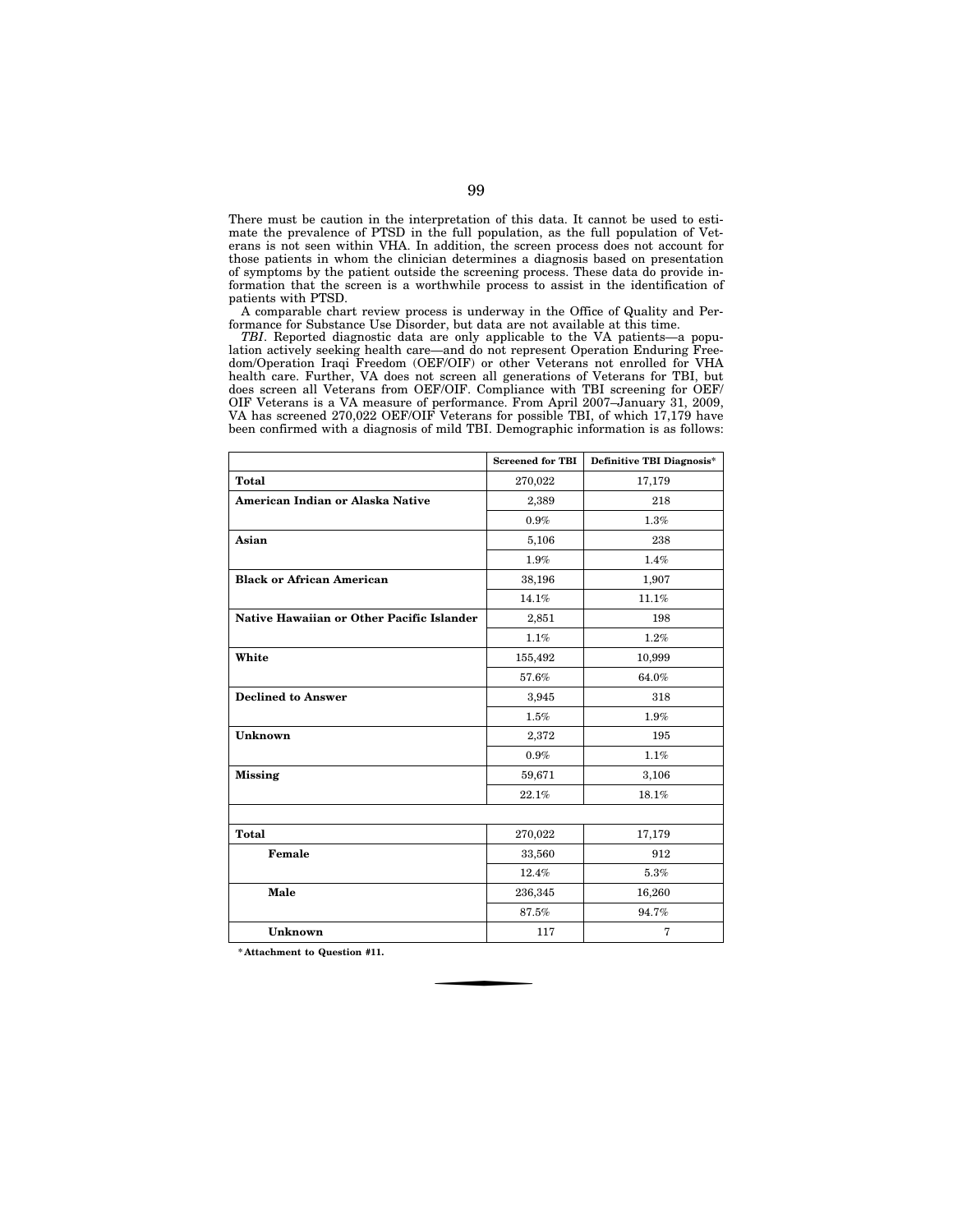Committee on Veterans' Affairs Subcommittee on Disability Assistance and Memorial Affairs Washington, DC. *April 7, 2009* 

Maureen Murdoch, M.D., MPH Core Investigator, Center for Chronic Disease Outcomes Research Minneapolis Veterans Affairs Medical Center Veterans Health Administration U.S. Department of Veterans Affairs 810 Vermont Ave., NW Washington, DC 20420

#### Dear Ms. Murdoch:

Thank you for testifying at the House Committee on Veterans' Affairs' Subcommittee on Disability Assistance and Memorial Affairs hearing on ''The Nexus between Engaged in Combat with the Enemy and PTSD in an Era of Changing Warfare Tactics,'' held on March 24, 2009. I would greatly appreciate if you would provide an-

swers to the enclosed followup hearing questions by Monday, May 4, 2009. In an effort to reduce printing costs, the Committee on Veterans' Affairs, in cooperation with the Joint Committee on Printing, is implementing some formatting changes for material for all full committee and subcommittee hearings. Therefore, it would be appreciated if you could provide your answers consecutively on letter size paper, single-spaced. In addition, please restate the question in its entirety before the answer.

Due to the delay in receiving mail, please provide your responses to Ms. Megan Williams by fax at (202) 225-2034. If you have any questions, please call (202) 225-3608.

Sincerely,

John J. Hall Chairman

#### **Questions for the Record**

#### **The Honorable John J. Hall, Chairman Subcommittee on Disability Assistance and Memorial Affairs House Committee on Veterans' Affairs**

#### **Nexus Between Engaged in Combat With the Enemy and PTSD in an Era of Changing Warfare Tactics**

## **March 24, 2009**

#### **Questions for Maureen Murdoch, M.D., MPH**

**Question 1:** The studies you have conducted raised great concern over how fairly VA evaluates and compensates Veterans for PTSD. Other studies since yours seem to replicate your findings. So, in regard to women Veterans, how can VA do a better job of meeting their needs in the compensation process?

**Response:** Since my data were collected almost 10 years ago, it is unclear whether those findings still pertain. In addition, the discrepancy in rates of service connection between men and women that I described seemed to be less an issue of gender and more one of combat exposure versus sexual assault. For example, men who reported sexual assault were as unlikely as sexually assaulted women to be service connected for PTSD. Rates of service connection for combat-exposed men and women were roughly the same. Near the time of my research, VBA liberalized the evidentiary standard for service connecting PTSD related to sexual assault, and it launched several training initiatives to train claims processors on how to process claims related to personal assault. VBA also has a women's advisory group whose job is to alert leadership about emerging issues related to women Veterans, and women Veterans coordinators at all regional offices to assist women Veterans in developing their claims. Before making additional recommendations for changing the way VBA processes sexual assault claims, I would suggest that my research be updated and replicated. Of course, eradicating military sexual assault would be the very best strategy for dealing with these issues.

**Question 2:** Does VA need to do additional research and track female Veterans during the claims process, especially in cases of military sexual trauma?